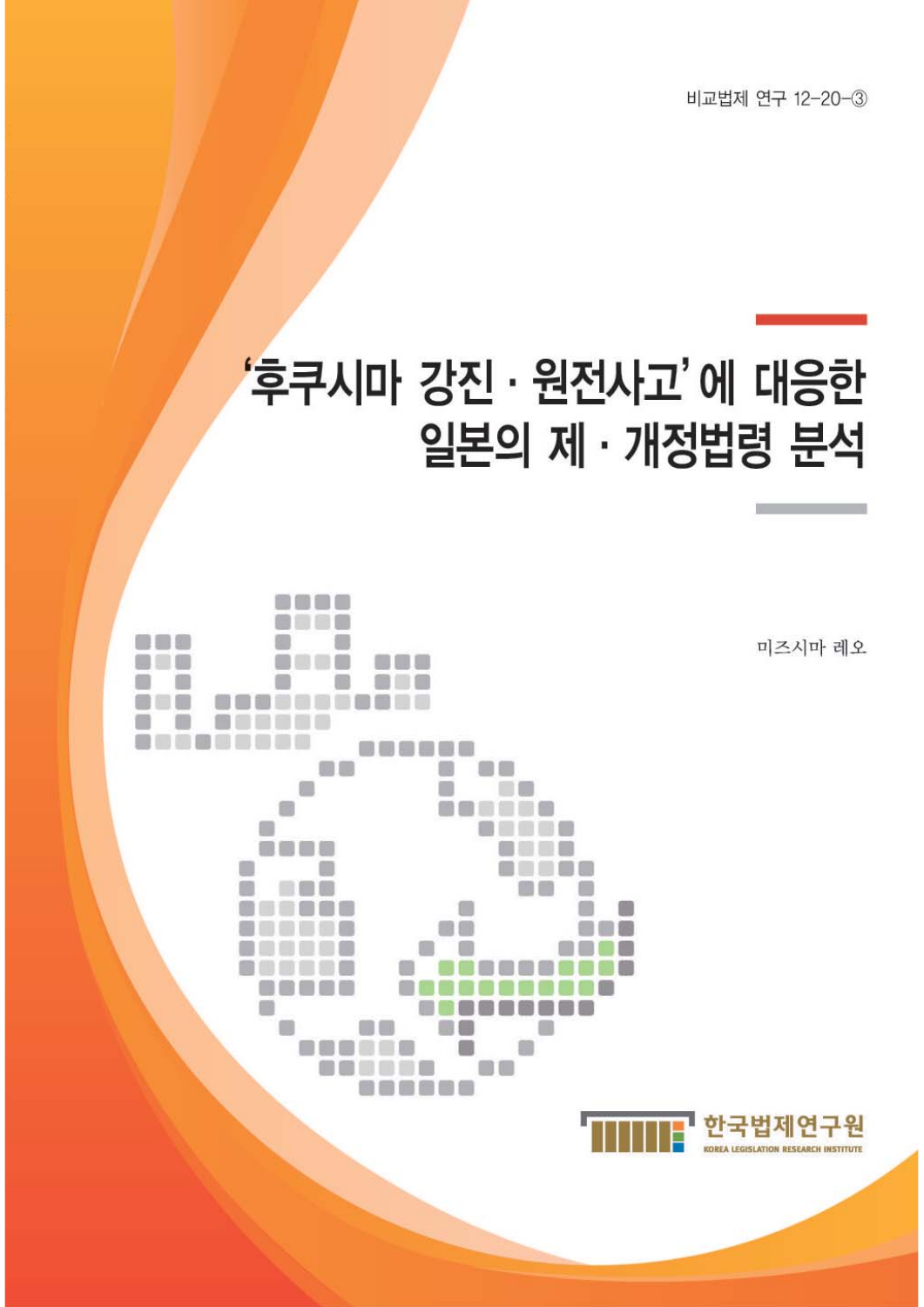비교법제 연구 12-20-3

## $\mathbf{f} \in \mathbb{R}$ 수쿠시마 강진 · 원전사고'에 대응한 일본의 제 · 개정법령 분석

미즈시마 레오

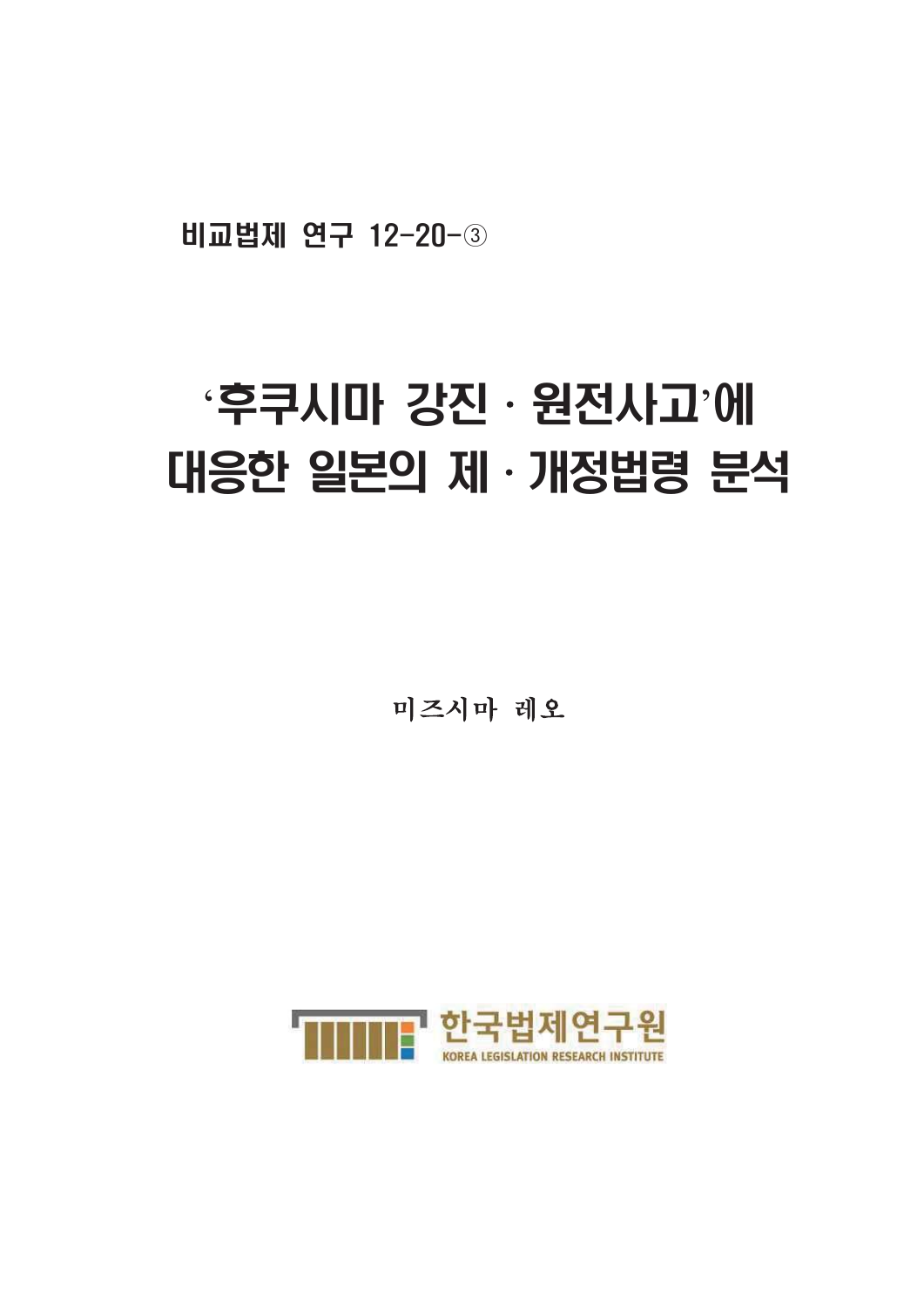## $\mathbf{f} \in \mathbb{R}$  : 원전사고 에 대응한 일본의 제 · 개정법령 분석

Analysis of Policies Regarding Fukushima Earthquake and Nuclear Disaster in Japan

연구자 : 미즈시마 레오(초청연구원)

Leo Mizushima

 $2012, 6, 8$ 

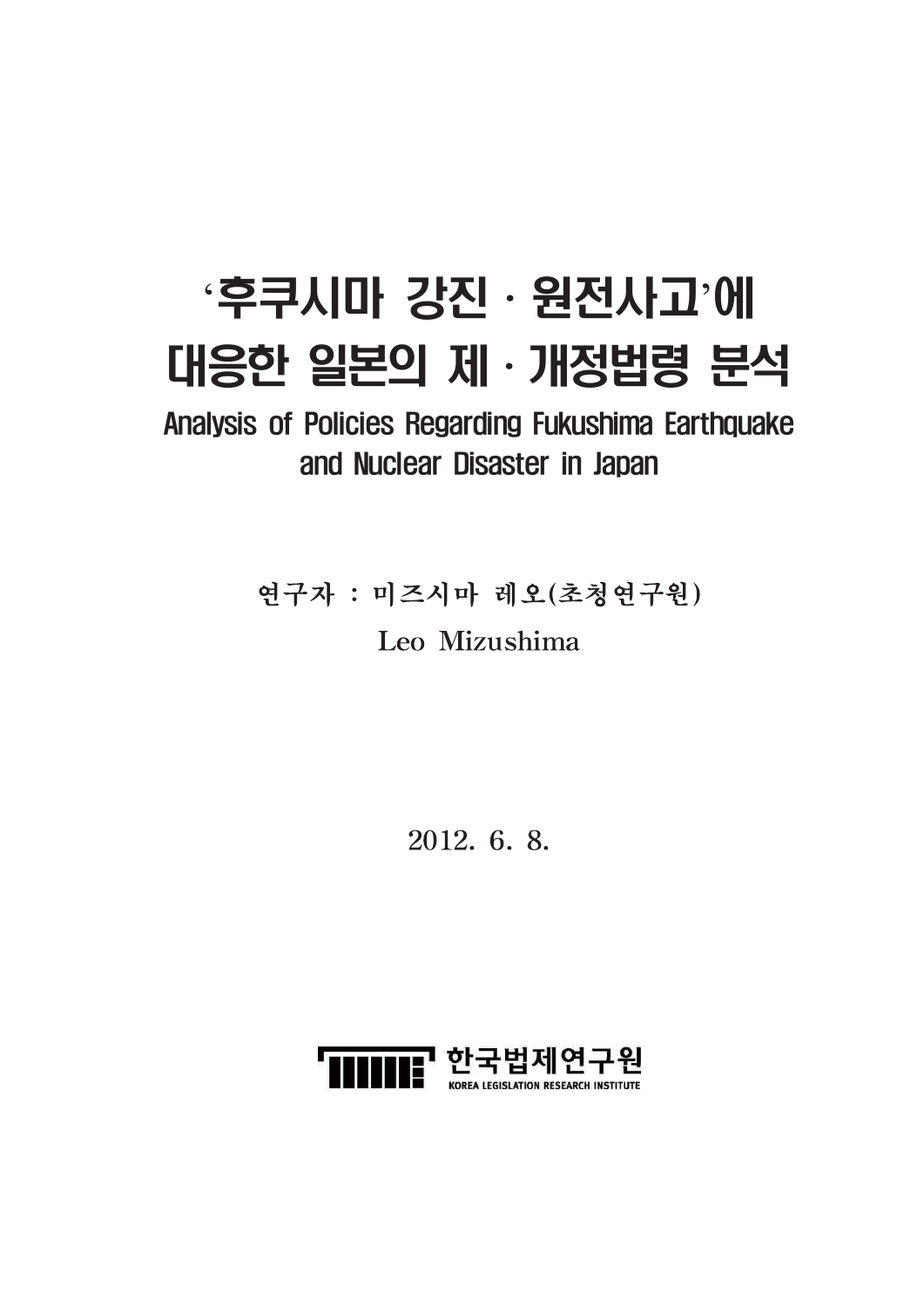## 요 약 문

## I. 배경 및 목적

□ 여구의 배경

- 2011년 3월 11일, 일본 미야기현(宮城縣) 앞바다에서 대지진이 일어났음. '동일본 대지진(東日本大震災)'라고 불리는 이 지진은 일본 지진 관측사상 최대규모라고 함. 지진의 규모는 M 9.0이 었으며 1923년의 관동대지진(關東大震災)의 M 7.9나 1995년의 한신 · 아와지대지진(阪神·淡路大震災)의 M 7.3보다도 큼. 세계적 으로 보아도 관측사상 다섯 번째로 큰 지진이었다고 함. 동일본 대지진에 의하여 14,949명이 사망하였고, 9,893명이 행방불명이 되었음
- 동일본 대지진은 지진 이외에도 많은 2차 재해를 초래하였음. 첫 째는 대규모 해일에 의한 수많은 사람들의 인명피해임
- 둘째는 해일에 의한 워자력발전소 가동정지로 인한 워전사고임
- 지진이 자주 일어나는 일본의 재해대책 법제를 살펴보고, 한국에 어떠한 시사점이 있는지 검토하는 것은 큰 의의가 있을 것임.
- □ 연구의 목적
	- 이 연구의 첫째 목적은 재해시 국가의 역할 모색임. 일본 헌법 제25조는 생존권을 보장하고 있음. 따라서 지지에 의하여 생활 기반을 상실한 사람들을 국가가 어떻게 지워하는지는 아주 중요 한 문제임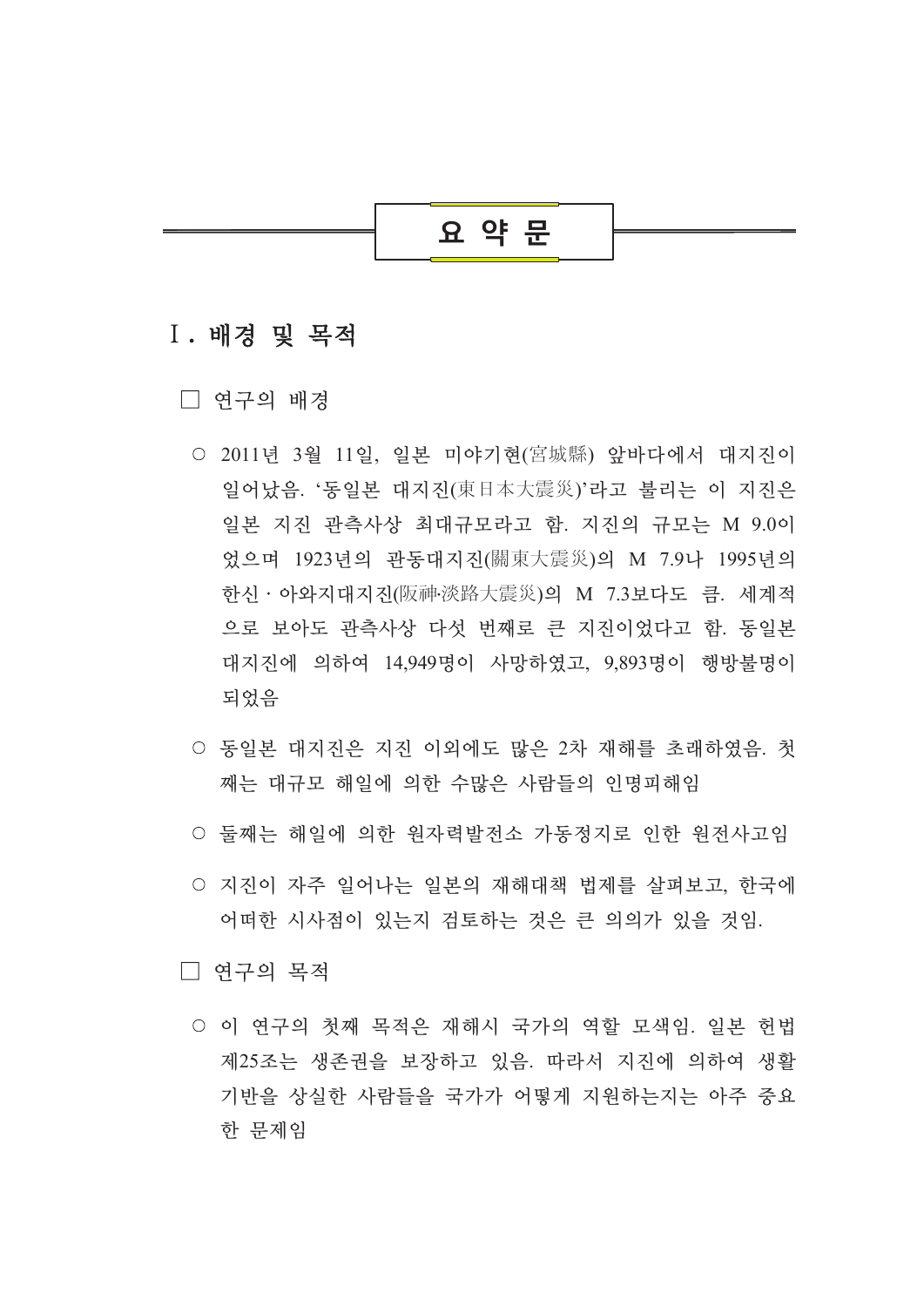- 일본의 경우 2011년 3월에 발생한 일본 후쿠시마 · 워전사고 후 피해를 복구하기 위하여, 피해에 대응하고 빠른 복구를 위하여 약 70여 거의 특별법 및 과련 법률의 제 · 개정이 이루어진 것으 로 나타나고 있음
- 본 연구는 '일본 후쿠시마 강진 · 원전 사고' 이후에 제 · 개정된 법률들을 조사하여 유형별로 내용을 정리하여 제·개정의 의미 를 분석하고, 이러한 입법들이 사전 예방 및 사후 대처를 위한 재난관리에서 어떠한 역할과 기능을 하는지 검토해보고자 함
- 이를 통하여 한국의 과련 법률의 개선방안을 모색하고, 향후 기 후변화로 이하 자연재해에 서제적이으로 대응할 수 있는 입법 및 정책 방향을 도출하고자 함

## Ⅱ. 주요 내용

- □ 본 연구는 주로 세 가지 내용으로 구성됨
- □ 첫째는 일본에서의 동일본 대지진 이후의 지진 대책 법제임
	- 일본열도 근해는 판 구조론적(plate tectonics)으로 지진이 자주 일어남. 지난 100년 간을 보면 1923년에는 간토 대지진, 1995년 에는 한신·아와지 대지진 등의 대규모 지진이 일어났음
	- 앞으로 4년 이내에 대규모의 지진이 일어날 가능성이 70퍼센트 라고 함. 따라서 지진에 의한 피해를 어떻게 구제할지, 또한 어 떻게 지진에 대비할지는 중요한 문제임. 이 글에서는 일본에서 의 지진대책 법제를 보고자 함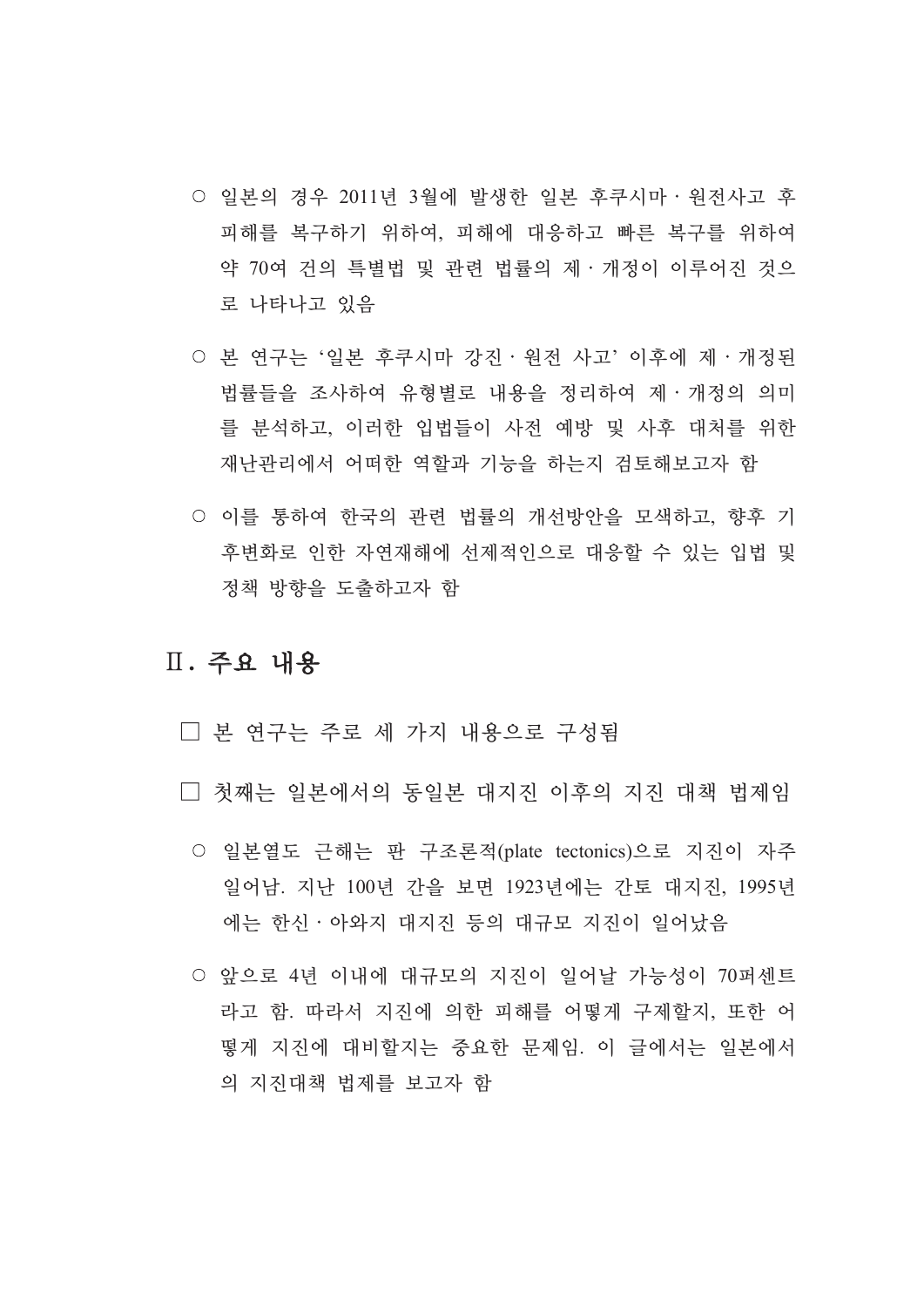□ 둘째는 일보에서의 워자력 과려 법제에 대해서임

- 2011년에 일어난 동일본 대지진에서는 지진의 2차 재해인 해일에 의하여 후쿠시마 원자력발전소의 가동에 이상이 생겼음
- 이러한 후쿠시마 원전사고 이후에 일본에서는 원자력발전소 존 치에 대하여 크게 논의하게 되었음
- 워자력 또는 워자력 발전소에 관한 법제는 후쿠시마 워전사고 이 전부터 존재하였으나 후쿠시마 원전사고 이후에는 많은 법률이 제정되었음
- 이 글에서는 후쿠시마 원전사고 이후의 원자력 및 원자력 발전 소 관련 법령을 조사하고자 함
- □ 셋째는 일본의 법제도를 살펴본 뒤에 한국에서는 어떤 재해 대책 법제가 있는지 보고자 함
	- 일본에서의 재해 및 워자력 관련 법제를 보고 한국에 대한 시사 점을 제시하고자 함

## $\mathbb{II}$ . 기대효과

- □ 재해 및 긴급적인 상황에서의 국가의 역할을 재검토할 수 있으며, 정부의 신속한 대응을 기대할 수 있을 것임
- □ 자연재해가 발생할 경우의 법률뮤제에 대하여 검토할 수 있음
- □ 일본이 경험한 재난과 일본의 법제를 분석하여 재난 및 긴급 사태시 법률미비로 인한 혼란을 방지할 수 있음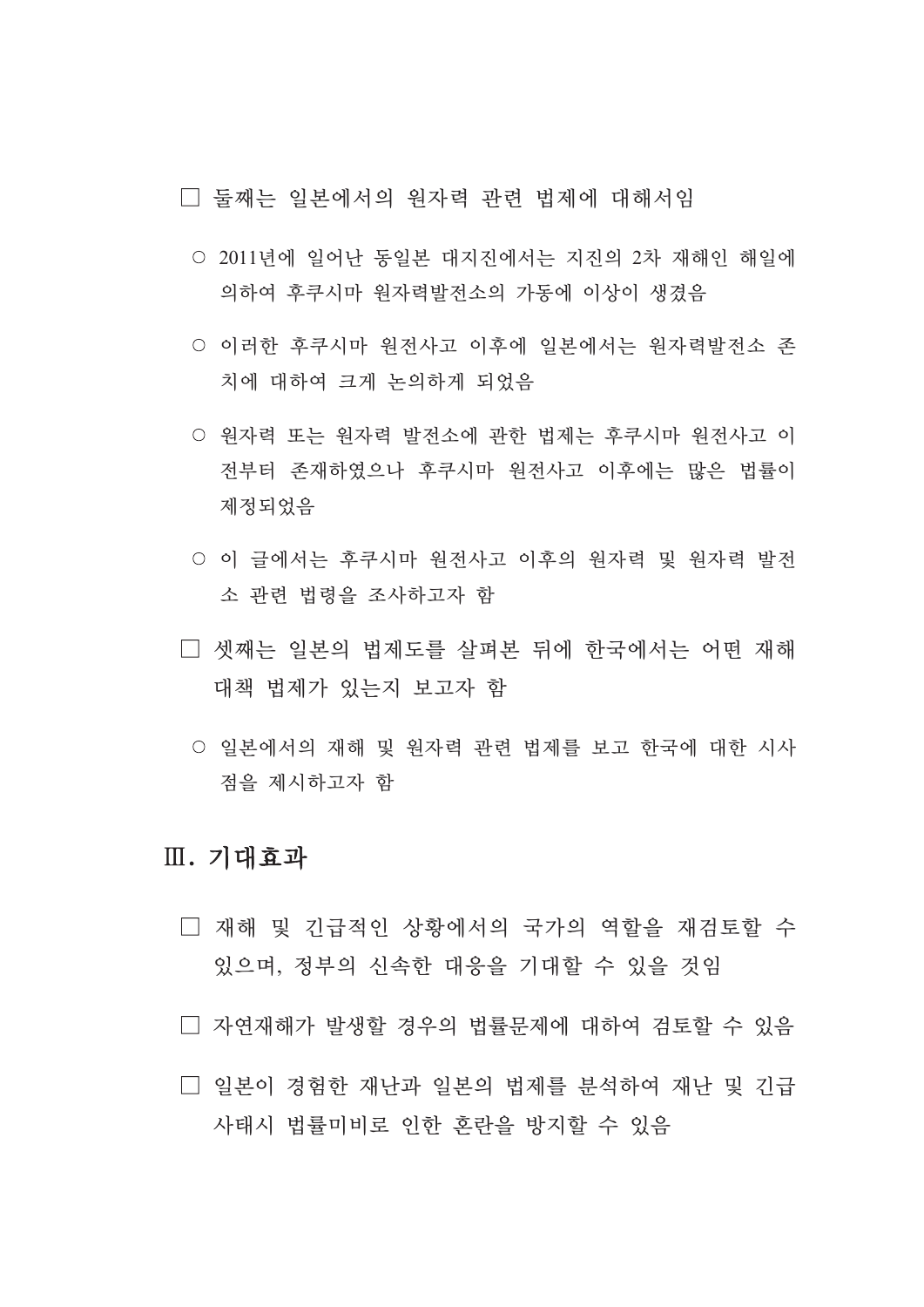□ 한국에서는 현재도 원자력발전소에 대하여 긍정적이지만 일 본에서의 논의를 살펴보면서 한국에 시사점을 제시할 수 있음

▶ 주제어 : 동일본대지진, 해일, 원자력발전소, 재해, 후쿠시마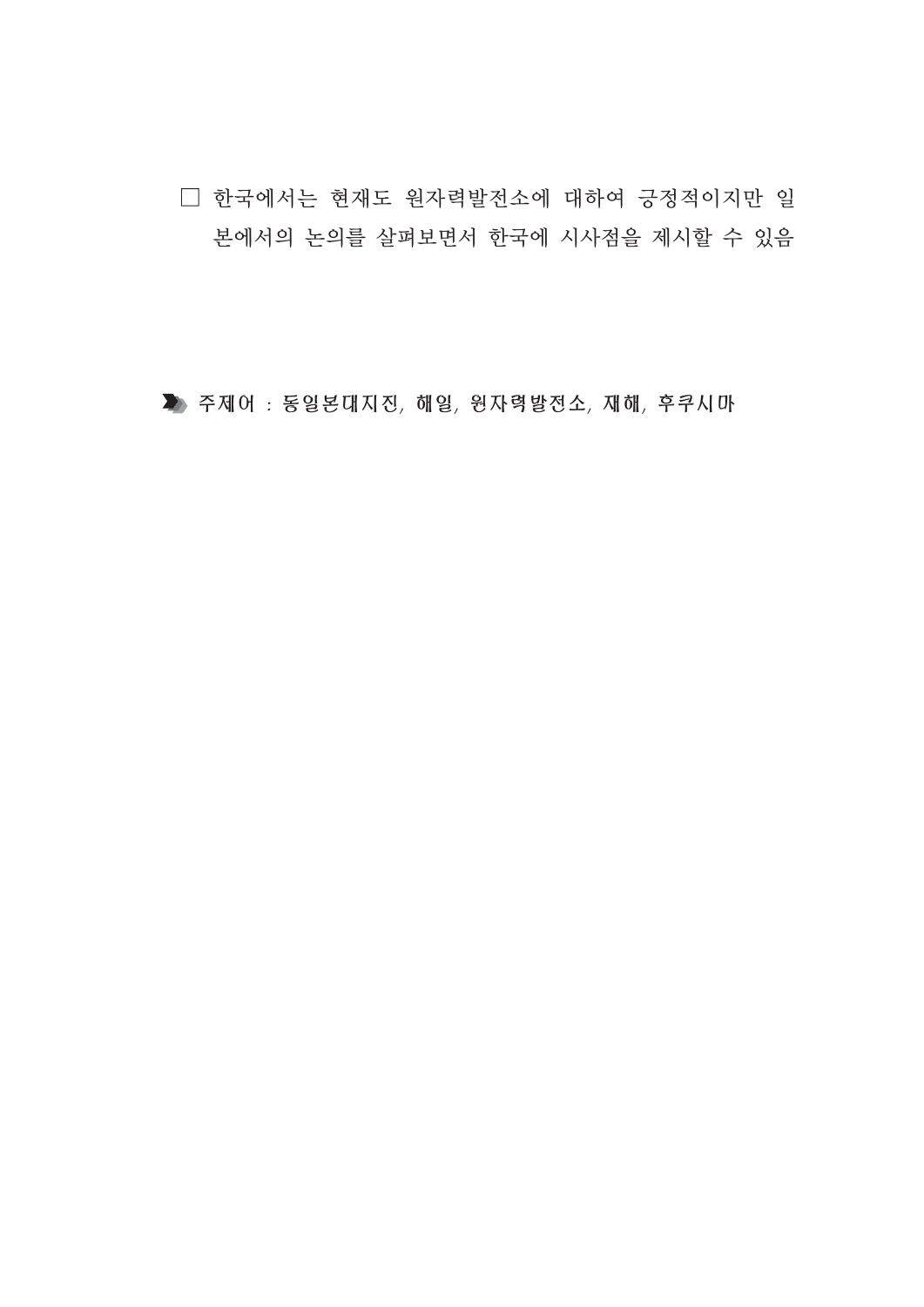## **Abstract**

## **I**. Background and Objectives

#### $\Box$  Background

- $\circ$  On March 11th 2011, a severe earthquake, coined "Tohoku" with a magnitude of 9.0 on the Richter Scale, occurred in Japan. Tohoku is considered the strongest magnitude earthquake that has occurred in Japan as of this date - considered stronger than the Great Kanto Earthquake in 1923 or that of Hanshin Awaji Earthquake in 1995. The devastation that occurred because of Tohoku was a death toll of 14,949 persons and the disappearance of 9,893 persons.
- O Along with the aforementioned disaster, the effects of Tohoku included: a large-scale tsunami that attacked the east coast of Japan, which resulted in the destruction of many homes and lives and the nuclear power plant crisis which occurred.
- O Through the discussion of Japan's legislation for disasters, it will provide Korea with assistance in amending Korea's legal structure for disaster relief

#### $\Box$  Objectives

 $\circ$  The first objective of this research is to analyze the role of the nation in cases of disasters. Article 25 of the Japanese constitution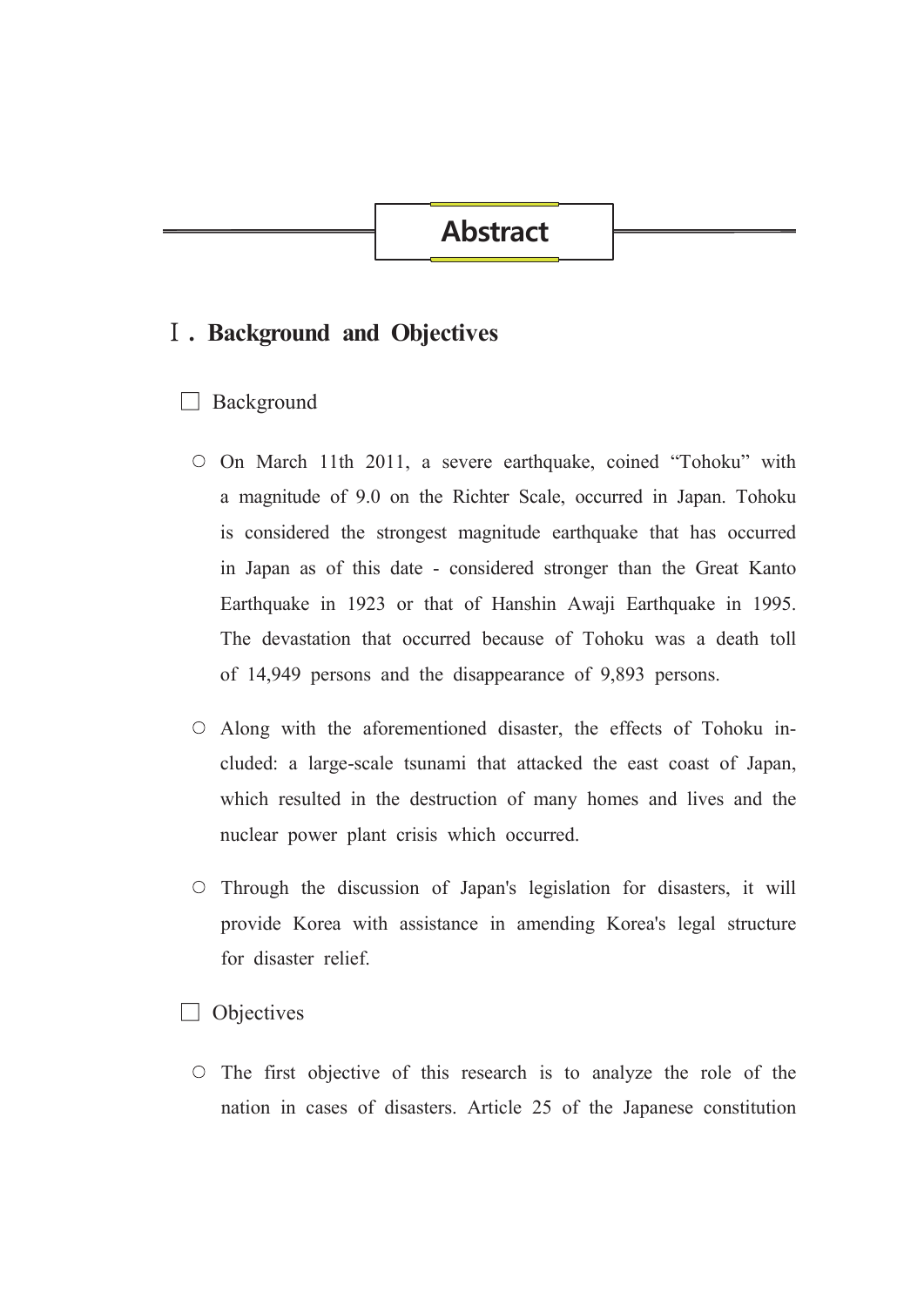secures the right to life. Therefore, it is imperative to analyze a nation's response to support persons who have been displaced by disasters.

- O To restore Japan, laws and regulations have been formulated and enacted since Tohoku and the 2011 Fukushima nuclear crisis.
- $\circ$  This research analyzes the significance of the laws and regulations established after Tohoku and discuss how these laws and regulations provide prevention mechanisms from disasters.
- O Using the research of the laws and regulations of Japan, similarities within Korea's laws and regulations is discussed.

## **II. Main Contents**

- $\Box$  This research consists of three themes.
- $\Box$  First, the laws and regulations pertaining to earthquakes.
	- $\circ$  In Japan, earthquakes occurs frequently because of plate tectonics. During the past 100 years, two major earthquakes included: the Great Kanto, which occurred in 1923; and the Hanshin Awaji, which occurred in 1995.
	- O There are forecasts that another severe earthquake will occur in Japan within the next four years. As such, preparations to buffer the next earthquake is essential. In addition, discussions must continue and finding rescue measures is imperative.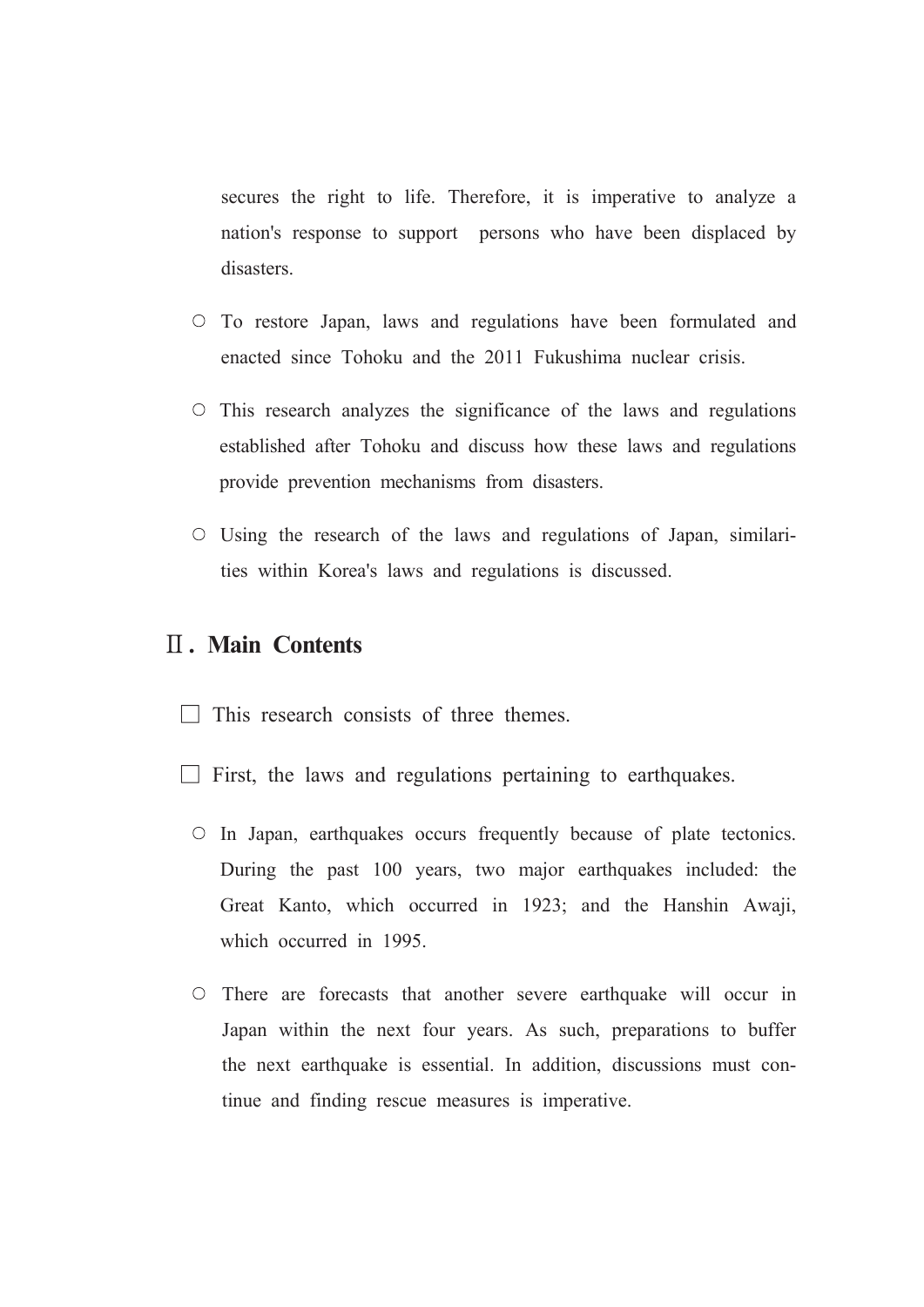- $\Box$  Secondly, the laws and regulations of nuclear power in Japan are addressed.
	- O After Tohoku in 2011, a gigantic tsunami attacked the Tohoku area of Japan. This caused the malfunction of nuclear power plants in Fukushima
	- $\circ$  The abolition of nuclear power plants was not a forefront issue prior to Tohoku, with the enthusiasm from only a few members of society. After Tohoku, discussions on the abolition of nuclear power plants became a prominent issue.
	- O Prior to Tohoku and the Fukushima nuclear crisis, Japan had many laws and regulations for nuclear power plants. Since these events, proliferation of supplementary laws and regulations emerged regarding nuclear power plants.
	- $\circ$  The main focus of this research is the laws and regulations on earthquakes and nuclear power plants established after the Tohoku in 2011
- $\Box$  Lastly, using the analysis undertaken for Japan, comparisons and differences with Korea's laws and regulations on disasters are addressed
	- $\circ$  Korea will be able to obtain further insight by reviewing the analysis on the laws and regulations of Japan regarding nuclear power.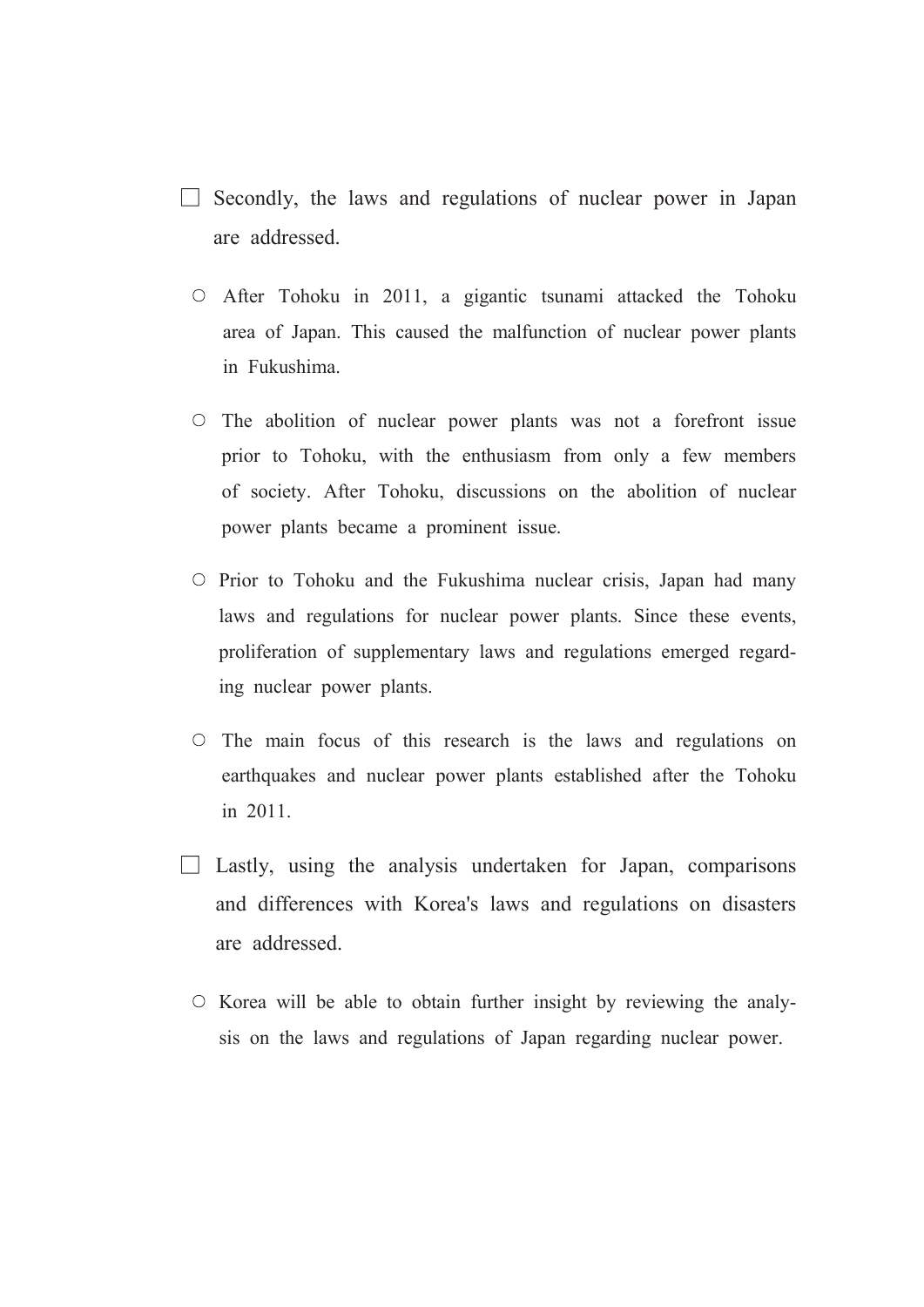## **III.** Expected Effect

- $\Box$  A platform is provided to further discussions on the role of nations in the case of emergencies and disasters and correspondences between governments.
- $\Box$  The paper will be able to provide further discussions on the legal issues surrounding natural disaster.
- $\Box$  By discussing the laws and the regulations of Japan, it will provide Korea with insight to amending disaster legislation further to fortify existing legislation.
- $\Box$  In Korea, public opinions toward nuclear power plants remain positive and as such, comparison between Japan's and Korea's legislations is difficult. However, discussions in Japan provide further scenarios and suggestions which can assist Korea in the near future.

 $\blacktriangleright$  Key Words: The Tohoku Earthquake, tsunami, nuclear power plant, disaster, Fukushima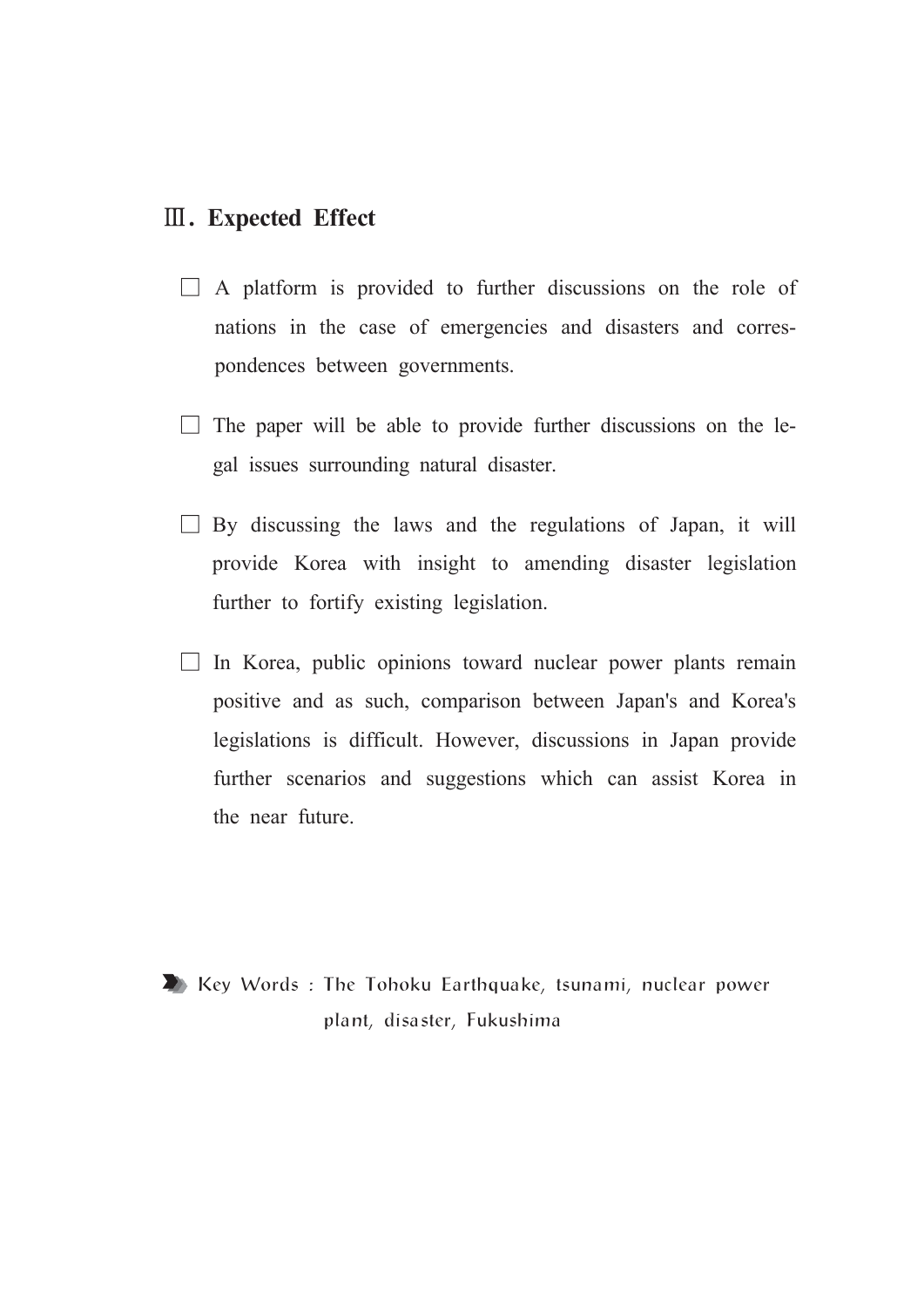## 要旨

## T. 背景および目的

□ 研究の背景

- 2011年3月11日、日本の宮城県沖で大規模な地震が発生した。「東日 本大震災」と呼ばれるこの地震は、日本における観測史上、最大規 模といわれている。マグニチュードは9.0であり、1923年の関東大 震災のマグニチュード7.9や1995年の阪神·淡路大震災のマグニ チュード7.3よりも大きい。世界的にも観測史上5番目に大きいとい う。この地震によって1万4949人が死亡し、9893人が行方不明と なった。
- 東日本大震災は、地震以外にも多くの二次災害を引き起こした。第 一に大規模な津波が発生し、多くの人命が失われた。
- 第二に津波により原子力発電所の稼動に障碍が生じたため、原発 事故を引き起こした。
- 地震が頻繁に起こる日本における災害対策法制を概観し、韓国でど のようなしたらよいのかをみていくことは大きな参考になろう。

□ 研究の目的

○ この研究の第一の目的は、災害時における国家の役割の模索である。 日本国憲法では第25条において、生存権を保障している。したがっ て地震により生活基盤を失った人々を、国家がどのように支援する のかは重要な問題である。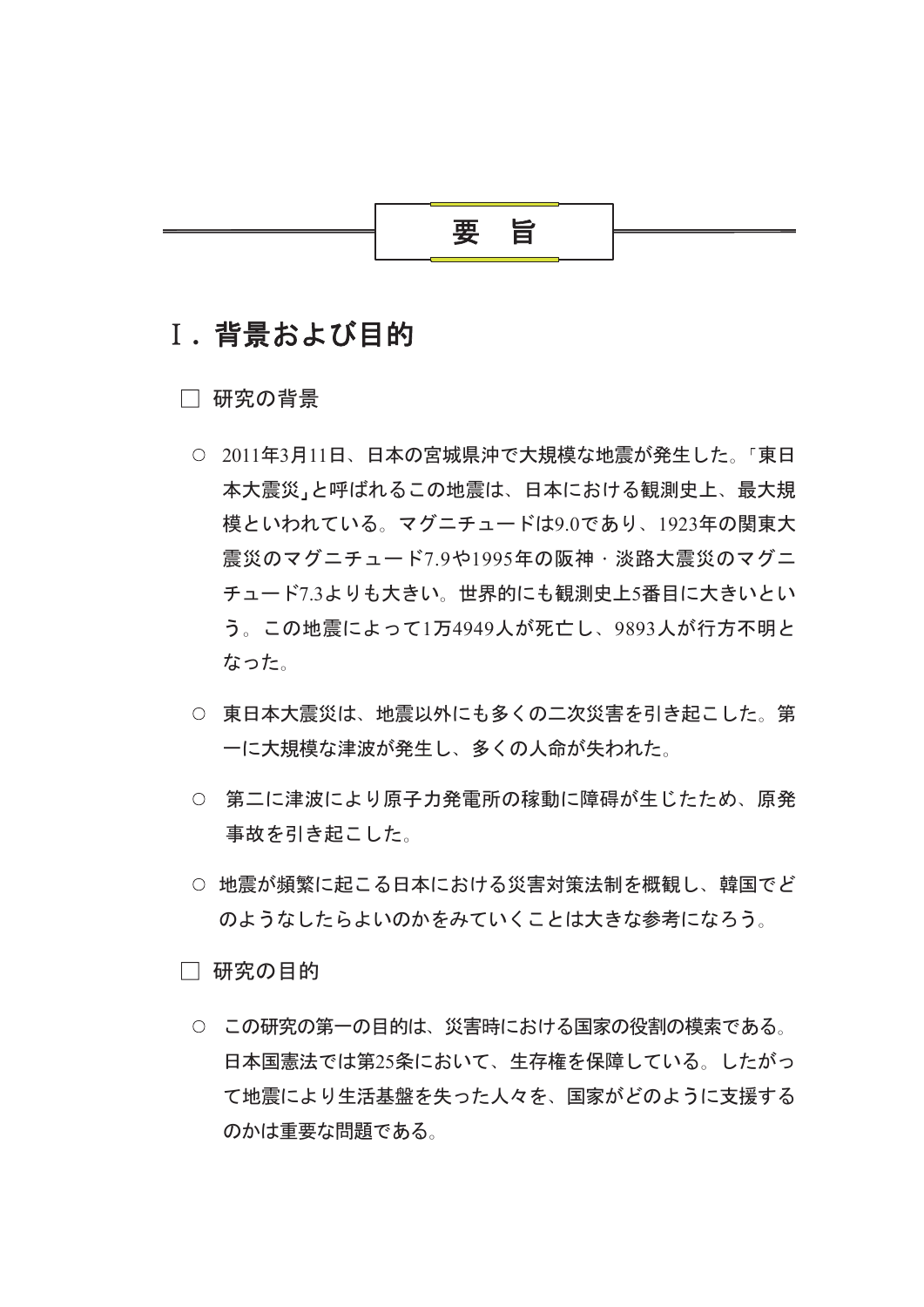- また、日本の場合、2011年3月に発生した福島原発事故以降、被害 を復旧するために、被害に対応し、早い復旧のために約70余りの 特別法および関連法律の制定・改正が行われている。
- 本研究は、東日本大震災および福島原発事故以降に制定・改正 された法律を調査し、類型別に内容を整理し、制定・改正の意 味を分析し、こうした立法が事前予防および事後対処のための 災難管理において、どのような役割と機能をするか検討する。
- これを通じ、韓国の関連法律の改正方法を模索し、今後の気候変化 による自然災害に対応できる立法および政策方向を導き出す。

## Ⅱ. 主要内容

- □ 本研究は主に3つの内容で構成されている。
- □ 第一に、日本における大地震以降の震災対策法制についてで ある。
	- 日本列島近海は太平洋プレートとユーラシアプレート、フィリピン プレートなどが交差しており、地震が頻繁に発生する。過去100年 をみると、1923年には関東大震災が、1995年には阪神・淡路大震災 など、大規模な地震が発生している。
	- 今後4年以内に大規模な地震が発生する可能性が70パーセントとい われている。したがって地震による被害をどのように救済するか、 またどのように地震に備えるのかは重要な問題である。本研究では 日本における震災対策法制をみる。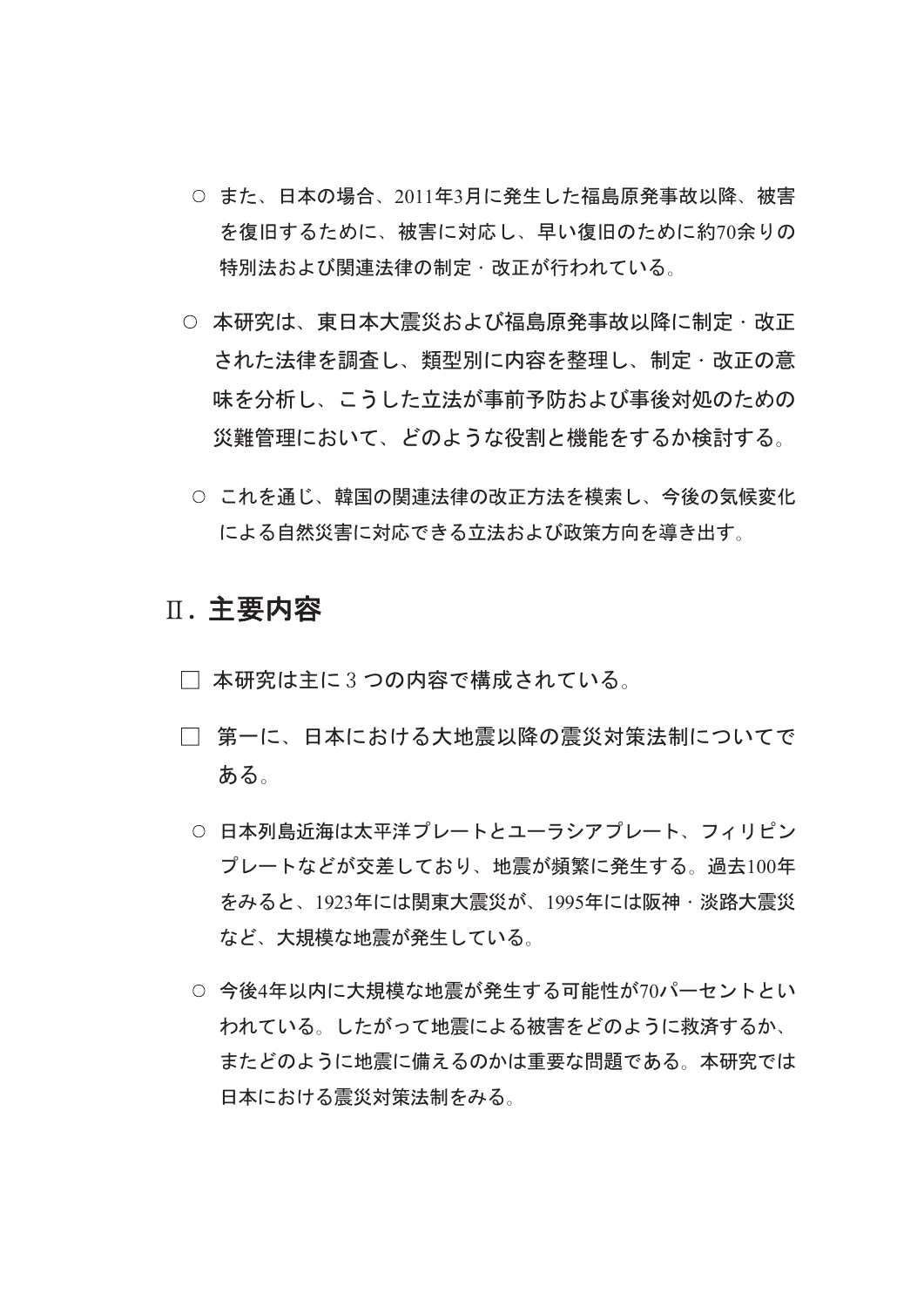□ 第二に、日本における原子力関連法制についてである。

- 2011年に発生した東日本大震災では、二次災害である津波の被害に より、福島の原子力発電所の稼動に異常が生じた。
- こうした福島の原発事故以降、日本では原子力発雷所の存続をめ ぐって、大きく議論が繰り広げられている。
- 原子力または原子力発電所に関する法制は、福島原発事故以前から 存在していたが、福島原発事項以降、多くの法律が制定された。
- 本研究では、福島原発事故以降の原子力および原子力発電所関連 法制について法律を調査する。
- □ 第三に、日本における法制度をみたあと、韓国ではどのよう な災害対策法制が行われているのかみる。
	- 日本における災害および原子力関連法制をみたあと、韓国に対す る示唆点を提示する。

## Ⅲ. 期待効果

- □ 災害及び緊急的な状況における国家の役割を再検討すること ができ、政府による迅速な対応を模索することができる。
- □ 自然災害が発生する場合の法律問題について検討することが できる。
- □ 日本が経験した災難と、日本の法制を分析し、災害および緊 急状態に対する法律の未整備をあらかじめ予防することがで きる。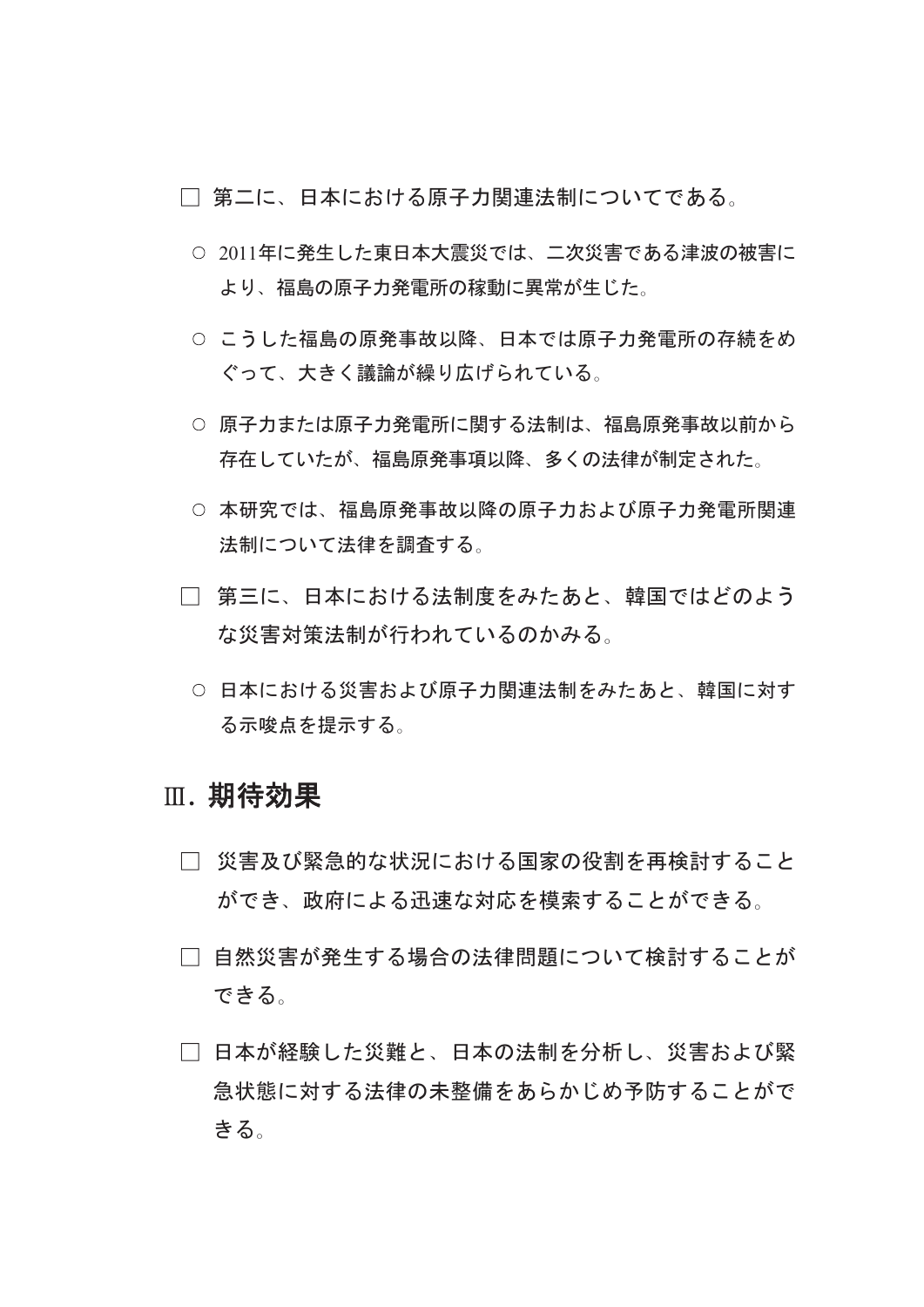□ 韓国では現在でも原子力発電所の存置について肯定的である が、日本における議論を提示することで、韓国にとって今後 の指針とすることができる。

■ キーワード: 東日本大震災、津波、原子力発電所、災害、福島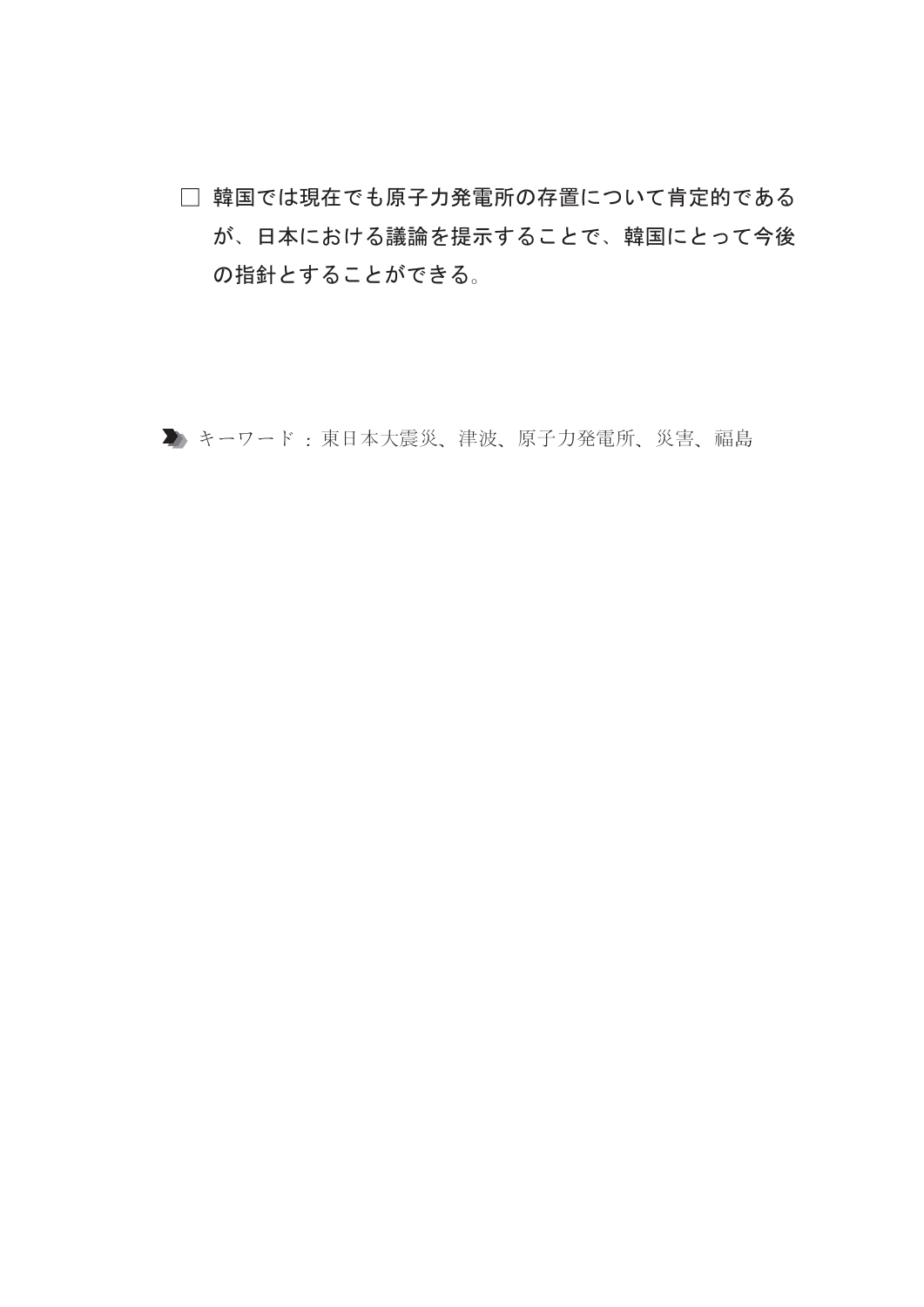| Abstract 37                             |  |
|-----------------------------------------|--|
| 要                                       |  |
|                                         |  |
|                                         |  |
|                                         |  |
|                                         |  |
|                                         |  |
| 제 2 장 일본에서의 지진대책 법제 ……………………………………… 21  |  |
|                                         |  |
| Ⅱ. 동일본 대지진 이전의 지진재해 대책 법제 …………………… 30   |  |
| 1. 재해대책기본법 ………………………………………………………………… 31 |  |
| 2. 지진방재대책 특별조치법 ……………………………………………… 33   |  |
| 3. 대규모지진대책 특별조치법 …………………………………………… 33   |  |
| 4. 한신 · 아와지 대지진에 한정된 한시법 …………………………… 34 |  |
| Ⅲ. 동일본 대지진 이후의 지진재해 대책 법제 …………………… 36   |  |
| 1. 동일본 대지진 복구 기본법 ……………………………………………… 36 |  |
| 2. 동일본 대지진 복구특별구역법 ………………………………………… 38  |  |
|                                         |  |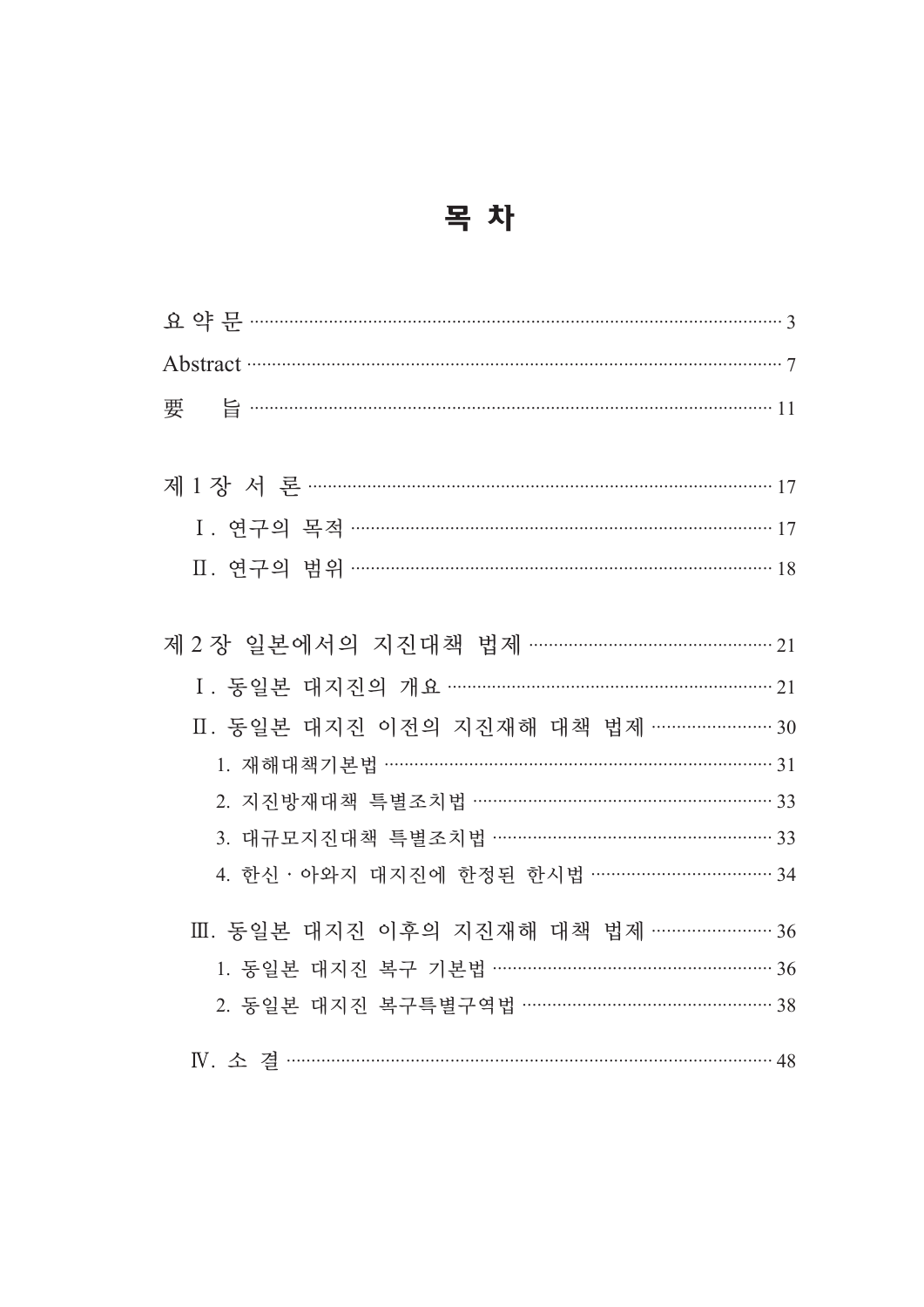| 제 3 장 일본에서의 원자력 법제 …………………………………………… 51 |  |
|-----------------------------------------|--|
|                                         |  |
| Ⅱ. 후쿠시마 원전사고 이전의 원자력 법제 ………………………… 52   |  |
|                                         |  |
| 2. 원자력위원회 ………………………………………………………………… 54  |  |
| 3. 원자력손해의 배상에 관한 법률 ……………………………………… 54  |  |
| 4. 원자력 재해대책 특별조치법 …………………………………………… 55  |  |
| Ⅲ. 후쿠시마 원전사고 이후의 원자력 법제 ………………………… 57   |  |
|                                         |  |

| 제 4 장 한국의 법제에 대한 시사점 ……………………………………… 63 |  |
|-----------------------------------------|--|
| I. 재해관련법제 비교 ………………………………………………………… 63  |  |
| Ⅱ. 지진관련법제 비교 …………………………………………………………… 65 |  |
| Ⅲ. 원자력 손해배상관련법제 비교 ………………………………………… 70  |  |
|                                         |  |
|                                         |  |
|                                         |  |

|--|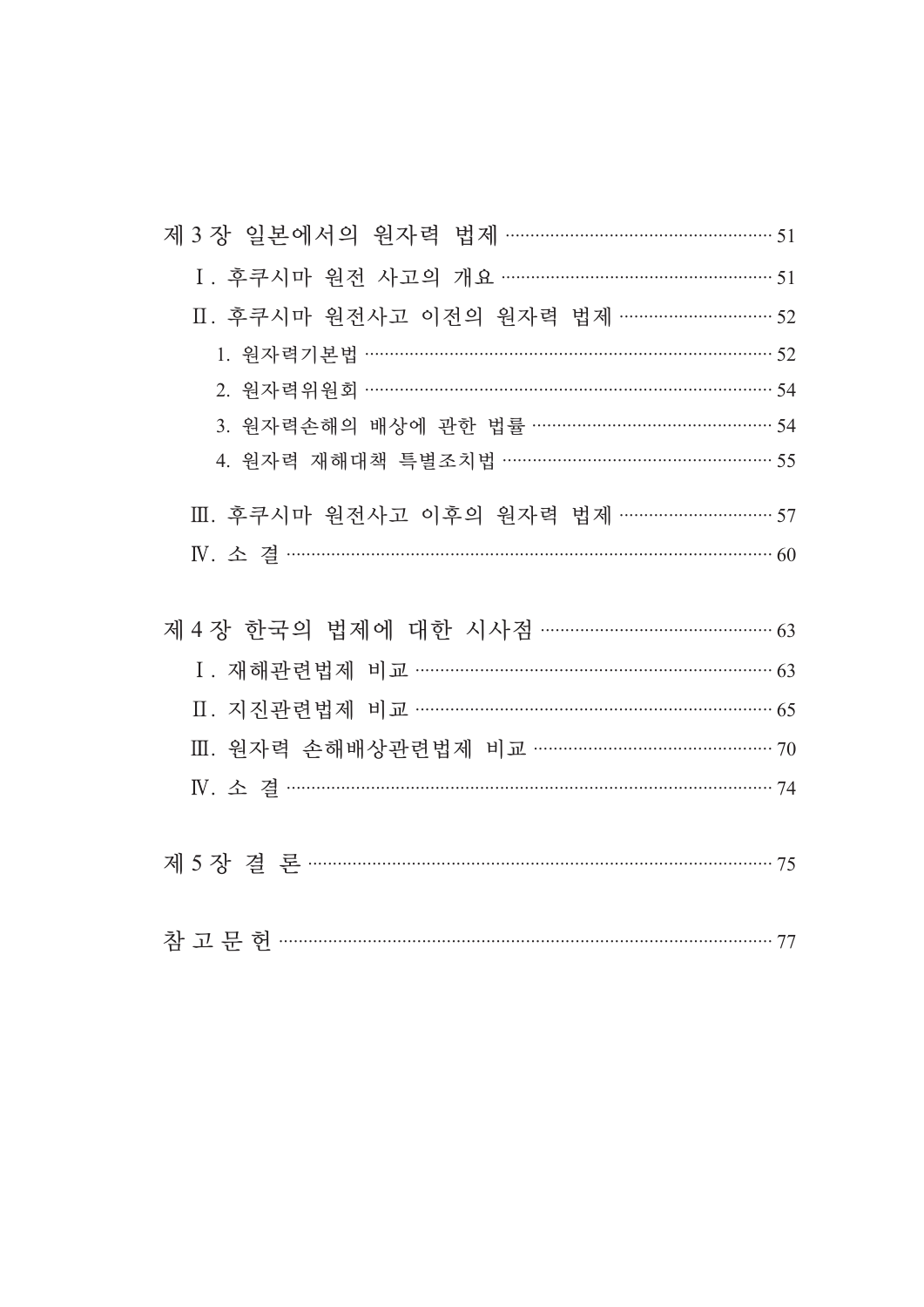## 제 1 장 서 론

### **I** 연구의 목적

2011년 3월 11일, 일본 동북지방에서 큰 규모의 지진이 발생하였다. 일본 관측 사상 최대 규모의 지진이었으며, 이 지진으로 인하여 약 1 만 5000명이 사망하였다.

많은 인명피해에도 불구하고 일본 정부의 대응은 신속하다고 할 수는 없었다. 1995년의 '한신·아와지 대지진(阪神·淡路大震災)' 때는 지진 발생부터 3일 뒤에는 지진대책 담당성(震災対策担当省)이 임명되었으 며 지진재해 날로부터 36일 뒤에는 「복구기본법(復興基本法)」이 성립 되었다. 그러나 지난 2011년 3월의 동일본 대지진에서는 지진으로부터 의 복구를 목적으로 하는 '복구대책본부(復興對策本部)'의 설치 이외에 도 야당 의원도 참여하는 '복구실시본부(復興實施本部)'라는 기관까지 설치되었나, 오히려 기관의 난립에 의하여 원활한 복구대책을 실행하 기가 어려워졌다고 한다.1)

이번 동일본 대지진(東日本大震災)에 대한 정부의 대응을 계기로 국 가의 역할에 대해서 다시 검토해 볼 필요가 있지 않을까 생각한다. 국 민이 안심하고 생활할 수 있는 환경을 제공하는 것이 바로 국가의 책 임이기 때문이다. 일본 헌법 제25조는 "모든 국민은 건강하고 문화적 인 최저한도의 생활을 영위할 권리를 가진다"라고 규정하고 있다(제1 항). 또한 "국가는 모든 생활면에 대하여 사회복지, 사회보장 및 공중 위생의 향상 및 증진을 위하여 노력하여야 한다"라고 규정하며 생존권 을 보장한다(제2항).

<sup>1)「</sup>復興基本法案、首相発言で混迷=阪神大震災時より迅速さ欠く」、時事通信: http://www.jiji.com/ji/v?p=ve soc jishin-higashinihon20110426j-01-w530 (검색일: 2012. 4. 6.)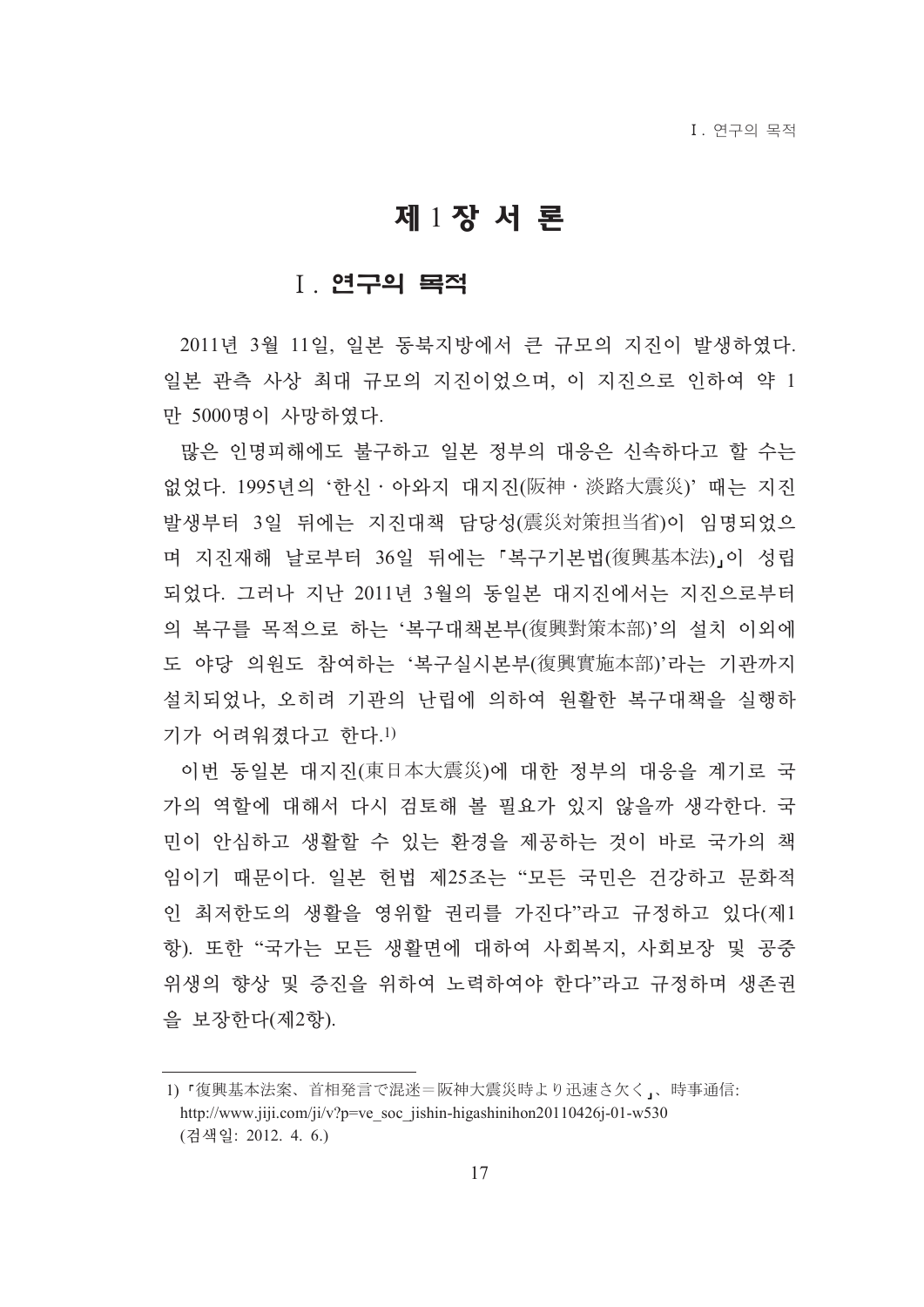헌법에서의 가장 중요한 것은 기본권의 보장이지만 그 기축은 '개 인의 존중'(일본 헌법 제13조)에 있다.2) 따라서 이번의 지진과 해일 그 리고 워전 사고에 의하여 생활기반을 상실한 사람들에 대하여 국가가 어떻게 지원해야 할지는 굉장히 중요한 문제라고 할 수 있다.

일본에서는 지난 2011년 3월에 일어난 후쿠시마 원전 사고 이후에 피해를 복구하기 위하여, 피해에 대응하고 빠른 복구를 위하여 약 70 여 건의 특별법 및 관련 법률의 제·개정이 이루어 진 것으로 나타나 고 있다. 그러나 이러한 재해에 대한 국가의 역할 또는 헌법의 역할에 대해서는 그 동안 그다지 논의되지 않았던 것으로 보인다.

한편, 대한민국 헌법에는 생존권에 대한 명문의 규정이 없다. 그러나 대한민국 헌법 제37조 제1항의 "국민의 자유와 권리는 헌법에 열거되 지 아니하 이유로 경시되지 아니하다"라는 규정을 근거로 생존권을 도 출할 수 있다는 해석이 있다.

본 연구는 '일본 후쿠시마 강진·원전 사고' 이후에 제·개정된 법 률들을 조사하여 유형별로 내용을 정리하여 제 · 개정의 의미를 분석하 고, 이러한 입법들이 사전 예방 및 사후 대처를 위한 재난관리에서 어 떠한 역할과 기능을 하는지 검토해보고자 한다. 또한 이러한 재해에 대한 국가의 역할 및 헌법의 역할에 대해서도 논의하고자 한다.

이를 통해서 한국에서의 관련 법제의 개선방법을 모색하고, 향후 기 후변화로 인한 자연재해에 선제적으로 대응할 수 있는 입법 및 정책 방향을 도출하고자 한다.

## Ⅱ. 연구의 범위

본 연구는 주로 세 가지 내용으로 구성된다. 첫째는 일본에서의 동 일본 대지진 이후의 지진 대책 법제이다. 일본열도 근해는 판 구조론

<sup>2)</sup> 水島朝穂『東日本大震災と憲法』(早稲田大学出版部・2012年) 79頁。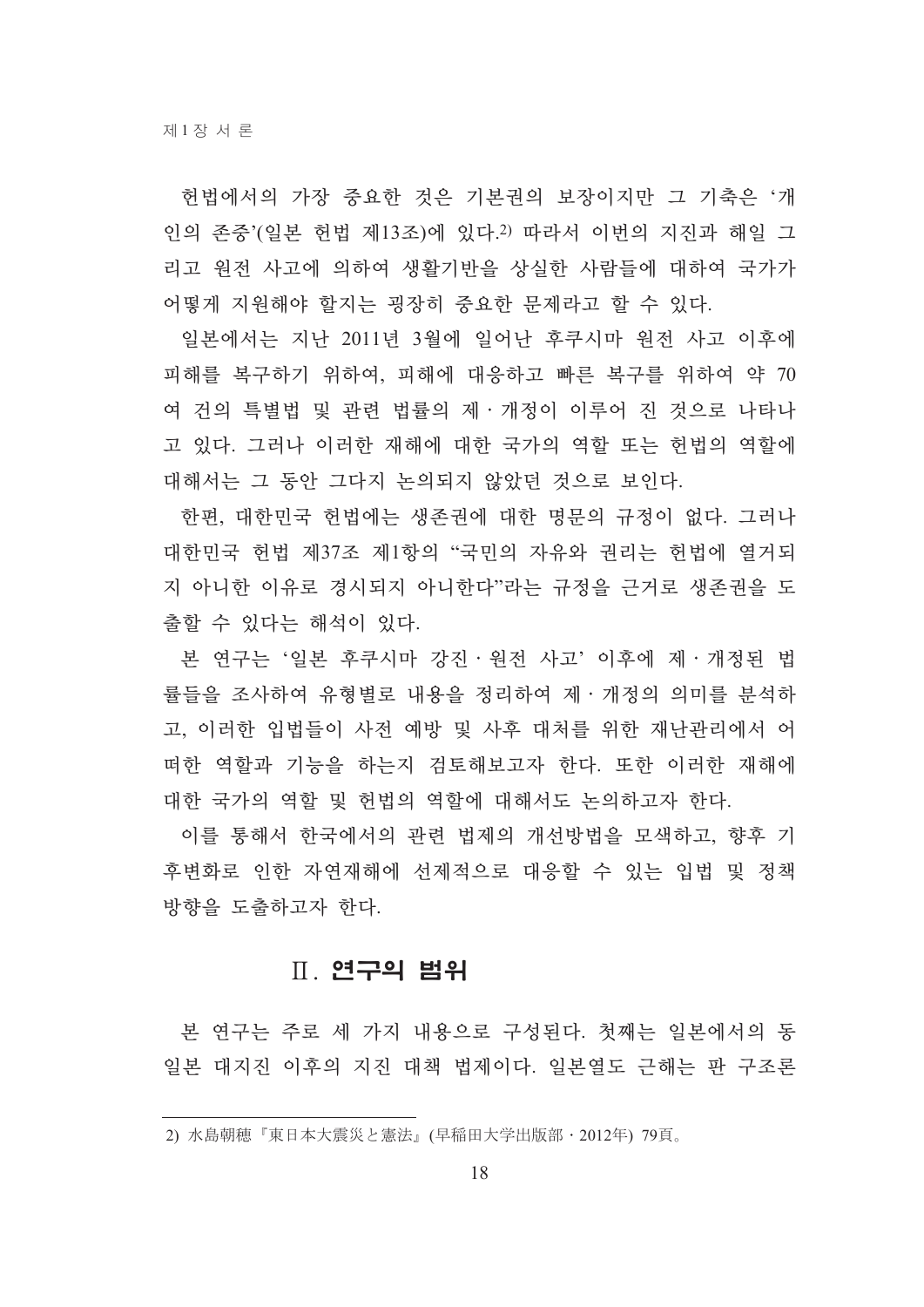적(plate tectonics)으로 지진이 자주 일어난다. 지난 100년 간을 보면 1923년에는 간토 대지진(関東大震災), 1995년에는 한신·아와지 대지 진 등의 대규모 지진이 일어났다. 그리고 앞으로 4년 이내에 대규모 의 지진이 일어날 가능성이 70퍼센트라고 한다.3) 따라서 지진에 의한 피해를 어떻게 구제할지, 또한 어떻게 지진에 대비할지는 중요한 문 제이다. 이 글에서는 일본에서의 지진대책 법제를 보고자 한다.

둘째는 일본의 원자력 관련 법제에 대해서이다. 2011년에 일어난 동 일본 대지진에서는 지진의 2차 재해인 해일에 의하여 후쿠시마 원자 력발전소의 가동에 이상이 생겼다. 이러한 후쿠시마 원전사고 이후에 일본에서는 원자력발전소 존속여부에 대하여 크게 논의하게 되었다. 원자력 또는 원자력 발전소에 관한 법제는 후쿠시마 원전사고 이전부 터 존재하였으나 후쿠시마 원전사고 이후에는 많은 법률이 제정되었 다. 이 글에서는 후쿠시마 원전사고 이후의 원자력 및 원자력 발전소 관련 법령을 조사하고자 한다.

셋째는 일본의 법제도를 살펴본 뒤에 한국에서는 어떤 재해대책 법 제가 있는지 보고자 한다. 일본에서의 재해 및 원자력 관련 법제를 보고 한국에 대하여 시사점을 제시하고자 한다.

또한 원자력법제에 대한 취급에 있어 일본과 한국에서는 원자력 발 전에 대한 인식에 차이가 있다는 점에 대해서 유의할 필요가 있다. 워자력 발전소의 존부에 대해서는 친화적인 국가와 비판적인 국가가 있다. 전자로는 미국을 비롯하여 영국이나 프랑스 등을 들 수 있고, 후자로는 독일이나 호주 등을 들 수 있다.

일본에서는 그 동안 워자력발전소가 온실가스 삭감에 도움이 되고 친환경적인 발전방법이라는 이유로 추진하자는 주장도 있었다.4) 그러 나 2011년 3월에 발생한 동일본 대지진에 수반한 후쿠시마 원전 사고

<sup>3)「</sup>首都直下地震、4年以内の発生確立70% M7クラス、東大試算」産経新聞 http://sankei. ip.msn.com/affairs/print/120123/dst12012311250005-c.htm (검색일: 2012. 3. 7.)

<sup>4)『「</sup>原発はエコ」50%』産經新聞、2009年11月27日、5面。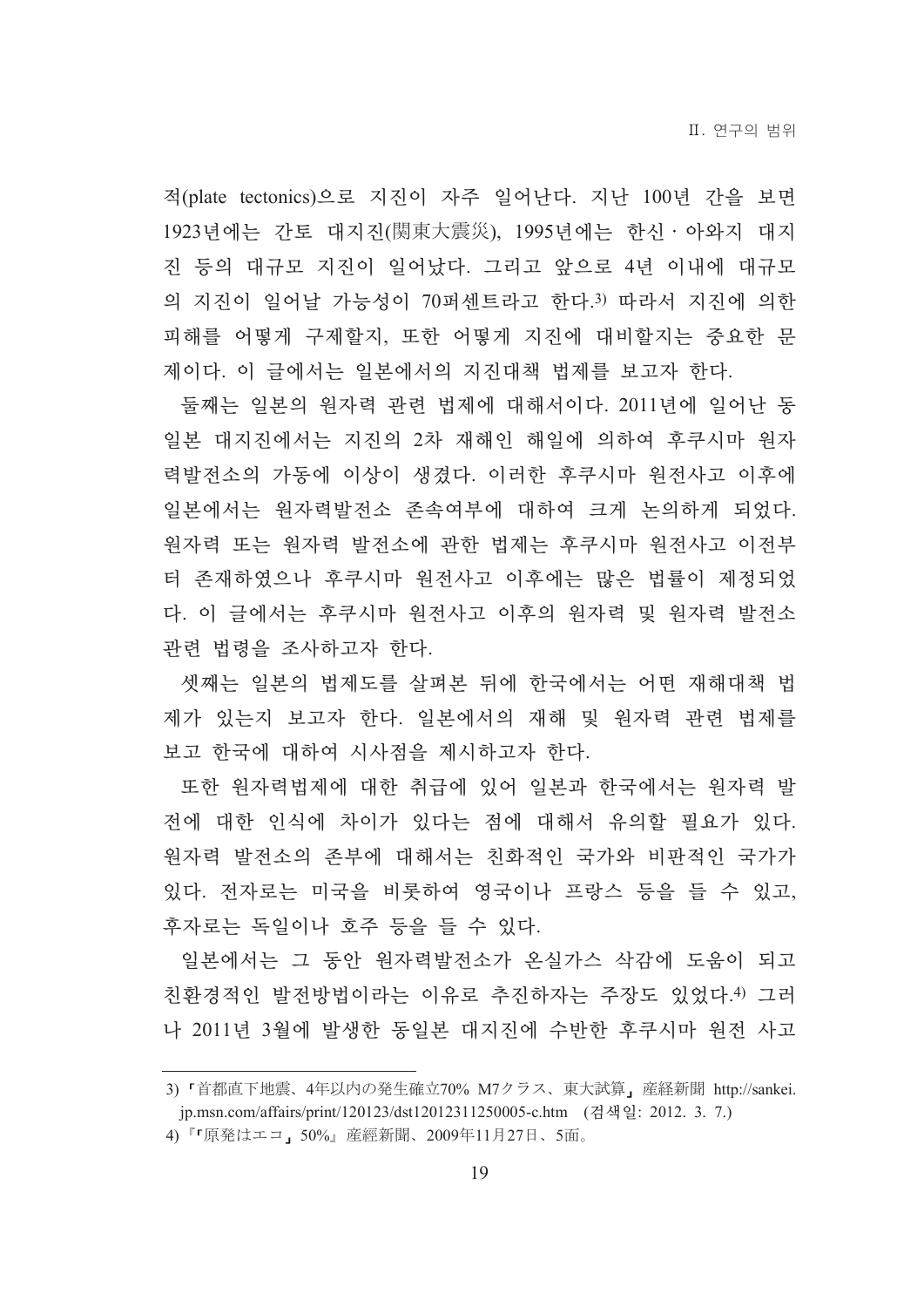이후에는 원자력발전소의 존치에 대하여 반대하는 의견이 많이 증가 하였다. 최근의 여론조사에 따르면 원자력 발전소의 가동을 다시 시 작하는 것에 대하여 반대의견이 57%를 점하고 있으며 원자력 발전소 에 대한 강한 불신감이 있는 것으로 보인다.5)

그러나 한국은 여전히 워자력 발전소에 대하여 친화적인 것으로 보 인다. 이렇듯 일본과 한국이 원자력 발전소에 대한 인식에 차이가 있 는 만큼 일본에서의 워자력 발전소와 관련된 논의를 그대로 한국에 제시하는 것은 어렵고, 일본과 한국을 단순히 비교하는 것도 어려울 것이다.

이 글에서는 원자력 법제에 대해서는 주로 일본에서의 제도를 소개 하여 재난관리나 산업 폐기물 처리 등에 대해서 큰 비중을 두고 설명 하고자 한다.

<sup>5)「</sup>原発再開「反対」が 57% 朝日新聞世論調査」朝日新聞:

http://www.asahi.com/special/08003/TKY201203120551.html (검색일: 2012. 4. 9.)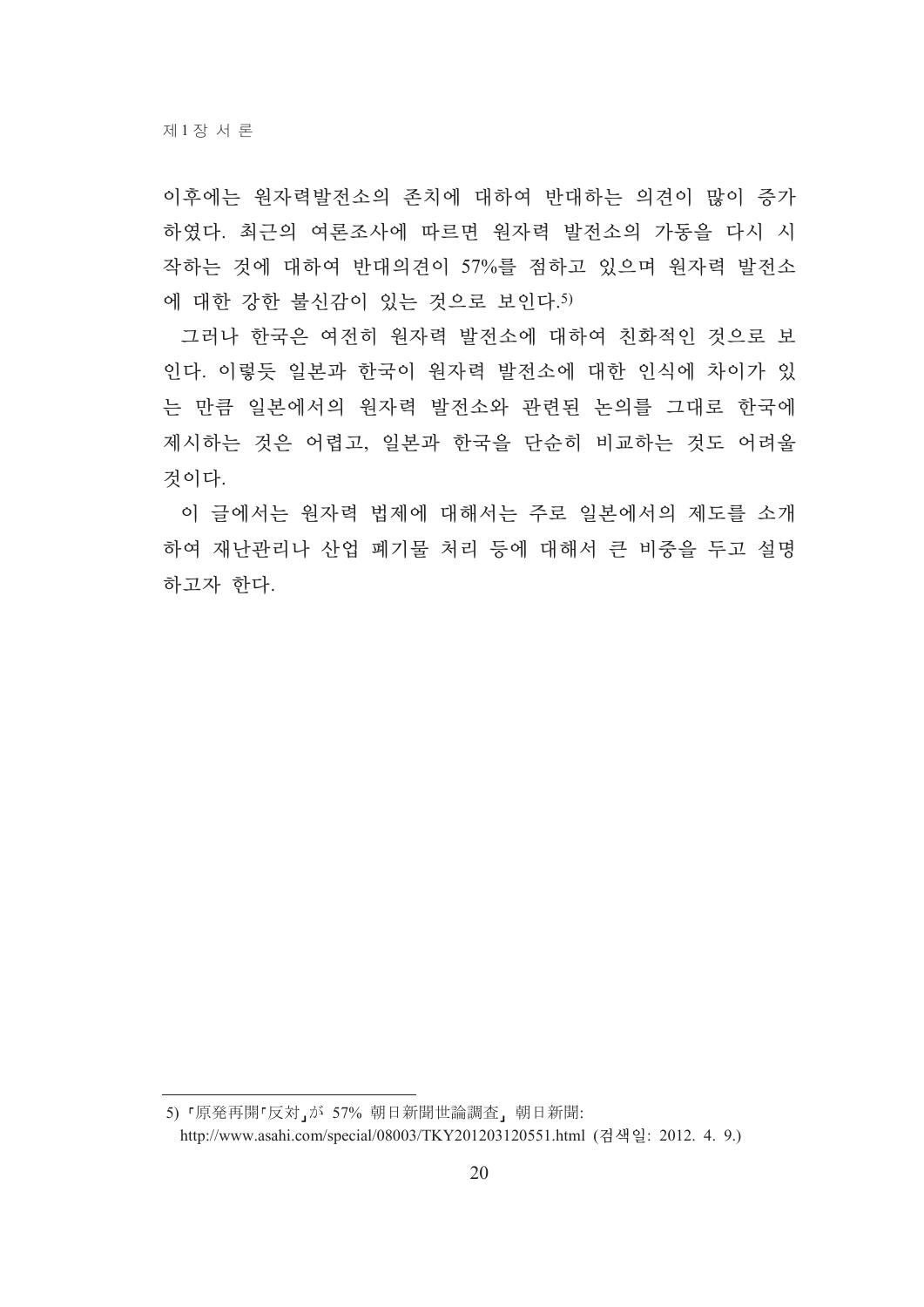## 제 2 장 일본에서의 지진대책 법제

#### Ⅰ 동일본 대지진의 개요

2011년 3월 11일에 일본 동북지방의 동남동 약 130 km 부근을 진 원으로 한 대지진이 일어났다. 이 지진에 의하여 14,919명이 사망하 여 9.893명이 행방불명되었다. 이 숫자는 1995년의 한신 아와지 대 지진 때의 인적 피해(사망자와 행방불명자를 합쳐서 6,437명이었음) 보다 많다.6)

이 지진의 규모는 M 9.0이었으며 1923년의 간토대지진이 M 7.9, 1995년의 한신 · 아와지 대지진이 M 7.3이었으므로 일본 관측 사상 최 대 규모의 지진이었다고 한다.7) 세계적으로 봐도 1960년에 일어난 칠레 지진의 M 9.5, 1964년에 일어난 알라스카 지진이 M 9.2와 비슷하고, 세 계 관측 사상 다섯 번째로 큰 지진이었다고 한다.8)

"동일본 대지진(東日本大震災)"9)이라고 불리는 이 지진은 단지 지진 뿐 만이 아니라 다양한 2차 재해를 수반하였다. 예를 들면 해일에 의한 인적 피해와 후쿠시마 원자력 발전소의 사고를 들 수 있다.

또한 이러한 동일본 대지진에는 몇 가지 특징이 있다. 첫째는 대형지 진이었다는 점이다. 일본 관측 사상 최대규모이며 사망자와 행방불명자 를 합치면 2만 명 이상의 인적 피해가 났다. 둘째는 남북 500km, 동서 200km에 걸치 광역형 재해이었다는 점이다. 해일에 이하여 침수되 며 적은 도쿄 23구의 약 90%가 되다고 하다. 셋째는 재해구조법에 적용

<sup>6)</sup> 伊藤滋・尾島俊雄『東日本大震災からの日本再生』(中央公論新社・2011年) 9頁。

<sup>7)</sup> 岩渕美智子『東日本大震災と政治 政治は動いていないのか』(パブラボ・2011年) 13頁。

<sup>8)</sup> 伊藤滋·尾島俊雄、前掲、8頁。

<sup>9)</sup> 이 지지의 명칭은 처음에는 기상첫이 "平成23年 東北地方太平洋沖地震"으로 하였으 나 명칭이 통일되지 않았으며 나중에 일본정부에 의하여 "東日本大震災"이라는 명칭 으로 통일되었다. 이 글에서는 "후쿠시마"의 지명이 유명하기 때문에 편의상 "후쿠시 마 강진"이라는 용어를 주제로 사용하였다.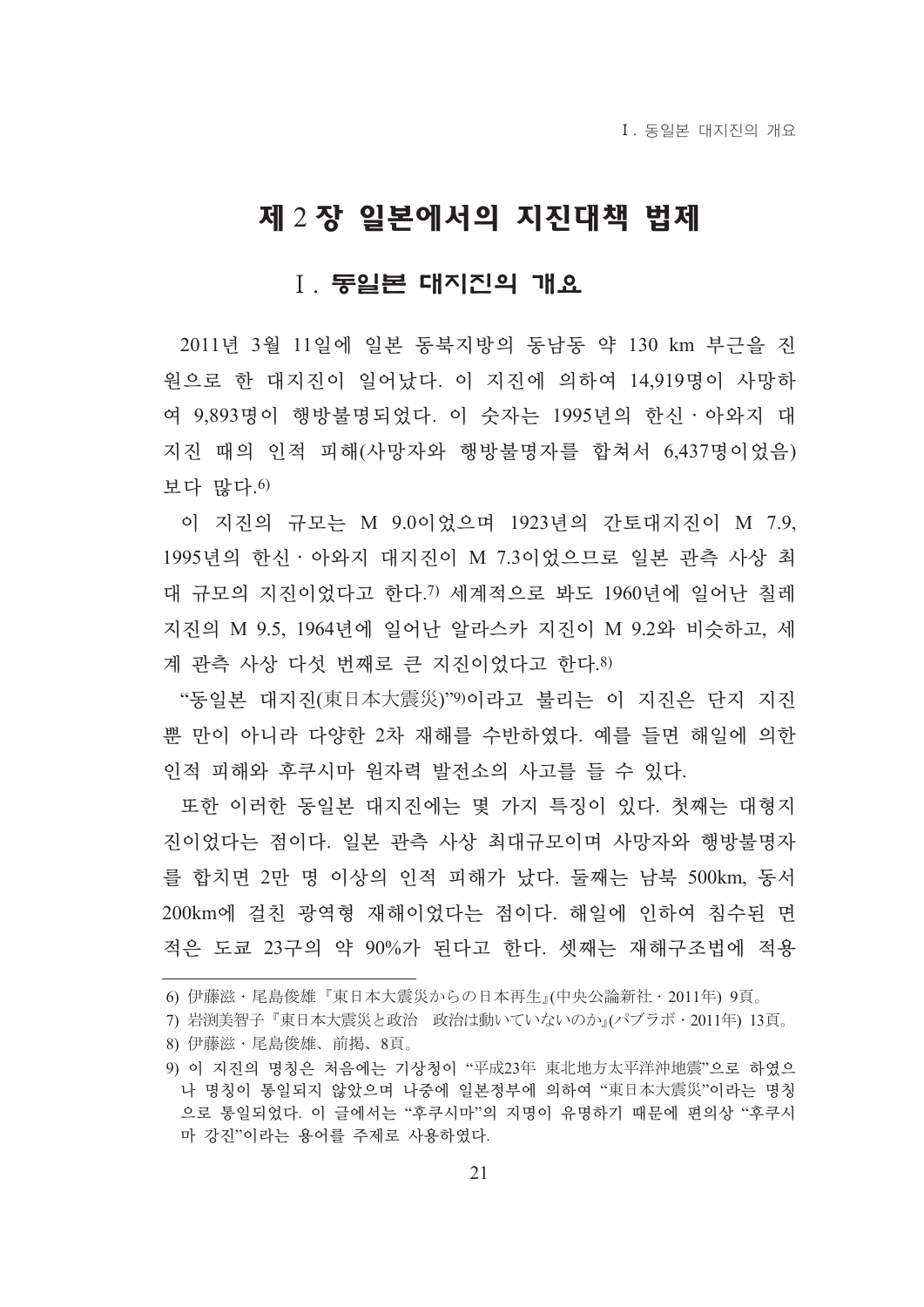된 점이다. 241개의 시정촌(市町村)10)에 적용되었으며 하시 · 아와지 대 지진 때보다 10배나 많다. 넷째는 동일본 대지진은 지진, 해일, 원자력 발전소사고 등 다양한 사고가 일어난 복합형 재해이다. 다섯째는 재난 지역이 지방도시, 농촌, 어촌, 산악지역 등 다양하기 때문에 효율적인 대응이 어렵다는 점이다. 여섯째는 인구가 1만 명 이하의 재정이 빈약 한 지방자치단체가 많이 피해를 입었다는 점이다. 일곱째는 자방자치단 체나 도시의 기능이 상실되었으며 공공서비스에 종사하는 사람들이 희 생자가 되었다는 점이다.11)

|  |  | $\leq$ 표 $1$ > 동일본 대지진의 규모 $12$ ) |  |
|--|--|-----------------------------------|--|
|--|--|-----------------------------------|--|

| 항 목              | 데이터                                                                                |                                                                                                 |
|------------------|------------------------------------------------------------------------------------|-------------------------------------------------------------------------------------------------|
| 발생날짜             |                                                                                    | 2011년 3월 11일 14시 46분                                                                            |
| 진원 및 규모<br>(추정)  | 산기쿠 앞바다(三陸沖) (북위38.1도, 동경142.9도, 오시카<br>반도의 동남동 130km 부근)<br>깊이 24km, 모멘트 규모 Mw9.0 |                                                                                                 |
| 진원역              | 길이 약 450km, 복 약200km                                                               |                                                                                                 |
| 단층이 움직인<br>정도    | 최대 20~30km 정도                                                                      |                                                                                                 |
| 진원 직상의 해저<br>이동량 | 동남동으로 약 24km 이동, 약 3m 융기                                                           |                                                                                                 |
|                  | 진도 7                                                                               | 미야기현(宮城縣) 북부                                                                                    |
|                  | 진도 6 강                                                                             | 미야기현 남부 및 중부, 후쿠수미현(福島縣)<br>나카도리(中通り)및 하마도리(浜通り), 이바<br>라키현(茨城縣) 북부 및 남부, 도치기현(栃木<br>縣) 북부 및 남부 |

10) 일본의 기초자치단체 단위이며 한국의 시읍면에 상당한다.

<sup>11)</sup> 동일본 대지지에 대한 이러한 특징 설명에 대해서는 岩渕美智子、前掲、13-16頁 参照。

<sup>12)</sup> 일본 내각부(内閣府(防災担当))「東日本大震災と災害対策法制について」、2頁: http://www.bousai.go.jp/1info/saigaitaisaku/1/1 shiryo3.pdf (검색일: 2012. 2. 24.)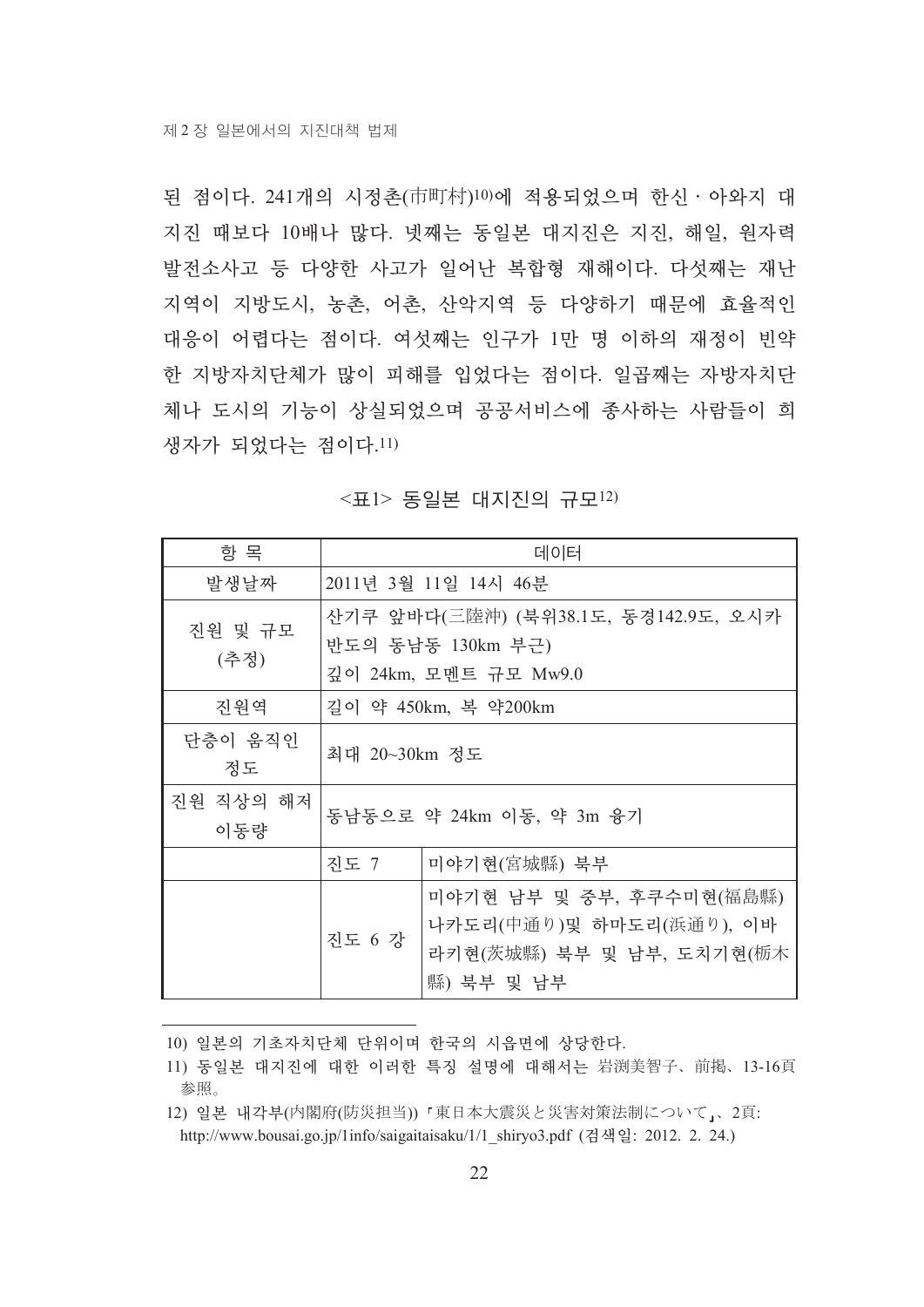| 항 목 | 데이터    |                                                                                                                                                                                                                                      |
|-----|--------|--------------------------------------------------------------------------------------------------------------------------------------------------------------------------------------------------------------------------------------|
|     | 진도 6 약 | 이와테현(岩手縣) 연안남부 · 내륙북부 · 내륙<br>남부, 후쿠시마현 아이즈, 군마현(群馬縣) 남<br>부, 사이타마현(埼玉縣) 남부, 치바현(千葉縣)<br>북서부                                                                                                                                         |
|     | 진도 5 강 | 아오모리현(青森縣) 산파치카미키타(三八上<br>北) · 시모키타(下北), 이와테현 연안북부, 아<br>키타현(秋田縣) 현안남부 · 내륙남부, 야마가<br>타현(山形縣) 무라야마(村山) · 오키타마(置賜),<br>군마현 북부, 사이타마현 북부, 치바현 동부<br>및 남부, 도쿄 23구, 니지마(新島), 가나가와<br>현(神奈川縣) 동부 및 서부, 야마나시현(山梨<br>縣) 중부・서부・동부・후지5호(富士五湖) |

일본에서는 지난 100년 사이에 간토 대지진이나 한신 · 아와지 대지진 그리고 작년의 동일본 대지진 등이 일어났으며 각각 지진이 다양한 2 차 재해를 일으켰다. 간토 대지진에서는 화재에 의한 재해가 많았고, 한신 · 아와지 대지진에서는 건물의 붕괴에 수반된 재해가 현저하였다. 그리고 동일본 대지진에서는 해일과 원자력 발전소의 사고에 의한 피 해가 큰 것으로 보인다.13)

동일본 대지진 이전에는 해일에 대하여 전문적으로 규정된 법제는 없 었다.14) 당시에 해일에 대하여 규정한 법률로는 「재해대책기본법(災害対 策基本法)」、「대규모지진대책특별조치법(大規模地震対策特別措置法)」、「지 진방재대책특별조치법(地震防災対策特別措置法)」、「일본해구·치시마해구 주변 해구형 지진과 관련한 지진방재대책 특별조치법(日本海溝・千島海 溝周辺海溝型地震に関連した地震防災対策特別措置法)」、「동남해・남해지진 과 관련한 지진방재대책 특별조치법(東南海・南海地震に関連した地震防災

<sup>13)</sup> 飯島淳子「東日本大震災復興基本法」法学セミナー、通巻第683号(2011年11月)、12頁。

<sup>14)</sup> 김치환 "일본에서의 지진과 해일대응법체게", 고려법학, 제60호, 2011년 3월, 5면.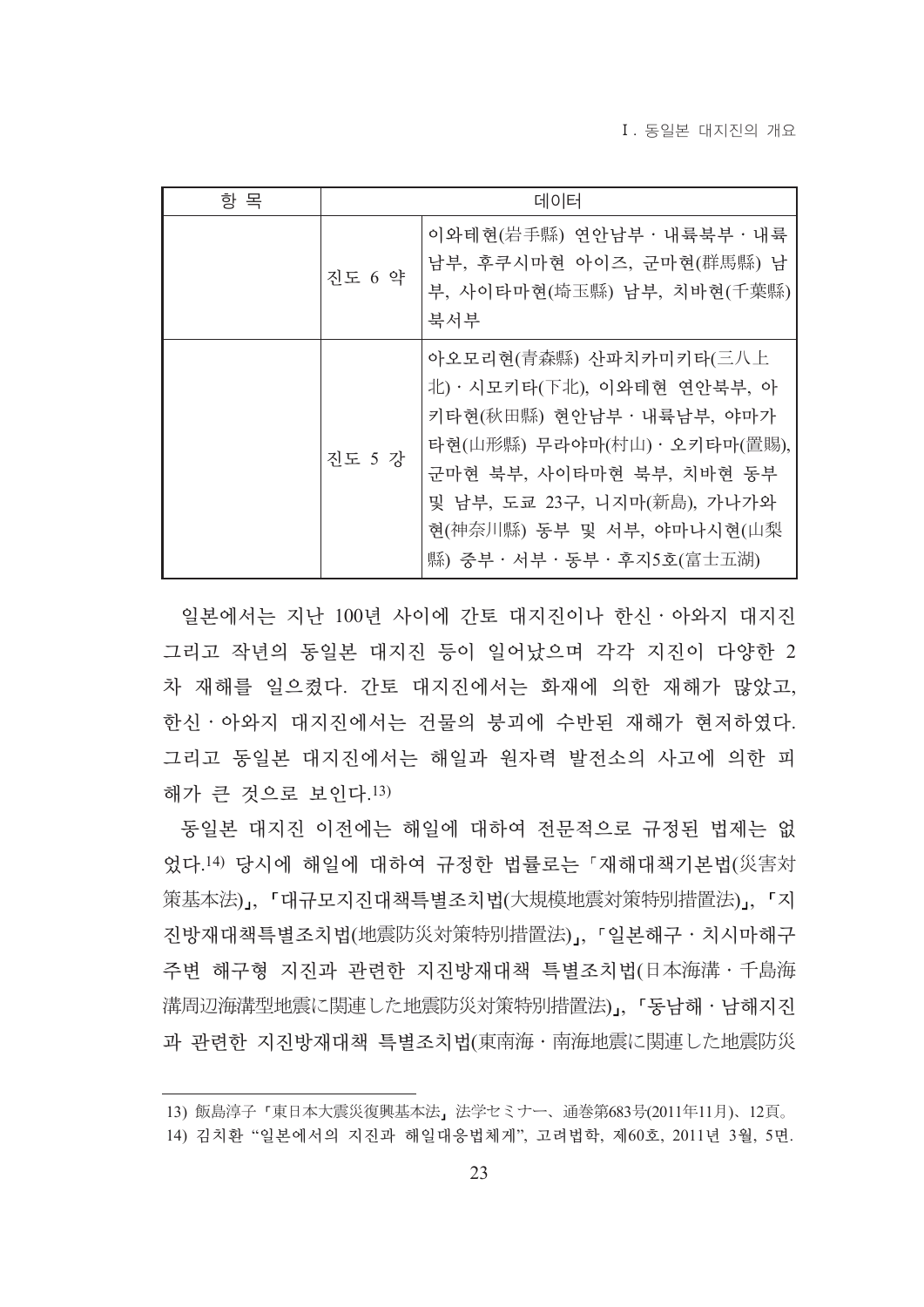#### 対策特別措置法)」 등이 있다.15)

그러나 동일본 대지진 이후에는 「해일대책의 추진에 관한 법률(津波 対策の推進に関する法律 平成23年6月24日法律第77号), 이나「해일방재지 역 만들기에 관한 법률(津波防災地域づくりに関する法律 平成23年12月 14日法律第123号), 등의 법률이 제정되었으며 해일 피해의 대책이 이루 어졌다.

<표2> 해일에 관한 법률

|        | 법 령 명                                   |
|--------|-----------------------------------------|
|        | 동일본 대지진 이전에 제정된 해일 관련 법률:               |
| $(\ )$ | 재해대책기본법(災害対策基本法)(昭和36年11月15日法律第223号)    |
|        | 대규모지진대책 특별조치법(大規模地震対策特別措置法)(昭和53年6月15   |
|        | 日法律第73号)                                |
|        | ◯ 지진방재대책 특별조치법(地震防災対策特別措置法)(平成7年6月16日法律 |
|        | 第111号)                                  |
|        | ○ 일본해구ㆍ지시마해구 주변해구형 지진에 관한 지진방재대책의 추진에   |
|        | 관한 특별조치법(日本海溝・千島海溝周辺海溝型地震に係る地震防災対       |
|        | 策の推進に関する特別措置法)(平成16年4月2日法律第27号)         |
|        | ◯ 도난카이·난카이지진에 관한 지진방재대책 추진에 관한 특별조치법    |
|        | (東南海・南海地震に係る地震防災対策の推進に関する特別措置法)(平成      |
|        | 14年7月26日法律第92号)                         |
|        | 동일본 대지진 이후에 제정된 해일 관련 법률:               |
| ( )    | ·해일대책의 추진에 관한 법률(津波対策の推進に関する法律)(平成23年6  |
|        | 月24日法律第77号)                             |
|        | ◯ 해일 방재지역 만들기에 관한 법률(津波防災地域づくりに関する法律)   |
|        | (平成23年12月14日法律第123号)                    |

「해일대책의 추진에 관한 법률」은 15개 조문으로 구성된다. 이 법률 의 구조를 보면 전문에서 다음과 같이 선언하여 동일본 대지진의 참화

<sup>15)</sup> 김치환, 앞의 논문, 3면.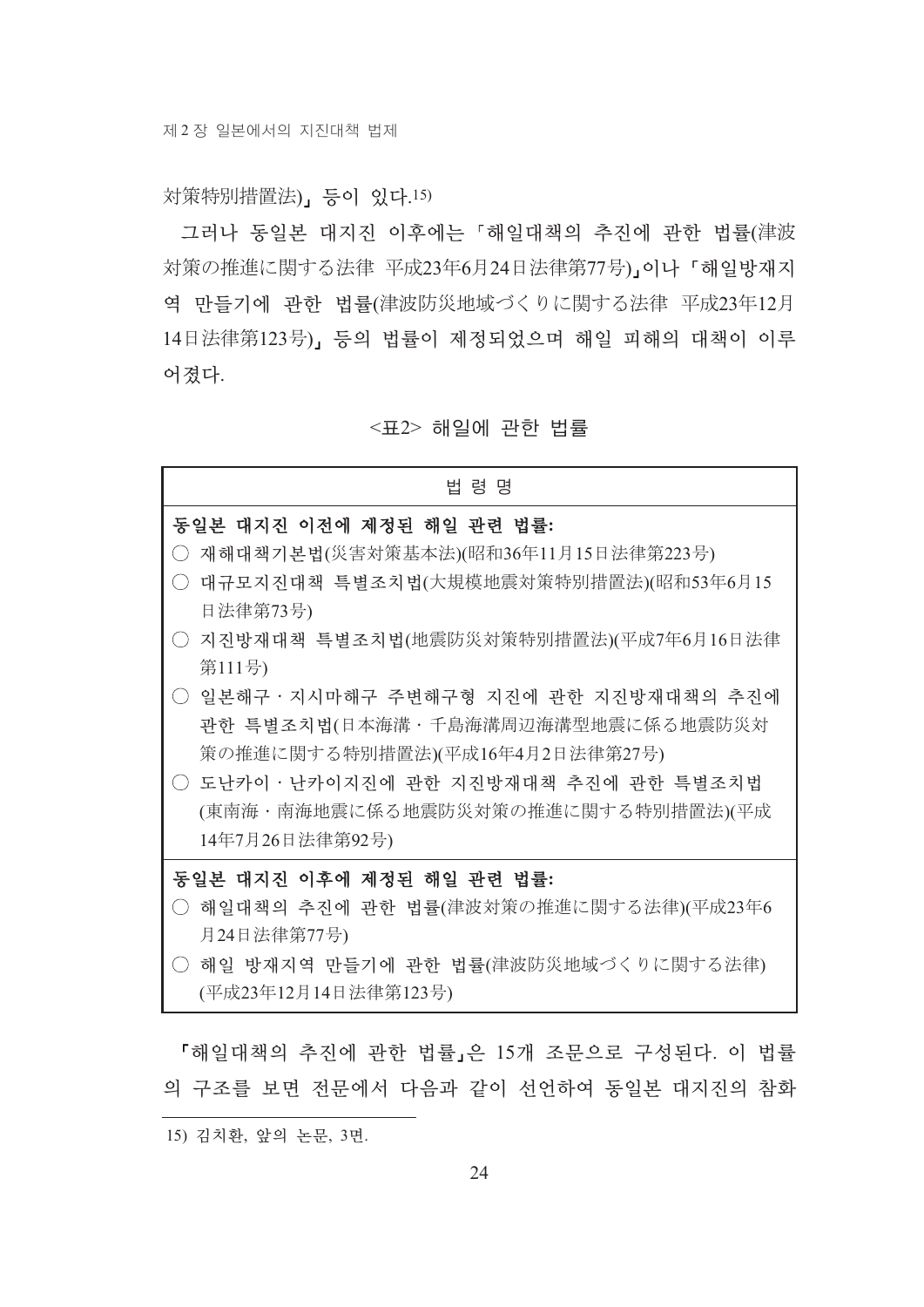를 다시 반복하지 않겠다는 강한 결의가 담겨져 있는 것으로 보인다.16)

"해일이란 平成23년 3월 11일에 발생한 동일본 대지진에서도 알 수 있듯이 한번 발생하면 광역에 걸쳐서 국민의 생명, 신체 및 재사에 심 대한 피해를 미치게 하고, 우리나라17) 경제사회의 건전한 발전에 심각 한 영향을 미치게 하는 재해이다. 우리나라는 그 동안 몇 번이나 해일 에 의하여 심대한 피해를 입고 또한 동일본 대지진에 의하여 많은 소 중한 목숨을 잃은 것은 통탄스럽다. 게다가 동일본 대지진에서는 원자 력 발전소의 사고에 의한 재해의 발생에 의하여 지역주민의 생활 및 우리나라의 경제사회에 심각한 영향을 미치게 하고 있다.

다른 한편 해일은 그 발생시 국민이 신속하고 적절히 대처한다면 인 명 피해를 상당 정도 경감할 수 있으므로 해일 및 해일에 의한 피해의 특성, 해일에 대비할 필요성 등에 관한 국민의 이해와 관심을 깊게 하 는 것이 특히 중요한데, 동일본 대지진이라는 미증유의 대재해를 경험 하고 그 중요성이 더욱 높아졌다.

우리나라는 지각의 경계 및 그 주변에 위치하여 항상 대규모의 지진 및 이에 수반하는 해일에 의한 피해를 입을 위험에 직면하고 있으며, 다 수의 인명을 빼앗은 동일본 대지진의 참화를 두 번 다시 반복하지 않도 록 그 동안의 해일대책이 충분하지 않았다는 것을 국가로서 솔직히 반성 하여 해일에 관한 최신의 견해 및 선인의 지혜, 행동 기타 역사적 경험 을 염두에 두면서 해일대책에 만전을 기할 필요가 있다.

여기에 해일에 관한 기본적 인식을 명확히 하면서 해일대책을 종합적 및 효과적으로 추진하기 위하여 이 법률을 제정한다"(해일대책의 추진에 관한 법률 전문).

조문은 네 가지 유형으로 구분되어 있으며, 첫째는 '법의 기본적인 사고방식'(제1-3조), 둘째는 '소프트(software) 면에서의 해일대책의 노

<sup>16)</sup> 일본 경제사업성(経済産業省)「津波対策の推進に関する法律 概要」1頁:

http://www.meti.go.jp/committee/sougouenergy/toshinetsu/saigai taisaku wg/001 s03 00.pdf (검색일: 2012. 3. 22.)

<sup>17)</sup> 여기서는 일본을 말한다.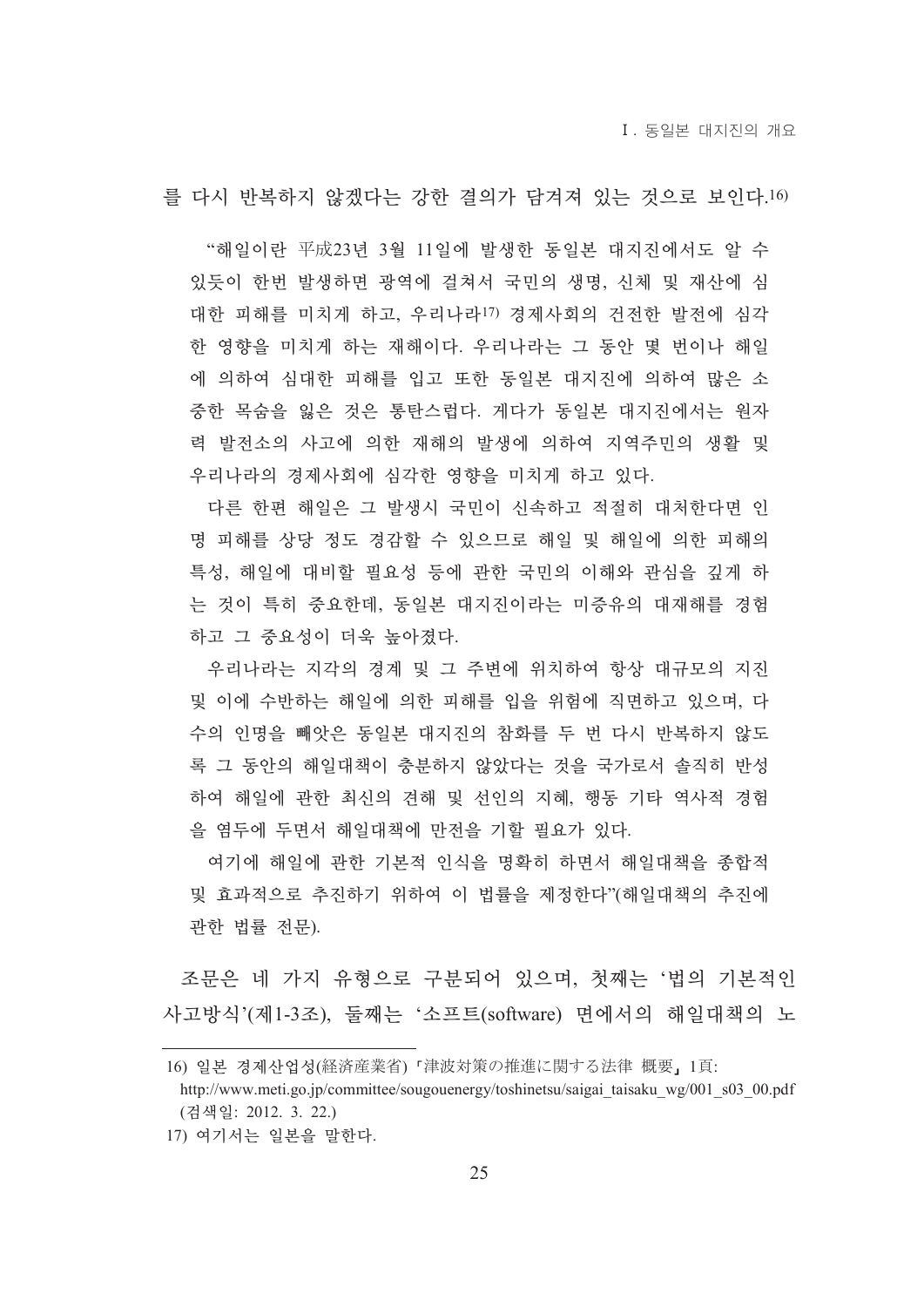력의무'(제4-9조), 셋째는 '하드(hardware) 면에서의 해일대책의 노력의 무'(제10-13조), 넷째는 '해일대책에 관한 기타 시책에 관한 규정'(제 14-16조, 부칙 제2조)로 구성된다.18)

'법의 기본적인 사고방식'에 대해서는 "해일에 의한 피해로부터 국 민의 생명, 신체 및 재산을 보호하기 위하여 해일대책을 종합적이고 효 과적으로 추진하고, 사회 질서 유지와 공공의 복지를 확보에 이바지하 는 것"을 목적으로 한다. 그리고 기본적 인식으로 "해일은 국민이 신속 하고 적절한 행동을 하면 인명에 대한 피해를 상당 정도 경감할 수 있 으므로 방조제나 해일 피난시설의 정비와 함께 교육 · 후련의 실시 등 에 의하여 국민의 이해와 관심을 깊게 하는 것이 특히 중요"하고, "해 일의 광역 전파성부터 관측 · 조사연구에 관한 국제협력의 추진이 중 요"하다고 확인하고 있다.19)

'소프트 면에서의 해일대책의 노력의무'에 대해서는 "국가, 지방공공 단체, 연구기관, 사업자, 국민 등 상호간의 긴밀한 연휴협력체제의 정 비", "해일의 관측체제의 강화 및 조사연구의 추진", "상정되는 해일피 해에 관한 해일의 규모 및 해일대책 시설의 정비 등 상황마다 복수의 예측 실시 및 해일대책으로 활용", "학교 교육 등을 통한 영상 등을 사 용한 효과적인 방법으로 교육 및 훈련 등", "상정되는 해일피해에 관한 인쇄물 배포, 영상의 시청 등에 의한 주민에 대한 효과적인 수지", "예 보·경보나 피난권고·지시의 정확하고 신속한 전달을 위하여 필요한 체제의 정비 등", "해일 피난계획의 작성 · 공표 등"을 내세우고 있다.20)

<sup>18)</sup> 일본 경제산업성(経済産業省)「津波対策の推進に関する法律 概要」1頁: http://www.meti.go.jp/committee/sougouenergy/toshinetsu/saigai taisaku wg/001 s03 00.pdf (검색일: 2012. 3. 22.)

<sup>19)</sup> 일본 경제산업성(経済産業省)『津波対策の推進に関する法律 概要」1頁: http://www.meti.go.jp/committee/sougouenergy/toshinetsu/saigai taisaku wg/001 s03 00.pdf (검색일: 2012. 3. 22.)

<sup>20)</sup> 일본 경제산업성(経済産業省)「津波対策の推進に関する法律 概要」1頁: http://www.meti.go.jp/committee/sougouenergy/toshinetsu/saigai taisaku wg/ 001 s03 00.pdf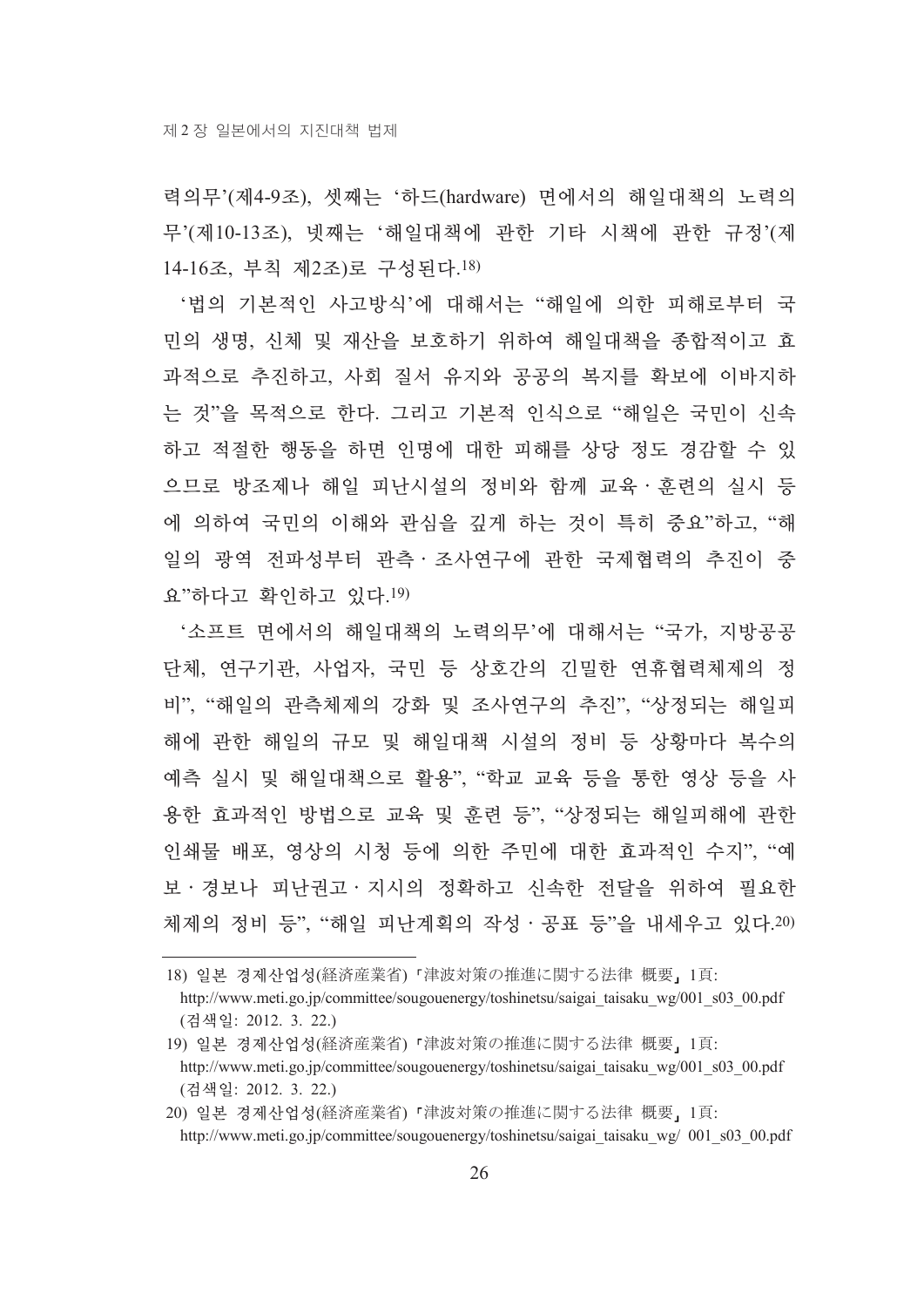'하드 면에서의 해일대책의 노력의무'에 대해서는 "해일대책에 관한 시설 정비 등에서의 최신의 견해에 의거한 정비, 기존의 시설의 유 지·개량, 해안·하천 제방의 성능 확보·향상, 해일 피난시설의 지정 등에 대한 특별한 배려", "주택 등의 입지 억제, 연안부에 대한 견뢰 (堅牢)건축물 정비 등, 해일대책 추진에 배려한 도시 만들기의 추진", "석유류, 화약류, 고압가스, 핵연료물질 등의 위험물 시설의 해일로부 터의 안전 확보", "재해 복구에 관한 국가의 제도로써 해일피해에 대 한 충분한 배려"를 내세우고 있다.21)

'해일대책에 관한 기타 시책에 관한 규정'에 대해서는 "해일의 광 역 전파성을 염두에 둔 해일대책에 관한 국제협력 추진의 노력의무", "해일대책 추진을 위하여 필요한 재정상 ·세제상의 조치 등의 노력 의무". "지방공공단체에 대한 하자드 맵(hazard map), 영상의 작성에 관한 재정상의 워조". "해일 피나시설 등의 정비 촉지을 위한 재정 상 · 세제상의 조치에 관한 검토", "시행 후 3년을 목표로 한 동일본 대지진의 검증 등을 염두에 둔 해일대책의 방법에 관한 검토"등을 포함하고 있다.22)

그러나 이 법률에서의 조문의 문언을 보면, "노력하여야 한다"라는 표현으로 그치고 있으며 구체적인 대안이나 정책에 대해서는 규정이 없다. 따라서 이른바 '노력목표'와 같은 내용이라고 할 수 있다.

한편, 「해일 방재지역 만들기에 관한 법률」은 11개의 장과 부칙으로 구성된다. 제1장이 총칙(제1-2조), 제2장이 기본지침 등(제3-5조), 제3 장이 해일 침수의 설정 등(제6-9조). 제4장이 추진계획의 작성 등(제

<sup>(</sup>검색일: 2012. 3. 22.)

<sup>21)</sup> 일본 경제산업성(経済産業省)「津波対策の推進に関する法律 概要」1頁:

http://www.meti.go.jp/committee/sougouenergy/toshinetsu/saigai taisaku wg/ 001 s03 00.pdf (검색일: 2012. 3. 22.)

<sup>22)</sup> 일본 경제산업성(経済産業省)「津波対策の推進に関する法律 概要」1頁: http://www.meti.go.jp/committee/sougouenergy/toshinetsu/saigai taisaku wg/ 001 s03 00.pdf (검색일: 2012. 3. 22.)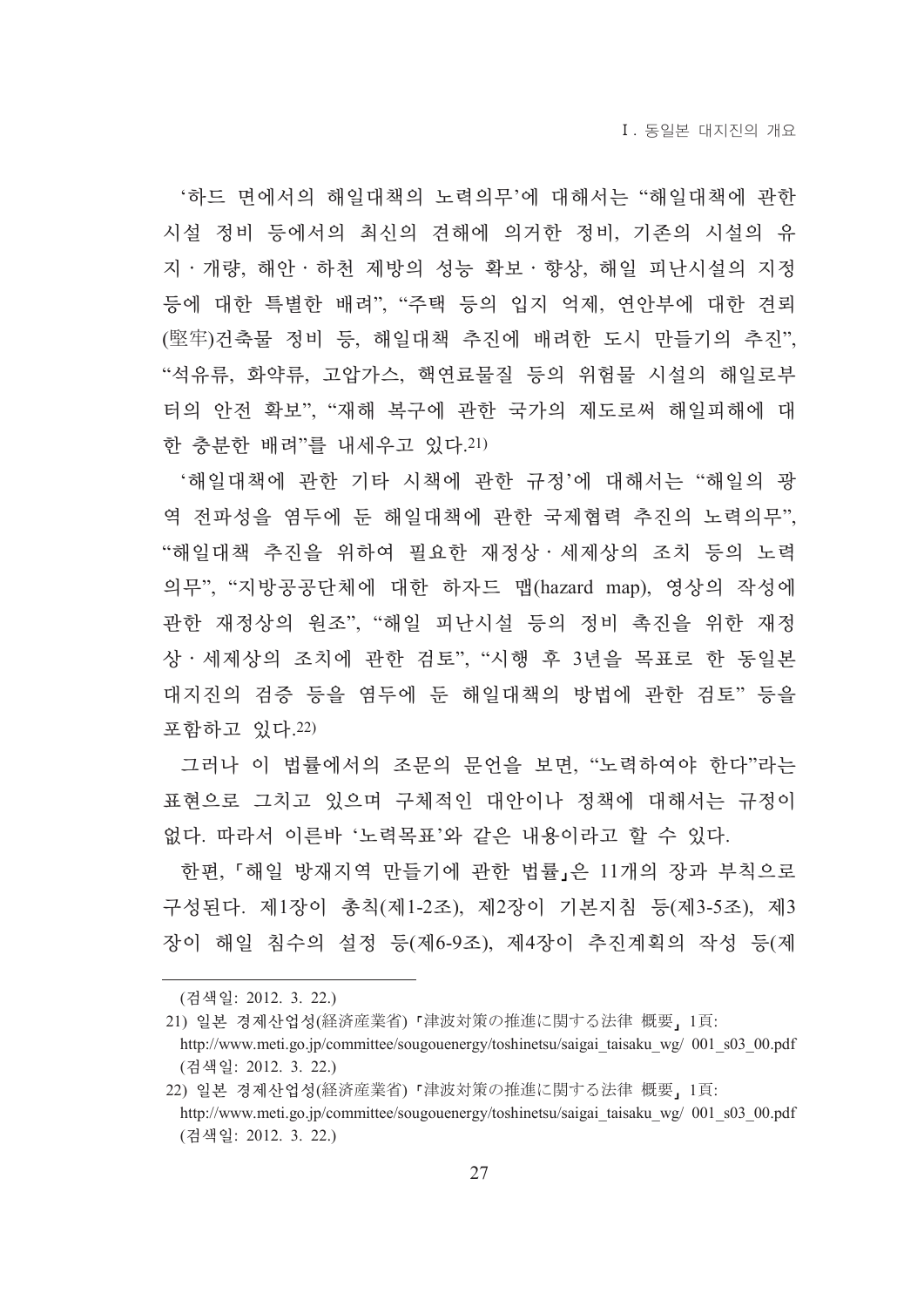10-11조), 제5장이 추진계획에서의 특별한 조치(계12-16조), 제6장이 한 공단의 해일방재 거점 시가지형성시설에 관한 도시계획(제17조), 제7 장이 해일방호시설 등(제18-52조), 제8장이 해일재해경계구역(제53-71 조), 제9장이 해일재해특별경계구역(제72-92조), 제10장이 잡칙(제93-98 조), 제11장이 벌칙(제99-103조), 부칙으로 구성된다.

『해일 방재지역 만들기에 관한 법률」은 "해일에 의한 재해를 방지하 거나 또는 경감할 효과가 높고, 미래에 걸쳐서 안심해서 살아갈 수 있 는 안전한 지역의 정비, 이용 및 보전(이하, '해일 방재지역 만들기'라 고 함)을 종합적으로 추진하는 것으로 해일에 의한 재해로부터 국민의 생명, 신체 및 재산의 보호를 도모하기 위하여 국토교통대신(國土交通 大臣)에 의한 기본지침의 책정, 시정촌에 의한 추진계획의 작성, 추진 계획구역에서의 특별한 조치 및 한 공단의 해일 방재 거점 시가지 형 성시설에 관한 도시계획에 관한 사항에 대해서 정하고, 해일 방호시설 의 관리, 해일재해 경계구역에서의 경계 피난체제의 정비 및 해일재해 특별경계 구역에서의 일정한 개발행위 및 건축물의 건축 등에 제한에 관한 조치 등에 대해서 정하고, 공공의 복지 확보 및 지역사회의 건 전한 발전에 기여하는 것"을 목적으로 하고 있다(제1조).

『해일 방재지역 만들기에 관한 법률』은 동일본 대지진에 의하여 심 각한 피해를 입은 지역의 복원을 위하여 장래를 향하여 해일재해에 강 한 지역 만들기를 추진할 필요가 있으며 또한 앞으로 생길 수 있는 해 일재해의 방지 · 경감을 위하여 전국에서 활용이 가능한 일반적인 제도 를 창설할 필요가 있다는 사고방식이 시책의 배경이다. 23)

따라서 하드와 소프트의 시책을 합친 '다중방어'에 의한 '해일 방재 지역 만들기'를 추진하고 있으며, '해일 침수 상정의 설정', '추진계획 의 작성', '해일 방호시설의 관리 등', '해일재해 경계구역 및 해일재해

<sup>23)</sup> 일본 국토교통성(國土交通省): http://www.mlit.go.jp/common/000171064.pdf (검색일:  $2012.3.23.$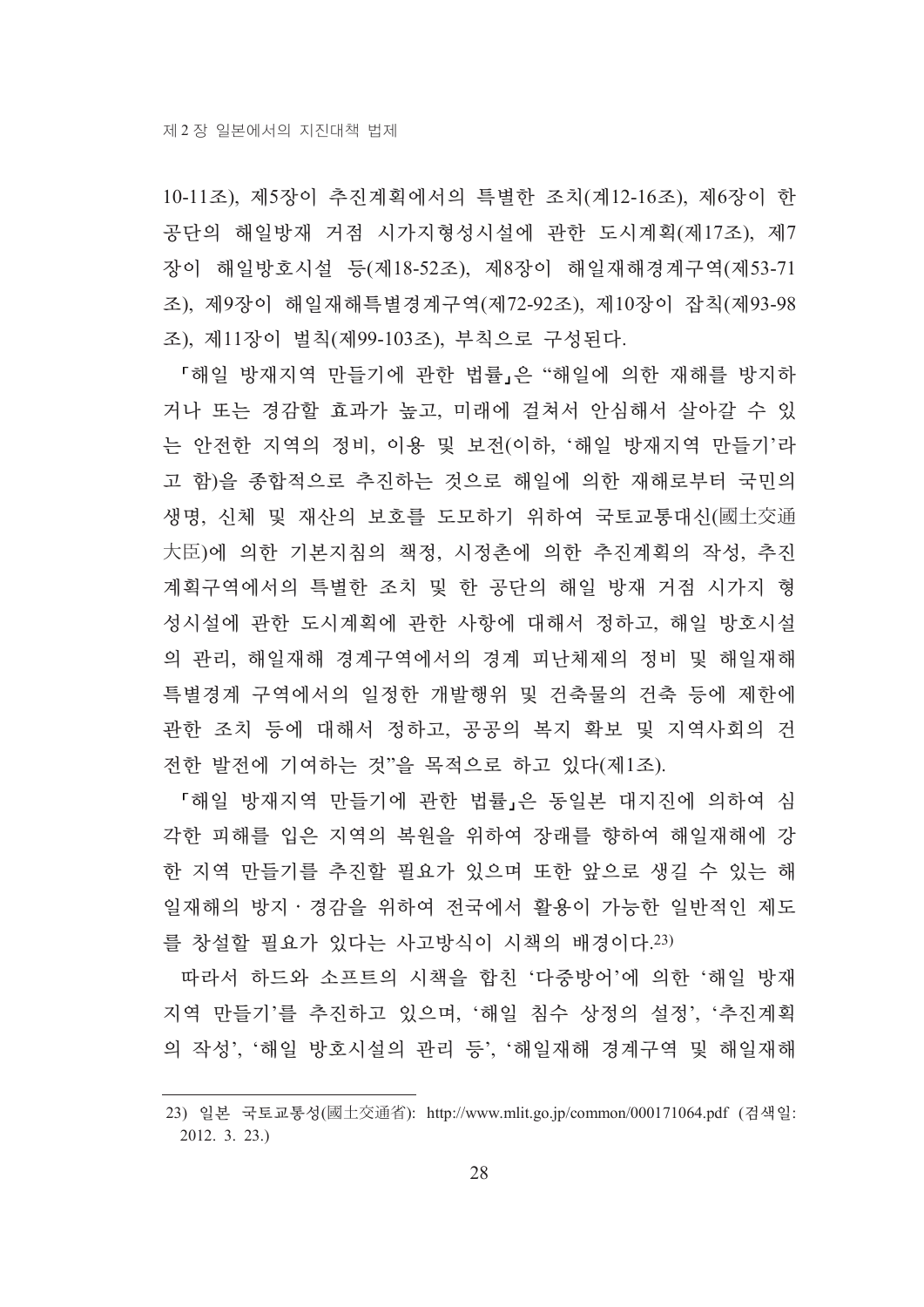특별경계구역의 지정' 등을 기본방침으로 하고 있다.24)

| 해 일<br>○ 3월 11일 14:49 해일 경보 발표<br>○ 3월 13일 17:58 해일주의보 모두 해제                                                                                                    |                                                                                                                      |
|-----------------------------------------------------------------------------------------------------------------------------------------------------------------|----------------------------------------------------------------------------------------------------------------------|
| 해일 관측치(검초소)<br>에리모조 쇼야(えりも町庶野)<br>미야코(宮古)<br>오오후나토(大船渡)<br>카마이시(釜石)<br>이시마키시 아유카와(石巻市 鮎川) - 최대파 15:26 8.6m 이상<br>소마(相馬)<br>오아라이(大洗)                             | 최대파 15:44 3.5m<br>최대파 15:26 8.5m 이상<br>최대파 15:18 8.0m 이상<br>최대파 15:21 4.2m 이상<br>최대파 15:51 9.3m 이상<br>최대파 16:52 4.0m |
| 피해상황 등 (2011년 9월 6일 현재)<br>(1) 인적 피해<br>가. 사망자 15,769명<br>나. 행방불명 4,227명<br>다. 부상자 5,929명<br>(2) 건축물 피해<br>가. 전괴 114,995호<br>나. 반괴 160,263호<br>다. 일부파괴 554,995호 |                                                                                                                      |

<표3> 해일의 규모<sup>25)</sup>

<sup>24)</sup> 일본 국토교통성(國土交通省): http://www.mlit.go.jp/common/000171064.pdf (검색일: 2012. 3. 23.)

<sup>25)</sup> 일본 내각부(内閣府)「東日本大震災と災害対策法制について」、2頁:

http://www.bousai.go.jp/1info/saigaitaisaku/1/1\_shiryo3.pdf (검색일: 2012. 2. 24.)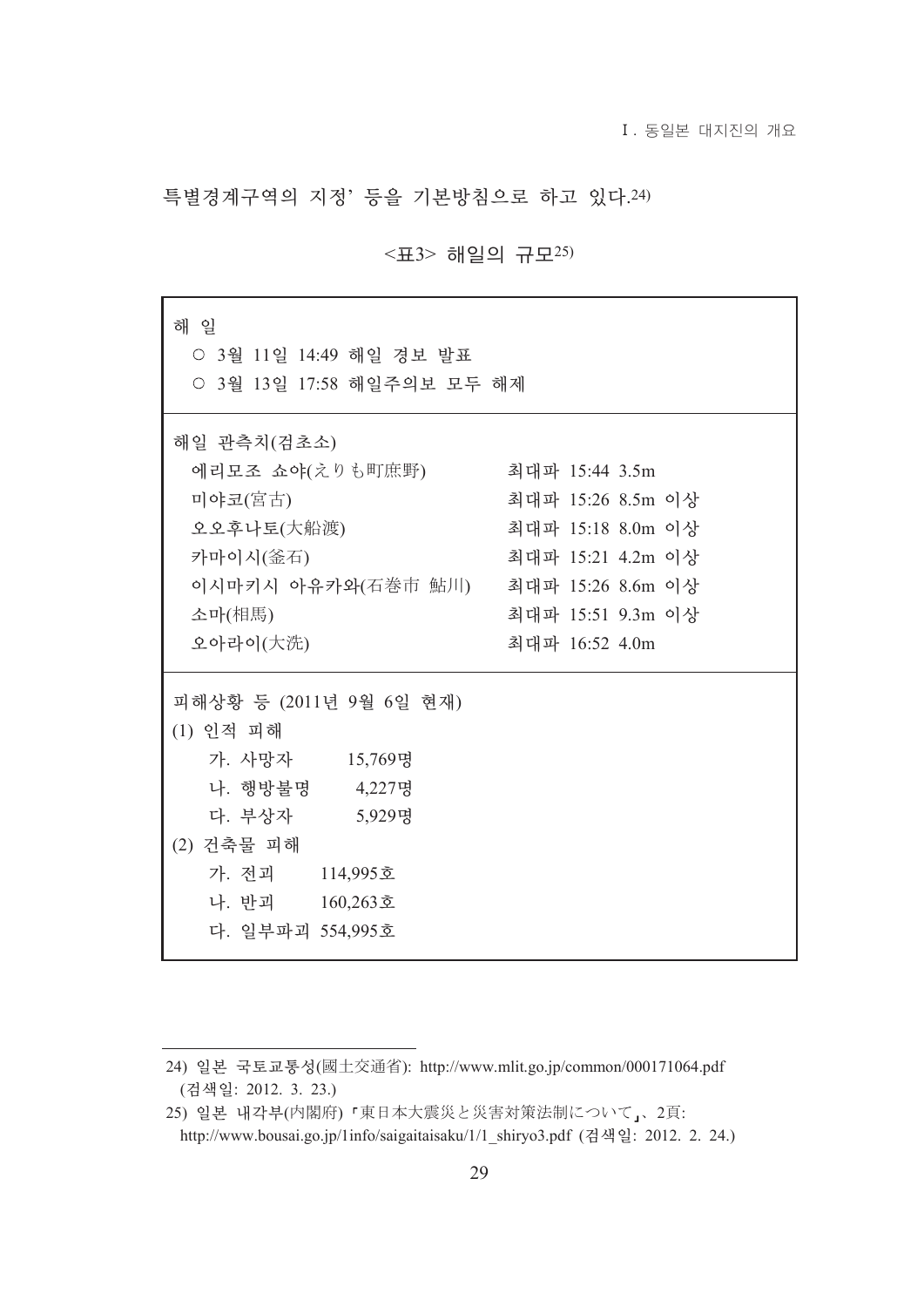## Ⅱ. 동일본 대지진 이전의 지진재해 대책 법제

일본열도에서는 지진이 자주 발생한다. 지난 100년간에 일어난 대지 진으로 1923년의 간토대지진이나, 1995년의 한신·아와지대지진을 들 수 있다. 동일본 대지진 이전에 제정된 지진대책과 관련된 법령을 보 면 주로 세 가지 유형으로 분류할 수 있다. 첫째는 재해 전반에 관한 법령이다. 둘째는 지진에 대비한 법령이다. 그리고 셋째는 한신·아와 지 대지진만으로 한정한 한시법이다.

#### <표4> '지진' 관련 법률

| 법 령 명                                                                                                                                                                                              |
|----------------------------------------------------------------------------------------------------------------------------------------------------------------------------------------------------|
| 지진방재대책 특별조치법(地震防災対策特別措置法)(平成7年6月16日法律第<br>111号)                                                                                                                                                    |
| 지진방재대책강화지역에서의 지진대책 긴급정비사업에 관한 국가의 재정상<br>의 특별조치에 관한 법률(地震防災対策強化地域における地震対策緊急整備<br>事業に係る国の財政上の特別措置に関する法律)(昭和55年5月28日法律第63号)                                                                          |
| 지진보험에 관한 법률(地震保険に関する法律)(昭和41年5月18日法律第73号)                                                                                                                                                          |
| 헤이세이23년 동북지방 태평양 앞바다 지진 등에 의한 재해로부터의 복구에<br>이바지하기 위한 국회의원의 세비 월액 감액 특례에 관한 법률(平成二十三<br>年東北地方太平洋沖地震等による災害からの復旧復興に資するための国会議員<br>の歳費の月額の減額特例に関する法律)(平成23年3月31日法律第11号)                                 |
| 헤이세이23년 3월 11일에 발생한 동북지방 태평양 앞바다 지진에 수반한<br>원자력발전소 사고에 의하여 방출된 방사성물질에 의한 환경오염 대처에<br>관한 특별조치법(平成二十三年三月十一日に発生した東北地方太平洋沖地震<br>に伴う原子力発電所の事故により放出された放射性物質による環境の汚染へ<br>の対処に関する特別措置法)(平成23年8月30日法律第110号) |
| 일본해구 · 지시마해구 주변 해구형 지진에 관한 지진방재대책 추진에 관<br>특별조치법(日本海溝・千島海溝周辺海溝型地震に係る地震防災対策の推<br>하<br>谁に関すろ特別措置法)(平成16年4月2日洪律第27号)                                                                                  |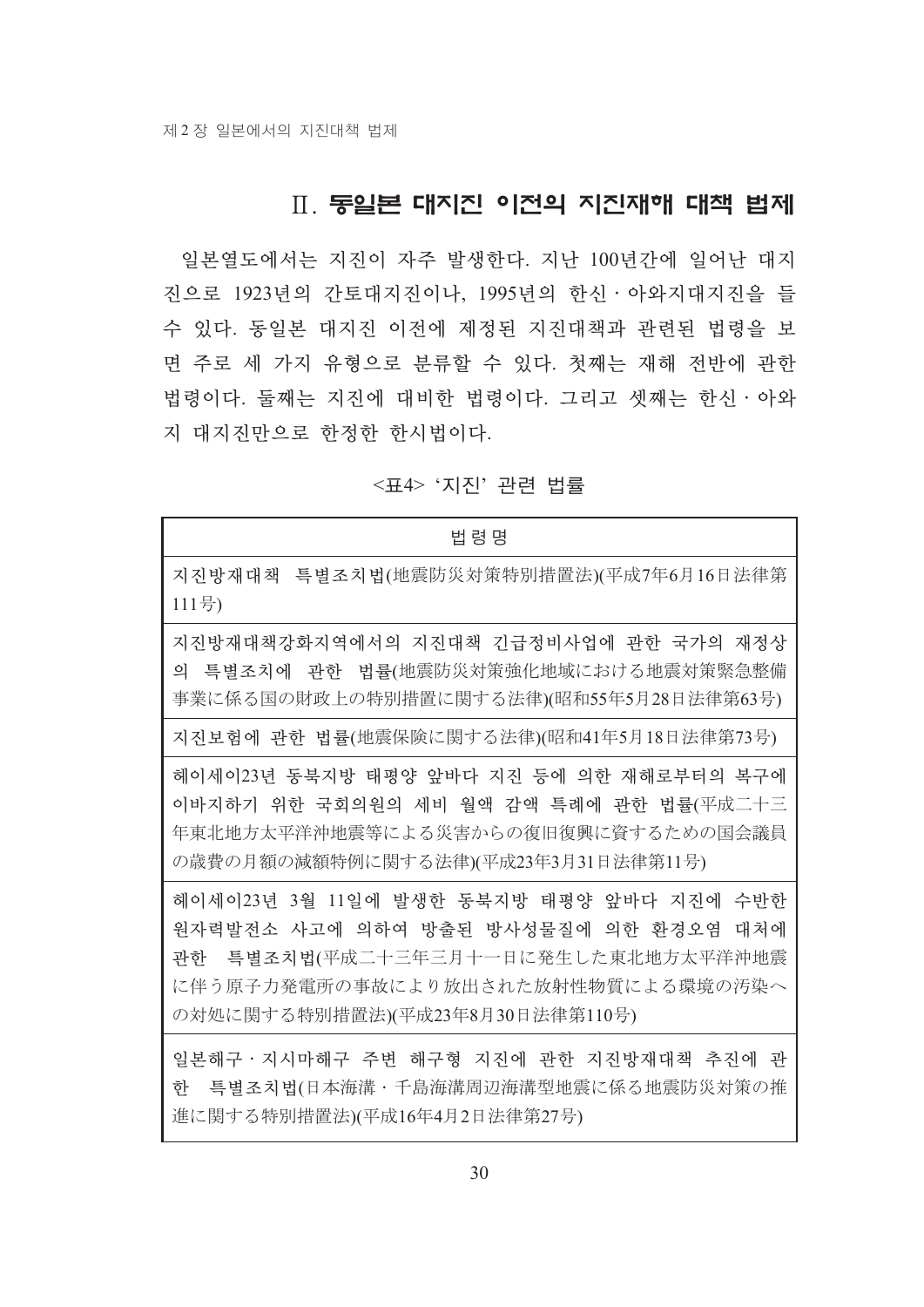Ⅱ. 동일본 대지진 이전의 지진재해 대책 법제

#### 법령명

도난카이 · 난카이 지진에 관한 지진방재대책 추진에 관한 특별조치법(東南 海・南海地震に係る地震防災対策の推進に関する特別措置法)(平成14年7月26 日法律第92号)

대규모지진대책 특별조치법(大規模地震対策特別措置法)(昭和53年6月15日法 律第73号)

#### 1. 재해대책기본법

먼저 첫째 유형을 보고자 한다. 재해에 관한 법령으로는 「재해대책 기본법(災害対策基本法 昭和36年11月15日法律第223号)」을 들 수 있다. 재해대책기본법은 1959년에 일어난 이세만(伊勢湾) 태풍에 의한 피해 를 계기로 제정되었다.

이 법률은 10개의 장과 부칙으로 구성된다. 제1장이 '총칙'(제1-10조). 제2장이 '방재에 관한 조직'(제11-33조), 제3장이 '방재계획'(제34-45조), 제4장이 '재해예방'(제46-49조), 제5장이 '재해응급대책'(제50-86조), 제6 장이 '재해복구'(제87-90조), 제7장 '재정금융조치'(제91-104조), 제8장이 '재해긴급조치'(제105-109조의 2), 제9장이 '잡칙'(제110-112조), 제10장이 '벌칙'(제113-117조), 부칙으로 구성된다.

'재해대책기본법'은 "국토 및 국민의 생명, 신체 및 재산을 재해로부 터 보호하기 위하여 방재에 관하여 국가, 지방공공단체 및 기타 공공 기관을 통해서 필요한 체제를 확립하여 책임의 소재를 명확히 하면서, 방재계획의 작성, 재해예방, 재해응급대책, 재해복구 및 방재에 관한 재 정금융조치 기타 필요한 재해대책의 기본을 정하는 것으로 종합적 및 계획적인 방재행정의 정비 및 추진을 도모하고 사회의 질서 유지와 공 공의 복지의 확보에 이바지할 것"을 목적으로 하고 있다(제1조).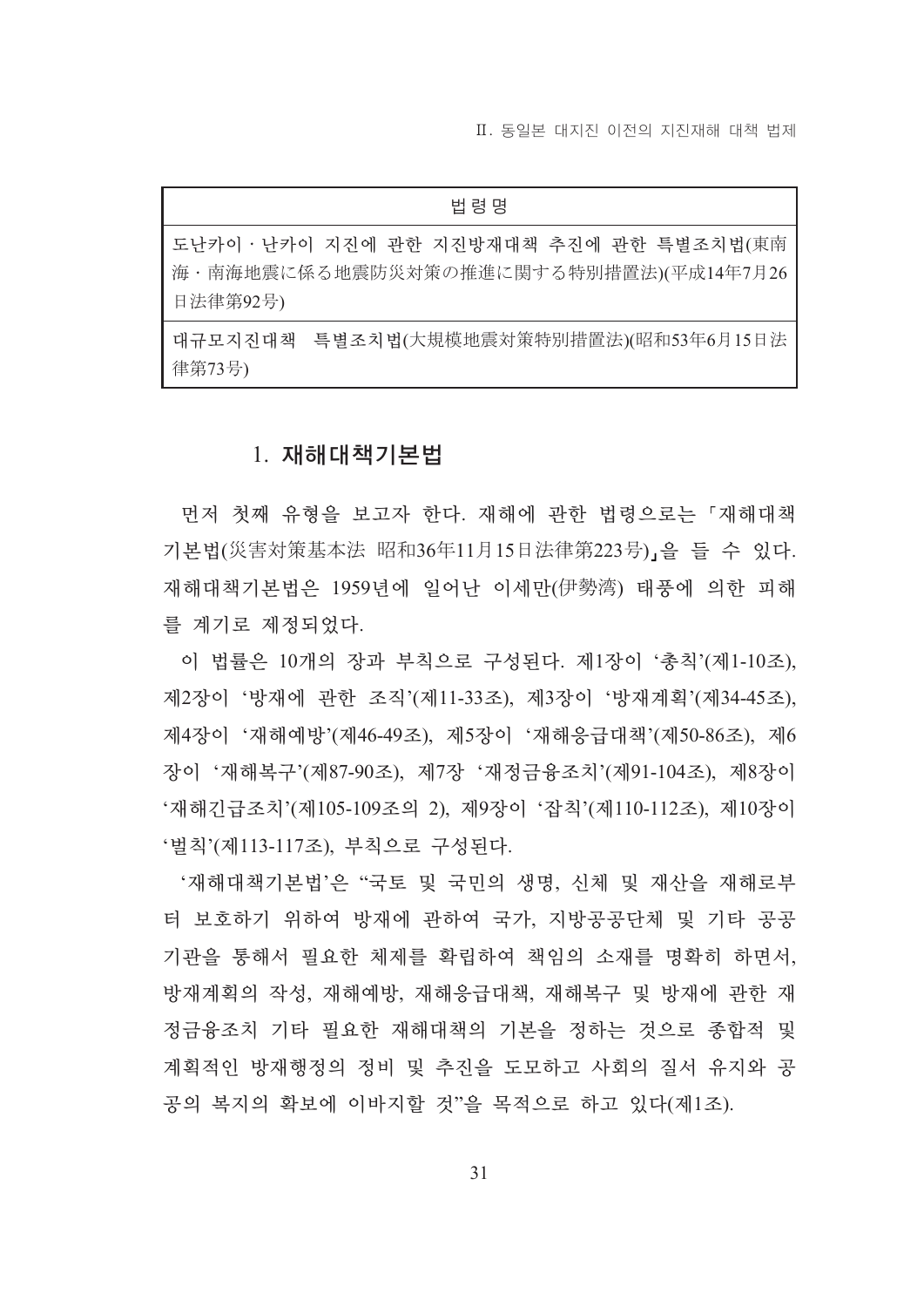'재해대책기본법'은 '재해'나 '방재' 등의 용어의 정의에 대해서도 규 정하고 있다. '재해'란 "폭풍, 호우, 호설, 홍수, 고조(高潮), 지진, 해일, 분화 기타 이상한 자연현상 또는 대규모의 화재 혹은 폭발 기타 그것 이 미치는 피해의 정도에 있어서 이와 비슷한 정령으로 정하는 원인에 의하여 생기는 피해"를 말하고 있으며(제2조 제1호), '방재'는 "재해를 미리 방지하고 재해가 발생한 경우의 피해 확대를 예방하여 및 재해 복구를 도모하는 것"을 말한다(동조 제2호). 따라서 이 법률에서 말하 는 '재해'란 자연재해만을 그 대상으로 하고 있으며, 인위적인 것에 대 해서는 포함되지 않는다.

'재해대책기본법'에서는 국가와 광역지방자치단체 그리고 기초지방 자치단체에 각각 책무를 규정한다. 국가는 국토 및 국민의 생명, 신체 및 재산을 재해로부터 보호할 사명이 있으므로 방재에 관하여 만전을 기할 책무를 가진다(제3조 제1항). 도도부현(都道府縣)26)은 당해 도도부 현의 지역 및 주민의 생명, 신체 및 재산을 재해로부터 보호하기 위하 여 관계기관과 지방공공단체의 협력을 받아서 방재계획을 작성, 실시할 수 있도록 소관사무에 대해서 당해 도도부현과 시정촌에 대해서 권고, 지도, 조언 기타 적절한 조치를 취한다(제4조 제1항). 그리고 시정촌 역 시 당해 지역과 주민의 생명, 신체 및 재산을 재해로부터 보호하기 위 하여 방재계획을 작성 실시할 책무를 가진다(제5조 제1항).

다음에 둘째 유형인 지진에 관한 법령을 살펴보고자 한다. 지진에 대 비한 법령으로는 「지진방재대책특별조치법(地震防災対策特別措置法 平 成7年6月16日法律第111号)」、「대규모지진대책특별조치법(大規模地震対策 特別措置法 昭和53年6月15日法律第73号)」、「지진방재대책강화지역에서의 지진대책기급정비사업에 과한 국가의 재정상의 특별조치에 과한 법률 (地震防災対策強化地域における地震対策緊急整備事業に係る国の財政上 の特別措置に関する法律 昭和55年5月28日法律第63号), 등을 들 수 있다.

<sup>26)</sup> 일본 광역 지방자치단체의 단위이며 한국의 도와 유사함.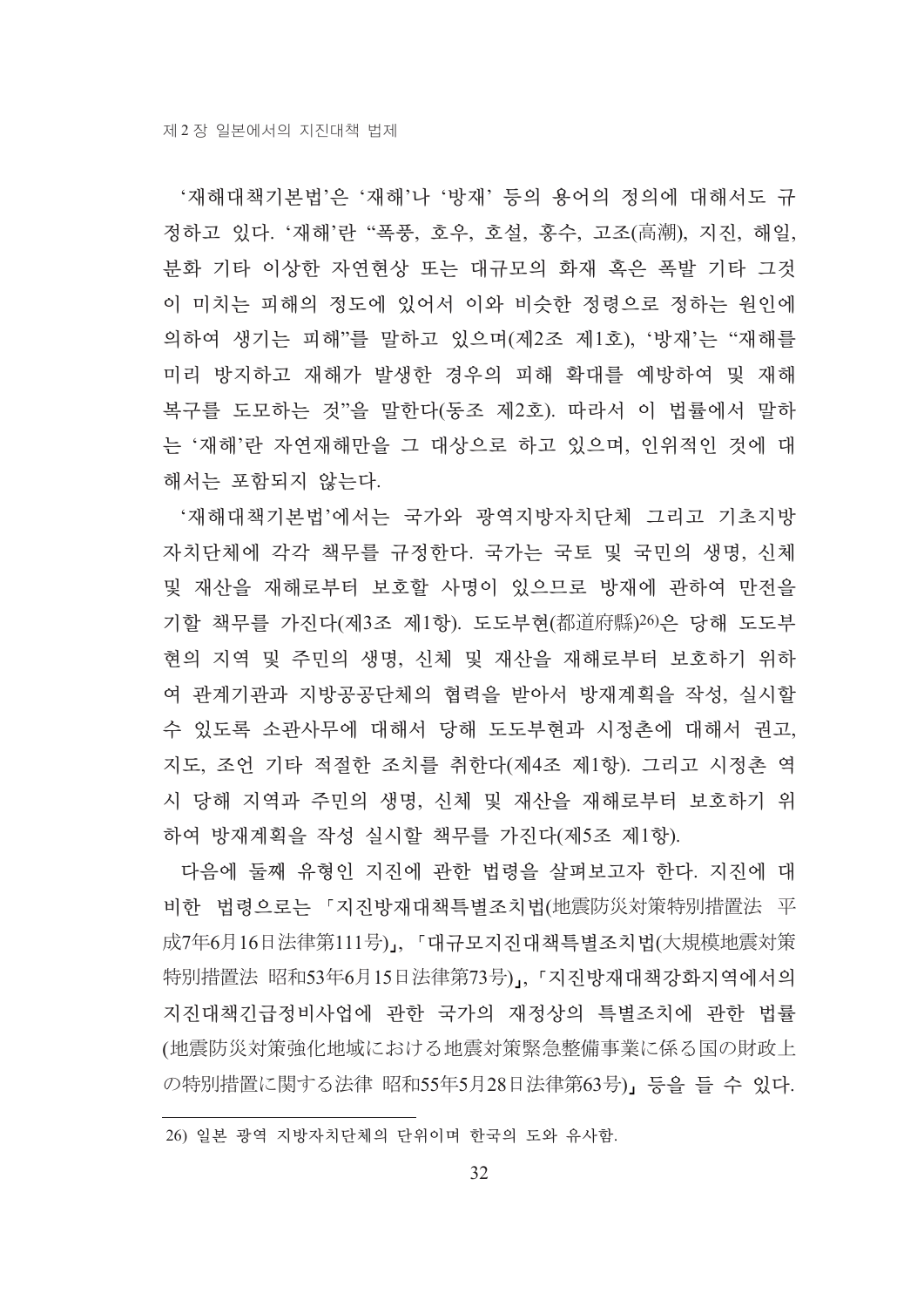### 2. 지진방재대책 특별조치법

『지진방재대책 특별조치법」은 13개의 조문으로 구성된다. 「지진방재 대책 특별조치법」은 "지진에 의한 재해로부터 국민의 생명, 신체 및 재산을 보호하기 위하여 지진방재긴급사업 5개년 계획의 작성 및 이에 의거한 사업에 관한 국가의 재정상의 특별조치에 대하여 정하며, 지진 에 관한 조사연구의 추진을 위한 체제의 정비 등에 대해서 정하는 것 으로 지진방재대책 강화를 도모하여 사화 질서의 유지와 공공의 복지 확보에 이바지할 것"을 목적으로 하고 있다(제1조).

이 법률에 의하면 도도부현 지사는 지진에 의하여 현저한 피해가 생 길 우려가 있다고 인정되는 지역에서 긴급으로 정비해야 할 시설 등에 관한 것에 대하여 5개년의 계획을 작성할 수 있다고 규정한다(제2조 제1항). 또한 지진조사연구 추진본부를 문부과학성(文部科学省)에 설치 하여(제7조 제1항), 문부과학대신(文部科学大臣)이 지진조사연구 추진 본부장이 된다(제8조 제1항) 지진조사연구 추진본부는 정책위원회(제9 조)와 지진조사위워회(제10조)를 설치하다.

## 3. 대규모지진대책 특별조치법

「대규모지진대책 특별조치법」은 40개의 조문으로 구성된다. 이 법률 은 "대규모의 지진에 의한 재해로부터 국민의 생명, 신체 및 재산을 보호하기 위하여 지진방재대책 강화지역의 지정, 지진관측체제의 정비 기타 지진방재체제의 정비에 관한 사항 및 지진방재 응급대책 기타 지 진방재에 관한 사항에 대하여 특별한 조치를 정하는 것으로 지진방재 대책의 강화를 도모하여 사회 질서의 유지와 공공 복지의 확보에 이바 지할 것"을 목적으로 하고 있다(제1조).

또한 「대규모지진대책 특별조치법」은 지진재해나 지진방재 등의 용 어에 대해서 규정한다. 예컨대 '지진재해'에 대해서는 "지진동에 의하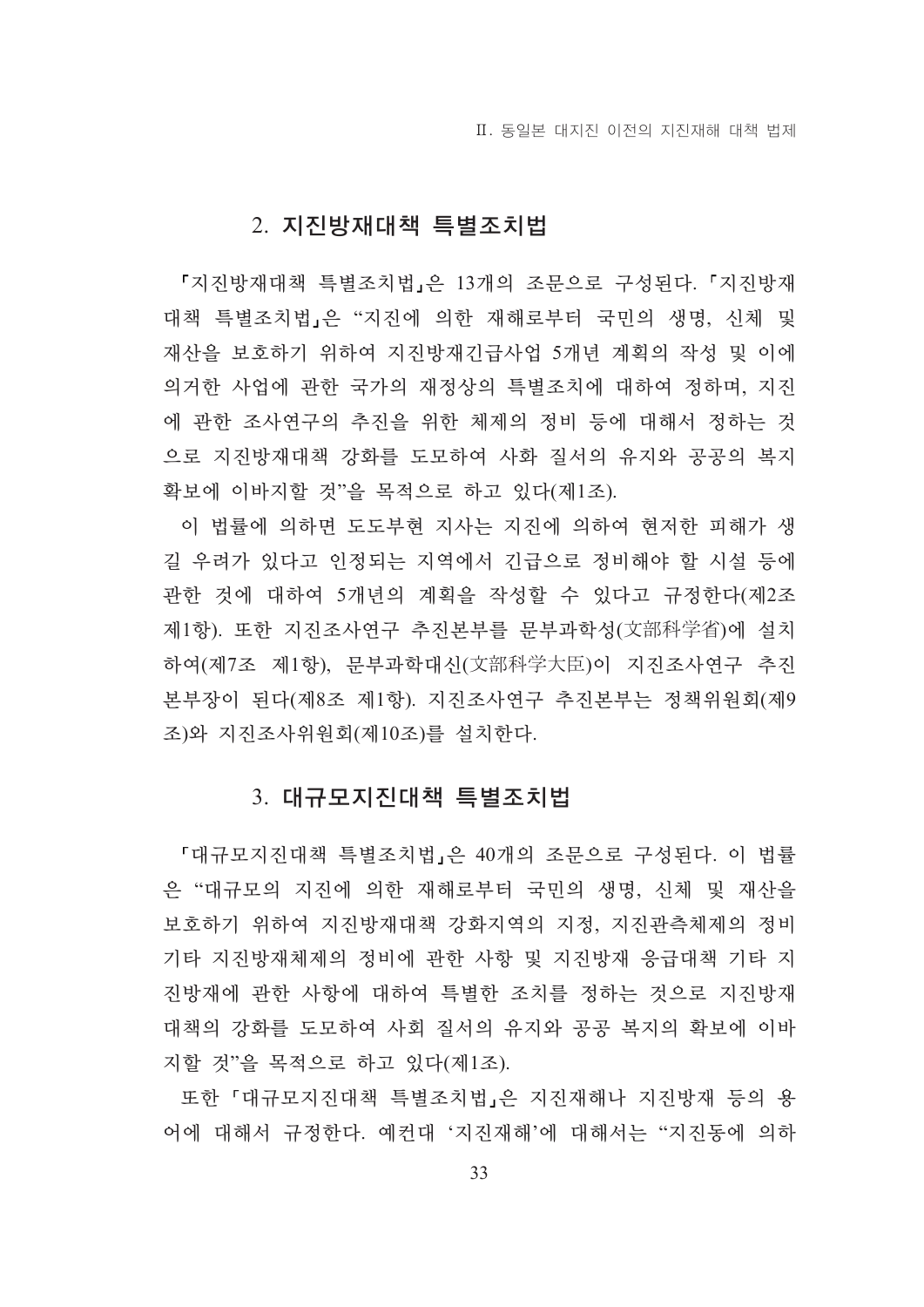여 직접적으로 발생하는 피해 및 이에 수반하는 해일, 화재, 폭발, 기 타 이상한 현상에 의하여 발생한 피해"를 의미한다(제2조 제1호). 그리 고 '지진방재'는 "지진재해 발생 방지 또는 지진재해가 발생한 경우의 피해 경감을 미리 도모하는 것"을 의미한다(동조 제2호).

내각총리대신은 대규모의 지진이 발생할 우려가 있는 지역에 대해서 는 '지진방재대책강화지역'으로 지정할 수 있으며(제3조 제1항), 지정을 받은 지역에서는 '지진방재기본계획'(제5조), '지진방재강화계획'(제6조), '지진방재응급계획'(제7조) 등을 세우고 지진에 대비한다.

그리고 총리는 기상청 장관으로부터 지진예보를 받아서 지진방재응급 대책을 실시할 필요가 있다고 판단할 경우에는 각의를 통해서 지진재해 에 관한 경계선언을 발령할 수 있다(제9조). 경계선언이 발령되면 임시 적으로 내각부에 '지진재해 경계본부'가 설치되며(제10조 제1항), 내각총 리가 '지진재해 경계본부장'이 된다(제11조).

본부장은 지진방재응급대책 등을 신속하게 실시하기 위하여, 필요시 에는 관계지정행정기관장과 관계지정지방행정기관장, 관계지방공공단체 의 장 등에 대하여 지시를 내릴 수 있으며(제13조 제1항), 방위청 장관 에 대하여 자위대의 지원을 요청할 수 있다(동조 제2항).

경계선언이 발령된 경우에는 당해지역의 도도부현 또는 주변 도도부 현 공안위원회는 보행자나 차량의 통행을 금지 또는 제한할 수 있다 (제24조).

## 4. 한신 · 아와지 대지진에 한정된 한시법

그리고 셋째 유형인 한신·아와지 대지진에 한정된 한시법을 보고자 한다. 먼저「한신·아와지 대지진 복구의 기본방침 및 조직에 관한 법 暑(阪神・淡路大震災復興の基本方針及び組織に関する法律 平成7年2月24 日法律第12号)」이 제정되었다. 이 법률에서는 현저한 피해를 입은 지역 에서 당해 지역의 복구에 대한 기본이념을 명확히 하여 하시·아와지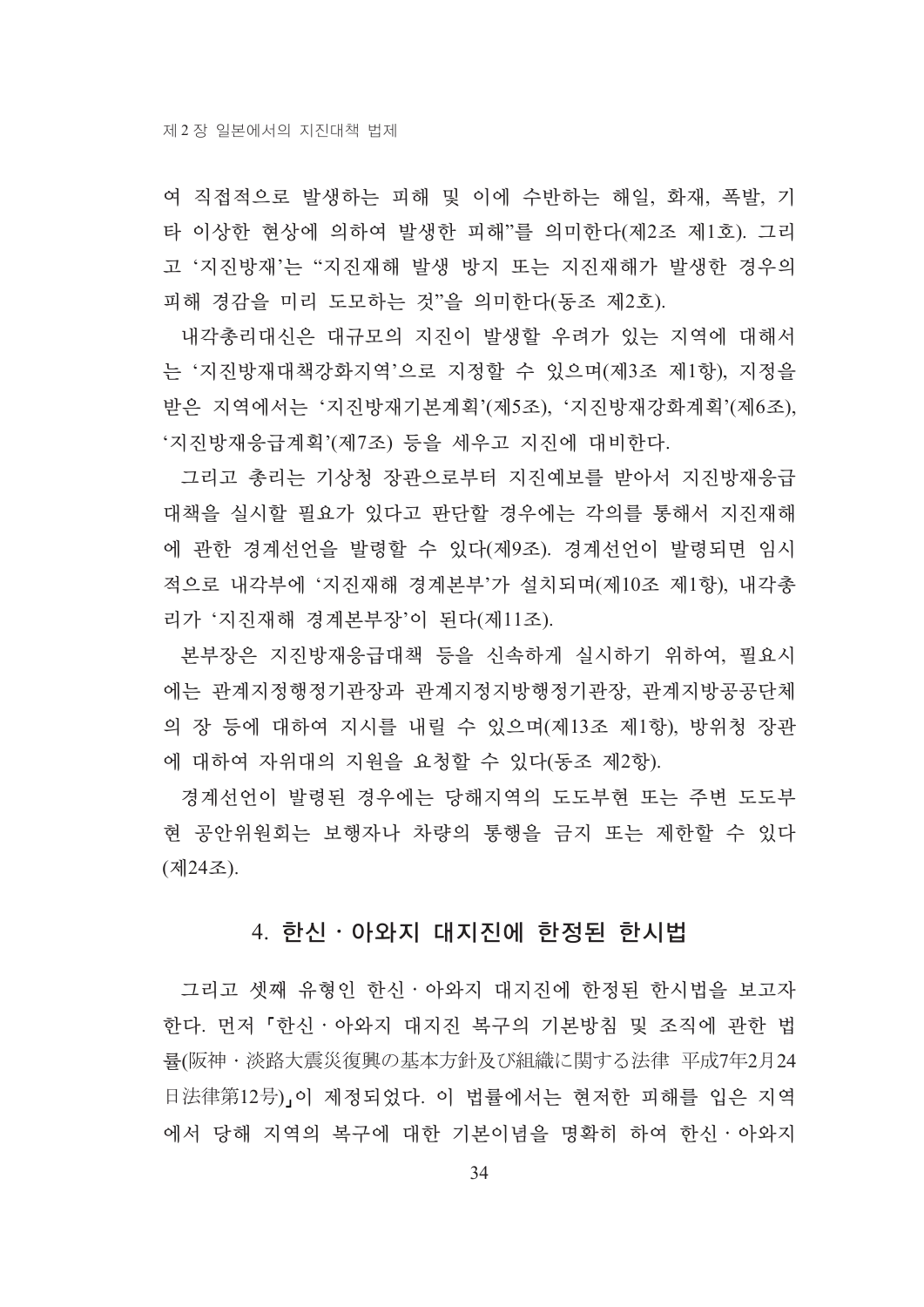복구 대책본부의 설치 등을 정하고 복구를 신속하게 추진하는 것을 목 적으로 하였다(제1조).

또한 「한신 · 아와지 대지진의 피재자(被災者=재난피해자)등에 관한 국세관계 법률의 임시 특례에 관한 법률(阪神・淡路大震災の被災者等に係 る国税関係法律の臨時特例に関する法律 平成7年2月20日法律第11号),、 『 ず 신 아와지 대지진에 대처하기 위한 특별한 재정워조 및 조성에 관한 법률(阪神・淡路大震災に対処するための特別の財政援助及び助成に関す る法律 平成7年3月1日法律第16号)」、「한신·아와지 대지진에 대처하기 위 한 헤이세이 6년도의 공채 발행의 특례 등에 과한 법률(阪神・淡路大震 災に対処するための平成6年度における公債の発行の特例等に関する法律 平成7年3月1日法律第17号), 「한신·아와지 대지진에 수반하는 허가 등 의 유효기간의 연장 등에 관한 긴급조치법(阪神・淡路大震災に伴う許可 等の有効期間の延長等に関する緊急措置法 平成7年3月1日法律第19号)」、 「하시 · 아와지 대지지에 수반하는 민사조정법에 의하 조정 시고의 수 수료 특례에 관한 법률(阪神・淡路大震災に伴う民事調停法による調停の申 立ての手数料の特例に関する法律 平成7年3月17日法律第3号)」 등이 있다.

그리고 1995년의 한신 아와지 대지진 이후에 제정된 법률을 보면 아래와 같다.

<표5> 한신 · 아와지 대지진에 관한 법률

| 법령명                                                                                                   |
|-------------------------------------------------------------------------------------------------------|
| 한신 · 아와지 대지진 복구 기본방침 및 조직에 관한 법률(阪神 · 淡路大震<br>災復興の基本方針及び組織に関する法律) (平成7年2月24日法律第12号)                   |
| 한신·아와지 대지진의 피해자 등에 관한 국세관계 법률의 임시특례에 관한<br>법률(阪神・淡路大震災の被災者等に係る国税関係法律の臨時特例に関する<br>法律)(平成7年2月20日法律第11号) |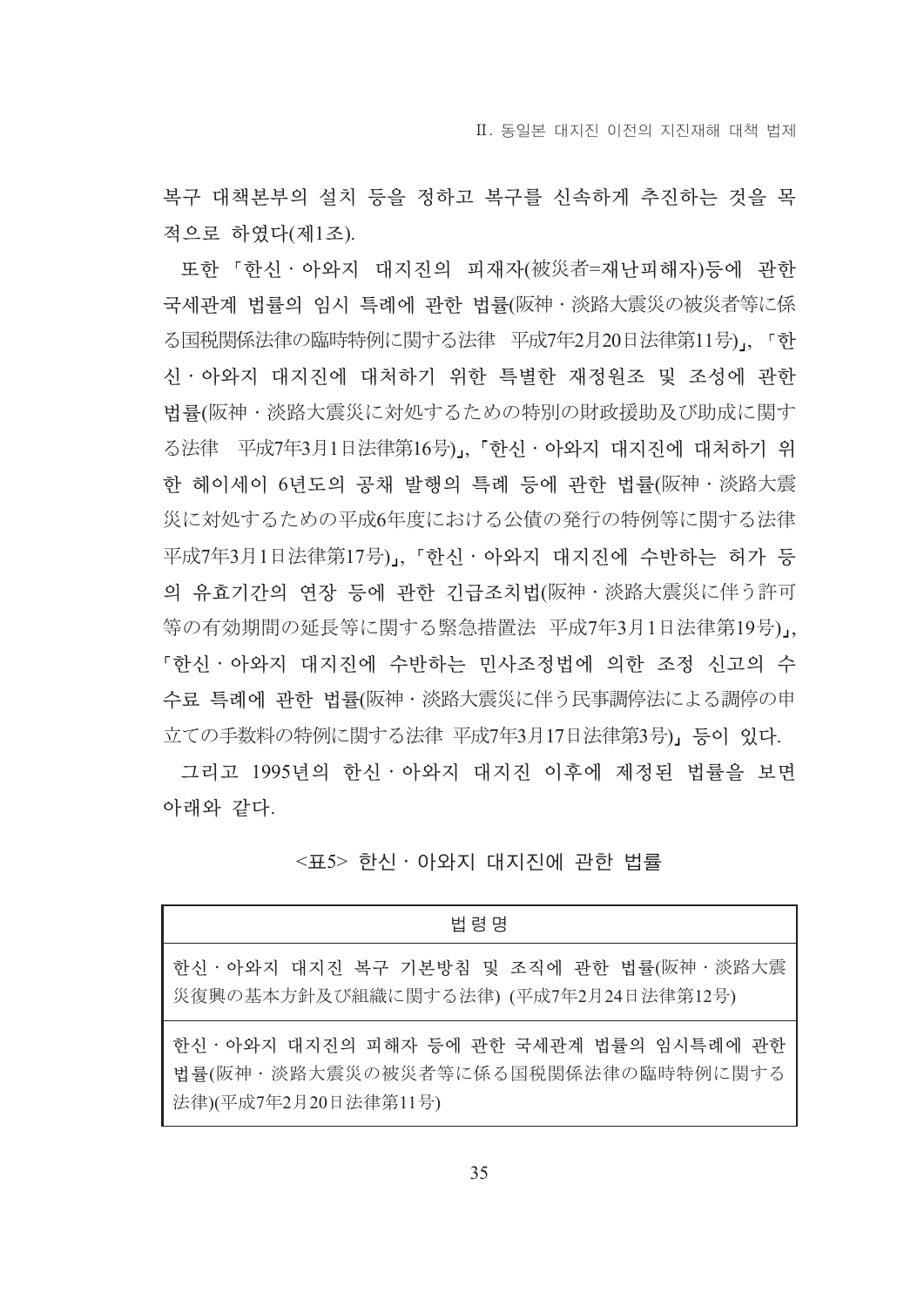#### 법령명

하시 · 아와지 대지지에 대처하기 위한 특별 재정워조 및 조성에 과한 법률 (阪神・淡路大震災に対処するための特別の財政援助及び助成に関する法律) (平成7年3月1日法律第16号)

한신·아와지 대지진에 대처하기 위한 헤이세이 6년도의 공채 발행의 특 레 등에 관한 법률(阪神・淡路大震災に対処するための平成6年度における 公債の発行の特例等に関する法律)(平成7年3月1日法律第17号)

하신 아와지 대지진에 수반하는 허가 등의 유효기관 연장 등에 관한 긴 금조치법(阪神・淡路大震災に伴う許可等の有効期間の延長等に関する緊急 措置法)(平成7年3月1日法律第19号)

한신 아와지 대지진에 수반하는 민사조정법에 의한 조정 신청 수수료의 특례에 관한 법률(阪神・淡路大震災に伴う民事調停法による調停の申立ての 手数料の特例に関する法律)(平成7年3月17日法律第31号)

# Ⅲ 동일본 대지진 이후의 지진재해 대책 법제

## 1. 동일본 대지진 복구 기본법

워래는 하시 · 아와지 대지지의 케이스를 바탕으로 '동일본 대지지 복구의 기본방침 및 조직에 관한 법률안'이 내각제출 법안으로 2011년 5월 13일에 중의원에서 심의가 이루어졌으나 조직의 권한에 관해서 야 당의 반대를 받았으므로 동년 6월 9일에 철회되었다. 그리고 야당의 주장을 받은 '동일본 대지진 복구 기본법안'이 제출되어 가결 · 성립하 였다. 27)

<sup>27)</sup> 飯島淳子「東日本大震災復興基本法」、前掲、10頁。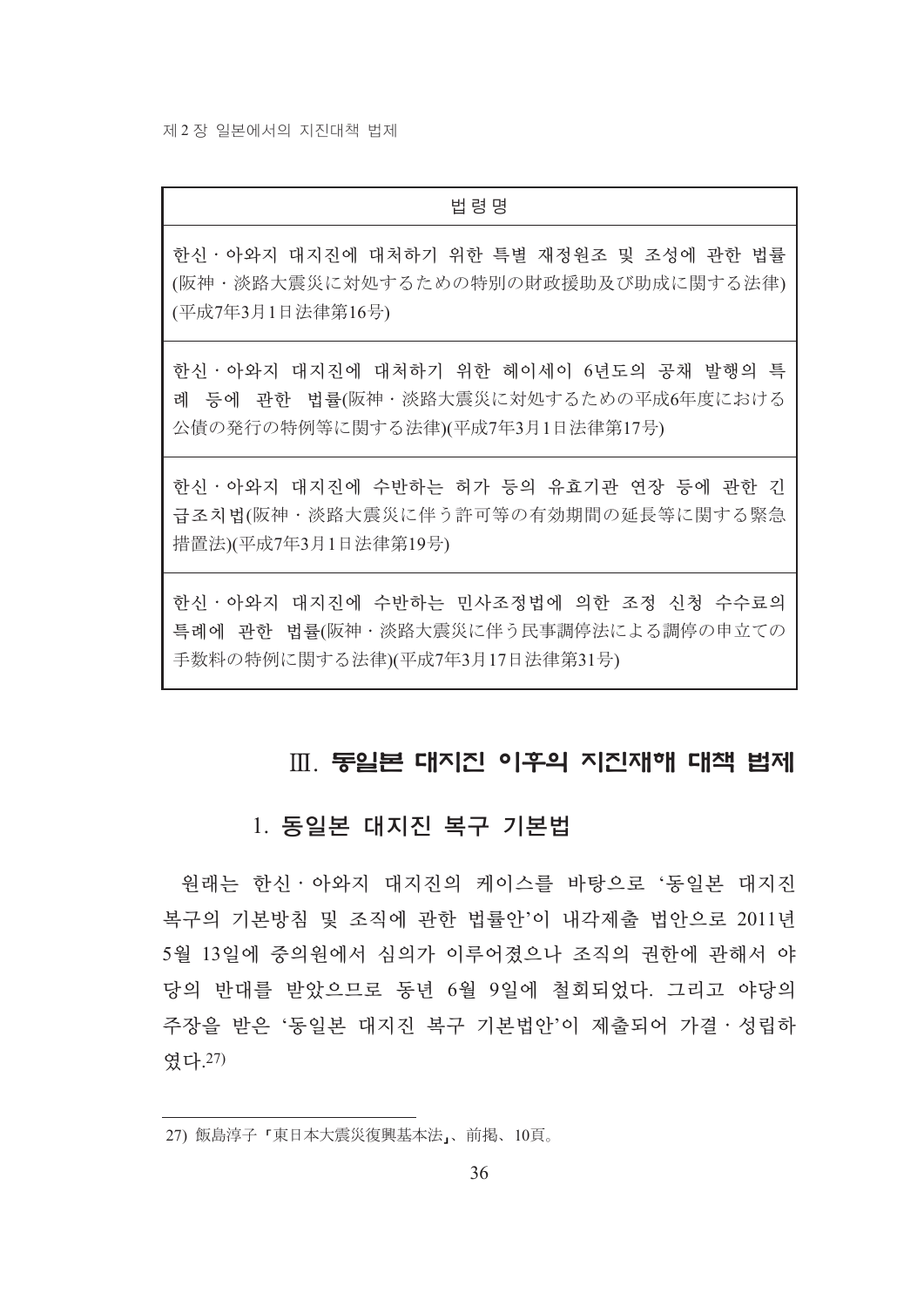이러한 과정을 거치고 제정된 「동일본 대지진 복구기본법(東日本大 震災復興基本法 平成23年6月24日法律第76号) 은 네 가지 장과 부칙으로 구성된다. 제1장이 '총칙'(제1장), 제2장이 '기본적 시책'(제6-10조), 제 3장이 '동일본 대지진 복구대책본부'(제11-23조), 제4장이 '복구청의 설 치에 관한 기본방침'(제24조), 부칙으로 구성된다.

「동일본 대지진 복구기본법」의 목적은 "동일본 대지진은 그 피해가 심각하고 동시에 그 피해지역이 광범위에 걸친 등 극히 대규모한 것 이고, 지진 및 해일 및 이에 수반하는 원자력발전시설의 사고에 의한 복합적인 것이라는 점에서 우리나라에서 미증유의 국난인 것에 비추어, 동일본 대지진으로부터의 복구에 대한 기본이념을 정하여 동시에 현재 및 장래의 국민이 안심하고 풍족한 생활을 영위할 수 있는 경제사회의 실현을 위하여 동일본 대지지으로부터의 복구를 위한 자금의 확보, 복 구특별구역제도의 정비 기타 기본이 되는 사항을 정하여 동일본 대지 진 복구대책본부의 설치 및 복구청의 설치에 관한 기본방침을 정하는 것 등으로 동일본 대지진으로부터의 복구의 원활한 추진과 활력이 있 는 일본의 재생을 도모하는 것"을 목적으로 하고 있다(제1조).

「동일본 대지진 복구기본법」의 제3장에서는 '동일본 대지진 복구대 책본부'의 설치를 규정하고 있다. 동일본 대지진 복구대책본부는 내각 에 설치되고(제11조), 내각총리대신(内閣総理大臣)이 본부장이 되며(제 13조), 내각관방장관 및 동일본 대지진 복구대책 담당대신(內閣官房長 官および東日本大震災復興対策担当大臣)이 부본부장이 된다(제14조). 제 12조에서는 소관 시무에 대해서 규정한다. 동일본 대지진 복구기본방 침에 관한 기획 및 입안과 종합조정에 관한 사무(동조 제1호), 관계지 방공공단체가 하는 복원사업으로 국가의 지원 기타 관계 행정기관이 강구하는 동일본 대지진으로부터의 복구를 위한 시책 실시의 추진 및 이에 관한 종합조정에 관한 사무(동조 제2호), 기타 법령의 규정에 따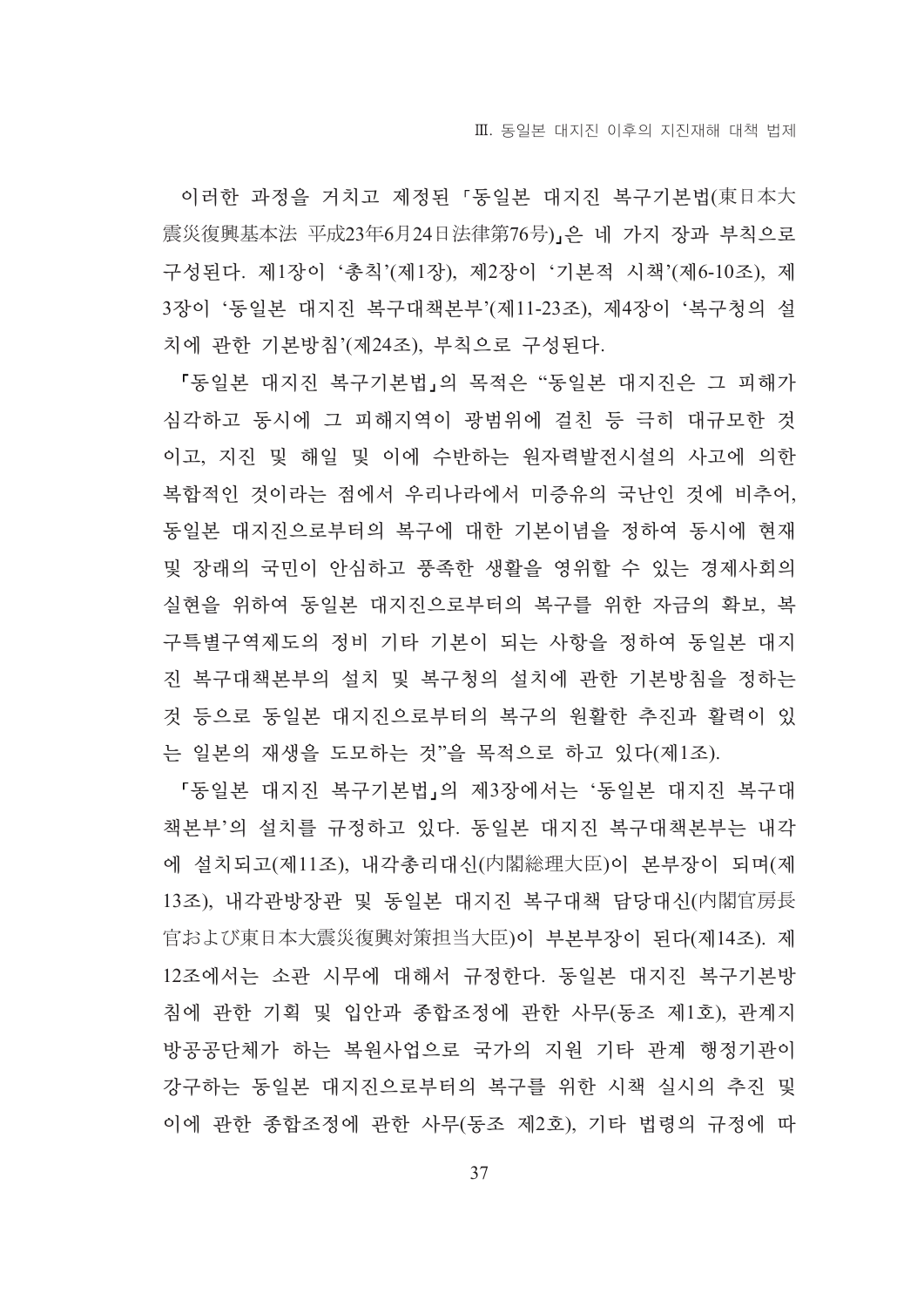라 본부로 배치된 사무(동조 제3호)가 있다.

동일본 대지진 복구대책본부 중에는 동일본 대지진 복구구상회의가 설치된다(제18조 제1항). 동일본 대지진 복구구상회의는 본부장의 자문 에 따라 동일본 대지진으로부터의 복구에 관한 중요사항을 조사 심의 하여, 이에 관해서 필요하다고 인정되는 사항을 본부장에게 건의하고 (동조 제2항 제1호), 동일본 대지진로부터의 복구를 위한 시책의 실시 상황을 조사 심사하여, 필요하다고 인정될 경우에는 본부장의 의견을 서술하는 것(동항 제2항) 등의 사무를 행사하다.

「동일본 대지진 복구기본법」에서는 동일본 대지진 복구구상회의 이외 에도 원자력발전소의 사고에 의한 피해를 입은 지역의 복구에 관한 합 의제의 기관을 설치할 수 있다(제19조).

「동일본 대지진 복구기본법」은 내각에 복구청(復興庁)28)을 설치한다 고 규정하고 있다(제24조 제1항). 복구청은 동일본 대지진으로부터의 복구에 관한 시책의 기획 및 입안과 종합조정에 관한 사무(동조 제3항 제1호), 동일본 대지진으로부터의 복구에 관한 시책의 사무에 관한 사 무(동항 제2호), 기타 동일본 대지진으로부터의 복구에 관해서 필요한 사무(동항 제3호)를 소관 업무로 수행한다.

## 2. 동일본 대지진 복구특별구역법

「동일본 대지진 복구특별구역법」(東日本大震災復興特別区域法 平成 23年12月14日法律第122号)은 일곱 가지의 장과 부칙으로 구성된다. 제 1장이 '총칙'(제1-2조), 제2장이 '복구특별구역 기본방침'(제3조), 제3장 이 '복구추진계획에 관한 특별한 조치'(제4-45조), 제4장이 '복구정비계

<sup>28)</sup> 복구청에 대해서는 「복구청 설치법(復興庁設置法 平成23年法律第125号),에서 자 세히 규정된다.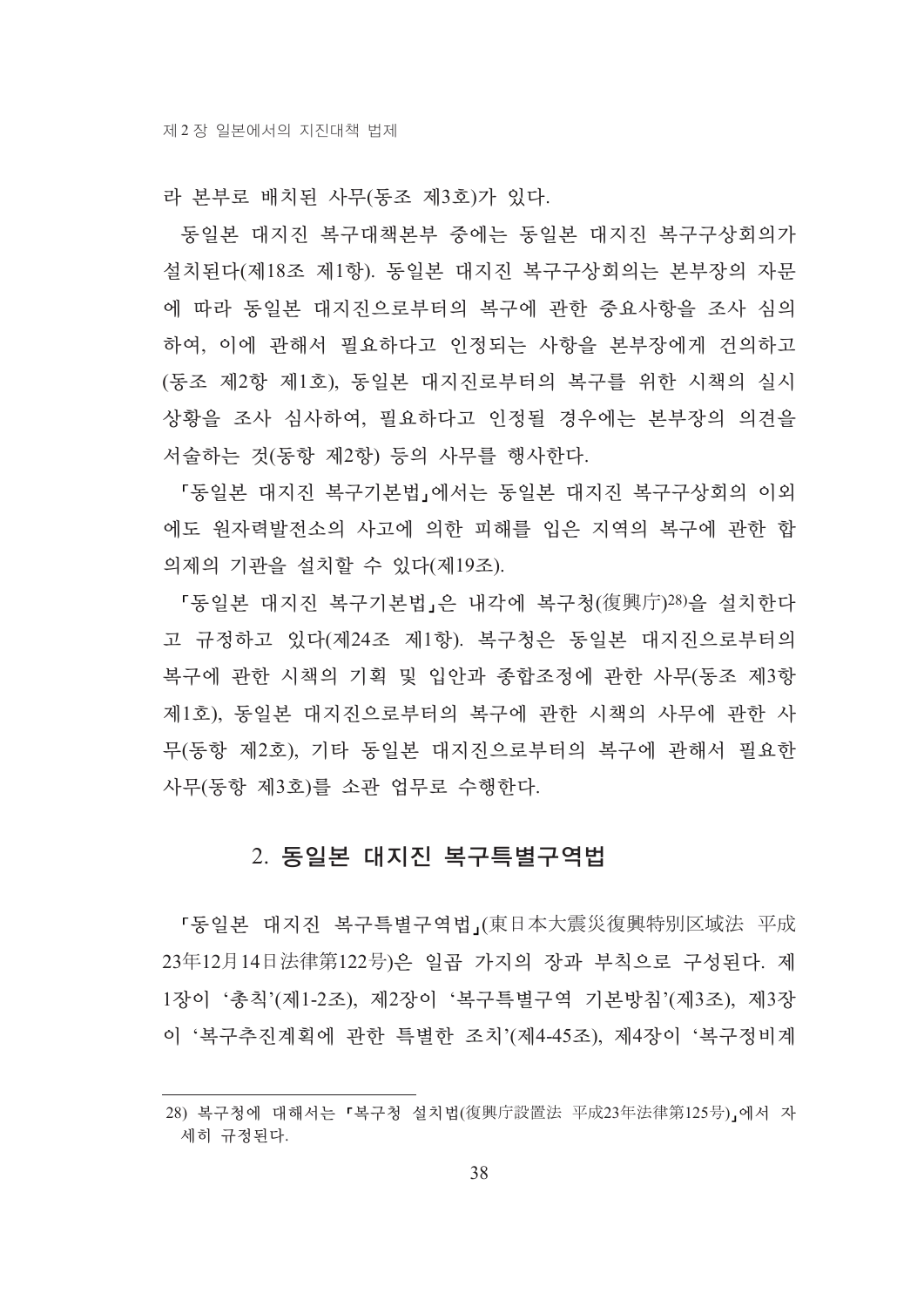획 등에 과한 특별한 조치'(제45-76조), 제5장이 '복구교부금 사업계획 에 관한 특별한 조치'(제77-84조), 제6장이 '잡칙'(제85-90조), 제7장이 '벌칙'(제91-93조), 부칙으로 구성된다.

「동일본 대지진 복구특별구역법」은 동일본 대지진 복구기본법 제10 조의 규정 취지에 따라 "복구특별구역 기본방침, 복구추진계획의 인정 및 특별 조치, 복구정비계획 실시에 과한 특별 조치, 복구교부금 사업계 획에 관한 복구교부금의 교부 등에 대해서 정하는 것으로 동일본 대지 진으로부터의 복구를 위한 활동의 추진을 도모하여 동법 제2조의 기본 이념에 따른 동일본 대지진으로부터의 복구의 원활한 추진과 활력이 있는 일본 재생에 이바지할 것"을 목적으로 하고 있다(제1조).

「동일본 대지진 복구특별구역법」으로 대상구역으로 인정된 지역은 11개의 縣(홋카이도(北海道), 아오모리(青森), 이와테(岩手), 미야기(宮 城), 후쿠시마(福島), 이바라키(茨城), 도치기(栃木), 사이타마(埼玉), 지 바(千葉), 니가타(新潟), 나가노(長野)의 시정촌 등을 들 수 있다.29)

<sup>29)</sup> 일본 복구청(復興庁) 『東日本大震災復興特別区域法資料』 2頁: http://www.reconstruction.go.jp/topics/%E5%BE%A9%E8%88%88%E7%89%B9%E5%8C% BA%E6%B3%95%E8%AA%AC%E6%98%8E%E8%B3%87%E6%96%99.pdf (검색일: 2012. 5. 27.)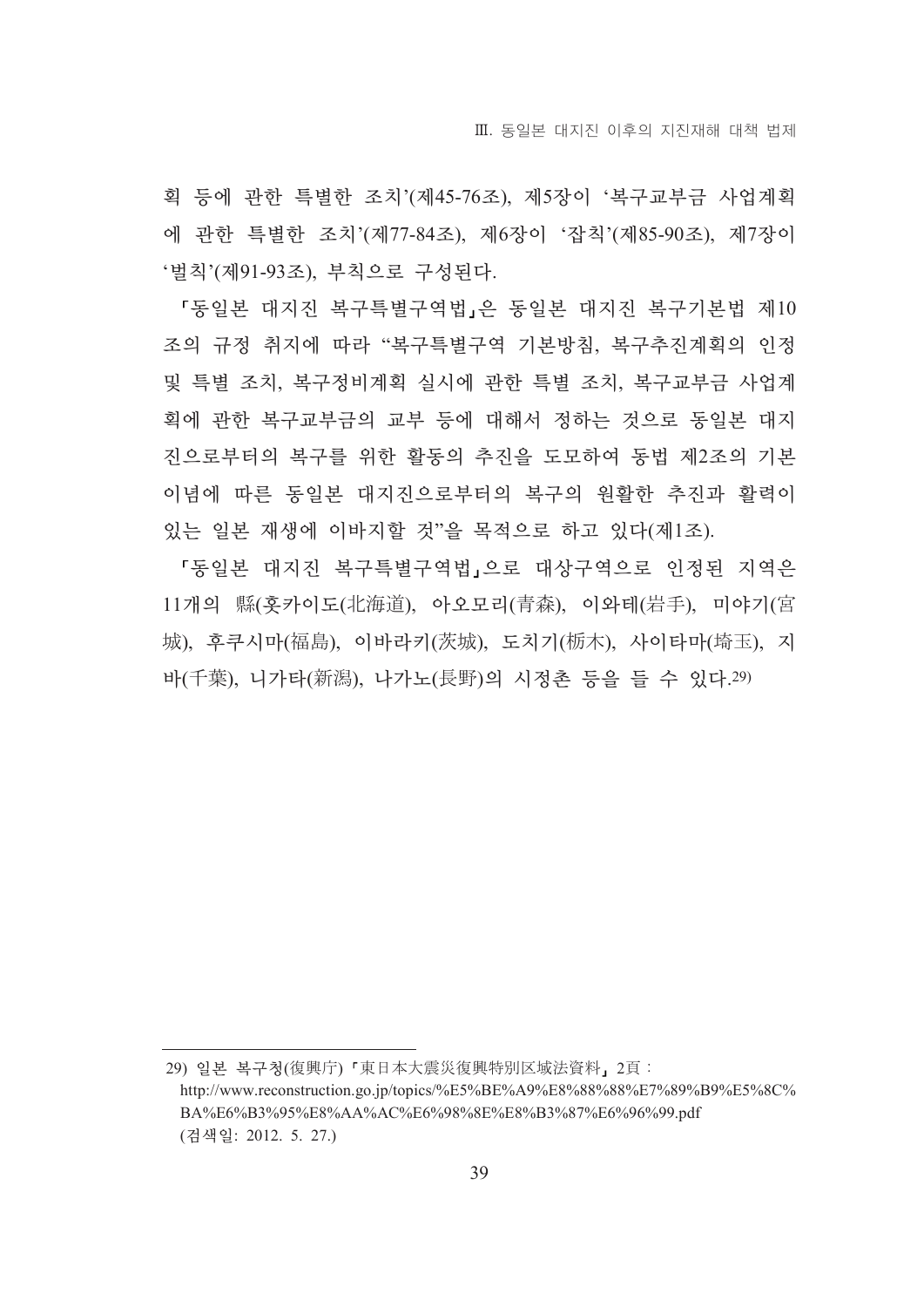

<그림> 동일본 대지진 복구특별구역법의 대상지역 지도30)

<sup>30)</sup> 일본 복구청(復興庁) 「東日本大震災復興特別区域法資料」 2頁: http://www.reconstruction.go.jp/topics/%E5%BE%A9%E8%88%88%E7%89%B9%E5%8C% BA%E6%B3%95%E8%AA%AC%E6%98%8E%E8%B3%87%E6%96%99.pdf (검색일: 2012. 5. 27.)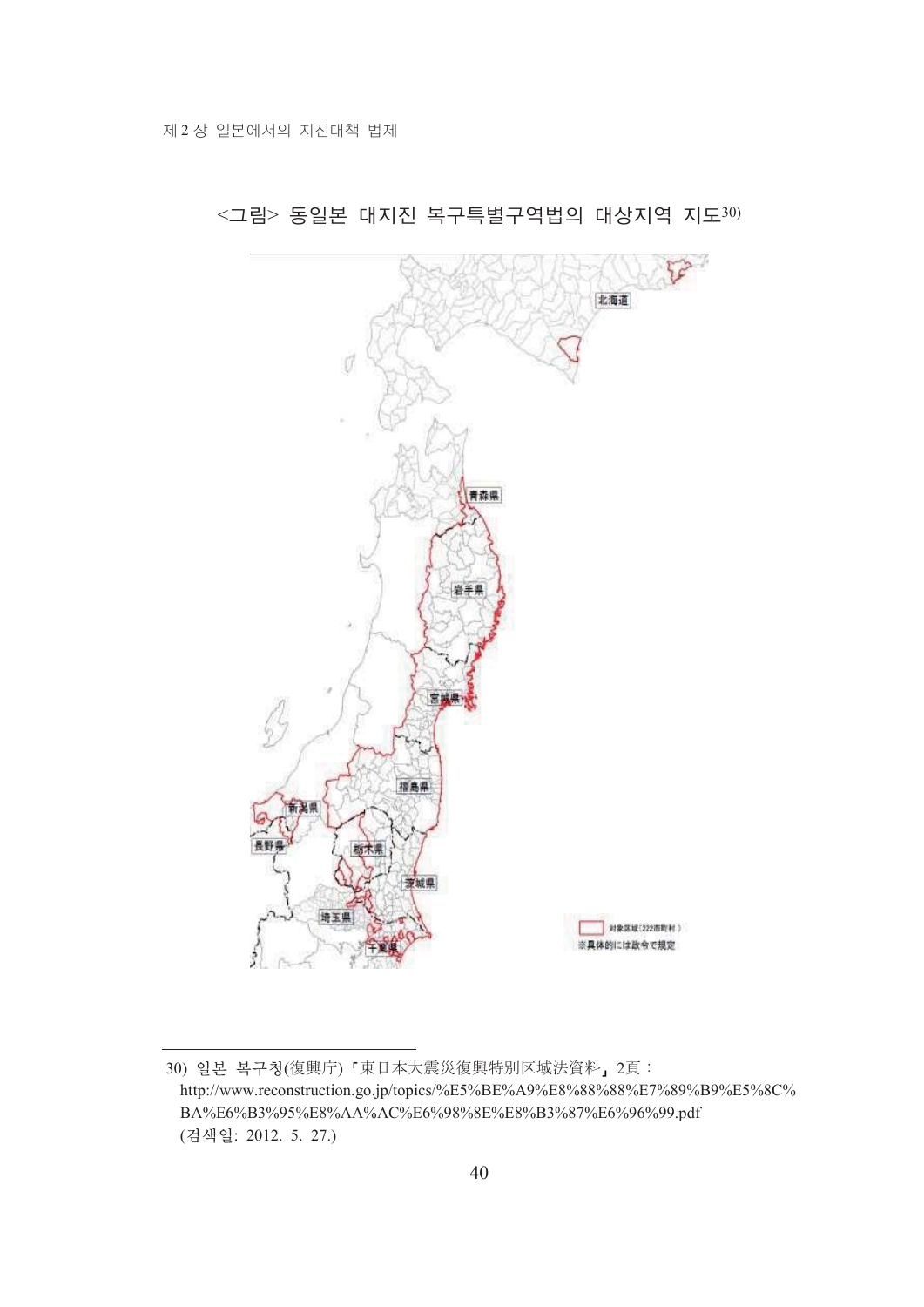|  |  |  | <표6> 동일본 대지진 복구특별구역법의 대상지역31) |  |
|--|--|--|-------------------------------|--|
|--|--|--|-------------------------------|--|

|               | 동일본 대지진 복구특별구역법의 대상지역                                                                                                                                                                                                                                                                                                                                                                                                                                                                                                                                         |
|---------------|---------------------------------------------------------------------------------------------------------------------------------------------------------------------------------------------------------------------------------------------------------------------------------------------------------------------------------------------------------------------------------------------------------------------------------------------------------------------------------------------------------------------------------------------------------------|
| 홋카이도<br>(北海道) | 히로오초(広尾町), 하마나카초(浜中町)                                                                                                                                                                                                                                                                                                                                                                                                                                                                                                                                         |
| 아오모리<br>(青森)  | 하치노헤시(八戸市), 미사와시(三沢市), 오이라세초(おいらせ町),<br>하시카미초(階上町)                                                                                                                                                                                                                                                                                                                                                                                                                                                                                                            |
| 이와테<br>(岩手)   | 모든 지역                                                                                                                                                                                                                                                                                                                                                                                                                                                                                                                                                         |
| 미야기<br>(宮城)   | 모든 지역                                                                                                                                                                                                                                                                                                                                                                                                                                                                                                                                                         |
| 후쿠시마<br>(福島)  | 모든 지역                                                                                                                                                                                                                                                                                                                                                                                                                                                                                                                                                         |
| 이바라키<br>(茨城)  | 미토시(水戸市), 히타치시(日立市), 쯔치우라시(土浦市), 고가시<br>(古河市), 이시오카시(石岡市), 유우키시(結城市), 류가사키시<br>(龍ヶ崎市), 시모쯔마시(下妻市), 조소시(常総市), 히타치오오타<br>시(常陸太田市), 다카하기시(高萩市), 가타이바라키시(北茨城<br>市), 가사마시(笠間市), 도리데시(取手市), 우시쿠시(牛久市), 쯔<br>쿠바시(つくば市), 히타치나카시(ひたちなか市), 가시마시(鹿嶋<br>市), 이타코시(潮来市), 히타치오오미야시(常陸大宮市), 나카시<br>(那珂市), 지쿠세이시(築西市), 반도시(板東市), 이나시키시(稲敷<br>市), 가스미가우라시(かすみがうら市), 사쿠라가와시(桜川市),<br>가미스시(神栖市), 나메가타시(行方市), 호코타시(鉾田市), 쯔쿠<br>바미라이시(つくばみらい市), 오미타마시(小美玉市), 이바라키<br>마치(茨城町), 오오아라이마치(大洗町), 시로사토마치(城里町),<br>도카이무라(東海村), 다이고마치(大子町), 미호무라(美浦村), 아<br>미마치(阿見町), 가와치마치(河内町), 도네마치(利根町) |

<sup>31)</sup> 일본 복구청(復興庁) 「東日本大震災復興特別区域法資料」 2頁: http://www.reconstruction.go.jp/topics/%E5%BE%A9%E8%88%88%E7%89%B9%E5%8C% BA%E6%B3%95%E8%AA%AC%E6%98%8E%E8%B3%87%E6%96%99.pdf (검색일: 2012. 5. 27.)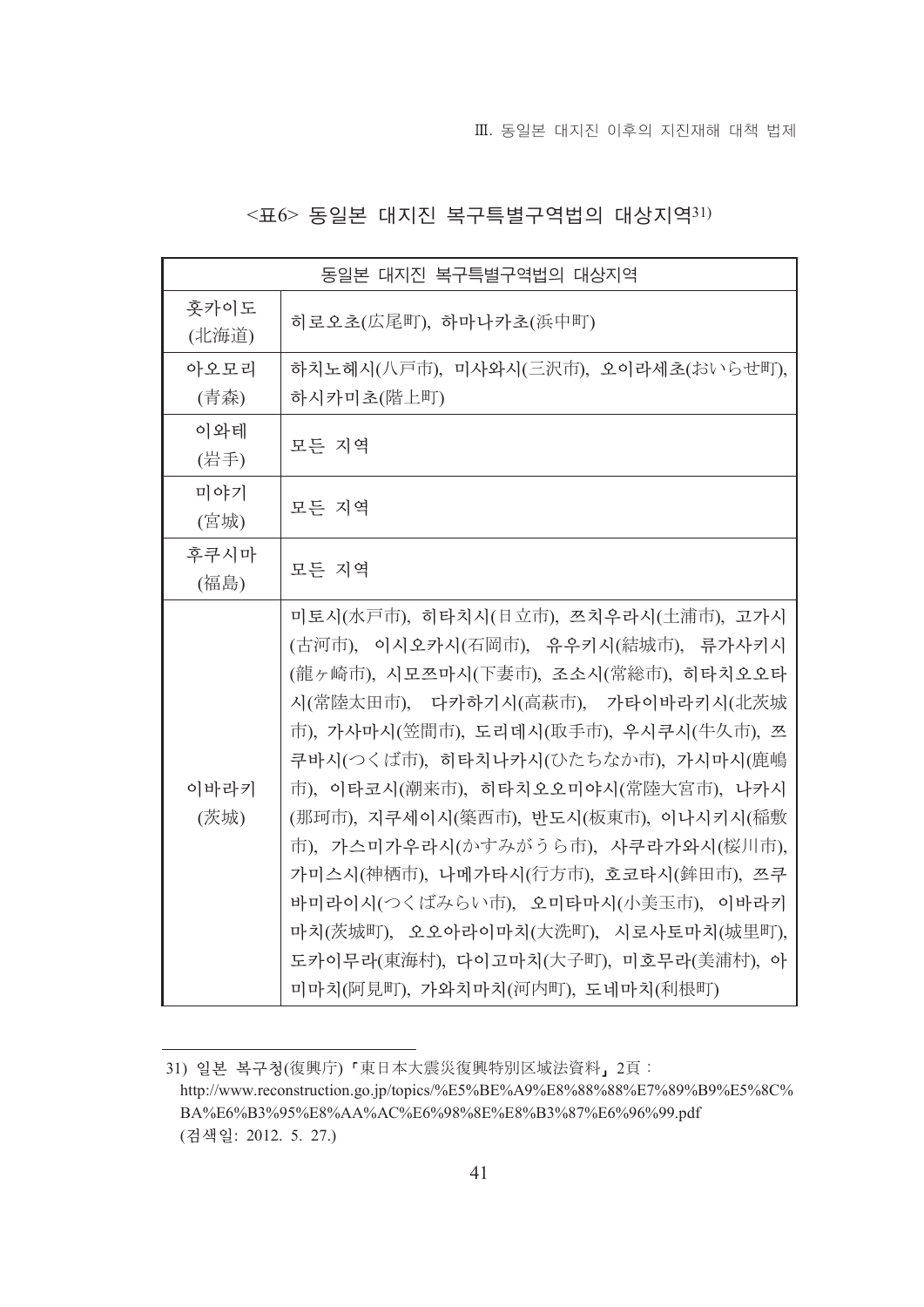#### 제 2 장 일본에서의 지진대책 법제

| 동일본 대지진 복구특별구역법의 대상지역 |                                                                                                                                                                                                                                                                                                                                                                 |  |
|-----------------------|-----------------------------------------------------------------------------------------------------------------------------------------------------------------------------------------------------------------------------------------------------------------------------------------------------------------------------------------------------------------|--|
| 도치기<br>(栃木)           | 우쯔노미야시(宇都宮市), 아시카가시(足利市), 사노시(佐野市), 오<br>야마시(小山市), 마오카시(真岡市), 오오타와라시(大田原市), 야이<br>타시(矢板市), 나스시오바라시(那須塩原市), 사쿠라시(さくら市),<br>나스카라스야마시(那須烏山市), 마시코마치(益子町), 모테기미치<br>(茂木町), 이치카이마치(市貝町), 하가마치(芳賀町), 다카네자와마<br>치(高根沢町), 나스마치(那須町), 나카가와마치(那珂川町)                                                                                                                       |  |
| 사이타마<br>(埼玉)          | 구키시(久喜市)                                                                                                                                                                                                                                                                                                                                                        |  |
| 지바(千葉)                | 지바시(千葉市), 조시시(銚子市), 이치카와시(市川市), 후나바시<br>시(船橋市), 마쯔도시(松戸市), 나리타시(成田市), 사쿠라시(佐<br>倉市), 도가네시(東金市), 아사히시(旭市), 나라시노시(習志野<br>市), 야치요시(八千代市), 아비코시(我孫子市), 우라야스시(浦安<br>市), 인자이시(印西市), 도미사토시(富里市), 소사시(匝瑳市), 가<br>토리시(香取市), 산무시(山武市),시수이마치(酒々井町), 사카에<br>마치(栄町), 고자키마치(神崎町), 다코마치(多古町), 도노쇼마치<br>(東庄町), 오아미시라사토마치(大網白里町), 구쥬쿠리마치(九十<br>九里町), 요코시바히카리마치(横芝光町), 시라코마치(白子町) |  |
| 니가타<br>(新潟)           | 도카마치시(十日町市), 조에쯔시(上越市), 쯔난마치(津南町)                                                                                                                                                                                                                                                                                                                               |  |
| 나가노<br>(長野)           | 사카에무라(栄村)                                                                                                                                                                                                                                                                                                                                                       |  |

내각부에 따르면 동일본 대지진의 논점을 세 가지로 분류한다. 첫째 논점은 대규모 광역 재해에 대한 즉시대응 체제의 방법에 대한 것이 다. 둘째 논점으로는 구제부터 생활재건 · 사업재건까지의 일관성 있는 피해자 지원 방법에 대한 것이고, 셋째 논점은 복구 및 복구의 원활화 를 위한 방법에 대해서이다. 32)

<sup>32)</sup> 일본 내각부(内閣府)「東日本大震災と災害対策法制について」2頁: http://www.bousai.go.jp/1info/saigaitaisaku/1/1\_shiryo3.pdf (검색일: 2012. 2. 24.)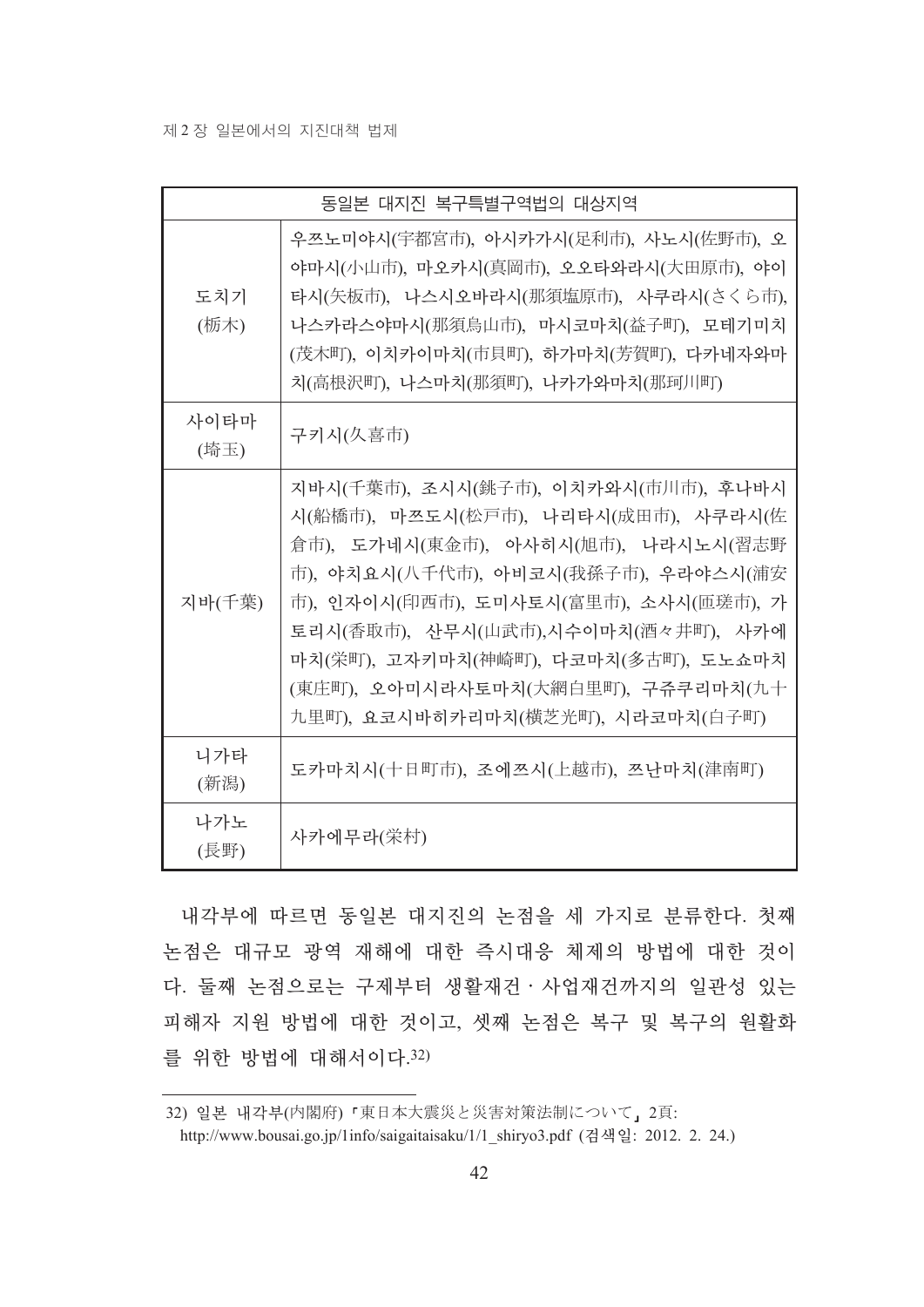Ⅲ. 동일본 대지진 이후의 지진재해 대책 법제

첫째 논점이 '대규모 광역재해에 대한 즉시대응체제의 방법'에 대해 서는 네 가지 '국가, 도도부현 및 시정촌 사이의 역할분담, 기능 보완' '자위대의 재해시 역할' '재해정보의 수집 · 전달체제의 정비' '재해 긴 급사태에 관한 운용' 등을 재해대책기본법에서 규정된다.33)

<표7> 대규모 광역재해에 대한 즉시대응체제의 방법의 주요한 조문34)

## 국가, 광역지자체, 기초지자체 사이의 역할 분담, 기능 보완

· 긴급재해대책본부관계(재해대책기본법 제28조의 2 ~제28조의 6)

- · 재해 시의 직원 파견(동법 제29조 ~ 제33조)
- · 재해 응급대책 및 그 실시책임(동법 제50조)
- · 기초지자체 장의 피난 지시 등(동법 제60조), 광역지자체 지사에 의하 대행(동조 제5항)
- · 자방자치단체 상호의 응원요구 등(동법 제67조 ~ 제75조)
- ·광역지자체 지사에 의한 응급조치의 대행(제73조)
- · 지정행정기관의 장 등의 응급조치(제77조)

### 자위대의 재해 시 역할

- · 재해 파견 요청의 요구 등(제68조의 2)
- · 재해 파견(자위대법 제83조)

## 재해정보의 수집 · 전달체제의 정비

- •시책에 대한 방재상의 배려 등(재해대책기본법 제8조 제2항 제5호, 제6 호, 제16호)
- · 기초자치단체의 경보 전달 및 경고(제56조)
- · 기초자치단체 장의 피난 지시 등(제60조)

## 재해긴급사태에 대한 운용

· 재해긴급사태(제105조 ~ 제109조의 2)

<sup>33)</sup> 일본 내각부(内閣府)「東日本大震災と災害対策法制について、5頁:

http://www.bousai.go.jp/1info/saigaitaisaku/1/1 shiryo3.pdf (검색일: 2012. 2. 24.)

<sup>34)</sup> 일본 내각부(内閣府)「東日本大震災と災害対策法制について」5頁:

http://www.bousai.go.jp/1info/saigaitaisaku/1/1 shiryo3.pdf (검색일: 2012. 2. 24.)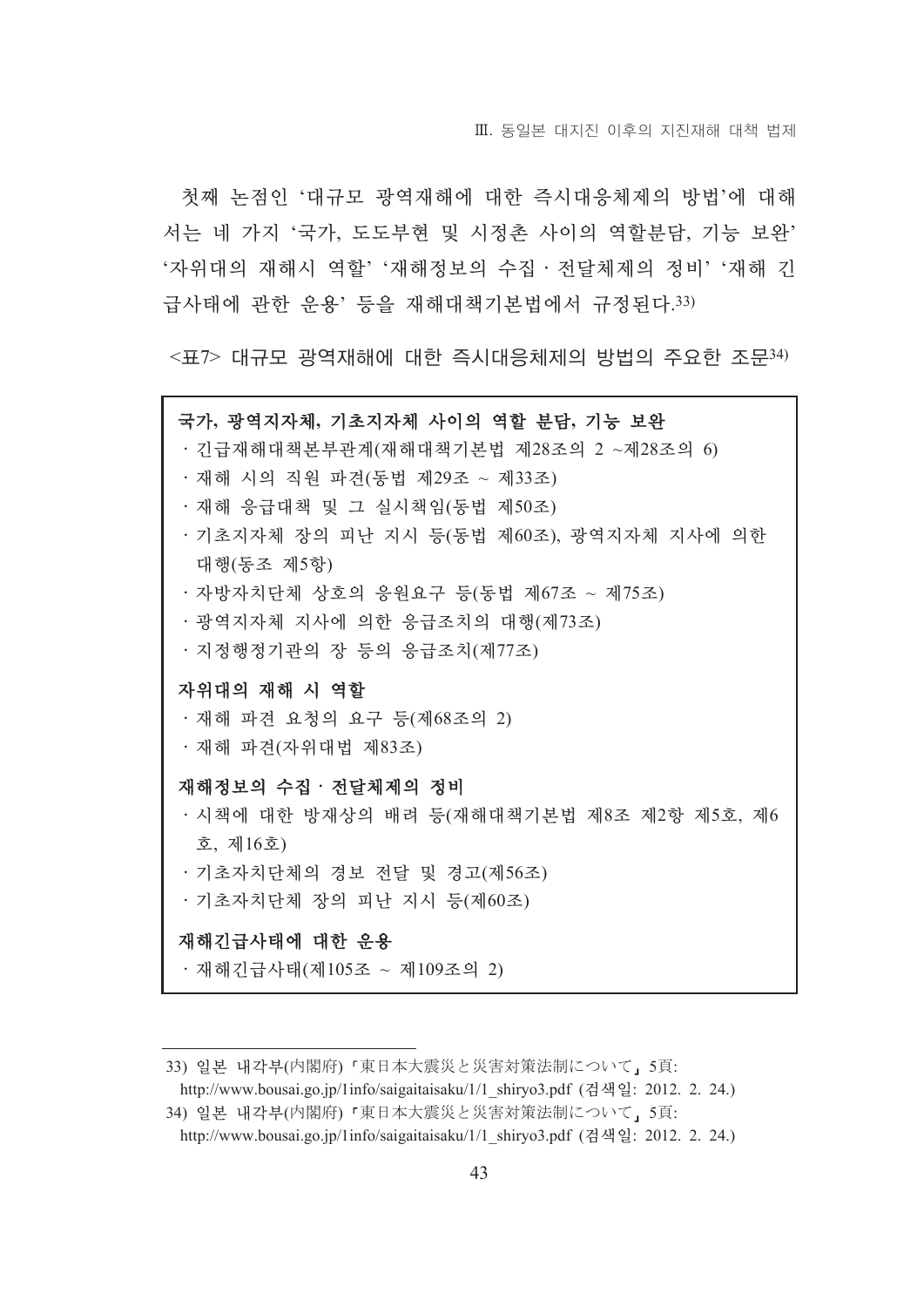둘째 논점인 '구제부터 생활재건 · 사업재건까지의 일관성 있는 피 해자 지워 방법'에 대해서는 '광역피난, 장기피난을 상정한 구조', '물 자조달의 워활화를 위한 구조' '재해시 지워이 필요한 사람에 대한 지 워' 등이 있다.35)

<표8> '구제로부터 생활재건 · 사업재건까지의 일관성 있는 피해자 지원 방법 관련 조문'36)

## 광역피난, 장기피난을 상정한 구조

- · 시책에서의 방재상의 배려 등(재해대책기본법 제8조 제3항 등)
- ·광역지자체 방재계획(제40조), 기초지자체 방재계획(제42조)
- · 방재에 필요한 물자 및 자재의 비축 등의 의무(제49조)
- · 기초지자체의 피난 지시 등(제60조)
- · 재해응급대책에 필요한 비용에 대한 국가의 부담 또는 보조(제94조, 제95조)
- · 재해구조법
- · 피재자생활재거지워법

#### 물자조달의 원활화를 위한 구조

· 긴급재해대책본부관계(제28조의 2 ~ 제28조의 6) · 방재에 필요한 물자 및 자재의 비축 등의 의무(제49조)

- 
- 긴급수송의 확보에 관한 사항(제50조 제1항 제8호)
- · 재해시의 긴급통행차량(제76조 ~ 제76조의 4)
- · 지정행정기관의 장 등의 수용(제78조)
- · 재해구조법

## 재해시 지원이 필요한 사람에 대한 지원

· 자주방재조직의 육성, 자서행위에 의한 방재활동 화경 정비 기타 국민의 자발적인 방재활동 촉진에 과한 사항(제8조 제2항 제13호)

http://www.bousai.go.jp/1info/saigaitaisaku/1/1\_shiryo3.pdf (검색일: 2012. 2. 24.)

http://www.bousai.go.jp/1info/saigaitaisaku/1/1 shiryo3.pdf (검색일: 2012. 2. 24.)

<sup>35)</sup> 일본 내각부(内閣府) 「東日本大震災と災害対策法制について、8頁:

<sup>36)</sup> 일본 내각부(内閣府)「東日本大震災と災害対策法制について」8頁: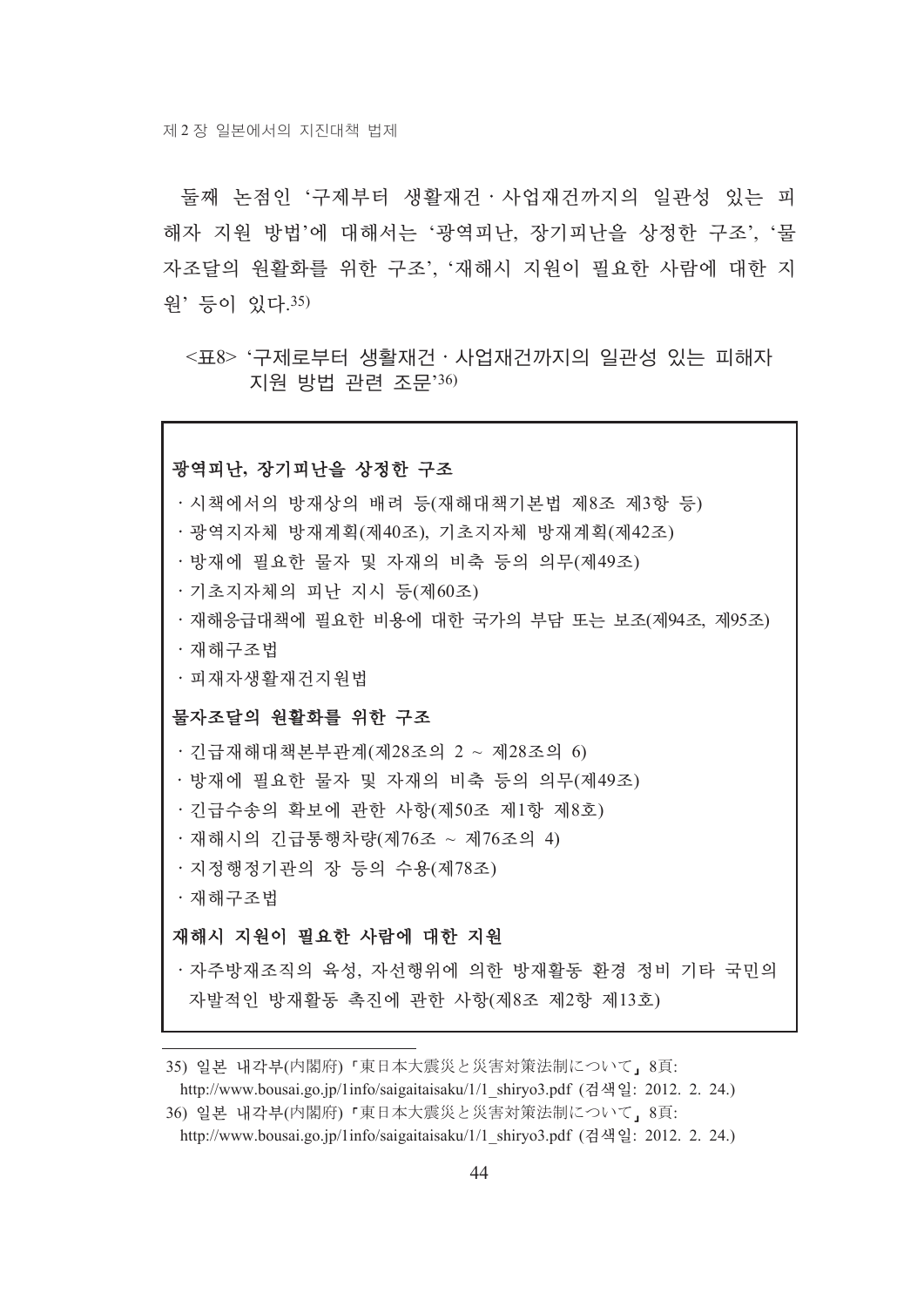Ⅲ. 동일본 대지진 이후의 지진재해 대책 법제

| ㆍ고령자, 장애인, 유아 특히 배려가 필요한 자에 대한 방재상 필요한 조 |  |  |  |
|------------------------------------------|--|--|--|
| 치에 관한 사항(제8조 제2항 제14호)                   |  |  |  |
| ㆍ개인정보의 보호에 관한 법률 등                       |  |  |  |

그리고 셋째 논점인 '복구 및 복구의 원활화를 위한 방법'에서는 '재해 복구 방법', '복구계획의 제도화', '경제사회를 유지하는 기반적 기능 상 실에의 대응', '제정된 각종 법률의 항구(恒久)적 제도화' 등이 있다.37)

## <표9> 복구 및 복구의 원활화를 위한 방법 관련 조문38)

#### 재해복구 방법

- · 재해복구(재해대책기본법 제87조 ~ 제90조)
- · 국가의 부담 또는 보조관계(제94조 ~ 제100조)
- · 격심(激甚) 재해에 대처하기 위한 특별 재정원조 등에 관한 법률
- · 공공토목시설 재해복구사업비 국고부담법

### 복구계획의 제도화

· 국가 및 지방자치단체의 노력의무(제8조 제3항)

#### 경제사회를 유지하는 기반적 기능 상실에의 대응

· 지정공공기관 및 지정지방공공기관의 책무(제6조)

- · 지정공공기관의 방재업무계획(제39조)
- · 지정공공기관 등의 응급조치(제80조)
- · 지정공공기관의 재해복구의 실시책임(제87조)

## 제정된 각종 법률의 항구(恒久)적 제도화

<sup>37)</sup> 일본 내각부(内閣府) 「東日本大震災と災害対策法制について」12頁:

http://www.bousai.go.jp/1info/saigaitaisaku/1/1\_shiryo3.pdf (검색일: 2012. 2. 24.)

<sup>38)</sup> 일본 내각부(内閣府)「東日本大震災と災害対策法制について」12頁:

http://www.bousai.go.jp/1info/saigaitaisaku/1/1 shiryo3.pdf (검색일: 2012. 2. 24.)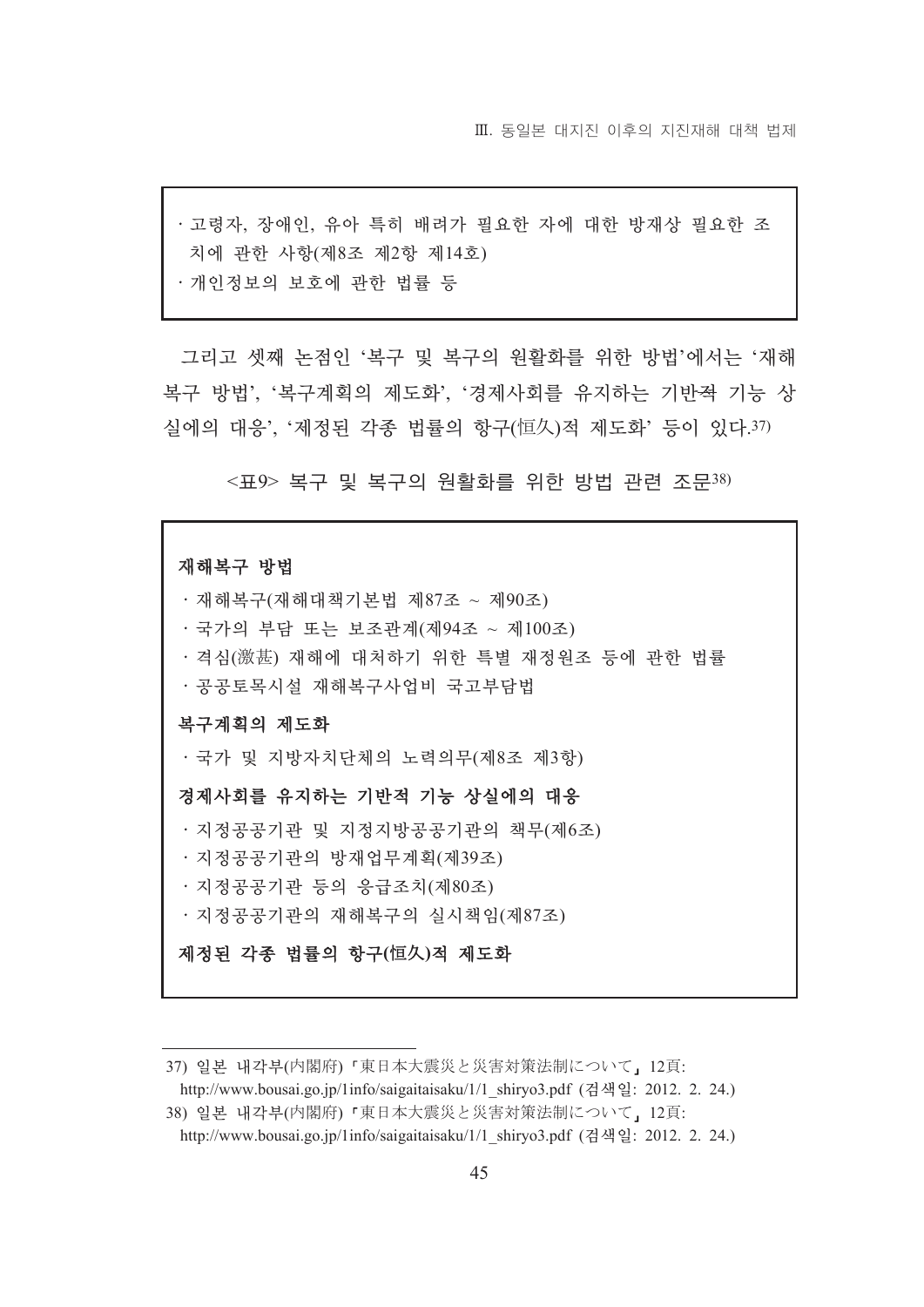## <표10> 동일본 대지진 관련 법제

# 법령명 동일본 대지진에 수반하는 지방공공단체 의회 의원 및 장의 선거 기일 등 의 임시특례에 과하 법률(東日本大震災に伴う地方公共団体の議会の議員及 び長の選挙期日等の臨時特例に関する法律)(平成23年3月22日法律第2号) 동일본 대지진의 피해자 등에 관한 국세관계 법률의 임시특례에 관한 법 <del></del> 号(東日本大震災の被災者等に係る国税関係法律の臨時特例に関する法律)(平 成23年4月27日法律第29号) 동일본 대지지에 의한 피해를 받은 공공토목 시설의 재해복구사업 등에 관한 공사의 국가 등에 의한 대행에 관한 법률(東日本大震災による被害を 受けた公共土木施設の災害復旧事業等に係る工事の国等による代行に関する 法律)(平成23年4月29日法律第32号) 동일본 대지진에 의하여 심각한 피해를 받은 시가지에서의 건축제한 특례 에 과하 법률(東日本大震災により甚大な被害を受けた市街地における建築 制限の特例に関する法律)(平成23年4月29日法律第34号) 동일본 대지지에 대처하기 위한 특별의 재정워조 및 조성에 관한 법률(東 日本大震災に対処するための特別の財政援助及び助成に関する法律)(平成23 年5月2日洪律第40号) 동일본 대지진에 대처하는 것 등을 위한 헤이세이 23년도분의 지방교부세 ※액의 특례 등에 과하 법률(東日本大震災に対処する等のための平成23年度 分の地方交付税の総額の特例等に関する法律)(平成23年5月2日法律第41号) 동일본 대지진에 대처하기 위하여 필요한 재워 확보를 도모하기 위한 특 **曽조치에 관한 법률(東日本大震災に対処するために必要な財源の確保を図る** ための特別措置に関する法律)(平成23年5月2日法律第42号) 동일본 대지진에 대처하기 위한 토지개량법 특례에 관한 법률(東日本大震災 に対処するための土地改良法の特例に関する法律)(平成23年5月2日法律第43号) 동일본 대지진에 수반하는 해구어업 조정위원회 및 농업위원회 위원 선거의 읶시특례에 관한 법률(東日本大震災に伴う海区漁業調整委員会及び農業委員会 の委員の選挙の臨時特例に関する法律)(平成23年5月2日法律第44号)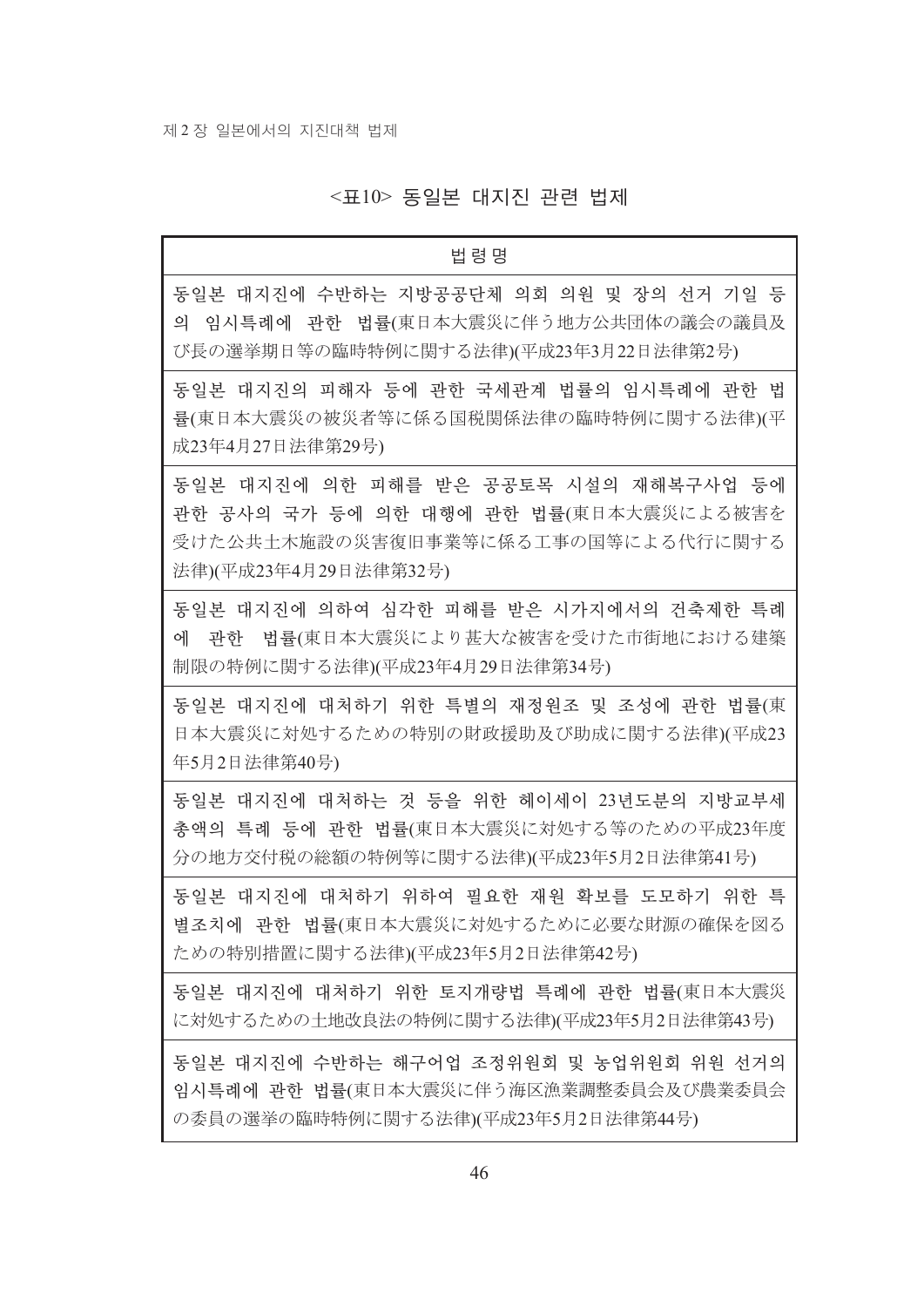Ⅲ. 동일본 대지진 이후의 지진재해 대책 법제

#### 법령명

동일본 대지진의 피해자에 관한 일반여권 발급의 특례에 관한 법률(東日 本大震災の被災者に係る一般旅券の発給の特例に関する法律)(平成23年6月8 日法律第64号)

동일본 대지진에 수반하는 지상디지털 방송에 관한 전파법의 특례에 관한 법률(東日本大震災に伴う地上デジタル放送に係る電波法の特例に関する法 律)(平成23年6月15日法律第68号)

동일본 대지진에 수반하는 상속의 승인 또는 포기기간에 관한 민법의 특 刮에 과하 법률(東日本大震災に伴う相続の承認又は放棄をすべき期間に係 る民法の特例に関する法律)(平成23年6月21日法律第69号)

동일본 대지진 복구기본법(東日本大震災復興基本法)(平成23年6月24日法律 第76号)

동일본 대지지에서의 워자력 발전소 사고에 의한 재해에 대처하기 위한 피난주민에 관한 사무처리의 특례 및 주소 이전자에 관한 조치에 관한 법 暑(東日本大震災における原子力発電所の事故による災害に対処するための 避難住民に係る事務処理の特例及び住所移転者に係る措置に関する法律)(平 成23年8月12日法律第98号)

동일본 대지진에 의하여 생긴 재해폐기물의 처리에 관한 특별조치법(東日 本大震災により生じた災害廃棄物の処理に関する特別措置法)(平成23年8月18 日法律第99号)

동일본 대지진에 의한 피해를 받은 합병 시정촌에 관한 지방채의 특례에 과하 법률(東日本大震災による被害を受けた合併市町村に係る地方債の特例 に関する法律)(平成23年8月30日法律第102号)

동일본 대지진 관련 의연금에 관한 압류 금지 등에 관한 법률(東日本大震 災関連義援金に係る差押禁止等に関する法律)(平成23年8月30日法律第103号)

동일본 대지진으로부터 복구하기 위한 시책을 실시하기 위하여 필요한 재워  **확보에 과하 특별조치법(東日本大震災からの復興のための施策を実施するため** に必要な財源の確保に関する特別措置法)(平成23年12月2日法律第117号)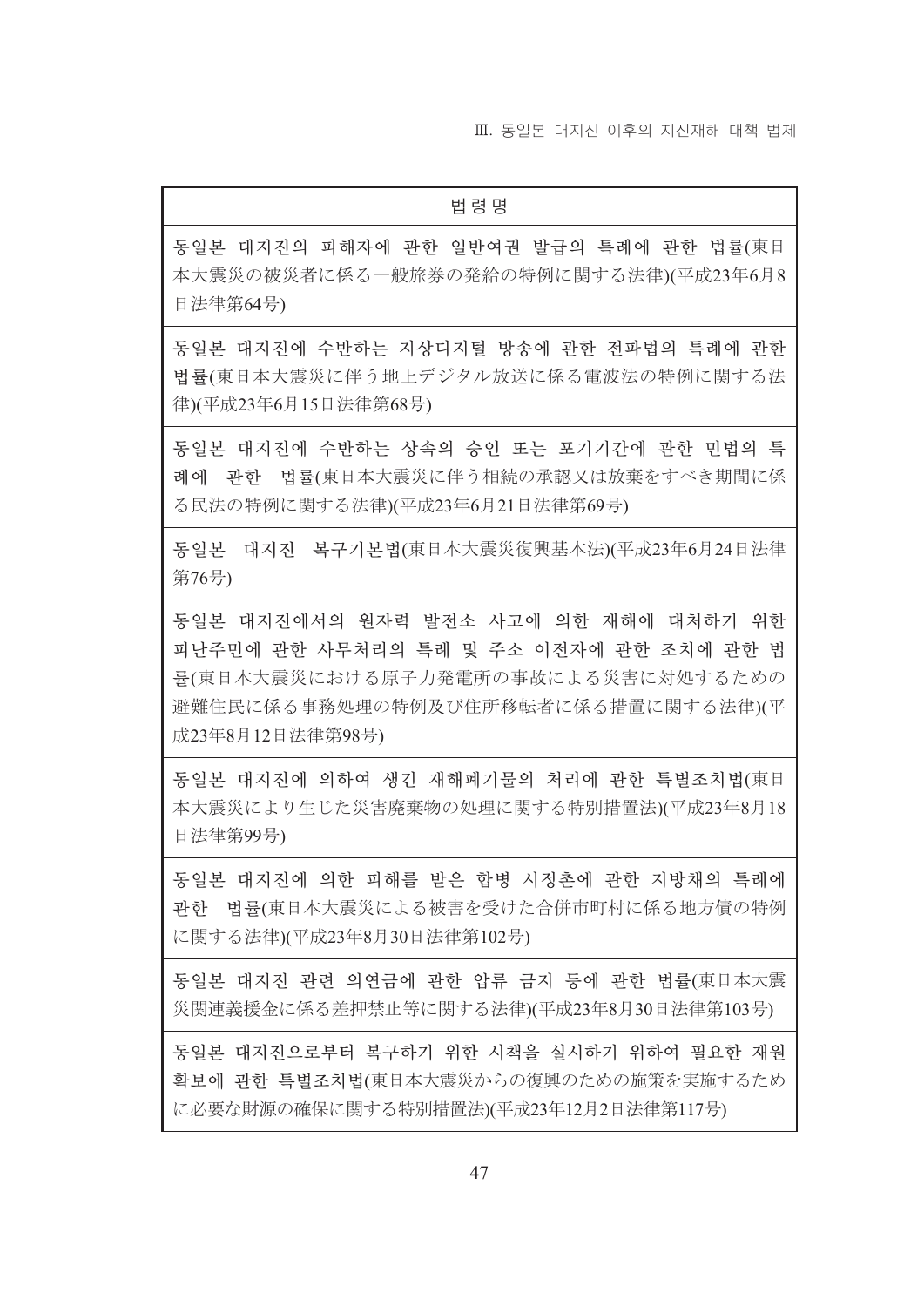#### 법령명

동일본 대지진으로부터의 복구에 관해서 지방공공단체가 실시하는 방재를 위 한 시책에 필요한 재워 확보에 관한 지방세의 임시특례에 관한 법률(東日本大 震災からの復興に関し地方公共団体が実施する防災のための施策に必要な財源の 確保に係る地方税の臨時特例に関する法律)(平成23年12月2日法律第118号)

동일본 대지진 복구 특별구역법(東日本大震災復興特別区域法)(平成23年12月 14日法律第122号)

주식회사 동일본 대지진 사업자 재생 지원기구법(株式会社東日本大震災事業 者再生支援機構法)(平成23年11月28日法律第113号)

## N. 소 결

위에서는 일본에서의 지진재해 대책법제에 대해서 살펴보았다. 일본 에서는 '동일본 대지진'이 일어나기 전부터 지진재해에 관한 법제가 마련되어 있었음에도 불구하고 지난 '동일본 대지진'에서는 신속하게 대응할 수 없었다. 이는 지진재해와 관련된 법령이 여러 가지 복잡한 체계를 구성하고 있었기 때문인 것으로 생각된다.

예를 들면 일본에서는 「지진방재대책 특별조치법」과 「대규모지진대 책 특별조치법」이라는 비슷한 법률이 병존하고 있다. 또한 각각 법률에 서 '대책 본부'를 규정하고 있으나 「지진방재대책 특별조치법」에서 규 정하는 '대책 본부'는 문무과학성 밑에 설치됨에 비하여 「대규모지진대 책 특별조치법」에서 규정하는 '대책 본부'는 내각부 아래 설치된다. 따 라서 효율성 있게 대응할 수 있을지 의문이다.

또한 지난 '동일본 대지진'에서는 해일에 의하여 토지가 수몰되거나 워자력 발전소 문제 등 '한신 · 아와지 대지진' 때에서는 상정하지 못한 일이 발생하였으므로 정부의 대응이 늦을 수밖에 없었다.

재해대책기본법에서는 제105조에서 '재해 긴급사태' 포고 권한과 제 109조에서는 국회 폐회 중이나 중의원 해산 중에는 총리가 생활물자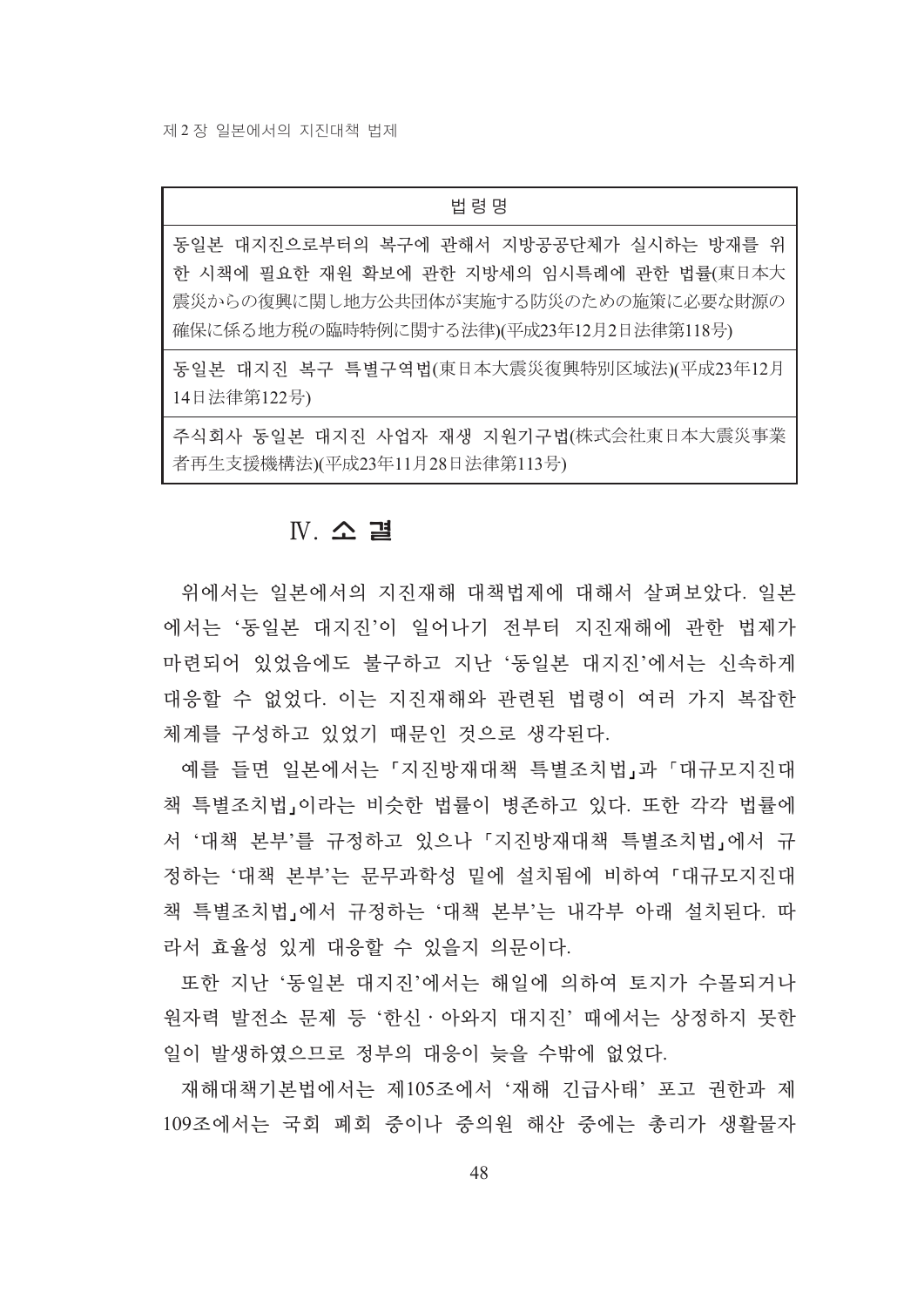지원 등의 긴급정령을 낼 권한을 총리에게 부여하고 있다. 그러나 총 리가 이러한 긴급사태를 포고한 적은 그 동안 한 번도 없다.39) 그동안 단 한 번도 긴급사태가 포고되지 않은 이유로는 긴급사태를 포고할 경 우 총리가 큰 권한을 가지고 책임감과 리더십 있게 대응해야 하므로 부담스러워서 포고를 주저한 것으로 보인다. 그러나 국민의 생명이나 재산을 보호하는 것이 국가의 역할이라면 이렇게 긴급사태 포고를 주 저하는 것은 '본말전도'라고 할 수 있다. 지진재해 등 국민의 구조가 필요할 때는 총리가 긴급사태를 포고해서라도 신속한 대응을 할 필요 가 있다고 생각한다.

또한, 종전의 『재해대책기본법』에서는 재해가 일어났을 때 시정촌이 먼저 책무를 지는 것으로 규정되었다. 그러나 '동일본 대지진'에서는 여러 지방자치단체 청사가 피해를 입었으므로 신속한 대응을 할 수 없 었다. 따라서 종전의 법 제도로는 시정촌이 먼저 구조 요청을 하지 않 는 한 국가나 도도부현이 구조활동을 할 수 없었다.40) '동일본 대지진' 을 계기로 개정 『재해대책기본법』이 2012년 6월에 참의원에서 되었으 며 시정촌의 요청 없이 국가와 도도부현이 구조활동을 할 수 있게 된 다.41) 따라서 앞으로는 재해 시에 국가가 더 신속한 대응을 할 수 있을 것으로 생각한다.

따라서 이번 '동일본 대지진'을 하나의 계기로 하여, 지진재해 관련 법제를 좀 더 체계화시키고 비슷한 법률을 통합하여 지진재해에 관한 망라적인 기본법을 마련하면 어떨까 생각한다.

41) 「改正災害対策基本法が成立」朝日新聞

<sup>39)「</sup>災害対策基本法 やはり緊急条項見直しを」産経新聞

http://sankei.jp.msn.com/politics/news/120322/plc12032203590004-n1.htm (검색일: 2012. 7. 9.) 40)「ここに注目!『災害対策基本法改正と残る問題』, NHK

http://www.nhk.or.jp/kaisetsu-blog/300/123499.html (검색일: 2012. 7. 9.)

http://www.asahi.com/politics/update/0621/TKY201206200828.html (검색일: 2012. 7. 9.)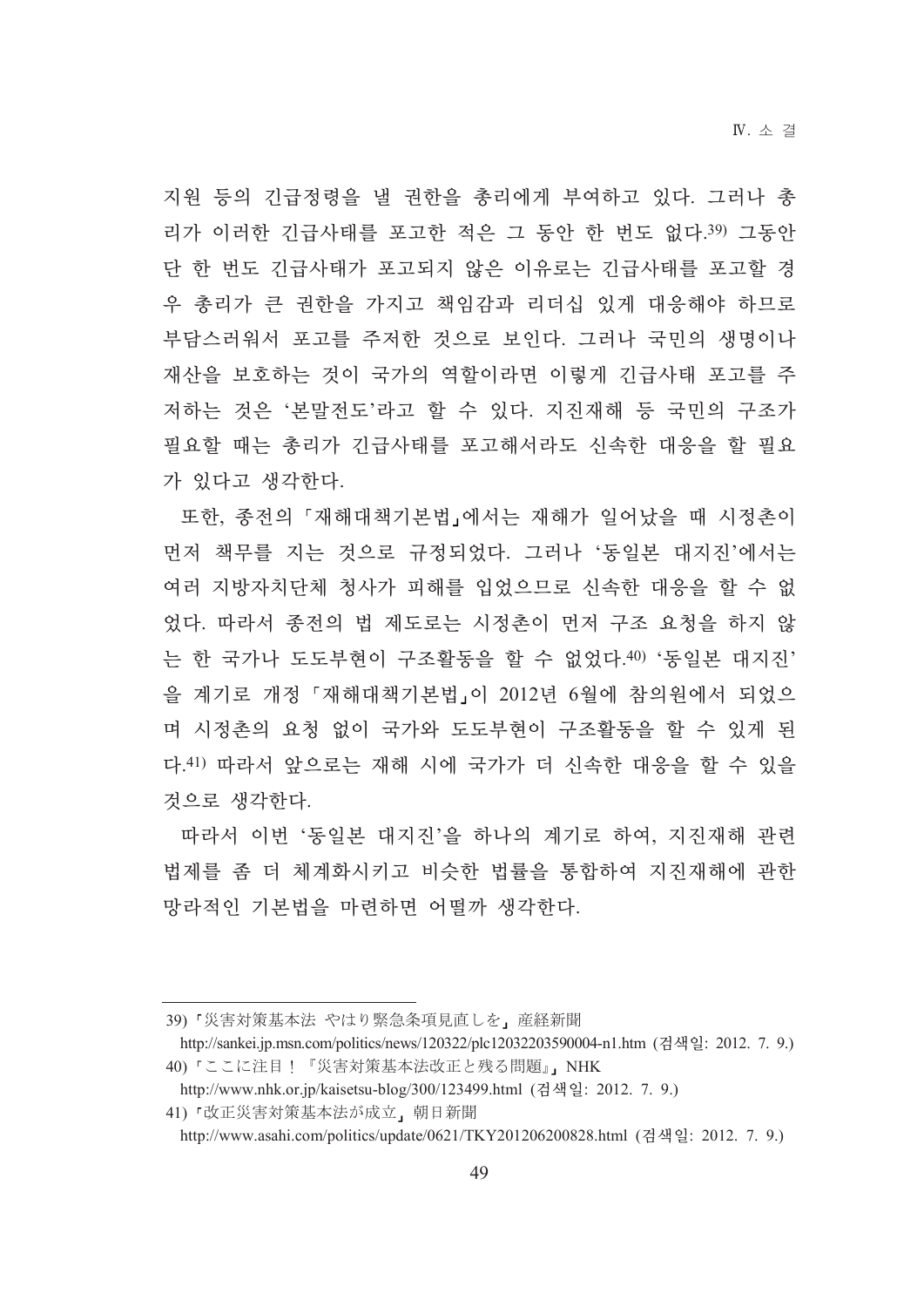# 제 3 장 일본에서의 원자력 법제

# Ⅰ 후쿠시마 원전 사고의 개요

2011년 3월 11일의 동일본 대지진에 의하여 도쿄전력 후쿠시마 제1 원자력발전소의 원자로(제1~3호기. 나머지 제4~6호기는 당시 점검중이 었음)가 긴급정지하였다. 지진으로 송전선이 끊겨 외부전원을 상실하 였다. 비상용 발전기가 작동하였으나 그나마 해일로 고장이 나버렸고, 핵연료 풀이 냉각되지 못하여 핵연료의 용융이 일어났다. 고열로 인하 여 원자로의 압력용기가 용해되거나 원자로 격납용기 내의 수소가 폭 발하는 사고가 발생하였다. 이에 따라 대기나 토양 그리고 해양 등 넓 은 범위에 걸쳐서 방사능 오염이 발생하였다.

후쿠시마 원전 사고의 피해는 아래와 같은 특징이 있다. 첫째는 피해 의 규모가 크다는 점이다. 피난의 대상이 된 '경계구역'과 '계획적 피난 구역'만으로도 약 800km2, 그 이외의 비교적 방사능 수준이 높은 구역 이 약 500km2, 대기에 배출된 방사능물질은 히로시마 워자폭탄의 50-60 배가 된다고 한다. 또한 경계구역과 계획적 피난구역의 거주자가 9만 명, 비교적 방사능 수준이 높은 곳에 거주하는 자는 100만 명이 된다고 하다 42)

둘째는 피해가 장기화되었다는 점이다. 후쿠시마 제1워자력 발전소 의 제1-3호기의 워자로 내에 있던 핵여료는 모두 다 용해되었기 때문에 대량의 물로 냉각할 필요가 있으며 냉각을 중지할 경우 수소폭발이 일 어날 위험성이 있다. 이러한 상태가 끝날 때까지는 약 3년 이상이 소요 된다고 한다. 또한 넘친 대량의 냉각수가 해양과 지하수를 오염시키고 있다. 오염이 심한 지역의 환경이 회복될 때까지는 10년 이상의 장기에

<sup>42)</sup> 小島延夫「福島第一原子力発電所事故による被害とその法律問題、法律時報、第83巻 第9·10号、55頁。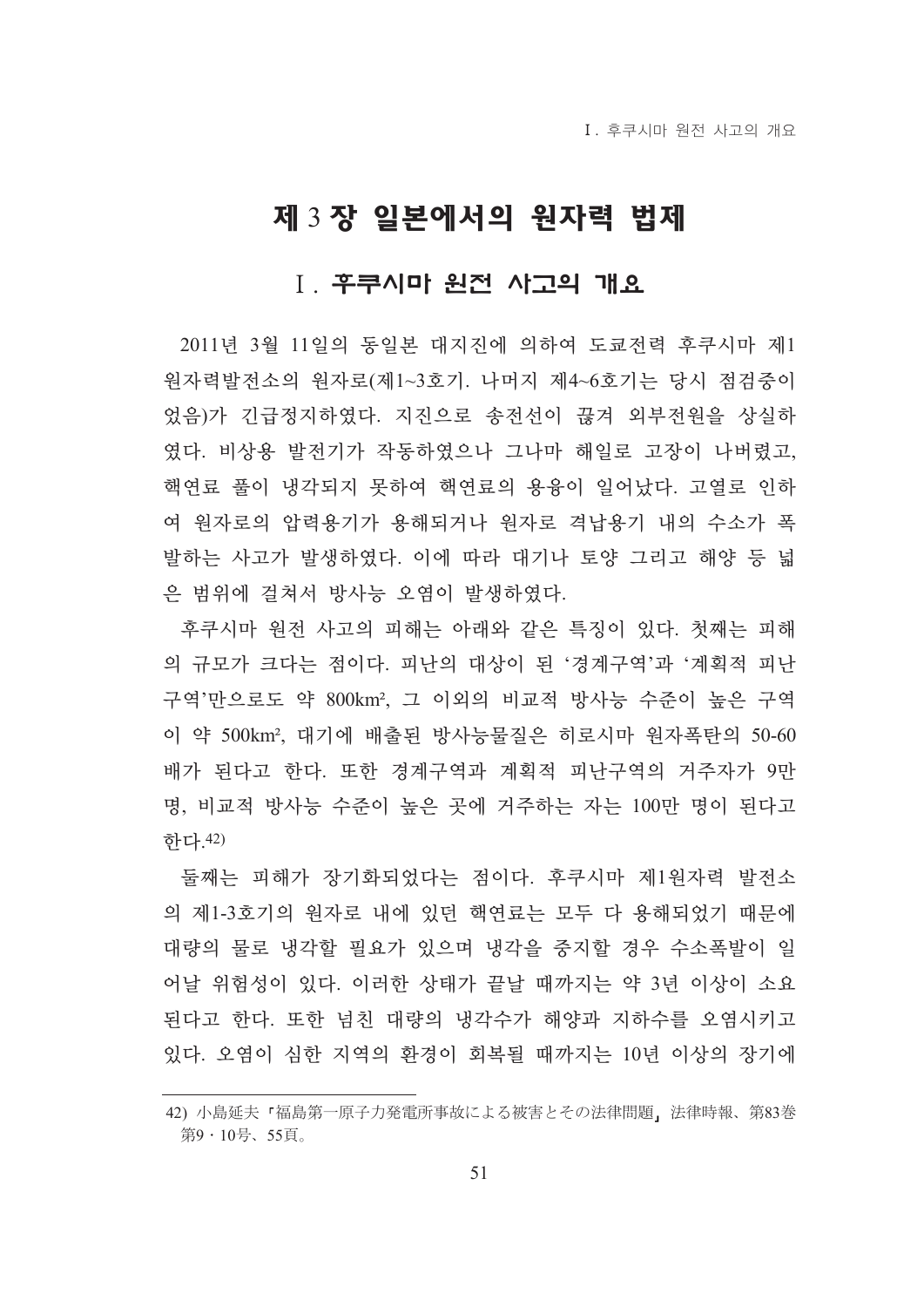걸쳐서 피난생활을 하여야 할 가능성도 있다. 43)

셋째는 생활 및 경제 기반 전체가 그대로 파괴되었다는 점이다. 경 계구역과 계획적 피난구역에 거주한 사람들은 농지나 가축을 버리거나 공장과 가계를 폐쇄하게 되었으므로 생활의 기반을 상실하였다. 즉 당 해 지역사회 전체가 파괴된 것이다.44)

## Ⅱ 후쿠시마 원전사고 이전의 원자력 법제

일본에서의 원자력 연구 및 개발과 이용에 대해서는 평화적인 목적으 로만 수행하는 것, 안전을 확보하는 것, 민주적인 운용 아래 수행하는 것, 자주적으로 수행하는 것, 성과를 공개하는 것, 국제협력을 하는 것, 장래의 에너지원을 확보하는 것, 학술의 진보와 상업을 진흥을 도모하는 것, 인류사회의 복지와 국민생활의 수준향상에 기여하는 것 등을 목표로 하여 착수되었다.45) 1955년에 「워자력기본법」이 제정되었으며 또한 워자 력에 관한 국가의 정책을 계획적으로 수행하여 원자력행정의 민주적인 운용을 도모하기 위하여 '워자력위워회'가 설치되었다.46)

## 1. 워자력기본법

일본에서 처음으로 제정된 원자력에 관한 법령은 「원자력기본법(原子 力基本法 昭和30年12月19日法律第186号)」이다. 이 법률은 21개의 법률과 기타 부칙으로 구성된다. 제1장이 '총칙'(제1-3조), 제2장이 '원자력위원회 및 워자력안전위워회'(제4-6조), 제3장이 '워자력의 개발기관'(제7조), 제4

<sup>43)</sup> 小島延夫、同上、56頁。

<sup>44)</sup> 小島延夫、同上。

<sup>45)</sup> 일본 내각부 워자력위워회(内閣府原子力委員会):

http://www.aec.go.jp/jicst/NC/about/index.htm (검색일: 2012. 5. 9.)

<sup>46)</sup> 일본 내각부 워자력위워회(内閣府原子力委員会):

http://www.aec.go.jp/jicst/NC/about/index.htm (검색일: 2012. 5. 9.)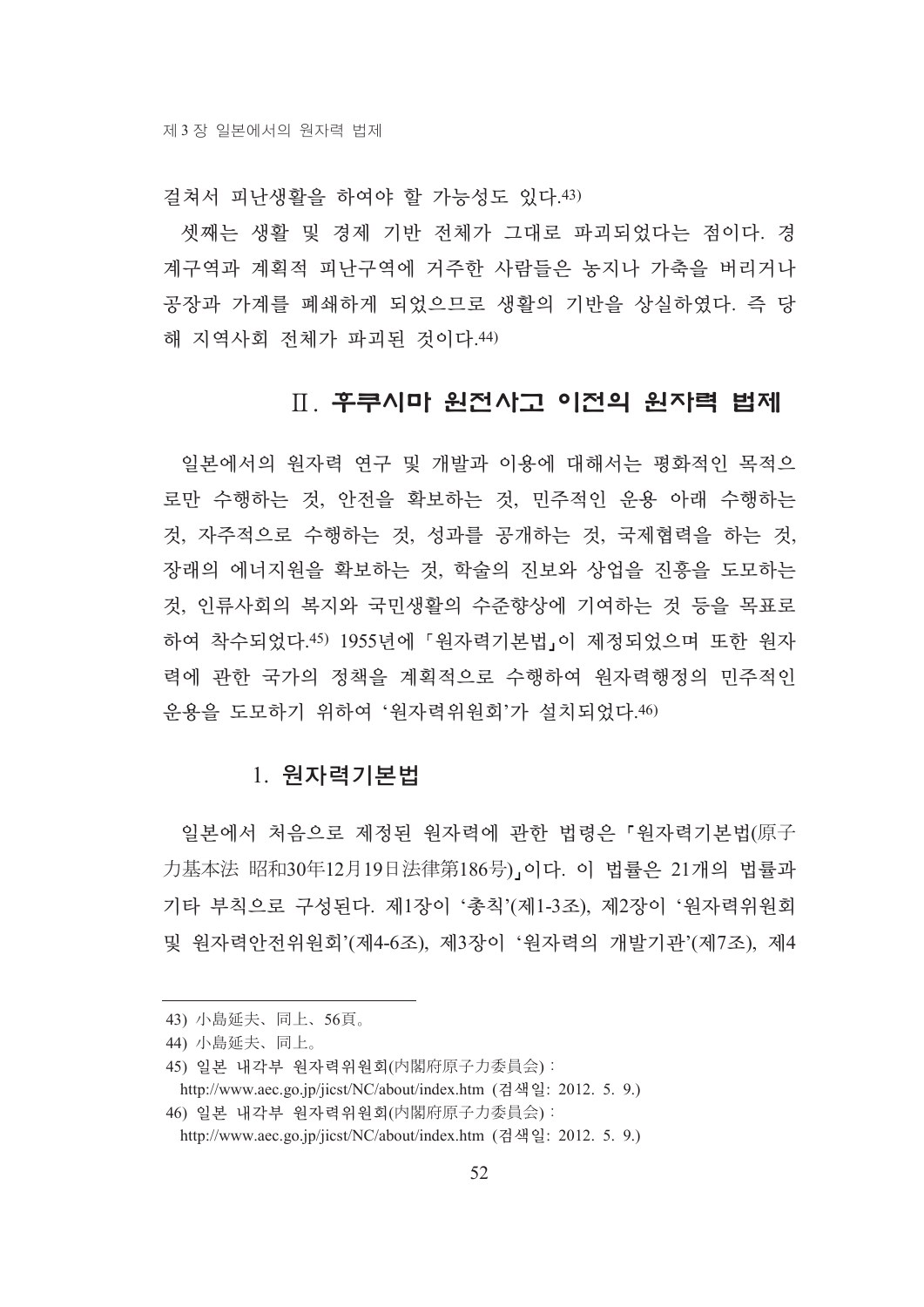장이 '원자력에 관한 광물의 개발취득'(제8-11조), 제5장이 '핵연료물질 의 관리'(제12-13조), 제6장이 '워자로의 관리'(제14-16조), 제7장이 '특허 발명 등에 관한 조치'(제17-19조), 제8장이 '방사선에 의한 장애의 방 지'(제20조), 제9장이 '보상'(제21조), 그리고 부칙으로 규정된다.

「원자력기본법」에 따르면 원자력의 연구개발, 이용을 촉진함으로써 인류사회의 복지와 국민생활의 수준 향상에 기여할 것을 목적으로 하고 있다(제1조). 또한 제2조에서는 원자력 개발이용의 기본방침에 대해서 정하고 있으며, 평화적인 목적으로만 안전을 확보하여 민주적인 운용 믿에서 자주적으로 수행하여 적극적으로 국제협력을 하여야 한다고 규 정하고 있다(제2조).

이어서 제3조에서는 '원자력', '핵원료 물질', '원자로', '방사선' 등의 용어에 대해서 각각 정의를 정하고 있다. '원자력'이란 "원자핵 변환의 과정에서 원자핵으로부터 방출되는 모든 종류의 에너지"라고 하며(제3 조 제1호), '핵연료 물질'이란 "우라늄, 토류 등 워자핵 분열 과정에서 고 에너지를 방출하는 물질이며 정령으로 정하는 것"이다(동조 제2호). '핵원료 물질'이란 "우라늄광, 토륨광 기타 핵연료 물질의 원료가 되는 물질이며 정령으로 정하는 것"이다(동조 제3호). '원자로'란 "핵연료 물 질을 연료로 사용하는 장치"라고 한다(동조 제4호). 그리고 '방사선'이 란 "전자파 또는 입자선 중에서 직접 또는 간접적으로 공기를 전리(電 離)하는 능력을 가지는 것이며 정령으로 정하는 것"이라고 한다(동조 제5호).

그리고 '독립행정법인 일본원자력연구개발기구(独立法人 日本原子力 研究開発機構)'가 원자력에 관한 개발기관이라고 정하고 있다(제7조). 또한 원자력기본법에서는 토지에 관한 권리, 광업권 또는 조광권 기타 권리에 대하여 권리자 및 관계인에게 손실을 입게 한 경우에는 정당한 보상을 하여야 한다는 규정도 보인다(제21조).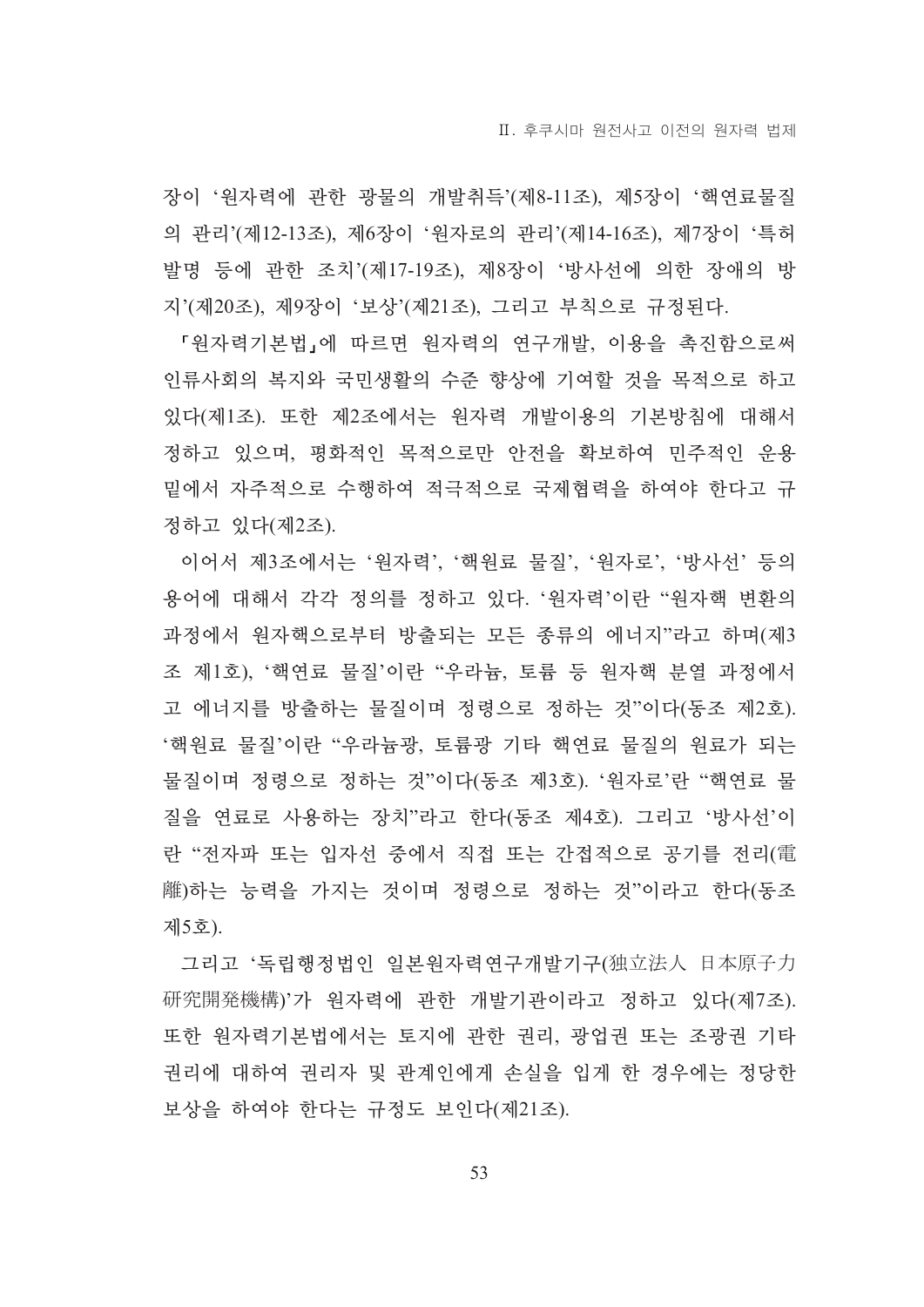## 2. 원자력위원회

「원자력기본법」 제정에 따라 원자력위원회가 설치되었다. 원자력위 워회는 아래와 같은 권한을 가진다. 첫째는 워자력연구, 개발 및 이용 의 기본방침을 책정하는 것이다. 둘째는 워자력관계경비의 배분계획을 책정하는 것이다. 셋째는 「원자등규제법」으로 규정하는 허가수준의 적 용에 대해서 소과 대시(大臣)에게 의견을 서술하는 것이다. 그리고 넷 째는 관계행정기관의 워자력 연구, 개발 및 이용에 관한 사무를 조정 하는 것 등에 대하여 기획, 심의, 결정하는 것이다.47) 또한 원자력위원 회의 권한에 대해서는 「워자력위위회 및 워자력안전위워회 설치법(原子 力委員会及び原子力安全委員会設置法 昭和30年12月19日法律第188号)』에 서 규정된다.

또한 원자력안전위원회의 권한은 다음과 같다. 첫째는 "원자력이용 에 과한 정책 중에서 아저의 확보를 위한 규제에 과한 정책에 과한 것"이다(제13조 제1항 제1항). 둘째는 "핵연료물질 및 워자로에 관한 규제 중에서 안전의 확보를 위한 규제에 관한 것"이다(동항 제2호). 셋 째는 "원자력 이용에 수반하는 장애방지의 기본에 관한 것"이다(동항 제3호). 넷째는 "방사성 강하물에 의한 장애 방지에 관한 대책의 기본 에 관한 것"이다(동항 제4호). 다섯째는 기타 "원자력 이용에 관한 중 요사항 중에서 안전의 확보를 위한 규제에 관한 것"이다(동항 제5호).

## 3. 원자력손해의 배상에 관한 법률

2011년의 후쿠시마 워자력발전소 사고 이전에 존재한 워자력 관련 법률로는「워자력손해의 배상에 관한 법률(原子力損害の賠償に關する法

<sup>47)</sup> 일본 내각부 워자력위워회(内閣府原子力委員会):

http://www.aec.go.jp/jicst/NC/about/index.htm (검색일: 2012. 5. 9.)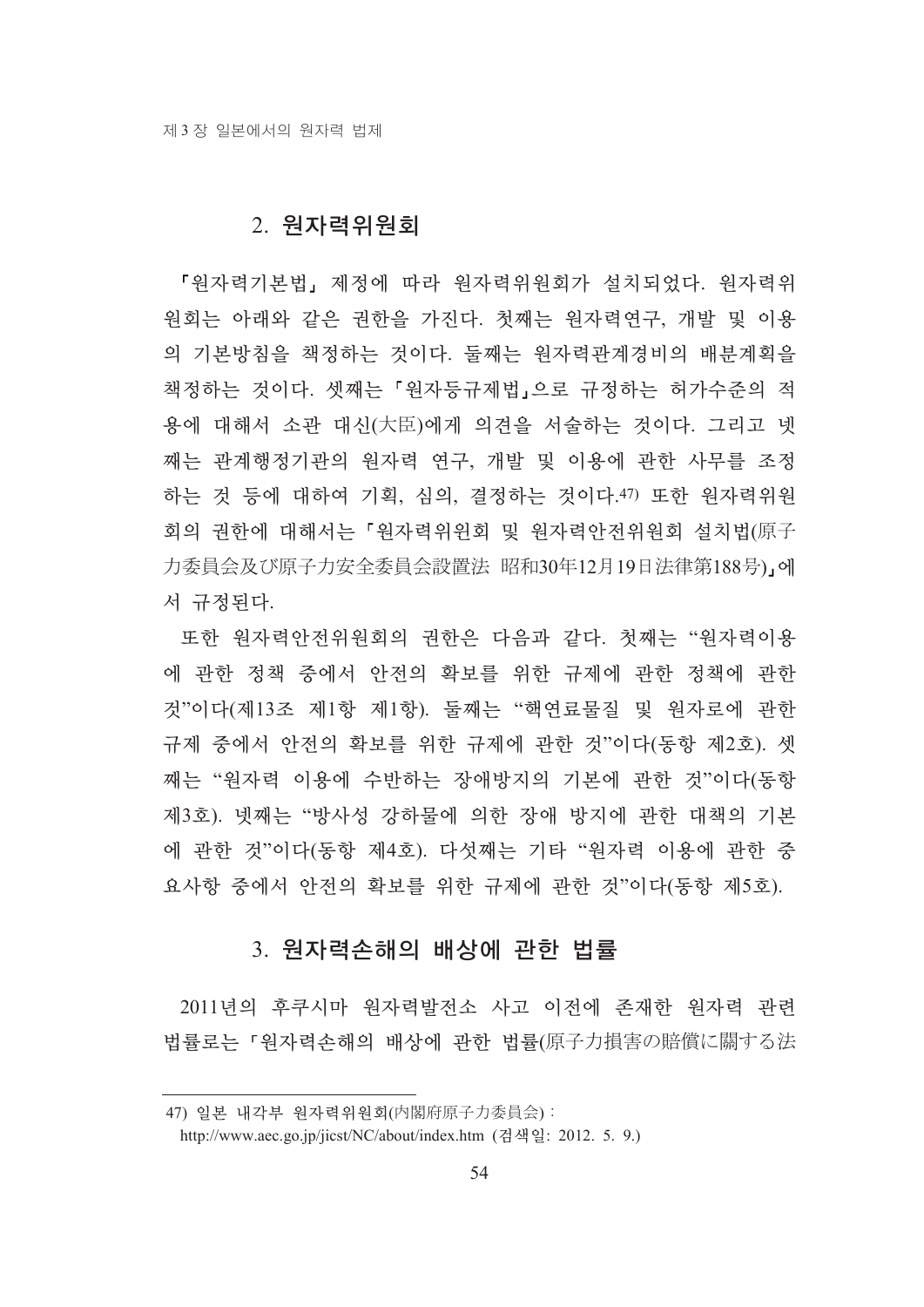律 昭和36年6月17日 法律第147號)」을 들 수 있다. 「원자력손해의 배상 에 관한 법률」은 7개의 장과 26개의 조문, 그리고 많은 부칙으로 구성 된다. 제1장이 '총칙'(제1-2조), 제2장이 '원자력 손해배상 책임'(제3-5 조), 제3장이 '손해배상조치'(제6-11조), 제4장이 '국가의 조치'(제16-17 조), 제5장이 '워자력 손해배상 분쟁심사회'(제18조), 제6장이 '잡칙'(제 19-23조), 제7장이 '벌칙'(제24-26조), 그리고 부칙으로 구성된다.

「원자력손해의 배상에 관한 법률」은 "원자로의 운전 등에 의하여 원 자력손해가 일어난 경우에 손해배상에 관한 기본적 제도를 정하여 피 해자의 보호를 도모하고 원자력사업의 건전한 발전에 이바지할 것"을 목적으로 하고 있다(제1조). 여기서 말하는 '원자로의 운전'이란 원자로 의 운전, 가공, 재처리, 핵연료물질의 사용, 사용후 연료의 처리, 핵연료 물질 또는 그것에 의하여 오염된 물건의 폐기를 말한다(제2조).

원자력손해의 배상에 관한 법률은 주로 세 가지 점으로 구분된다. 첫 째는 원자로의 운전 등에 의하여 원자력 손해가 일어난 경우에는 사업 자가 배상책임을 진다는 점이다(제3조). 둘째는 사업자의 배상조치로 원자력손해배상책임보험계약 및 원자력손해배상보상계약이 의무로 되 어 있다는 점이다(제6-14조). 셋째는 배상책임이 배상조치의 액수를 넘 어갈 경우나 자연재해에 의한 원자력 손해에 대한 정부의 조치에 대하 여 규정이 있다는 점이다(제16-17조).48)

그리고 워자력손해의 배상에 있어서 분쟁이 일어난 경우에 화해 중 재 등을 담당하는 '워자력 손해배상 부쟁심사회'를 설치할 수 있다(제 18조 제1항).

## 4. 원자력 재해대책 특별조치법

후쿠시마 원전 사고 이전에 일본에서 일어난 원자력 사고로 1999년 9월 30일의 이바라키현 나카군 도카이무라(茨城縣 那珂郡 東海村)에서

<sup>48)</sup> 有林浩二『原子力損害賠償支援機構法の制定と概要』ジュリスト、通巻第1433号、32頁。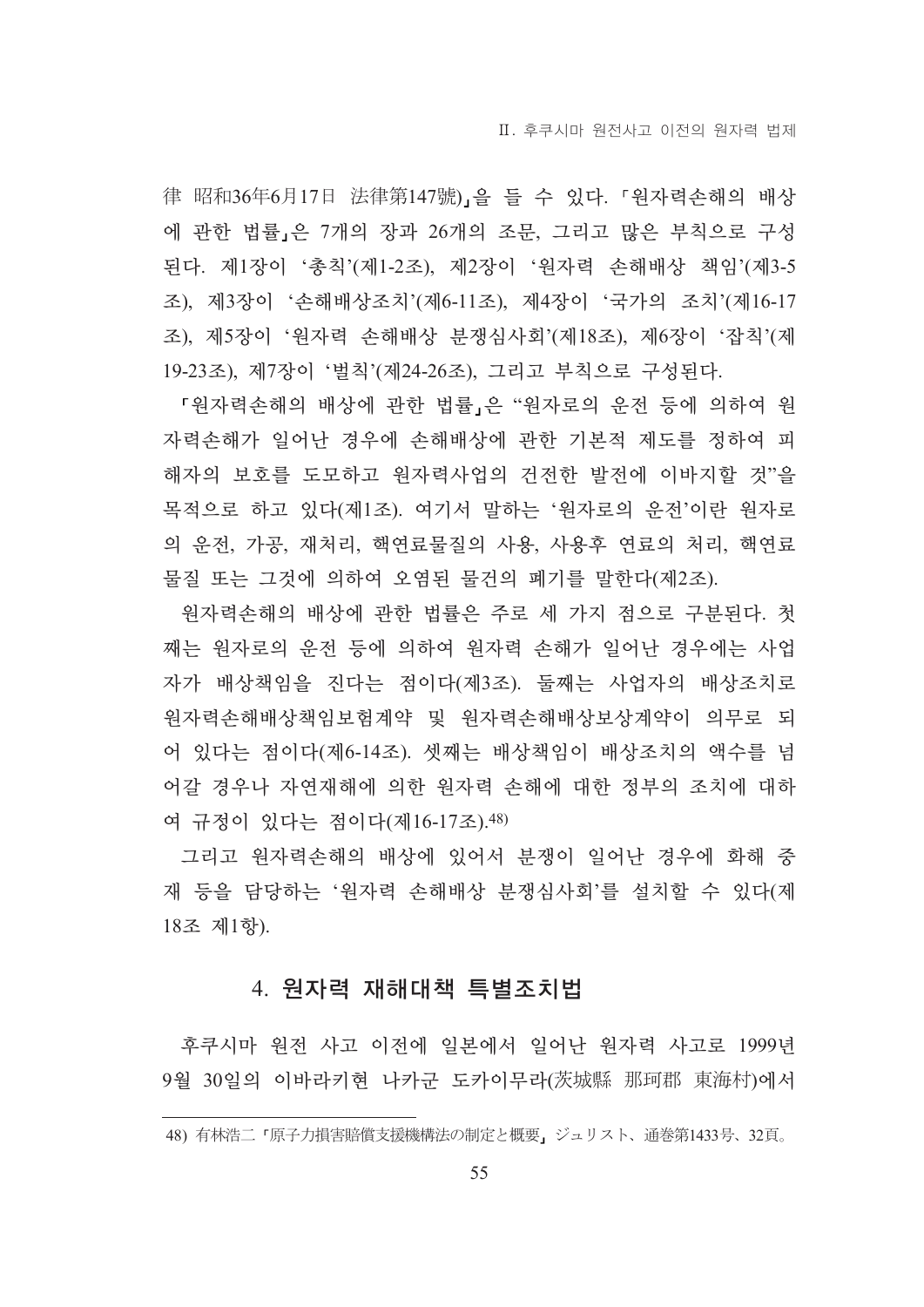발생한 '도카이무라 JCO 임계사고(東海村JCO臨界事故)'를 들 수 있다. 이 사고에서는 핵연료 가공시설인 주식회사 JCO의 핵연료 가공시설 에서 핵연료를 가공할 때 우란 용액이 임계상태가 되어 핵분열 연쇄 반응이 발생하여 직원 2명이 사망하였다는 내용이다. 이 사건을 계기로 1999년 12월에 「워자력재해대책 특별조치법(原子力災害對策特別措置法 平成11年12月17日 法律 第156號)」이 시행되었다.

「원자력재해대책 특별조치법」은 다음과 같이 구성된다. 제1장이'총 칙'(제1-6조), 제2장이 '원자력재해의 예방에 관한 원자력 사업자의 의 무 등'(제7-14조), 제3장이 '원자력 긴급사태선언의 발포 및 원자력재해 대책본부의 설치 등'(제15-24조), 제4조가 '긴급사태 응급대책의 실시 등' (제25 · 26조), 제5장이 '원자력재해 사후대책'(제27조), 제6자이 '잡 칙'(제28-39조), 제7장이 '벌칙'(제40-42조), 부칙으로 구성된다.

「원자력재해대책 특별조치법」은 "원자력재해의 특수성에 비추어보 고, 워자력재해의 예방에 관한 워자력사업자의 의무 등 워자력긴급사 태선언의 발포 및 원자력재해 대책본부의 설치 등 및 긴급사태응급대 책의 실시 기타 워자력재해에 관한 사항에 대하여 특별한 조치를 전하 는 것으로 핵원료 물질, 핵연료물질 및 원자로의 규제에 관한 법률 (중 략) 재해대책기본법 (중략) 기타 워자력재해의 방지에 관한 법률과 함 께 원자력재해에 대한 대책 강화를 도모하여 원자력재해로부터 국민의 생명 신체 및 재산을 보호하는 것"을 목적으로 한다(제1조).

또한 '원자력재해'나 '원자력 긴급사태' 그리고 '원자력 사업자' 등의 용어에 대한 정의를 정한다(제2조).

이 법률에서는 원자력사업자의 책무와 국가의 책무 그리고 지방공공 다체의 책무에 대해서 규정하고 있으며, 원자력사업자는 원자력재해 방 지를 위하여 만전의 조치를 강구하여 재해가 일어난 경우에는 성의있 게 조치를 강구하여야 한다고 규정한다(제3조). 국가는 이 법률 또는 관 련 법률 규정에 따라 워자력재해대책본부를 설치하여 지방공공다체에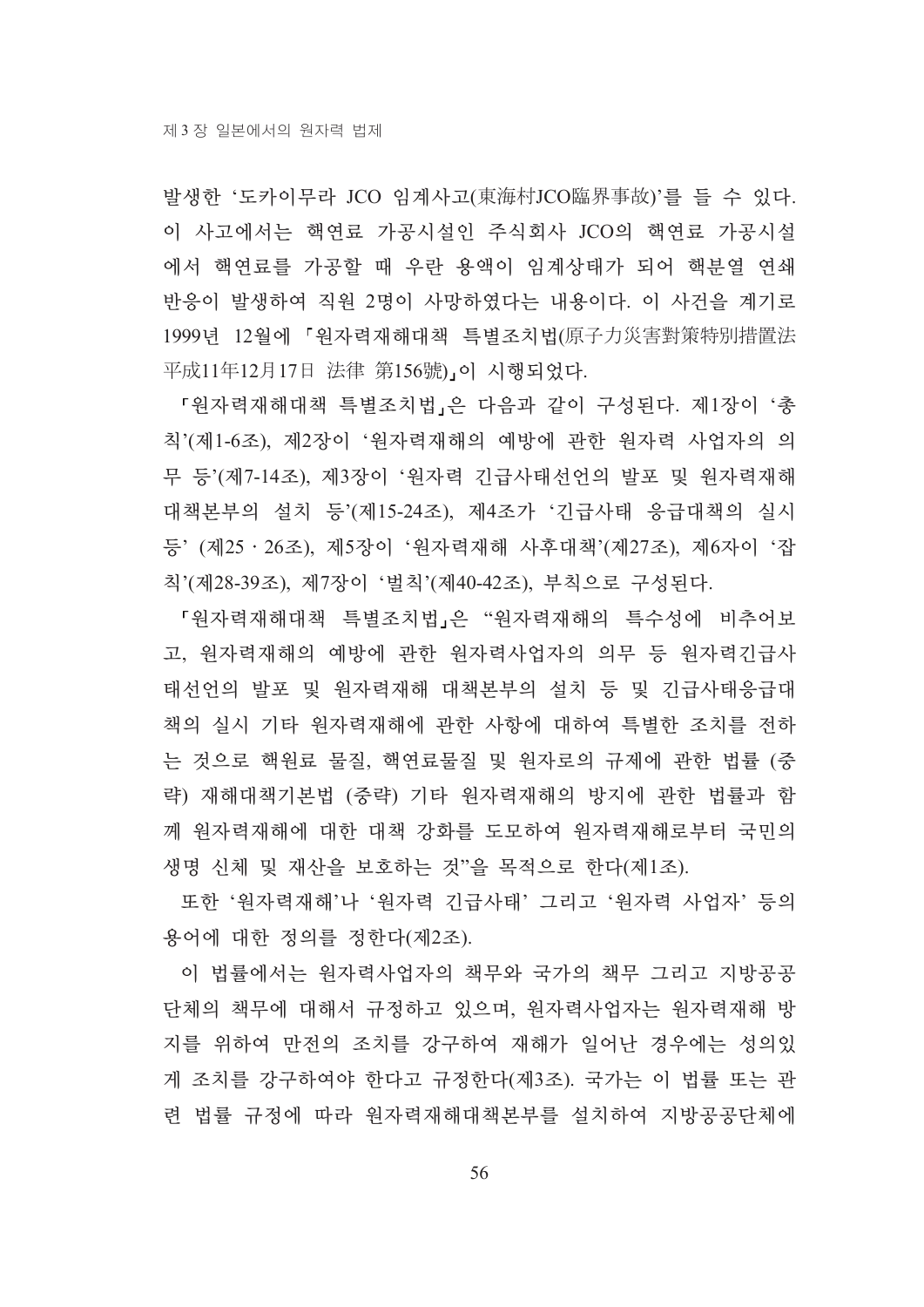지시하며 기타 긴급사태 응급대책에 필요한 조치를 강구하여야 한다(제 4조 제1조). 그리고 지방공공단체 역시 이 법률 또는 관련 법률의 규정 에 따라 원자력재해 예방대책과 긴급사태응급대책 등에 대하여 필요한 조치를 강구하는 것으로 규정된다(제5조).

「워자력재해대책 특별조치법」에 따르면 총리가 원자력 긴급사태선 언을 할 경우에는 재해확대 방지를 위하여 총리가 직접 정부와 지방자치 단체 그리고 원자력 사업자를 지휘할 수 있다(제15조). 이 규정인 2011년 후쿠시마 제1원자력발전소 사고에서 처음으로 발동되었다. 또한 JOC 사건 이후에 자위대법이 개정되었으며 원자력재해파견(자위대법 제83 조의 3)에 관한 규정이 신설되었다.

## Ⅲ. 후쿠시마 원전사고 이후의 원자력 법제

2011년 3월 11일에 일어난 동일본 대지진의 2차 재해로 후쿠시마 원 전사고가 발생하였다. 같은 년 5월 10일에 도쿄전력은 당해 사고에 대 한 손해배상이 경제적으로 어려워짐에 따라 「워자력손해배상에 관한 법률, 제16조에 의하여 국가에 원조를 요청하였다. 정부는 첫째는 배 상 총액에 미리 상한을 설정하지 않고 신속하게 배상을 하는 것, 둘째 는 원정의 안정화를 위하여 노력하고 종사하는 자의 안전을 배려하는 것, 셋째는 전력의 안정한 공급을 확보하기 위하여 필요한 경비를 확 보하는 것, 넷째는 최대한 경비를 삭감 하는 것, 다섯째는 제3자 위원 회의 경영재무 조사에 응하는 것, 여섯째는 금융기관으로부터 받을 수 있는 협력 상황에 대하여 정부에 보고하는 것 등을 도쿄저력에 확인하 고, 도쿄전력에 대한 지원을 위한 골자가 결정되었다.49) 이리하여 「원자 력 손해배상지원기구법(原子力損害賠償支援機構法 平成23年8月10日 法 律 第94號)」이 제정된 것이다.

<sup>49)</sup> 有林浩二、同上、32-33頁参照。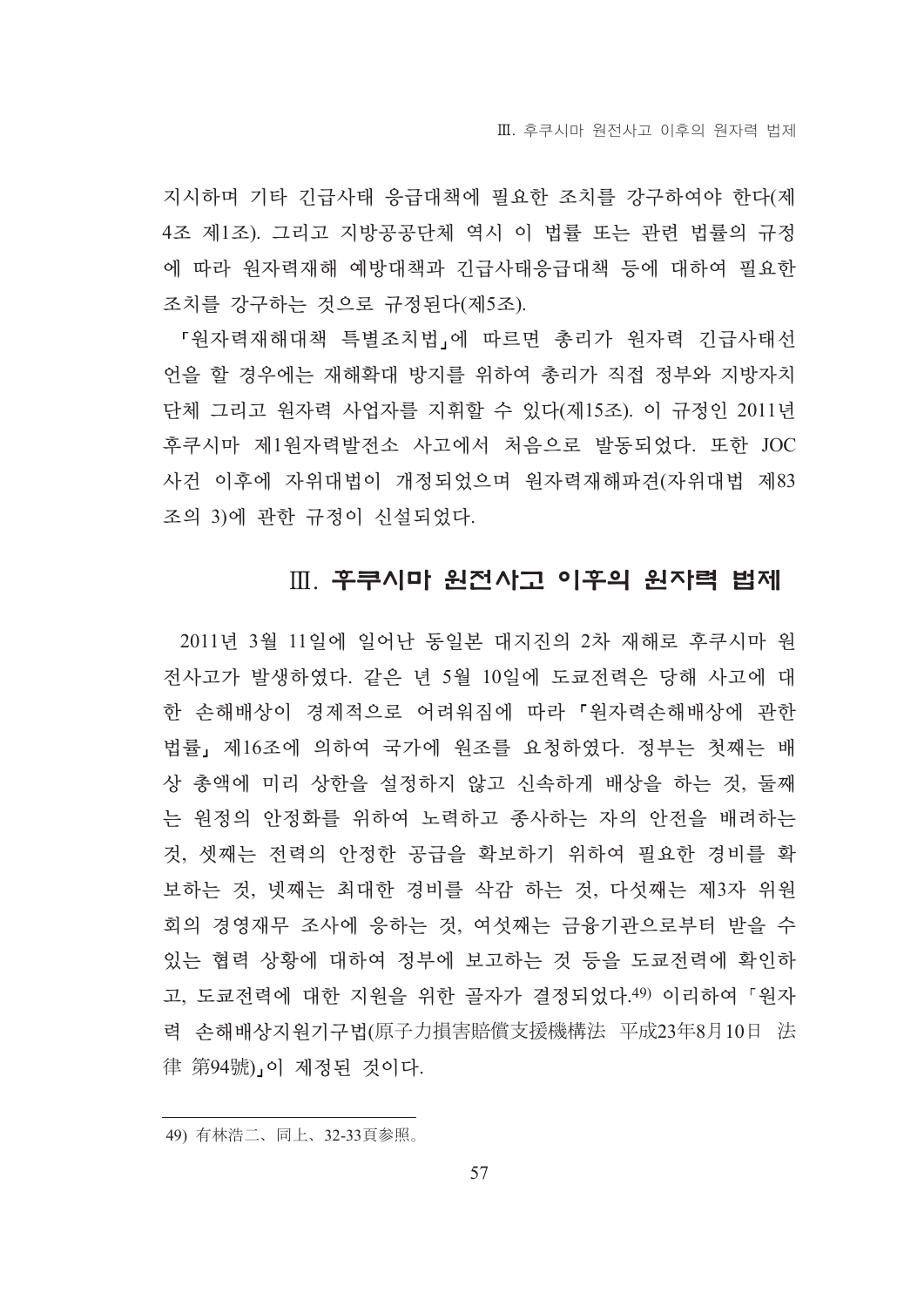「워자력 손해배상지워기구법」은 아래와 같이 구성되다. 제1장이 총 칙(제1-8조), 제2장이 설립(제9-13조), 제3장이 운영위원회(제14-22조), 제 4장이 위원(役員)등(제23-34조), 제5장이 업무(제35-55조), 제6장이 재무 및 회계(제56-63조), 제7장이 감독(제64·65조), 제8장이 잡칙(제66-72 조), 제9장이 벌칙(제73-79조), 부칙으로 구성된다.

「원자력 손해배상지원기구법」의 주요한 규정을 보면, 먼저 원자력손 해배상지워기구50)를 설립하여, 워자력 사업자의 배상액이 워자력손해 의 배상에 관한 법률 제7조 제1항에서 정해진 배상조치 금액을 넘어갈 경우에는 사업자에 대하여 필요한 원조를 하여 원활한 배상조치, 안정 적인 전기 공급, 국민생활의 안정을 목표로 한다고 규정한다(제1조). 또 한 국가는 그 동안 원자력정책을 추진한 것에 대한 사회적 책임이 있 다고 하여 만전한 조치를 강구하여야 한다고 규정한다(제2조).

기구를 설립함에 있어서 그 공공적인 성격에 비추어보고 특별한 법 률로 설치되는 인가법인의 형태로 하며51), 기구의 자본금은 정부 및 정부 이외의 자가 출자하는 액의 합계액으로 하여 주무대시의 인가를 받아서 자본금을 증가할 수 있다(제5조).

기구의 업무의 범위는 부담금의 수납, 자금원조에 관한 업무, 정보 제공에 관한 업무, 이러한 업무에 부대하는 업무이며(제35조), 업무를 시작함에 있어서는 업무방법서를 작성하여 주무 대신의 인가를 받아 야 한다(제36조).52)

원자력 손해에 의하여 손해배상이나 전력공급을 위한 자금조달이 필 요한 사업자는 자금워조를 기구에 신청할 수 있다(제41조). 이 때 워자 력손해의 상황, 배상 금액의 전망과 손해배상 실시방법, 자금원조의 이

<sup>50)</sup> 일본 워자력 손해배상 지워기구(原子力損害賠償支援機構)에 대해서는 워자력 손 해배상 지원기구: http://www.ndf.go.jp/ 참조 (검색일: 2012. 3. 7.)

<sup>51)</sup> 有林浩二、前揭、33頁参照。

<sup>52)</sup> 有林浩二、同上、34頁参照。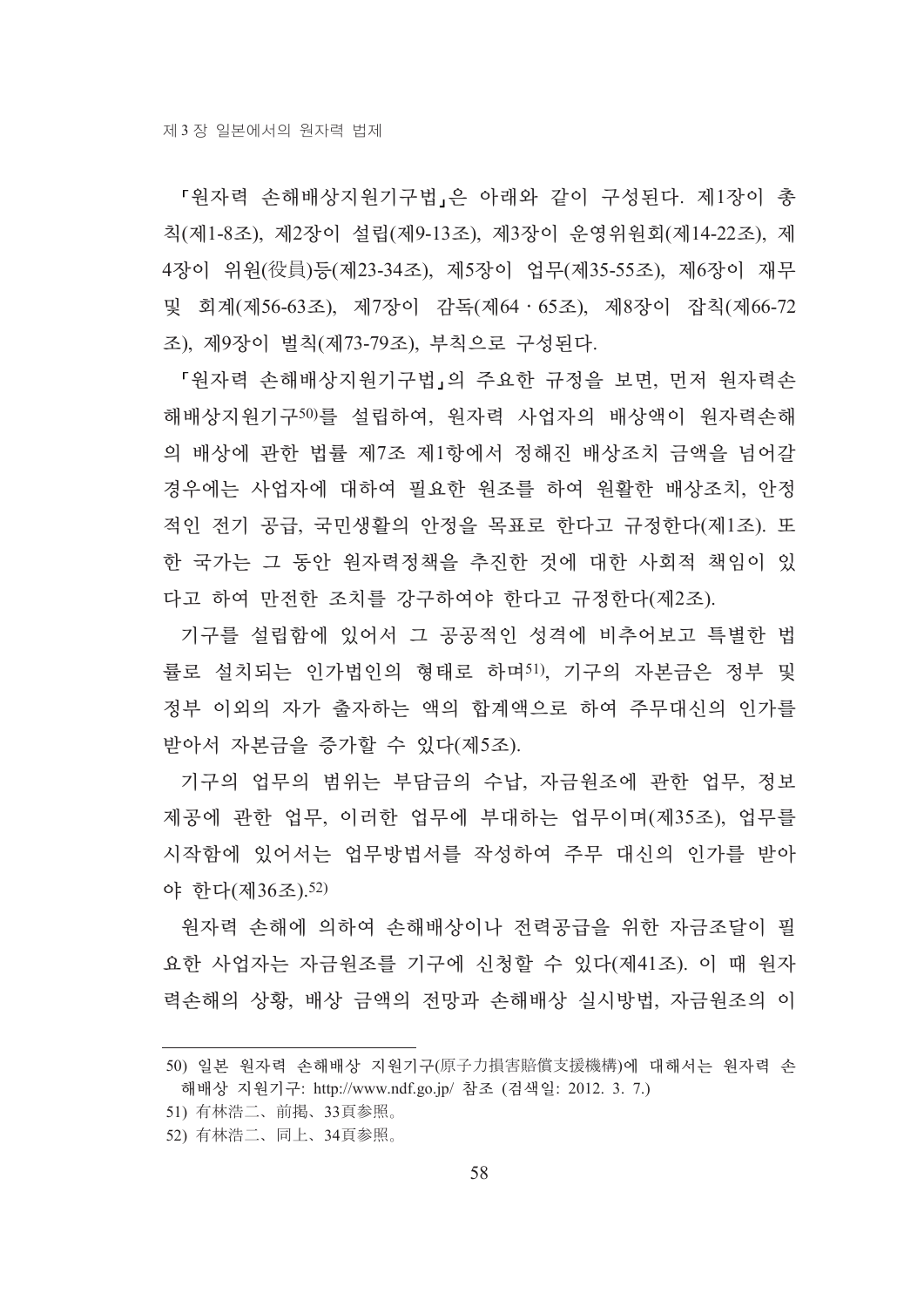유와 금액, 사업 및 수지에 관한 중기적(中期的)인 계획을 쓴 서류를 기구에 제출하여야 한다(제41조 제2항). 워자력 사업자에 의한 자금워 조의 신청이 있을 경우에는 기구는 운용위원회의 의결을 거치고 자금 원조의 여부 또는 자금원조의 내용과 금액을 결정하여야 한다(제42조). 그리고 원자력사업자로부터 자금원조의 신청이 있으나 기구가 충분 한 자금이 없을 경우에는 사업자와 공동으로 특별사업계획을 작성하여 주무 대신의 인정을 받을 필요가 있다(제45조 제1항). 특별사업계획에 는 원자력손해의 상황이나 배상금액의 전망 및 손해배상의 신속하고 적절한 조치를 위한 방책, 사업 및 수지에 관한 중기적인 계획(동조 제2항 제1호), 워자력사업자의 경영의 합리화를 위한 방책(동항 제2호), 원자력사업자의 관계자에 대한 협력의 요청 기타 방책(동항 제3호), 원 자력사업자의 자산 및 수지의 상황에 관한 평가에 대한 사항(동항 제4 호), 원자력사업자의 경영책임의 명확화를 위한 방책(동항 제5호), 원자 력사업자에 대한 자금워조의 내용 및 금액(동항 제6호), 교부를 희망하 는 국채의 금액 기타 자금워조에 필요한 비용의 재워에 과한 사항(동호 제7호), 기타 주무 성령(省令)53)에서 정하는 사항(동호 제8호)을 기재할 필요가 있다(제45조 제2항). 특별사업계획에 대하여 기구가 자금 원조 를 요청한 경우 정부는 국채를 발행할 수 있다(제48조).54)

「원자력 손해배상 지원기구법」을 제정함에 있어서 다음과 같은 사항 이 논의되었다. 첫째는 워자력정책을 추진한 국가의 책임, 둘째는 워자 력사업의 운영주체나 리스크 부담 방법, 셋째는 총괄원가방식(總括原 價方式)과 지역독점 그리고 발송전분리 등 전력사업에 관한 각종 제도 방법, 넷째는 도쿄전력의 법적정리, 다섯째는 원자력 사업자간의 상호 지원 등이다. 첫째부터 셋째 사항에 대해서는 제2조와 제51조에서 반

54) 有林浩二、前揭、35頁参照。

<sup>53)</sup> 한국에서의 부령과 유사한 것임.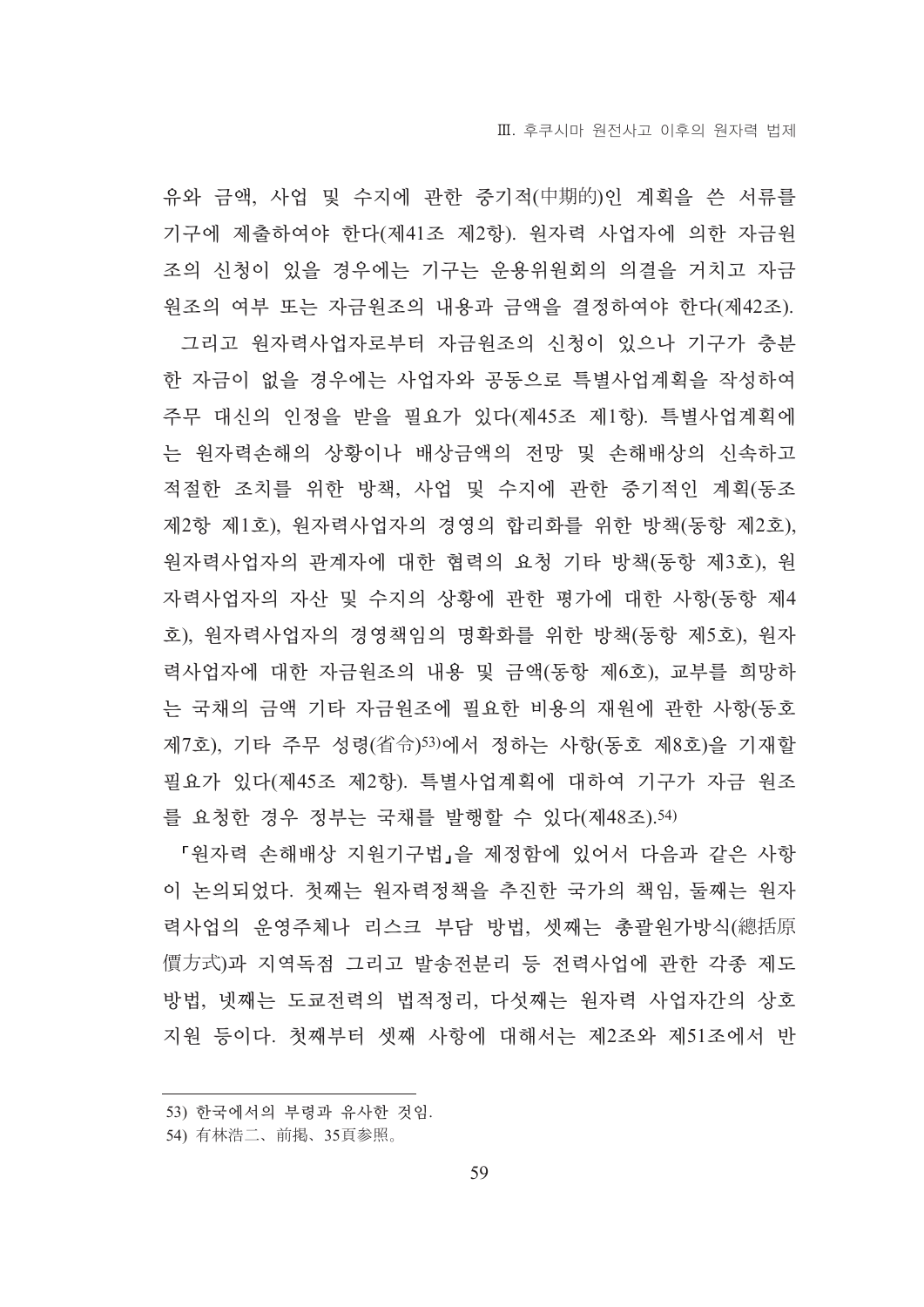영되었으며, 넷째 사항은 부칙 제3조의 2에서, 그리고 다섯째 논점에 대해서는 제58조 제4호에서 반영되었다. 55)

## N 소 결

일본에서의 원자력 관련 법제를 보면 후쿠시마 원전 사고 이전에도 여러 가지 법률이 존재했었다는 것을 알 수 있다. 예를 들면 1961년에 는 「워자력 손해의 배상에 관한 법률」이 이미 제정되었다. 또한 1999 년에 일어난 도카이무라 JOC 사고를 계기로 「원자력재해대책특별조치 법」이 제정되었으며 원자력재해에 대하여 총리가 신속하게 대책을 진 행할 수 있게 하였다. 그러나 이러한 과거의 경험을 활용하지 못하고, 정부의 대응이 늦은 것이 아쉽게 생각한다.

그러나 2011년 3월에 일어난 '동일본 대지진'이 예상치 못한 사태이 었다는 것도 사실이다. 일본 「워자력 손해의 배상에 관한 법률」제3 조 제1항에서는 "원자로의 운전 등을 할 때 당해 원자로의 운전 등으 로 인하여 원자력손해가 생긴 때에는 당해 원자로의 운전 등에 관한 워자력사업자가 그 손해를 배상할 책임을 진다. 다만 그 손해가 천재 지변 또는 사회적 동란으로 인하여 생긴 경우에는 그러하지 아니하다" 라고 규정하고 있으며, '동일본 대지진'이 당해 법률이 규정하는 천재 지변'에 해당하는 것으로 적용되었다.56)

이러한 예외규정이 이번에 처음으로 적용되었다는 사실을 고려하면 정부의 늦은 대응은 복합적인 요인으로 인한 것이라고 할 수 있다.

<sup>55)</sup> 有林浩二、同上、37頁参照。

<sup>56)「</sup>福島原発、政府賠償一兆円超も 例外規定を初適用へ, Japan Press Network: http://www.47news.jp/CN/201103/2011032001000542.html (검색일: 2012. 6. 17.)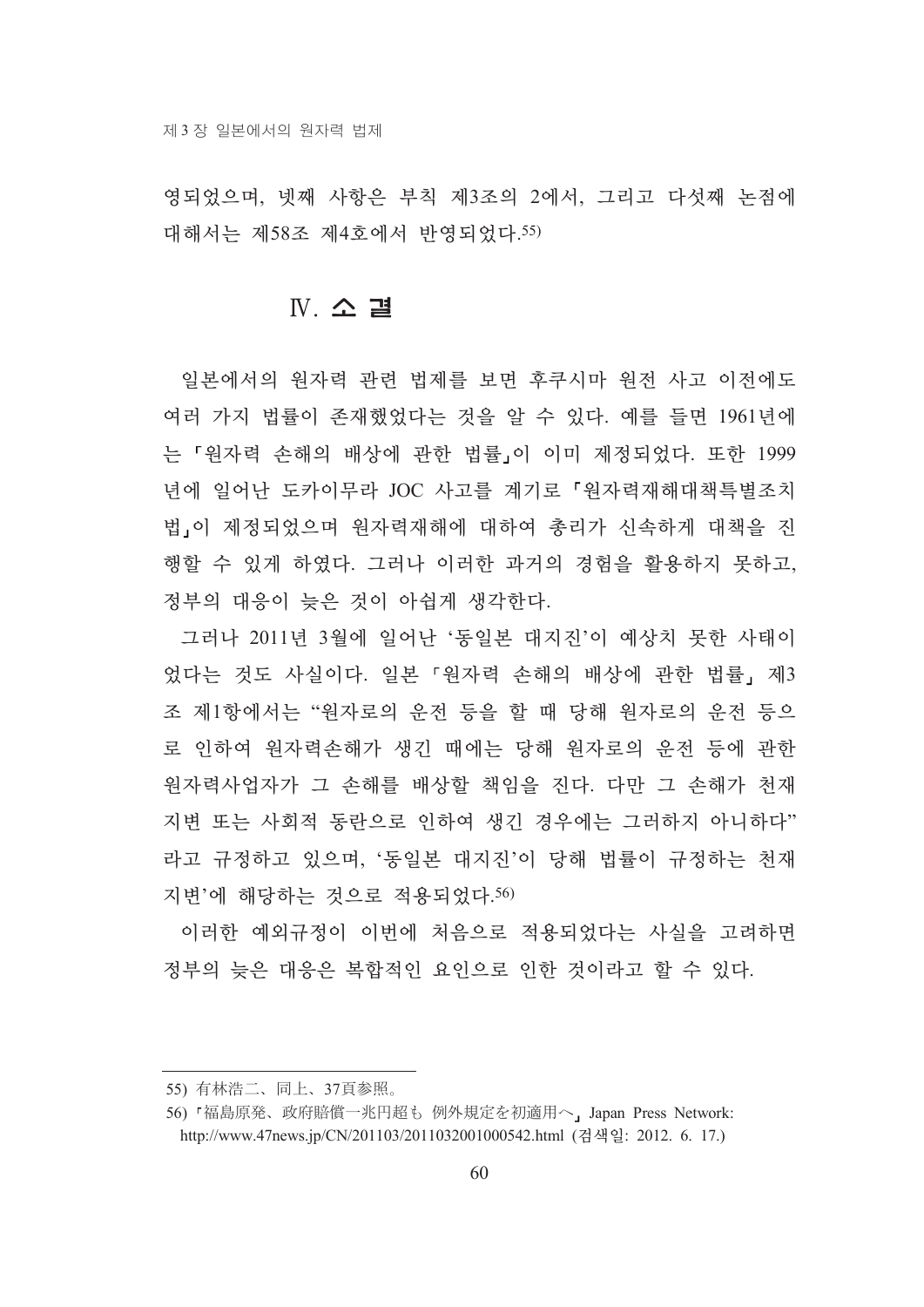### <표11> 일본 워자력 관련 법률

#### 법령명

원자력 손해배상 지원기구법(原子力損害賠償支援機構法)(平成23年8月10日 法 律 第94号)

워자력발전에서의 사용 후 연료 재처리 등을 위한 적립금의 적립 및 관리 에 관한 법률(原子力発電における使用済燃料の再処理等のための積立金の 積立て及び管理に関する法律)(平成17年5月20日 法律 第48号)

원자력발전시설 등 입지지역 진흥에 관한 특별조치법(原子力発電施設等立 地地域の振興に関する特別措置法)(平成12年12月8日 法律 第148号)

워자력 재해대책 특별조치법(原子力災害対策特別措置法)(平成11年12月17日 法律 第156号)

원자력손해의 배상에 관한 법률(原子力損害の賠償に関する法律)(昭和36年6 月17日 法律 第147号)

원자력 손해배상 보상계약에 관한 법률(原子力損害賠償補償契約に関する 法律)(昭和36年6月17日 法律 第148号)

원자력기본법(原子力基本法)(昭和30年12月19日 法律 第186号)

원자력위원회 및 원자력안전위원회 설치법(原子力委員会及び原子力安全委員 会設置法)(昭和30年12月19日 法律 第188号)

헤이세이 23년 원자력사고에 의한 피해에 관한 긴급조치에 관한 법률(平 成二十三年原子力事故による被害に係る緊急措置に関する法律)(平成23年8月 5日 法律 第91号)

동일본 대지지에서의 워자력발저소 사고에 의한 재해에 대처하기 위한 피 난주민에 관한 사무처리의 특례 및 주소이저자에 관한 조치에 관한 법률 (東日本大震災における原子力発電所の事故による災害に対処するための避 難住民に係る事務処理の特例及び住所移転者に係る措置に関する法律)(平成 23年8月12日 法律 第98号)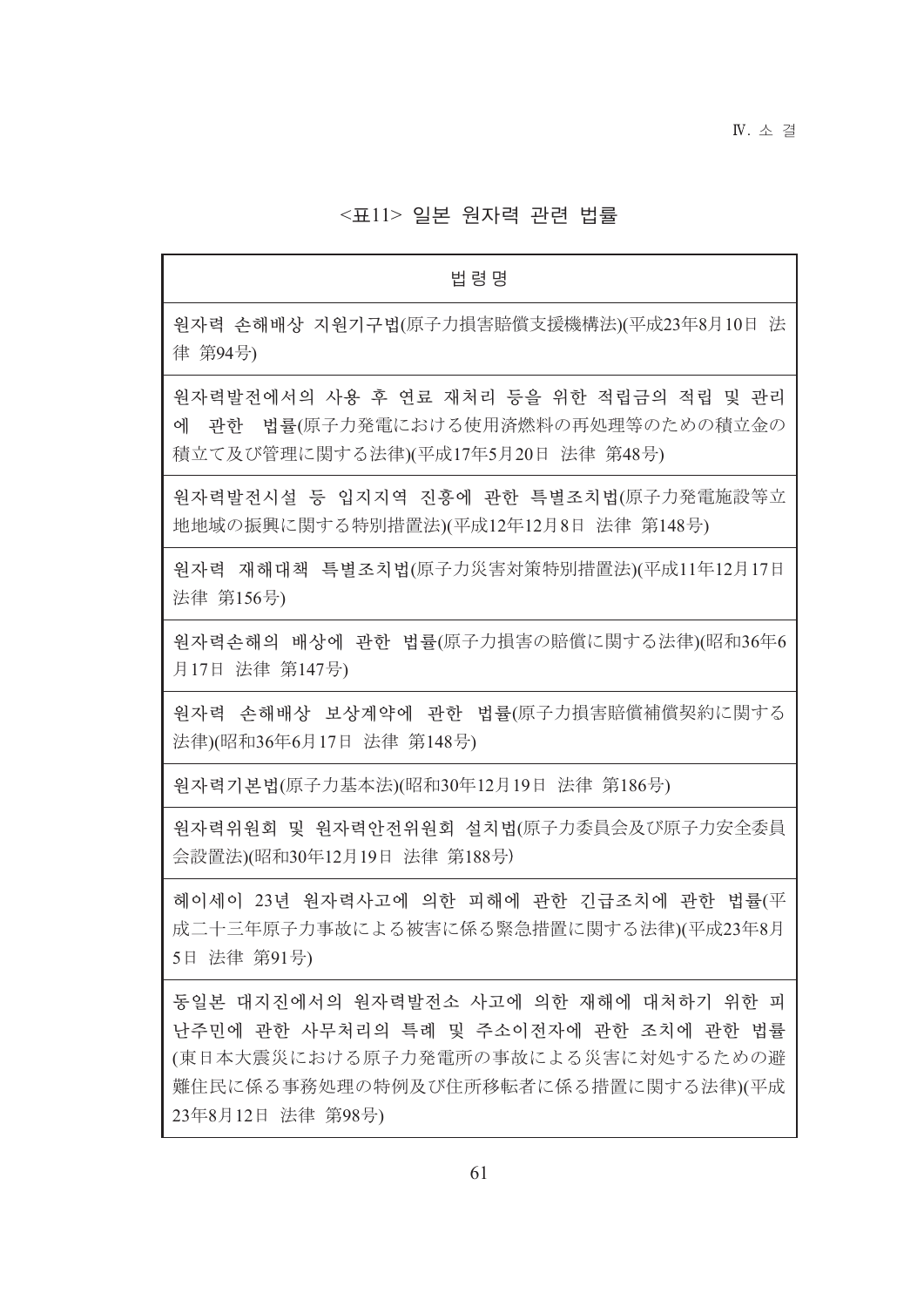#### 법령명

헤이세이 23년 3월 31일에 발생한 동북지방 태평양 앞바다 지진에 수반한 원자력발전소 사고에 의하여 방출된 방사성물질에 의한 환경오염 대처에 관한 특별조치법(平成二十三年三月十一日に発生した東北地方太平洋沖地震 に伴う原子力発電所の事故により放出された放射性物質による環境の汚染へ の対処に関する特別措置法)(平成23年8月30日 法律 第110号)

도쿄전력 후쿠시마원자력발전소 사고조사위원회법(東京電力福島原子力発電 所事故調査委員会法)(平成23年10月7日 法律 第112号)

독립행정법인 일본원자력연구개발기구법(独立行政法人日本原子力研究開発機 構法)(平成16年12月3日 法律 第155号)

독립행정법인 원자력안전기반기구법(独立行政法人原子力安全基盤機構法)(平 成14年12月18日 法律 第179号)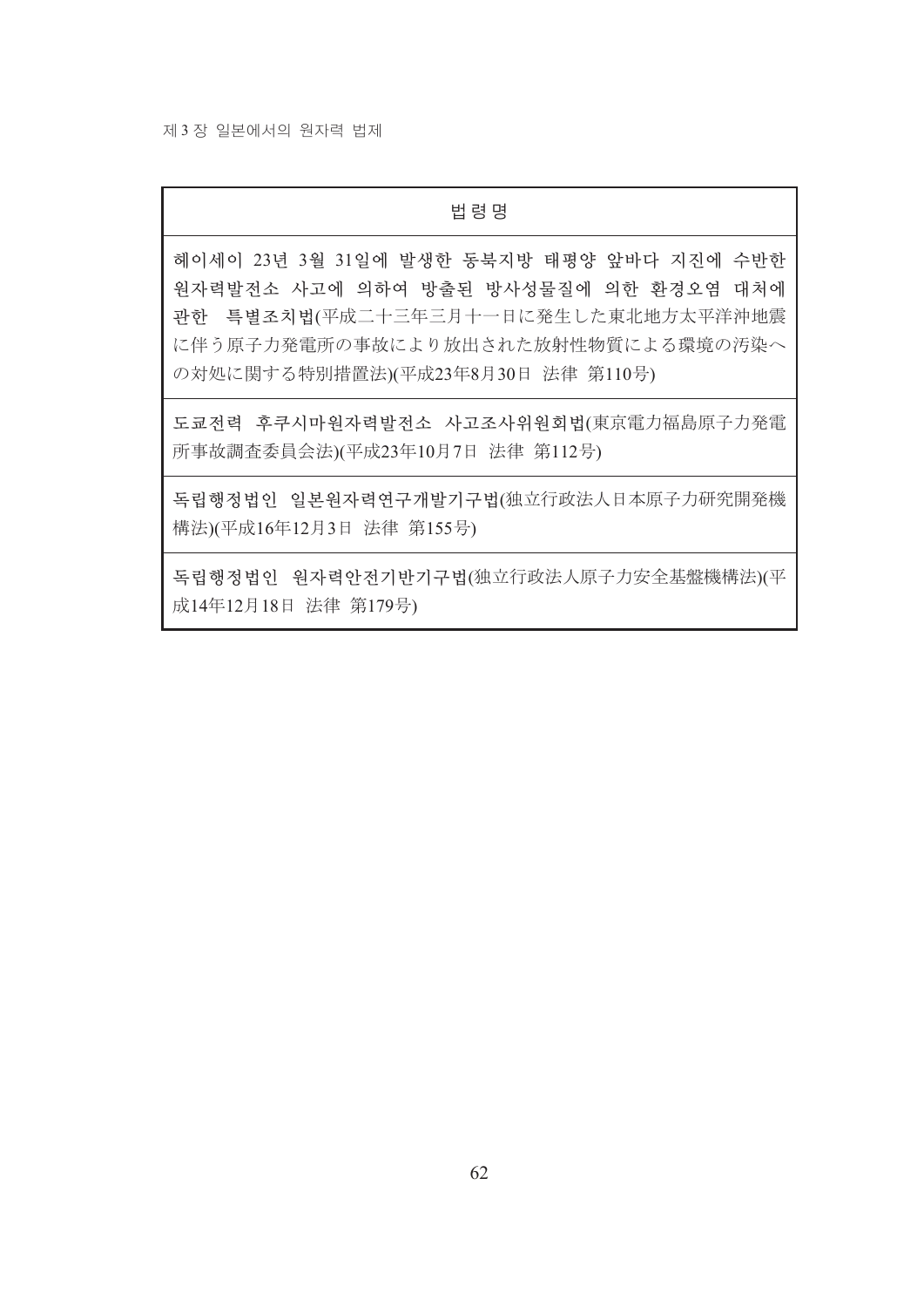# 제 4 장 한국의 법제에 대한 시사점

이상에서는 일본에서의 지지을 비롯한 재해대책 법제와 그리고 워자 력관련 법제에 대해서 살펴보았다. 아래에서는 일본에서의 재해대책 법제와 워자력 법제 그리고 한국에서의 재해대책 법제와 워자력 법제 를 각각 비교하면서 한국의 현행 법제의 문제점을 찾아내고 시사점을 도출하고자 한다.

## Ⅰ. 재해관련법제 비교

먼저 일본 「재해대책기본법」과 한국 「재난 및 안전관리기본법」을 비 교하고자 한다. 한국에서는 1990년대까지는 자연재해와 인적인 재난에 대해서는 각각 다른 법체계로 규정되어 있었으나 2004년에 「재난 및 안전관리기본법」이 제정되었으며 통합적인 법체계가 구축되었다. 한국 의 「재난 및 안전관리기본법(법률 제10442호)」은 10개의 장과 82개의 조문. 그리고 부칙으로 구성되다. 자세히 보며. 제1장이 '총칙'(제1-8조). 제2장이 '안전관리기구 및 기능'(제9-21조), 제3장이 '안전관리계획'(제 22-25조), 제4장이 '예방 및 대비'(제25조의2-제34조의 3), 제5장이 '응급 대책'(제35-48조), 제6장이 '긴급구조'(제49-58조), 제7장이 '재난의 복구' (제59-61조), 제8장이 '재정 및 보상 등'(제62-67조), 제9장이 '부칙'(제 69-78조의 2), 제10장이 '벌칙'(제79-82조), 그리고 부칙(제1-3조)으로 되 어 있다.

「재난 및 안전관리기본법」은 "각종 재난으로부터 국토를 보존하고 국 민의 생명 · 신체 및 재산을 보호하기 위하여 국가와 지방자치단체의 재난 및 안전관리체제를 확립하고, 재난의 예방·대비·대응·복구와 그 밖에 재난 및 안전관리에 필요한 사항을 규정함을 목적"으로 하고 있다(제1조).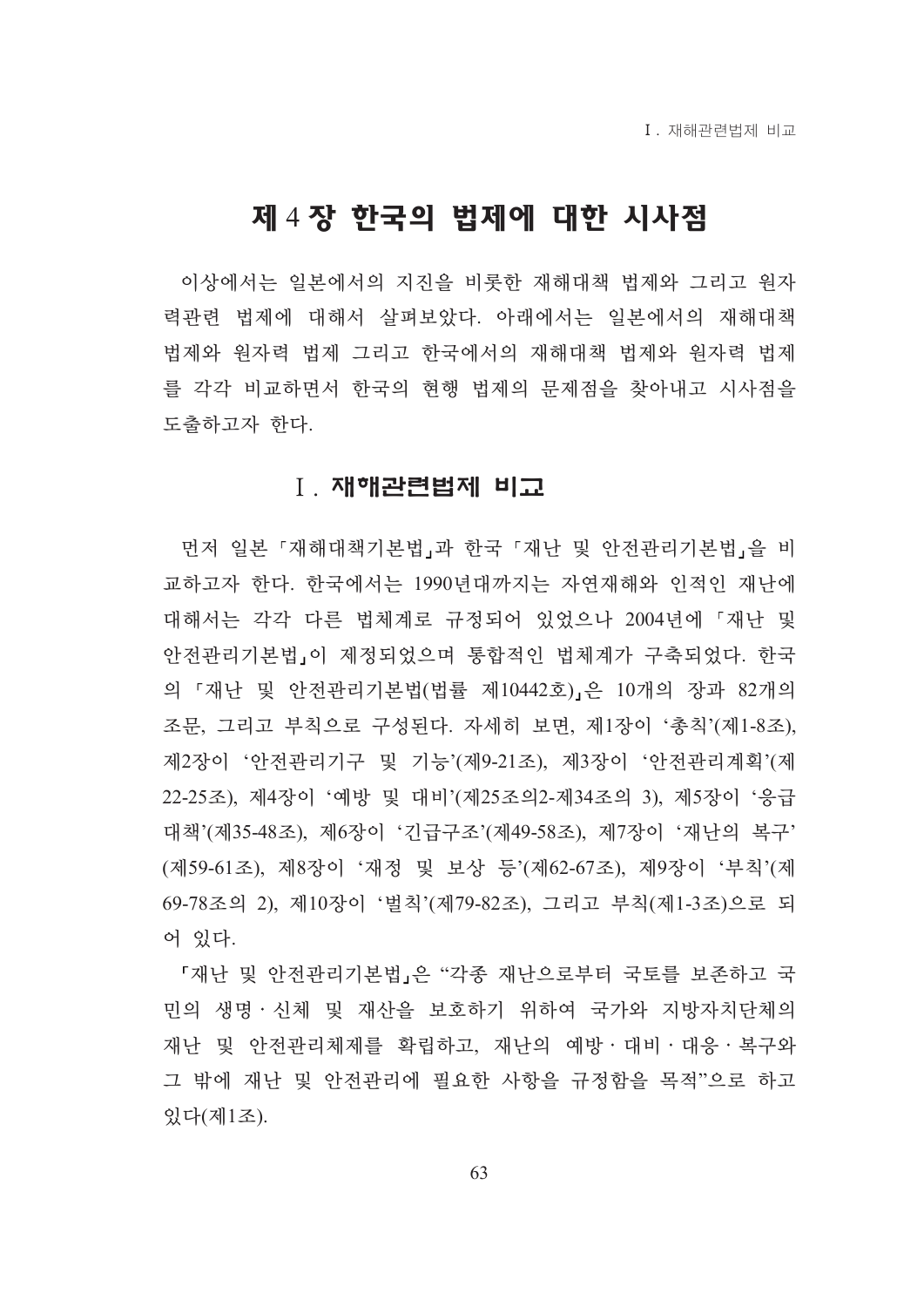그리고 이 법은 "재나을 예방하고 재나이 발생한 경우 그 피해를 최 소화하는 것이 국가와 지방자치단체의 기본적 의무임을 확인하고, 모 든 국민과 국가 · 지방자치단체가 국민의 생명 및 신체의 안전과 재산 보호에 관련된 행위를 할 때에는 안전을 우선적으로 고려함으로써 국 민이 재난으로부터 안전한 사회에서 생활할 수 있도록 함을 기본이념" 으로 하고 있다(제2조).

또한 「재난 및 안전관리기본법」에서는 '재난'을 "국민의 생명·신 체·재산과 국가에 피해를 주거나 줄 수 있는 것으로서 다음 각 목의 것"이라고 규정하고 있다(제3조 제1항). 첫째는 "태풍, 홍수, 호우(豪 雨), 강풍, 풍랑, 해일(海溢), 대설, 낙뢰, 가뭄, 지진, 황사(黃砂), 적조 (赤潮), 그 밖에 이에 준하는 자연현상으로 인하여 발생하는 재해"(동 항 가), 둘째는 "화재, 붕괴, 폭발, 교통사고, 화생방사고, 화경오염사고, 그 밖에 이와 유사한 사고로 발생하는 대통령령으로 정하는 규모 이상 의 피해"(동항 나), 셋째는 "에너지, 통신, 교통, 금융, 의료, 수도 등 국가기반체계의 마비와 「감염병의 예방 및 관리에 관한 법률」에 따른 감염병, 「가축전염병예방법」에 따른 가축전염병 확산 등으로 인한 피 해"(동항 다)를 들 수 있다. 즉, 한국 「재난 및 안전관리기본법」에서는 '재난'의 정의를 널리 규정하고 있다. 또한 제3조 제2항에서는 '해외재 난'이라는 규정을 두고 있으며 "대한민국 영역 밖에서 대한민국 국민 이 생명·신체 및 재산에 피해를 주거나 줄 수 있는 재난으로서 정부 차원에서 대처할 필요가 있는 재난을 말한다"라고 규정하고 있다.57)

다른 한편, 일본 『재해대책기본법』에서는 재해의 정의를 "폭풍, 호우 (豪雨), 호설(豪雪), 홍수, 고조(高潮), 지진, 해일, 분화(噴火) 기타 이상 한 자연현상 또는 대규모의 화재 혹은 폭발 기타 그것이 미치는 피해 의 정도에 있어서 이와 비슷한 정령으로 정하는 원인에 의하여 생기는

<sup>57)</sup> 李永子「災害・危機管理組織の編成をめぐって –日・韓比較による考察––」人間文 化研究科年報、第21号(2006.3.)226-228頁参照。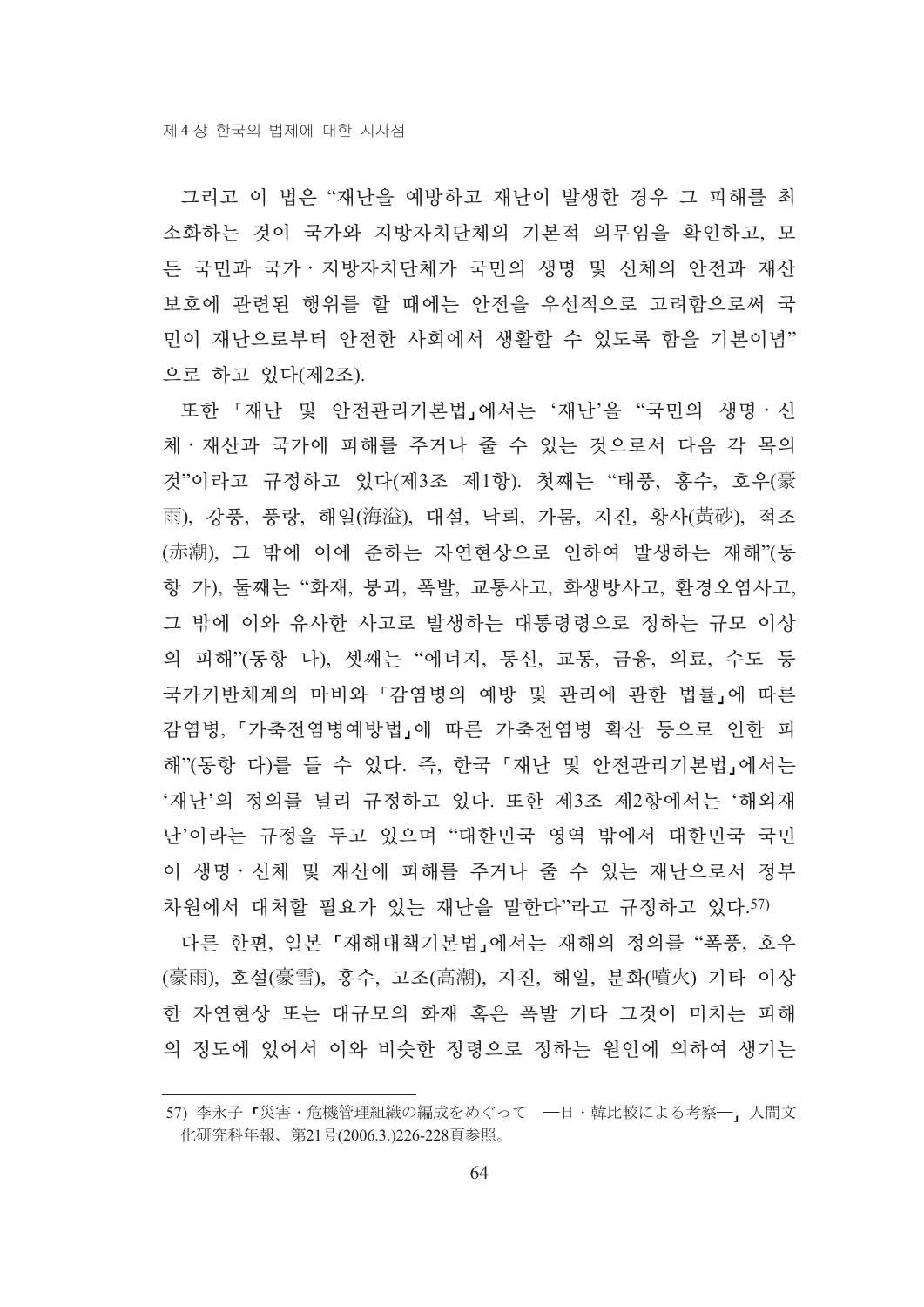피해"라고 정하고 있으며 자연재해만 포함되다.58)

<표12> 한국「재난 및 안전관리기본법」과 일본「재해대책기본법」 규정대상59)

|        | 한국 「재난 및 안전관리기본법」        | 일본「재해대책기본법」         |
|--------|--------------------------|---------------------|
|        | 태풍, 홍수, 호우, 강풍, 풍랑,      | 폭풍, 호우, 호설, 홍수, 고조, |
| 자연재해   | 해일, 대설, 낙뢰, 가뭄, 지진,      | 지진, 해일, 분화 등(제2조 제  |
|        | 황사, 적조 등(제3조 제1호 가)      | 1호)                 |
| 사 고    | 화재, 붕괴, 폭발, 교통사고,        |                     |
|        | 화생방사고, 환경오염사고 등          | 해당사항 없음             |
|        | (동호 나)                   |                     |
| 국가기반   | 에너지, 통신, 교통, 금융, 의       |                     |
| 체계의 마비 | 해당사항 없음<br>료, 수도 등(동호 다) |                     |

## Ⅱ 지진관련법제 비교

다음에는 한국과 일본의 지진관련 법제를 비교해보고자 한다. 구체 적으로는 한국의 「지진재해대책법」과 일본의 「지진방재대책 특별조치 법」을 중심으로 살펴보고자 한다.

한국에서는 원래 지진에 관한 규정은 「자연재해대책법」에 있었으나 2008년 3월에 「지진재해대책법」이 제정되어 지진에 관한 규정이 「지진 재해대책법,으로 이행되었다. 이 법률은 지진 및 지진에 의한 해일의 관측 · 예방 및 대비, 내진대책, 지진에 대한 대응 지진재해경감을 위한 연구·기술개발 등에 대한 사항을 규정하고 국민의 생명과 재산 보호 를 목적으로 하고 있다.60) 구체적으로 조무을 보면 제1조에서는 "지지 과 지진해일로 인한 재해로부터 국민의 생명과 재산 및 주요 기간시설 을 보호하기 위하여 지진과 지진해일의 관측·예방·대비 및 대응, 내

59) 李永子、同上、226頁参照.

<sup>58)</sup> 李永子、同上、228頁.

<sup>60)</sup> 이종영, 백옥선, 『방재법규론』, 서울: 국립방재교육연구원, 2009, 24면.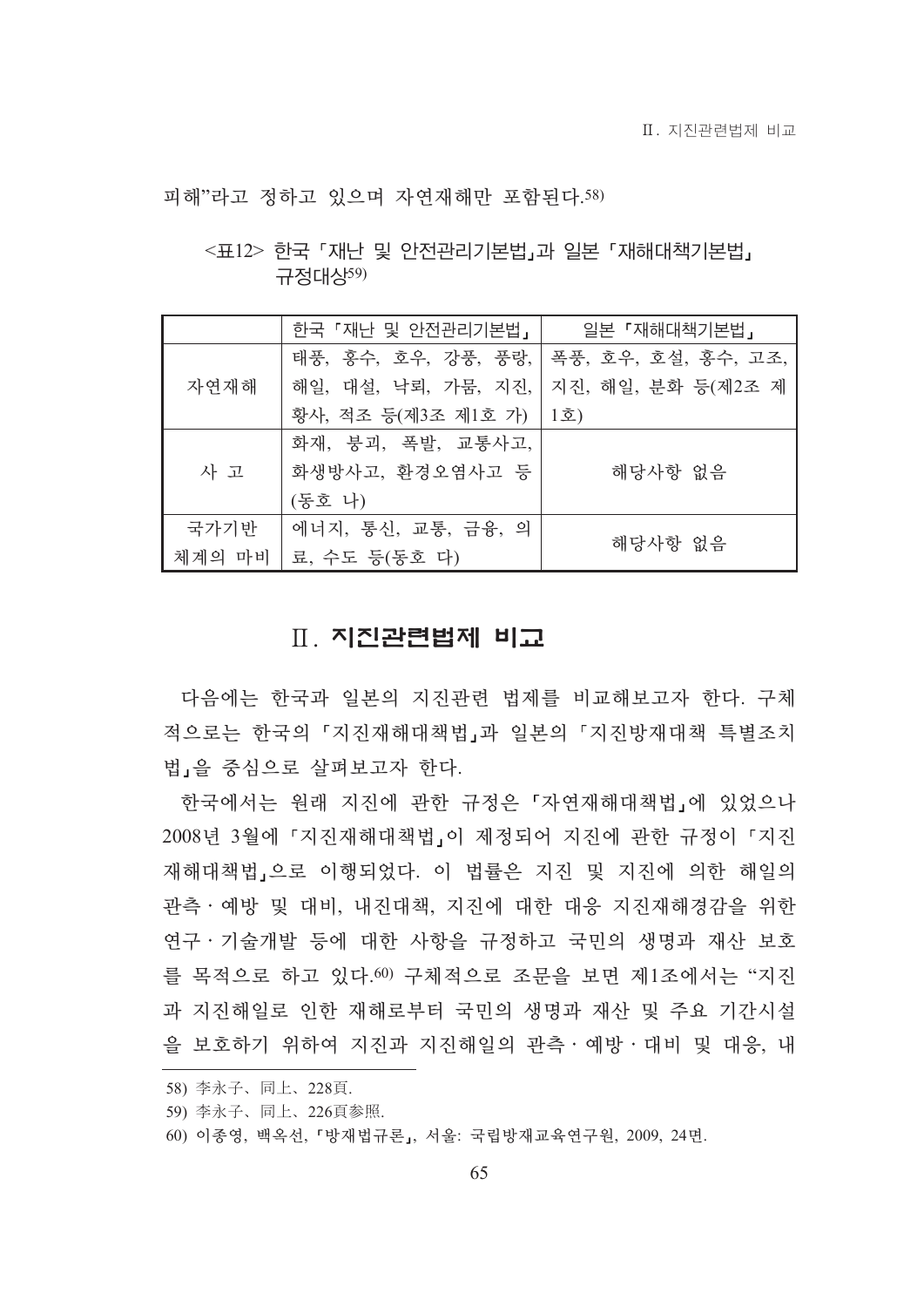진대책과 지진재해를 줄이기 위한 연구 및 기술개발 등에 필요한 사항 을 규정함을 목적으로 하다"라고 하고 있다.

『지진재해대책법』은 8개의 장과 29개의 조문으로 구성된다. 제1장이 '총칙'(제1-4조), 제2장이 '지진과 지진해일 관측'(제5-9조), 제3장이 '예 방과 대비'(제10-11조), 제4장이 '내진대책'(제12-17조), 제5장이 '대응' (제18-21조), 제6장이'지진재해경감을 위한 연구와 기술개발'(제22-23 조), 제7장이 '보칙'(제24-27조), 제8장이 '벌칙'(제28-29조) 그리고 부칙 으로 구성된다.

이 법률은 '지진재해'의 정의에 대해서 규정하고 있으며, '지진재해' 란"「재난 및 안전 관리기본법」제3조 제1호 가목에 따른 지진 또는 지진해일로 인하여 발생하는 피해로서 지진동(지진동 : 지진으로 일어 나는 지면의 진동)에 의한 직접 피해 및 화재, 폭발, 그 밖의 현상에 따 라 발생되는 재해"를 가리키고 있다(제2조 제1호).

그리고 국가와 지방자치단체는 "「재난 및 안전 관리기본법」 및 이 법의 목적에 따라 지진재해로부터 국민의 생명과 재산, 주요 기간시설 을 보호하기 위하여 지진과 지진해일의 관측·예방·대비 및 대응, 내 진대책과 지진재해를 줄이기 위한 연구 및 기술개발 등에 대한 지진방 재종합대책을 수립하여 시행할 책무를 지며, 그 시행을 위하여 재정 적·기술적 지원을 하여야 한다"라고 책무를 규정하고 있다(제3조 제1 항). 또한 '지진재해의 예방 및 대비', '내진대책', '지진 관측 · 분석 · 통 보 · 경보전파 및 대응', '그 밖에 재난관리책임기관의 장이 필요하다고 인정하는 사항' 등에 대하여 재나과리책임기과이 필요한 조치를 취하여 야 한다고 규정한다(동조 제2항).

『지진재해대책법』은 다른 법률과의 관계에 대해서도 규정하고 있다. 예를 들면 지진재해의 북구 등 「지진재해대책법」에서 규정이 없는 사 항에 대해서는 「자연재해대책법」 규정에 따른다고 하고 있다. 61)

<sup>61)</sup> 이종영, 백옥선, 위의 책, 같은 면.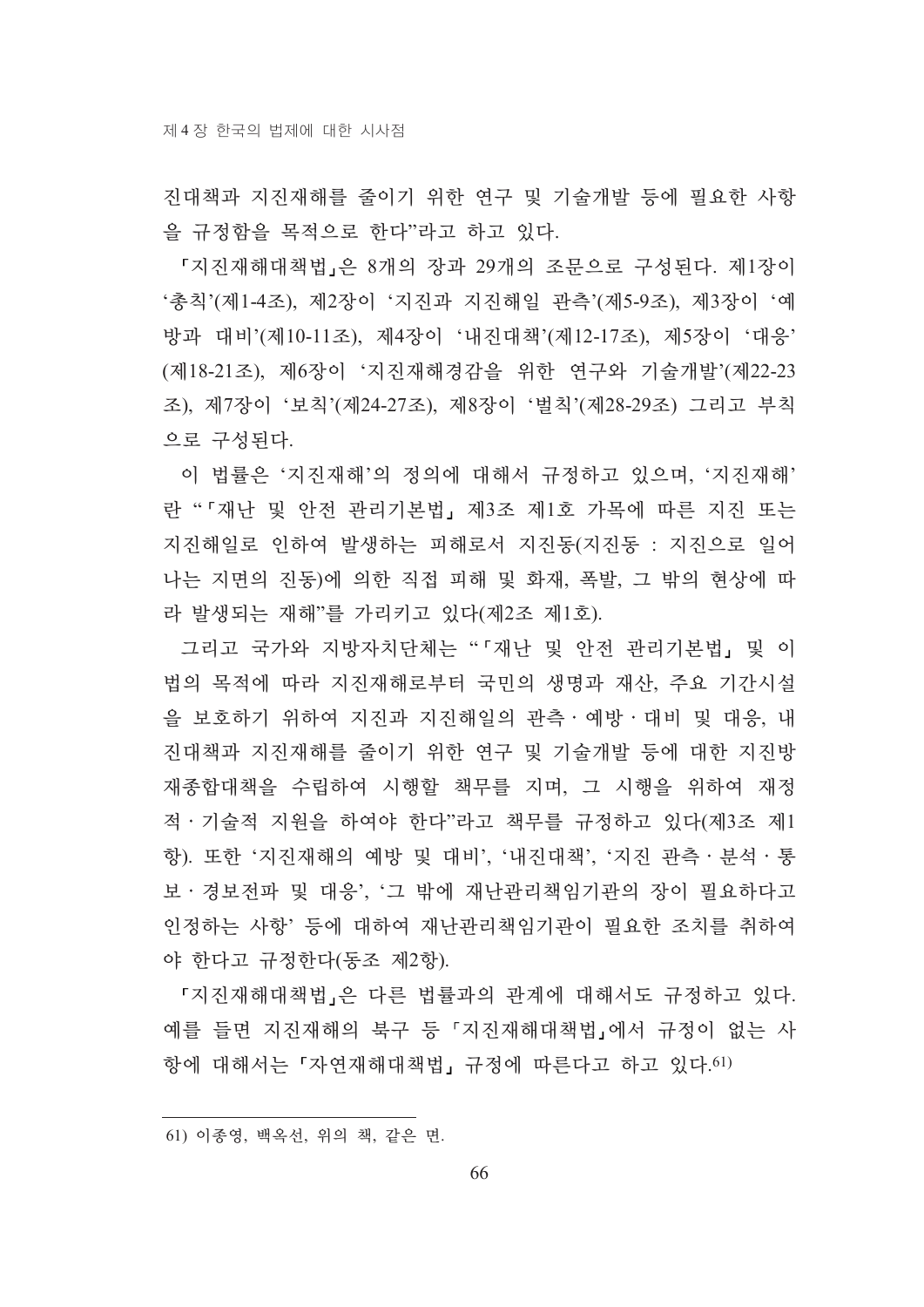한국에서는 그 동안 대규모 지진이 그 동안 일어난 적이 없으므로 『지진재해대책법」이 어떻게 운용되었는지 검토할 수는 없다. 따라서 여기서는 「지진재해대책법」의 구성을 중심으로 검토하고자 한다. 제2 장에서도 언급하였으나, 지진이 많이 일어나는 일본에 있어서도 「대규 모지진대책 특별조치법」이나「지진방재대책 특별조치법」등 지진 관련 법제가 통일이 안 되어 있으며 지진과 관련된 법제의 체계가 복잡하 다. 예를 들면 일본 『대규모지진대책 특별조치법』에서는 "지진방재대 책 강화지역 지정, 지진관측체제 정비 기타 지진방재체제 정비에 관한 사항 및 지진방재 응급대책 기타 지진방재에 관한 사항에 대하여 특별 한 조치"를 정하고 있다(「대규모지진대책 특별조치법」 제1조). 한편 「지 진방재대책 특별조치법」에서는 "지진방재 대책 실시에 관한 목표 설정 과 지진방재 긴급사업 5개년계획 작성 및 이에 의거한 사업에 관한 국 가의 재정상의 특별조치에 대하여 정하면서 지진에 관한 조사연구 추 진을 위한 체제 정비 등이 대해서" 정하고 있으며(「지진방재대책 특별 조치법, 제1조), 이름이나 내용도 비슷한 법률이 병존하고 있는 상황 이다.

또한 「지진방재대책 특별조치법」에서는 문부과학성 하에 '지진조사 연구추진본부'라는 기관을 두면서(제7조 제1항), 문부과학대신이 본부 장이 된다고 규정하고 있다(제8조 제1항). 한편 「대규모지진대책 특별 조치법」에서는 내각총리대신이 경계선언을 발포하여 내각부 밑에 '지 진재해 경계본부'라는 기관을 설치할 수 있다고 규정하고 있으며(제10 조 제1항), 내각총리대신이 경계본부장이 되는 것으로 정해져 있다(제11 조). 따라서 '지진재해 경계본부'의 장은 총리가 담당하지만 '지진조사연 구 추진본부'의 장은 문부과학대신이 담당하는 등, 책임자가 다워적으 로 구성되어 있어 원활한 대응을 기대하기가 어렵다.

한국의 「지진재해대책법」은 지진에 관한 규정이 통일적으로 정리되 어 있으며 오히려 일본보다도 체계적으로 잘 되어 있는 것으로 보인다.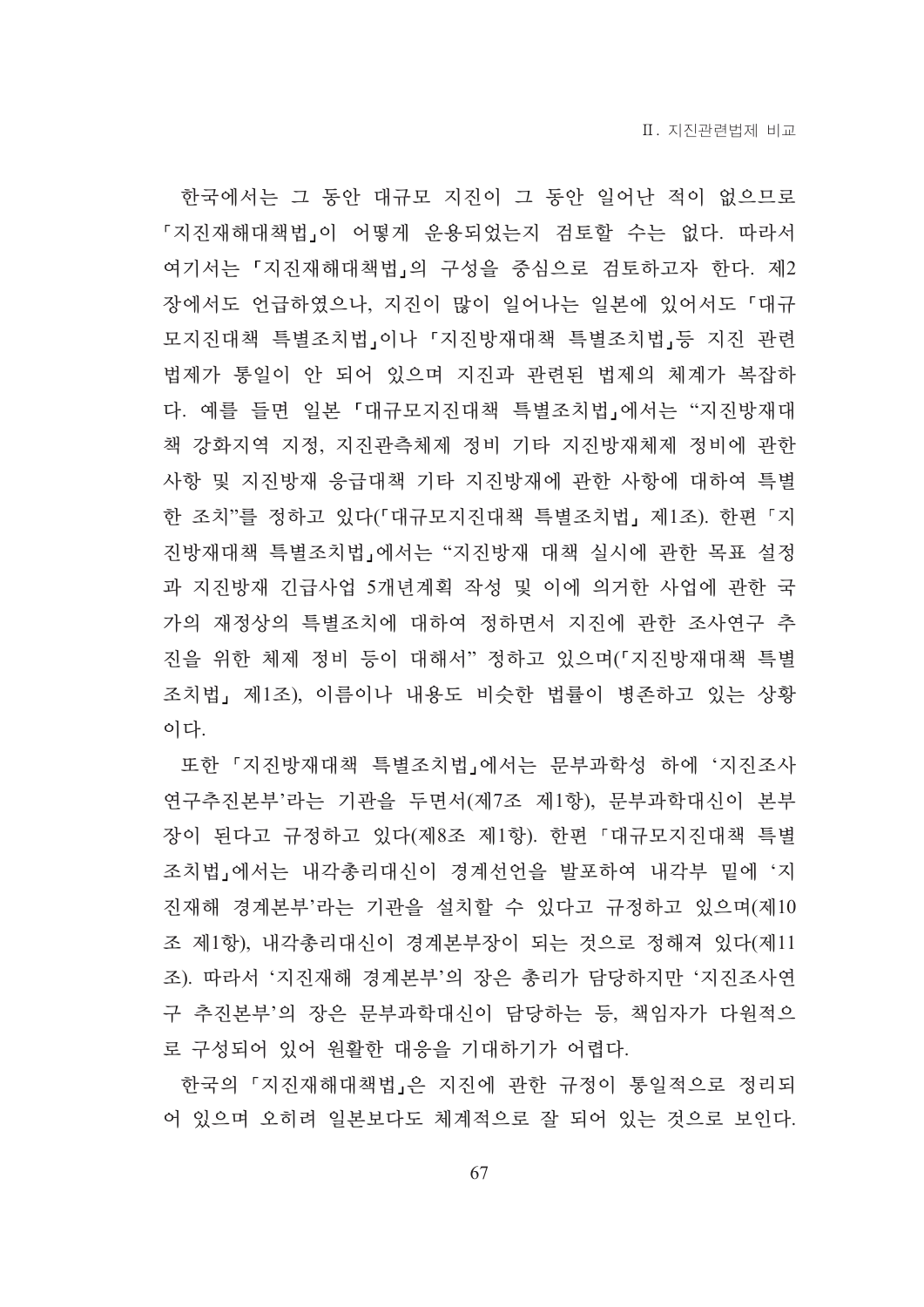그러나 한국 역시 지진 또는 지진해일 관측시설을 설치함에 있어서 기 상청장과 국토해양부장관이 공동으로 지진해일 관측망 종합계획에 대 해서 수립한다고 정해져 있으며(제5조 제1항), 책임자의 소재가 복잡하 게 정해져 있다. 또한 지진으로 인한 피해가 우려되는 경우에는 시설물 관리자는 당해 시설물 지진가속도계측을 하여야 하며(제6조 제1항), 계 측 자료를 소방방재청장에게 제출하여야 한다(동조 제3항). 따라서 여 러 처장 또는 장관에게 관할이 나누어져 있으며 과연 긴급적인 사태에 서 원활한 대응을 할 수 있을지 의문이다. 한국에서는 지진발생 빈도가 낮다고 하기는 하지만 신속하고 적절한 대응을 위하여는 각각 처장 또 는 장관 간의 의사소통이 잘 되어야 할 것이다.

## <표13> 한국과 일본의 지진재해 관련 법률

| 한국「지진재해 대책법」           | 일본 「지진방재대책 특별조치법」     |
|------------------------|-----------------------|
| 제 1 조 목적               | 제 1 조 목적              |
| 제 2 조 정의               | 제 1 조의2 지진방재대책 실시에 관  |
| 제 3 조 국가와 재난관리책임기관의    | 한 목표 설정               |
| 책무                     | 제 2 조 지진방재 긴급사업 5개년계  |
| 제 4 조 다른 법률과의 관계       | 획의 작성 등               |
| 제 5 조 지진 또는 지진해일 관측시   | 제 3 조 지진방재 긴급사업 5개년계  |
| 설의 설치 등                | 획의 내용                 |
| 제 6 조 주요 시설물의 지진가속도    | 제4조 지진방재 긴급사업에 관한     |
| 계측 등                   | 국가의 부담 또는 보조의 특례 등    |
| 제 7 조 지진가속도계측과 관리      | 제 5 조 지방채에 대한 배려      |
| 제 8 조 지진과 지진해일 관측의 통보  | 제6조 재정상의 배려 등         |
| 제 9 조 지진 및 지진해일 관측기관   | 제 6 조의2 공립초중학교 등에 대한  |
| 협의회의 구성 등              | 내진진단의 실시 등            |
| 제10조 해안침수예상도의 제작·활     | 제 6 조의3 사립 초중학교 등에 대한 |
| 용 등                    | 배려                    |
| 제11조 지진방재 교육 및 훈련 · 홍보 |                       |
|                        |                       |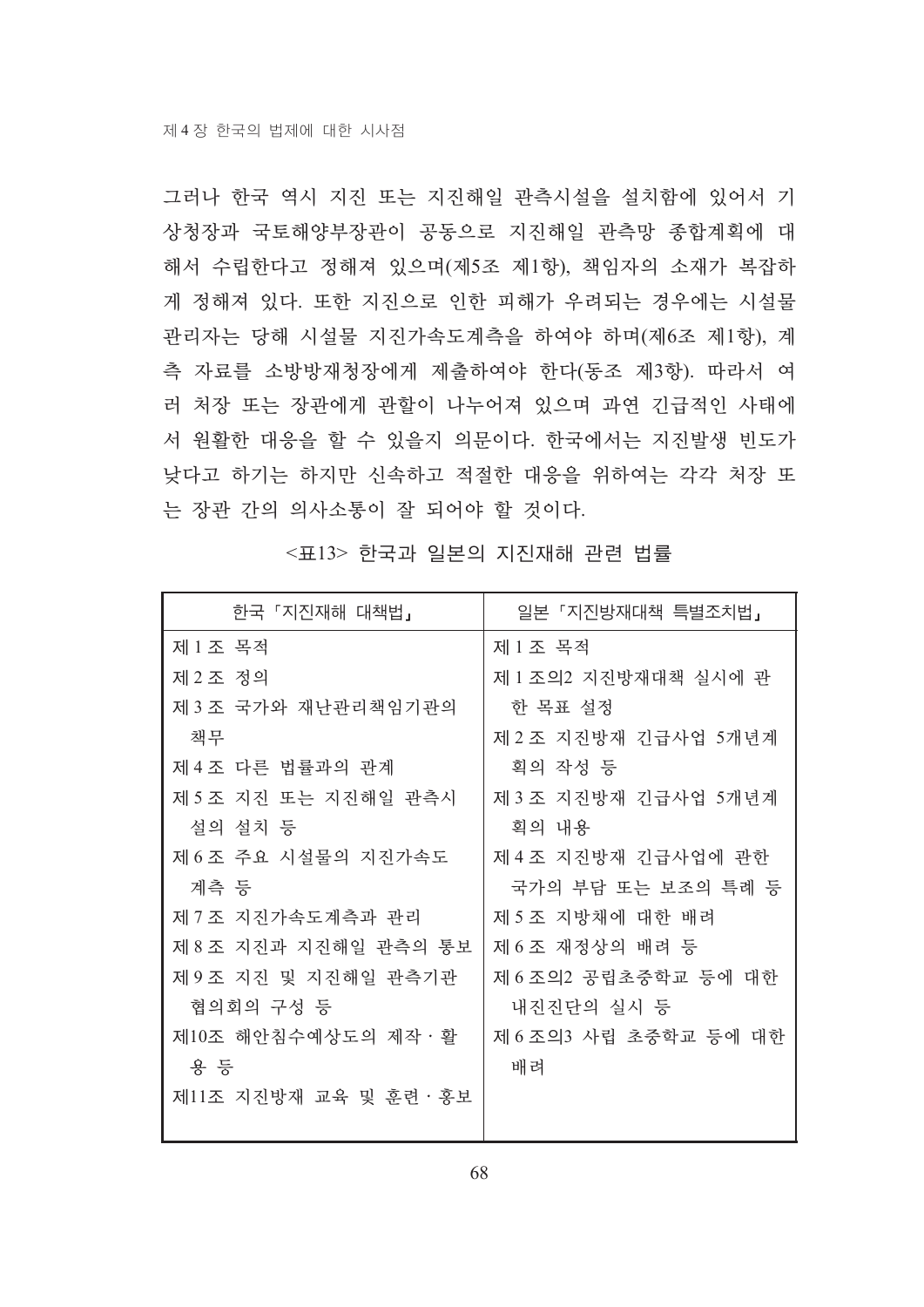| 한국「지진재해 대책법」           | 일본「지진방재대책 특별조치법」     |
|------------------------|----------------------|
| 제12조 국가지진위험지도의 제작·     | 제 7 조 지진조사연구추진본부의 설  |
| 활용 등                   | 치 및 소관사무             |
| 제13조 지질 · 지반조사 자료 축적 · | 제 8 조 본부의 조직         |
| 관리 등                   | 제 9 조 정책위원회          |
| 제14조 내진설계기준의 설정        | 제10조 지진조사위원회         |
| 제15조 기존 시설물의 내진보강기본    | 제11조 지역에 관한 지진에 관한   |
| 계획 수립 등                | 정보의 수집 등             |
| 제16조 기존 시설물의 내진보강 추    | 제12조 관계행정기관 등의 협력    |
| 진 등                    | 제13조 조사연구의 추진 등      |
| 제16조의2 민간소유 건축물의 내진    | 제14조 상정되는 지진재해 등의 주지 |
| 보강 지원                  |                      |
| 제17조 지역재난안전대책본부와       |                      |
| 종합상황실 내진대책             |                      |
| 제18조 지진재해대응체계의 구축      |                      |
| 제19조 긴급지원체계의 구축        |                      |
| 제20조 지진재해 원인조사 · 분석 빛  |                      |
| 피해조사단 구성 · 운영 등        |                      |
| 제21조 피해시설물 위험도 평가      |                      |
| 제22조 지진재해경감 연구 및 기술    |                      |
| 개발                     |                      |
| 제23조 활성단층 조사 · 연구 및 활  |                      |
| 성단층 지도 작성 등            |                      |
| 제24조 토지에의 출입 등         |                      |
| 제25조 손실보상              |                      |
| 제26조 국고보조 등            |                      |
| 제27조 권한의 위임과 위탁        |                      |
| 제28조 벌칙                |                      |
| 제29조 과태료               |                      |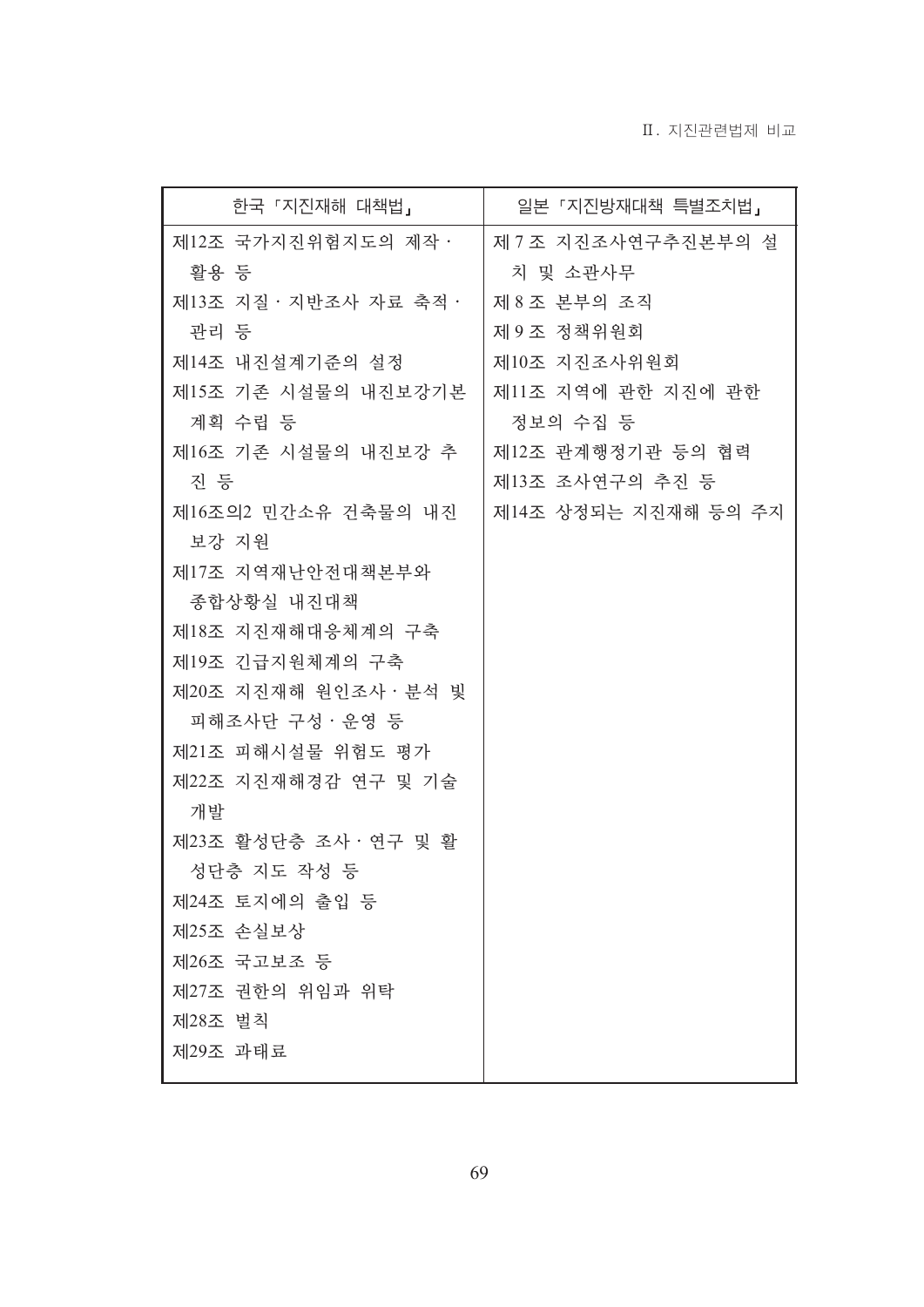# Ⅲ 원자력 손해배상관련법제 비교

다음에는 한국과 일본의 원자력 관련 법제를 비교하고자 한다. 한국 에서의 주요한 워자력관련 법률로는 「원자력손해배상법(법률 제10912 호, 2011.7.25. 타법개정)」, 「원자력시설 등의 방호 및 방사능 방재 대 책법(법률 제10910호, 2011.7.25. 일부개정)」, 「원자력 안전법(법률 제 10911호, 2011.7.25. 제정)」 등이 있다.

「원자력안전법」은 구 원자력법으로부터 분리된 원자력 안전규제에 관한 사항을 규정하고 있다. 원자력안전위원회가 '원자력안전종합계획' 을 책정하는 것. 워자력안전의 전문기관을 두게 하는 것. 워자력안전위 원회가 안전규정 전반을 통괄하는 것 등이 규정된다. 62)

『원자력안전법』은 2011년 7월에 제정되었으며 동년 10월에 시행되 었다. 「워자력안전법」은 "워자력의 연구·개발·생산·이용에 따른 안 전관리에 관한 사항을 규정하여 방사선에 의한 재해의 방지와 공공의 안전을 도모함을 목적으로 한다"(제1조).

「원자력안전법」에서는'원자력'이나'핵물질','핵연료물질','방사성 물질', '방사성동위워소', '방사선', '워자로', '방사선발생장치', '관계시 설', '정련', '변환', '가공', '사용후핵연료처리', '핵연료주기사업', '방사 선관리구역', '국제규제물자', '방사성폐기물', '피폭방사선량', '원자력 이용시설', '방사선작업종사자' 등 원자력과 관련된 용어에 대하여 각 각 정의를 정하고 있다(제2조).

「워자력손해배상법」은 1969년 1월에 제정·시행되었다.「워자력손해 배상법」은 "워자로의 우전 등으로 이하여 워자력손해가 발생한 경우의 손해배상에 관한 사항을 규정함으로써 피해자를 보호하고 원자력사업 의 거저하 발저에 기여함을 목적으로 하다"(제1조).

<sup>62)</sup> 藤原夏人『【韓国】原子力安全委員会の独立』外国の立法(2011.8) 20頁。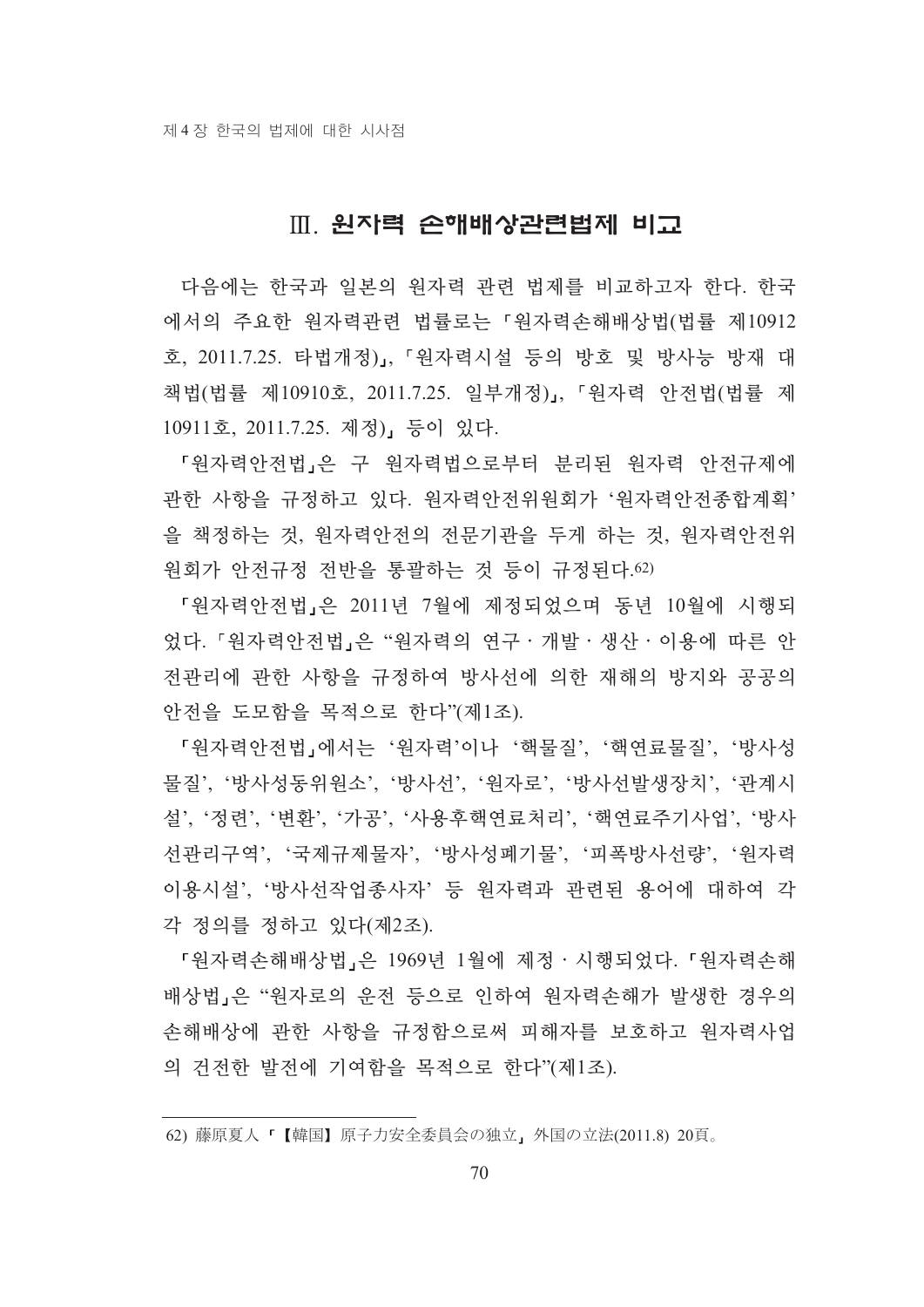「원자력시설등의 방호 및 방사능 방재대책법」은 2003년 5월에 제정 되었으며 2004년 2월에 시행되었다. 「원자력시설등의 방호 및 방사능 방재대책법」은 "핵물질과 원자력시설을 안전하게 관리 · 운영하기 위하 여 방사능재난 예방 및 물리적 방호체제를 수립하고, 국내외에서 방사 능재난이 발생한 경우 효율적으로 대응하기 위한 관리체계를 확립함으 로써 국민의 생명과 재산을 보호함을 목적으로 한다"(제1조).

한편, 일본에서는 원자력 전반에 대해서는 「원자력 기본법」이 있으 나 원자력 안전 관련에 대해서는 기본법이 없는 것으로 보인다. 63) 원자 력의 안전면에 관해서는 「원자력 기본법」 제2장의 '원자력위원회 및 원 자력안전위워회'에서 워자력안전위원회에 대해서만 규정이 보인다. 그리 고 사전적인 사항에 대한 규정은 「원자력재해대책 특별조치법」에서 규정 되어 있으며, 사후적인 사항에 대해서는 「원자력손해의 배상에 관한 법 률」에서 규정한다.

한국 「원자력손해배상법」과 일본 「원자력손해의 배상에 관한 법률」 을 비교하면 조문 구성에서 유사한 점이 많다. 그러나 다음과 같은 차 이점이 있다. 첫째는 벌칙에 대해서이다. 일본 「원자력손해의 배상에 관 한 법률, 제6조에서는 "원자력사업자는 원자력손해를 배상하기 위한 조 치(중략)를 강구하지 않으면 원자로의 운전 등을 하면 안 된다"라고 규 정하고 이에 위반한 사업자는 동법 제24조에 따라 1년 이하의 징역 또 는 100만 엔(약 1480만 원(2012년 6월17일 현재))의 벌금에 처하거나 또 는 이를 병과할 수 있다고 규정하고 있다. 그러나 한국 「워자력손해배 상법,에서는 당해 사업자에 대해서는 3년 이하의 징역 또는 300만원 이하의 벌금에 처하고, 병과할 수 있다고 규정하고 있으며(제18조), 일 본보다도 징역형은 길지만 벌금형은 훨씬 낮다.

<sup>63)</sup> 일본 문부과학성(文部科學省)에 따르며 일본에서는 워자력의 안전 확보나 평화이용 을 위한 규제는 「워자로등 규제법」과 「방사선장애방지법」의 두 가지로 이루어지고 있 다고 한다. (일본 문부과학성: http://www.mext.go.jp/a menu/anzenkakuho/anzenkakuho/ 1260977.htm (검색일: 2012. 6. 15.)) 이 글에서는 주로 원자력 손해에 대해서 초점을 맞췄기 때문에 언급하지 않았다.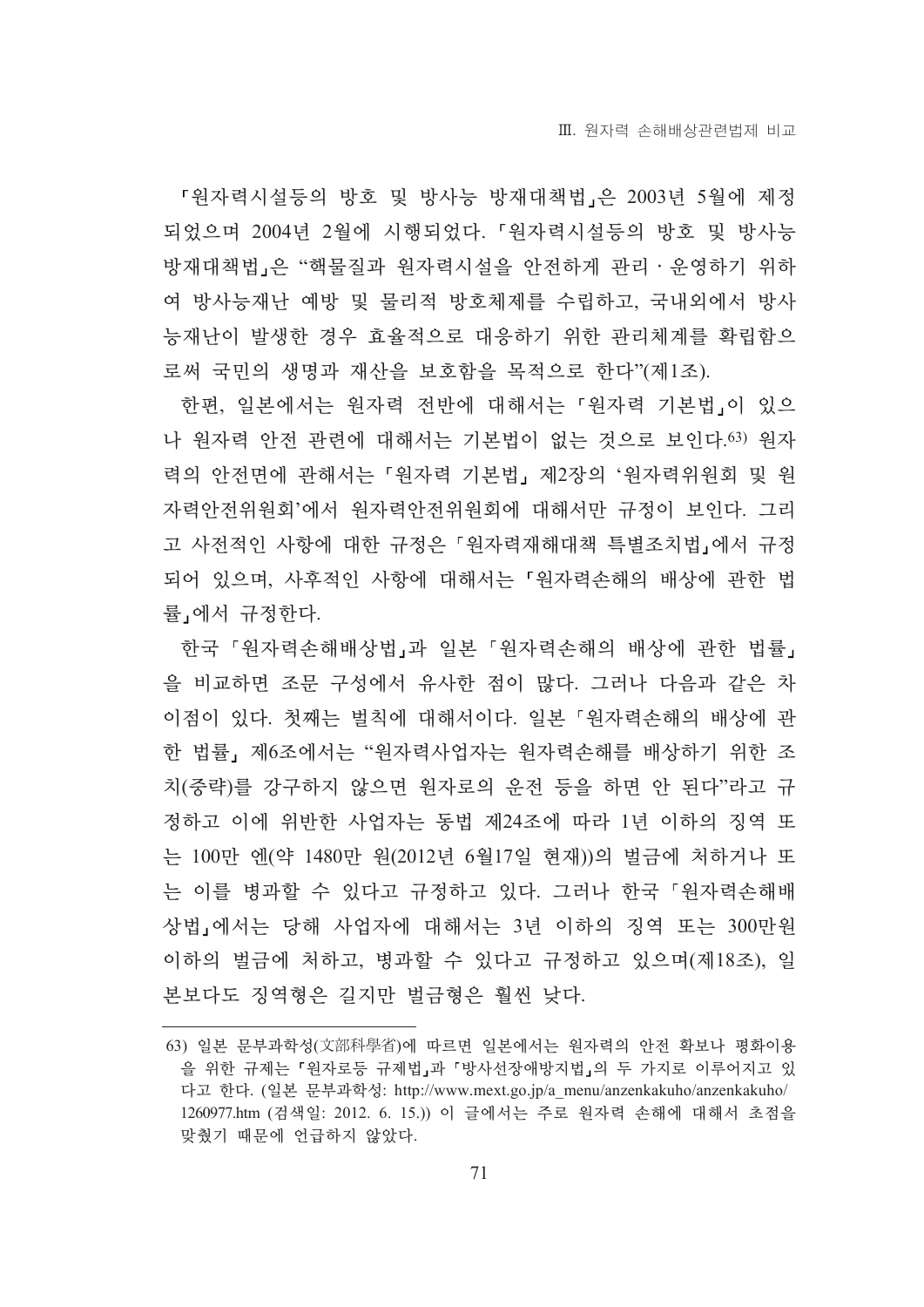둘째는 소멸시효에 대해서이다. 한국 「원자력손해배상법」에서는 제 13조의 2에서 소멸시효에 대해서 규정하고 있으며 청구권은 피해자 또 는 법정대리인이 손해배상책임을 지는 자를 안 날로부터 3년간 행사하 지 아니하면 시효가 성립한다고 규정하고 있으며(제13조의 2 제1항), 그리고 원자력사고가 발생한 날로부터 10년간 손해배상 청구권을 행사 하지 아니하면 시효로 인하여 소멸한다고 규정하고 있다(동조 제2항). 그리고 예외적으로 신체상해, 질병발생 및 사망으로 인한 원자력손해 배상의 청구권의 경우에는 사고 발생일로부터 30년간 청구권을 행사할 수 있다고 한다(동항 후단). 한편 일본 「원자력손해의 배상에 관한 법 률」에서는 소멸시효에 관한 규정이 없으며 민법의 규정이 적용된다. 일본 민법 제724조에서는 "불법행위에 의한 손해배상 청구권은 피해자 또는 그 법정대리인이 손해 및 가해자를 안 날로부터 3년간 행사하지 아니하면 시효로 이하여 소멸되다. 불법행위 시부터 20년이 경과하여 서도 마찬가지로 한다"라고 규정하고 있으며 제척기간에 차이가 있다.

셋째는 무과실책임의 범위에 대해서다. 일본에서도 한국에서도 원자 력 손해가 생긴 때에는 당해 사업자가 손해배상 책임을 진다고 규정하 고 있다(일본 「원자력손해의 배상에 관한 법률」제3조 제1항; 한국 「원 자력손해배상법, 제3조 제1항). 그러나 일본에서는 천재지변 또는 사회 적 동란"으로 인한 경우는 예외로 규정되어 있으나 한국에서는 "국가 간의 무력충돌, 적대행위, 내란 또는 반란"으로 인한 경우만 예외로 규 정된다. 따라서 한국에서는 지진이나 해일 등 자연재해로 인한 경우는 법으로 규정이 되어 있지 않기 때문에 자연재해에 대해서도 예외규정 을 두는 것이 좋지 않을까 생각한다.

2011년 3월의 '동일본 대지진'으로 인한 후쿠시마 원전사고에서는 당 해 지진재해가 '과도한 천재지변'에 해당한다고 하여 예외규정을 처음 으로 적용하였다. 보상대상으로 피난 주민 약 22만 명 이외에 영업에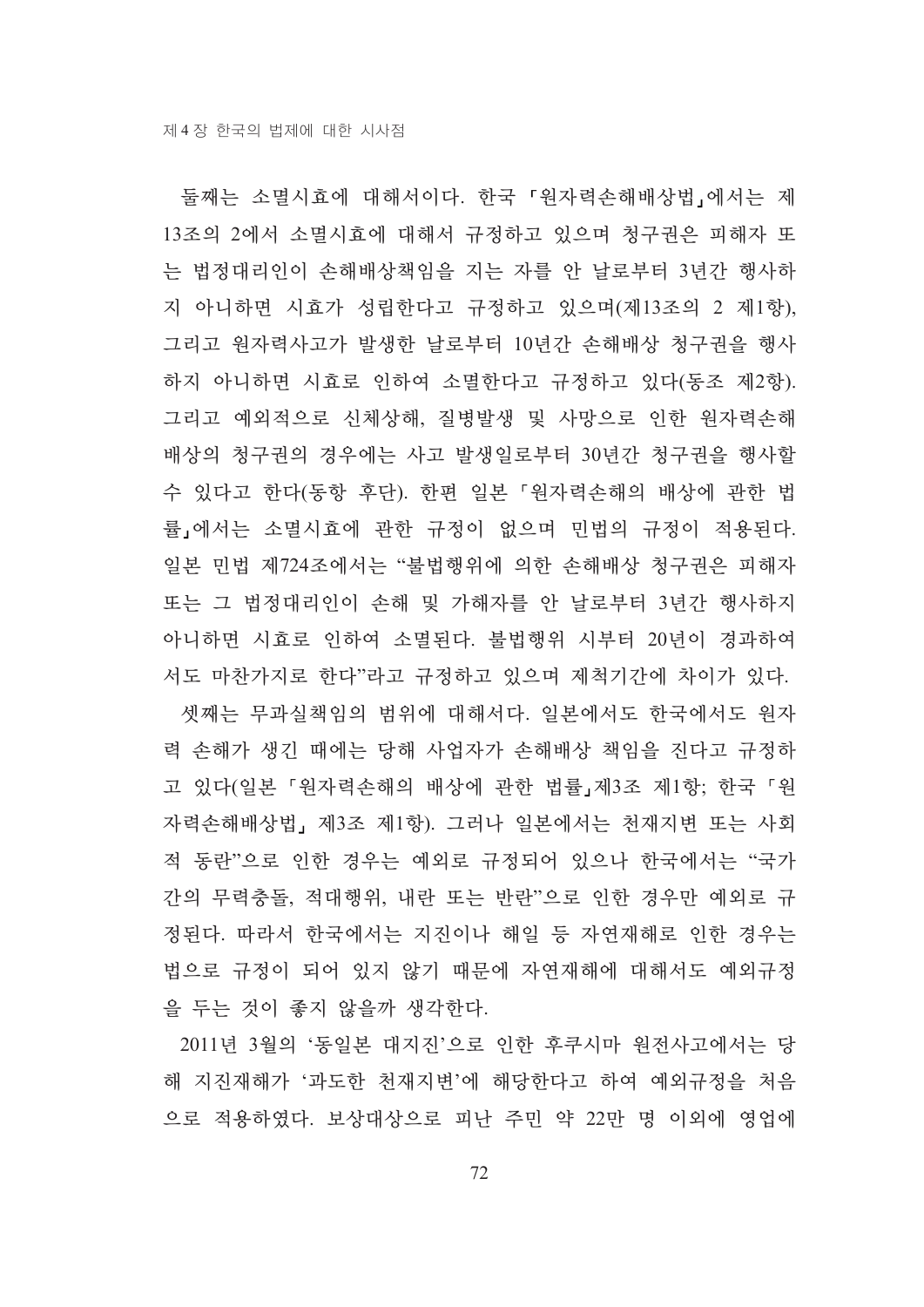지장이 생긴 기업 그리고 풍문 피해를 받은 농가가 포함된다고 한다. 64)

| 한국「원자력손해배상법」          | 일본 「원자력손해 배상에 관한 법률」    |
|-----------------------|-------------------------|
| 제 1 조 목적              | 제 1 조 목적                |
| 제2조 정의                | 제2조 정의                  |
| 제 2 조의2 적용범위          | 제 3~4조 무과실책임, 책임의 집중 등  |
| 제 3 조 무과실책임 및 책임의 집중등 | 제 5 조 구상권               |
| 제 3 조의2 배상책임한도        | 제 6 조 손해배상조치를 강구하야 할    |
| 제 4 조 구상권             | 의무                      |
| 제 5 조 송해배상조치의무        | 제 7 조~제 7 조의2 손해배상조치의   |
| 제6조 배상조치액             | 내용                      |
| 제 7 조 원자력손해배상책임보험계약   | 제 8~9조 원자력손해배상보험계약      |
| 제 8 조 손해배상청구권의 우선     | 제10~11조 원자력손해배상보상계약     |
| 제 9 조 원자력손해배상보상계약     | 제12조 공탁                 |
| 제10조 보상청구권의 우선        | 제13조 공탁물의 환부            |
| 제11조 공탁               | 제14조 공탁물의 반환            |
| 제12조 공탁에 의한 변제        | 제15조 문부과학성 · 법무성령으로     |
| 제13조 공탁의 반한           | 위임                      |
| 제13조의2 소멸시효           | 제16~17조 국가의 조치          |
| 제14조 정부의 조치           | 제18조 원자력손해배상 분쟁심사회      |
| 제15조 원자력손해배상심의회       | 제19조 국회에 대한 보고 및 의견서    |
| 제16조 보고 및 검사          | 제출                      |
| 제17조 관계부처와의 협의        | 제20조 제10조 제1항 및 제16조 제1 |
| 제18조 적용의 배제           | 항 규정의 적용                |
| 제19조 벌칙               | 제21조 보고 징수 및 출입검사       |
| 제20조 과태료              | 제22조 경제산업대신 또는 국토교통     |
| 제21조 양벌규정             | 대신과의 협의                 |
| 제22조 국회에 대한 보고        | 제23조 국가에 대한 적용 제외       |
|                       | 제24~26조 벌칙              |

<표14> 한국과 일본의 원자력 손해배상 관련 법률

<sup>64) 「</sup>福島原発、政府賠償一兆円超も 例外規定を初適用へ」 Japan Press Network: http://www.47news.jp/CN/201103/2011032001000542.html (검색일: 2012. 6. 17.)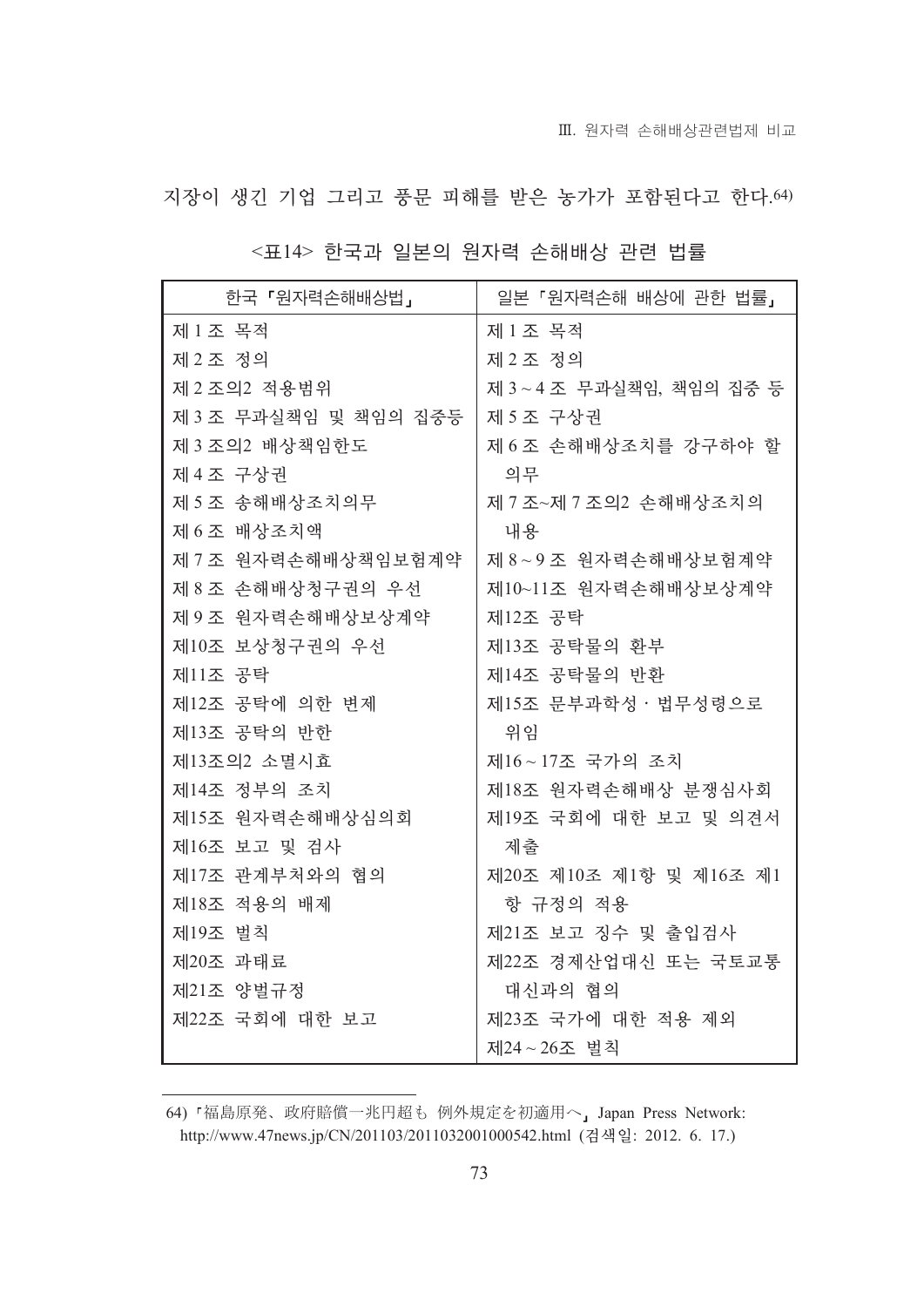### Ⅳ. 소 결

위에서는 한국과 일본의 재해대책법제, 지진대책법제 그리고 원자력 손해배상 법제에 대해서 각각 비교하였다. 재해대책법제에 대해서는 일본보다도 한국 「재난 및 안전관리 기본법」이 종합적 및 망라적으로 규정되어 있으며 오히려 한국이 앞서 있는 것으로 보인다. 또한 지진 대책 법제에 대해서도 일본에서는 「지진방재대책 특별조치법」과 「대규 모지진대책 특별조치법」으로 인하여 2원적이고 복잡한 구조가 되어 있 으나 한국에서는 간결하게 잘 정리되어 있는 것으로 보인다.

그러나 원자력 손해배상 법제를 비교하면 한국 「원자력손해배상법」 에서는 자연재해로 인한 원자력손해에 대해서는 사업자책임의 예외규 정이 없는 부분에 대하여는 재검토할 필요가 있다고 생각한다. 한국에 서는 일본만큼 지진이나 자연재해가 자주 일어나지는 않지만 지난 일 본 동일본 대지진을 계기로 한국에서는 일본과 같은 참극을 반복하지 않기를 기원한다.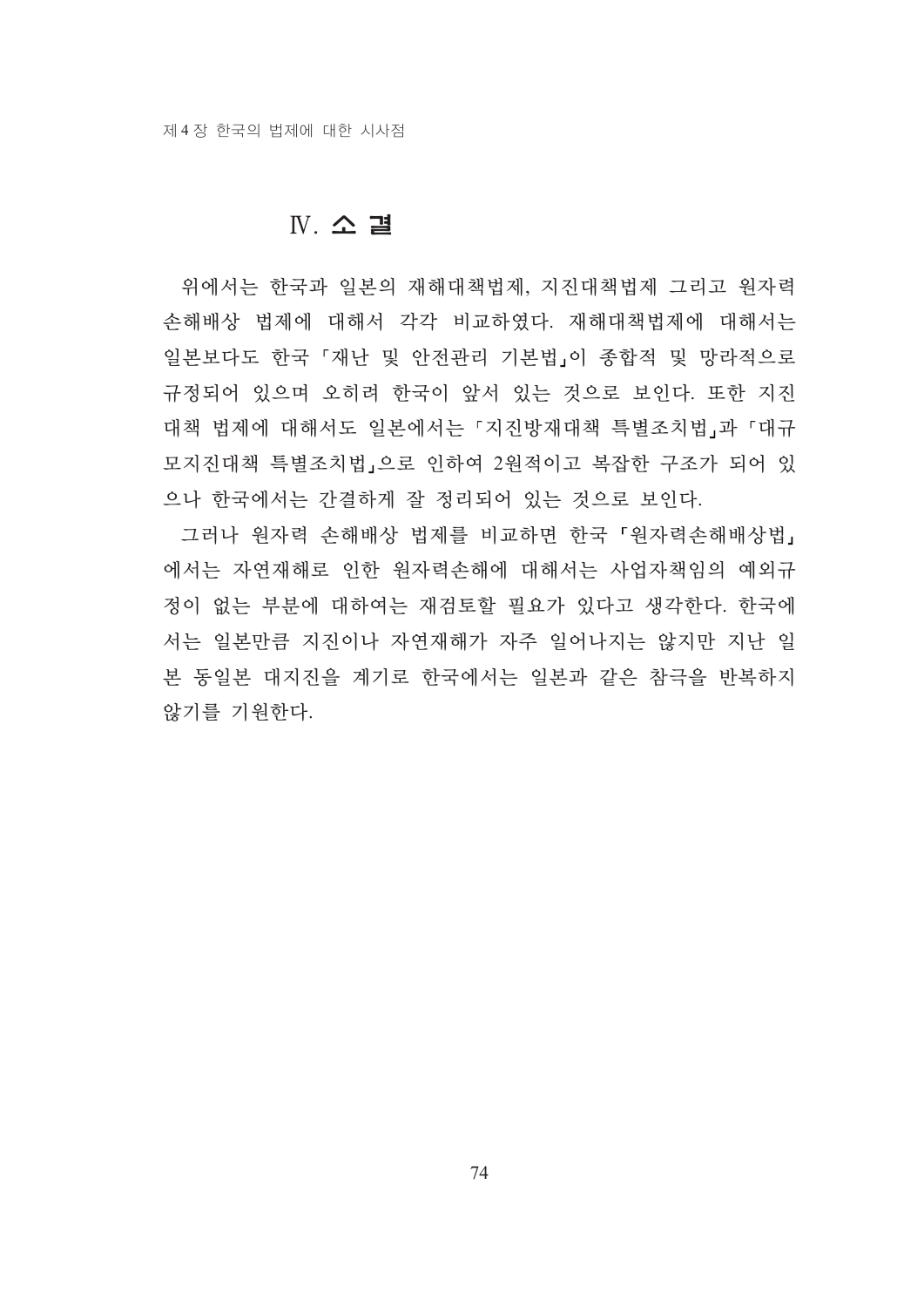# 제 5 장 결 론

이상에서는 일본의 재해관련법제와 원자력관련법제 그리고 한국의 재해관련법제와 워자력관련법제를 살펴보았다. 그동안 한국보다도 많 은 재해를 당한 일본에서는 다양한 법제가 이루어졌으나 '특별조치법' 등 그 때 그 때 마다 법제화가 이루어지고 있어 재해에 대해서 포괄적 이고 체계적인 법제가 완비되어 있다고 보기는 어렵다. 예를 들면 1995 년 1월에 발생한 한신·아와지 대지진 때에도 많은 특별조치법이 제정 되었으나 포괄적이고 체계적인 법제가 미비하여 2011년 3월에 일어난 동일본 대지진 때에도 신속한 대응을 할 수 없었다고 볼 수 있다.

일본에서 신속한 대응이 늦어진 이유는 과연 무엇인가? 가장 큰 요 인은 비상사태에 대한 논의가 그동안 부족했었기 때문이라고 볼 수 있 다. 헌법학적으로는 '국가긴급권'에 관한 논의가 있으나 국가긴급권이 란 정부가 강력한 권한을 가지게 되며 국민의 기본권이 제한될 수도 있기 때문에 민주주의의 개념에 저촉될 위험성을 가지고 있다. 예를 들 면 메이지헌법 제31조에서는 '비상대권'이 인정되어 있었으며 제2차 세 계대전 전에는 군부의 폭주를 초래하게 되었다. 따라서 현행 일본헌법 에서는 국가긴급권이나 비상사태에 대한 규정이 없으며, 또한 일본에서 는 과거의 실패를 반복하지 않기 위해서 '비상사태'나 '유사' 그리고 '국가긴급권' 등에 대한 법정비에 대해서는 비판적인 견해도 적지 않다. 그러나 민주주의에 저촉하는 것에 대해서 위기감을 가지고 논의 자 체를 피하려고 하는 자세는 오히려 재해가 일어날 때마다 '무질서'를 초래하게 되므로 '본말전도'의 현상이라고 할 수도 있다. 국민의 생명이 나 재산을 보호하는 것 역시 국가의 중요한 책무이기 때문이다.

위에서도 언급하였으나 앞으로 일본에서는 4년 이내에 큰 지진이 발 생할 확률이 매우 높다고 한다. 따라서 일본에서는 이러한 피해가 두 번 다시 초래되어서는 안 된다. 앞으로는 사후적으로 특별조치법을 제

75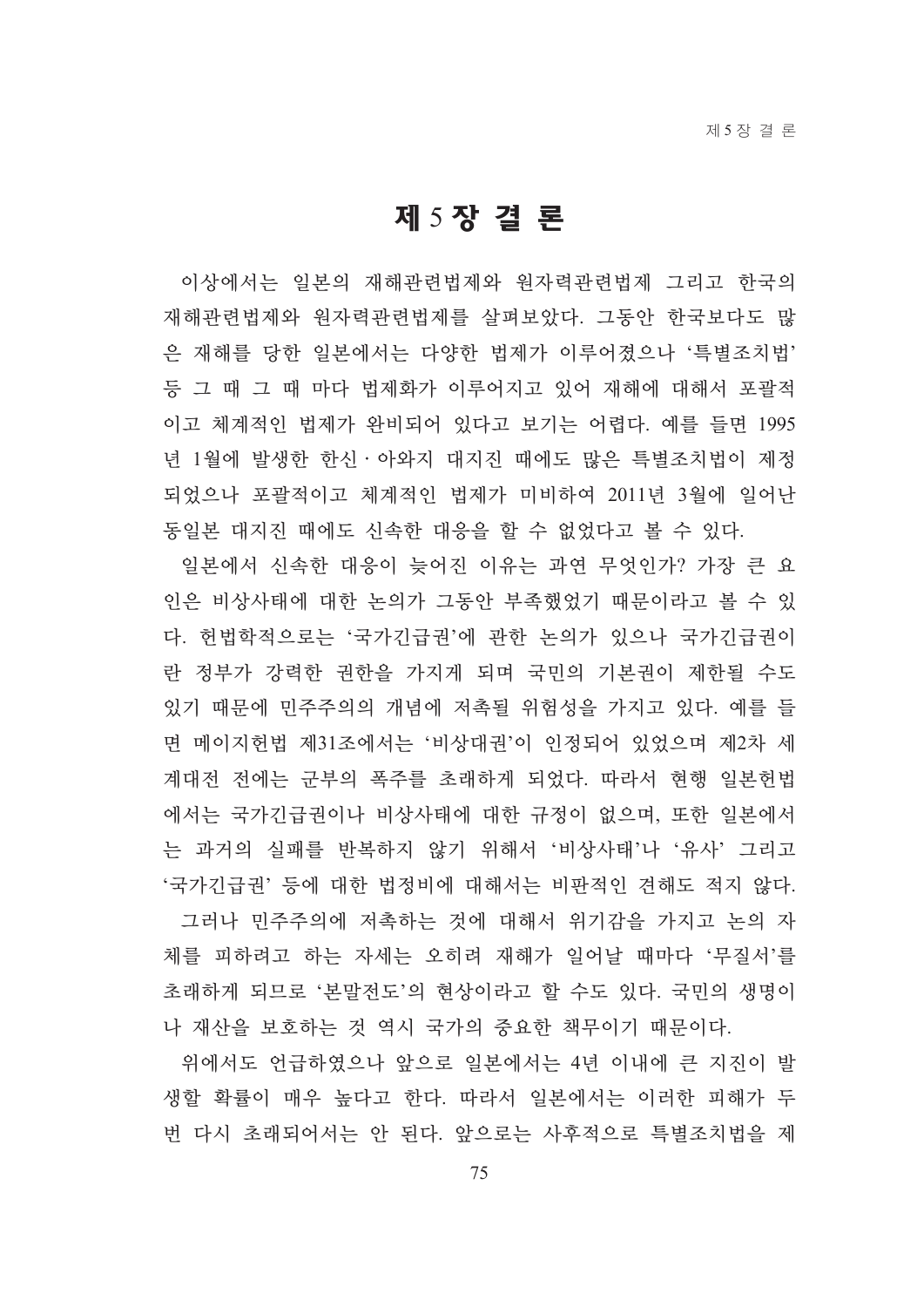정하여 대처하는 것이 아니라. 지진 재해에 의한 피해를 최소하으로 막 기 위하여 비상사태에 대한 논의를 미리 적극적으로 할 필요가 있다고 생각하다.

따라서 한국에서는 이러한 일본의 법제보다도 오히려 일본사회의 구 조적인 결함을 반복하지 않도록 조심할 필요가 있다. 한국은 헌법 제76 조 제l항에서 "대통령은 내우·외환·천재·지변 또는 중대한 재정· 경제상의 위기에 있어서 국가의 안전보장 또는 공공의 안녕질서를 유 지하기 위하여 긴급한 조치가 필요하고 국회의 집회를 기다릴 여유가 없을 때에 한하여 최소한으로 필요한 재정·경제상의 처분을 하거나 이에 관하여 법률의 효력을 가지는 명령을 발할 수 있다"라고 규정하 며 국가긴급권을 명문으로 정하고 있다. 따라서 한국의 경우에는 비상 사태 또는 긴급사태에 대한 법제를 제정함에 있어서 헌법적인 근거가 있기 때문에 일본보다도 절차적인 어려움이 없을 것이라 생각한다.

한국에서의 재해 관련 법제는 1990년대까지는 '재난'과 '재해'가 2워 화된 상태였으나 2004년에 '재난 및 안전관리기본법'이 제정된 것을 계 기로 1워적인 법제도로 정리되었다는 것을 알 수 있다. 그리고 한국에 서는 지진이 거의 일어나지 않음에도 불구하고 지진에 대한 법제도 정 비되어 있다. 따라서 한국에서는 일본과 같이 사건이 발생할때마다 특 별조치법을 제정하는 것보다 법제를 사전에 구축하는 방법으로 방재를 예방하는 것은 어떨까 생각한다.

76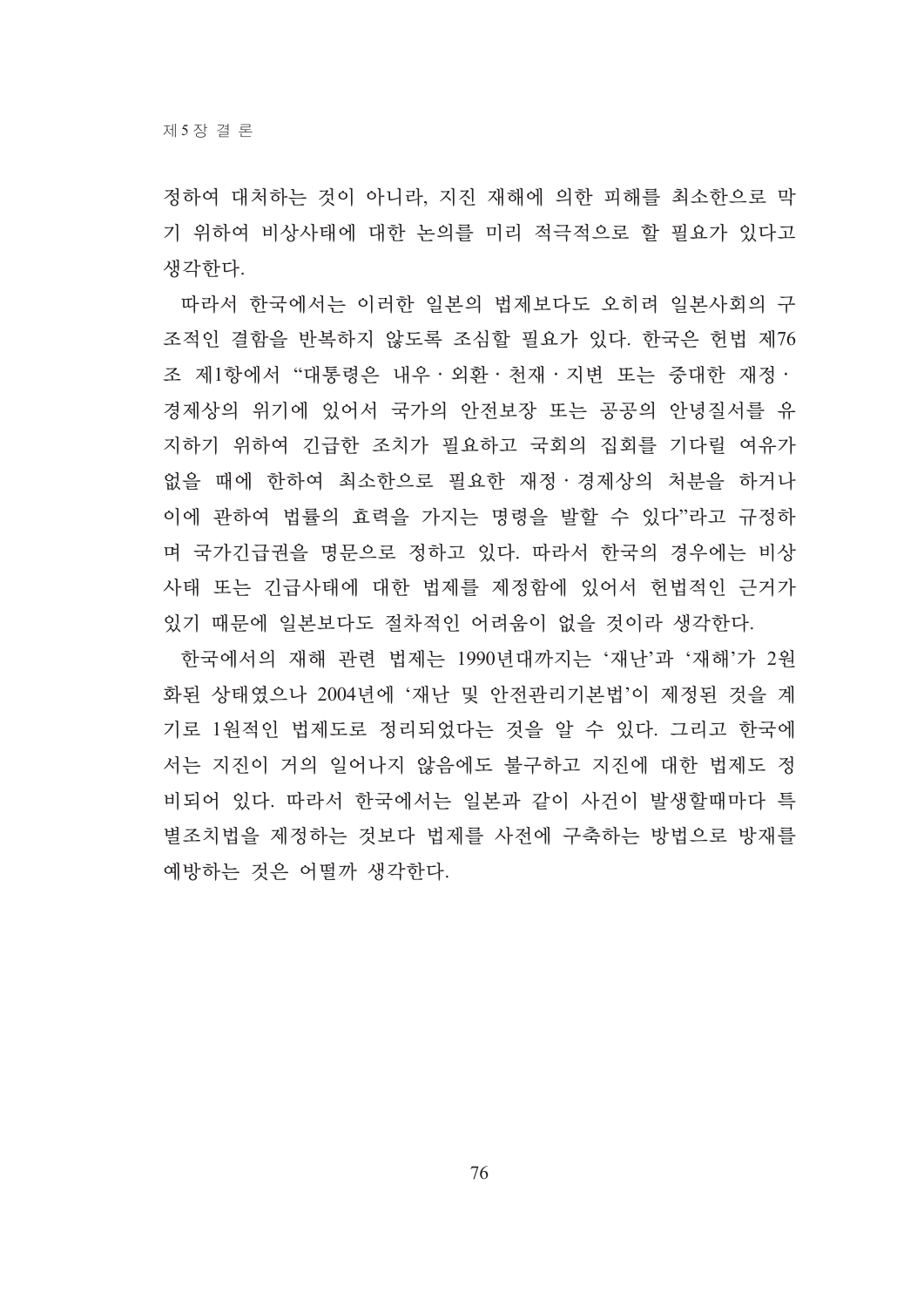# 참고문헌

### 한국 문헌

### 단행본

이종영, 백옥선, 「방재법규론」, 서울: 국립방재교육연구원, 2009.

### 논 문

- 김두진, "지진 · 지진해일 관측 · 예보에 관한 법률의 제정방향", 「고려 법학」제60호, 2011.
- 김치환, "일본에서의 지진과 해일대응법체계", 「고려법학」제60호, 2011.
- 오선영, "초국가적 환경피해에 대한 구제방법 등에 관한 소고; 일본 후쿠시마 원전사고와 관련하여", 「고려법학」 제61호, 2011.
- 최병조, "지진과 법 -로마법의 경우-", 「서울대학교 법학」 제52권 제2 호, 2011.
- So, Byungchun and Salatiello, Christopher., "The Principle of Emergency Notification After the Fukushima Nuclear Accident", 「서울국제법 연구, 제18권 제2호, 2011.

## 외국 문헌

#### 단행본

伊藤滋編『東日本大震災復興への提言一持続可能な経済社会の構築』(東 京大学出版会・2011)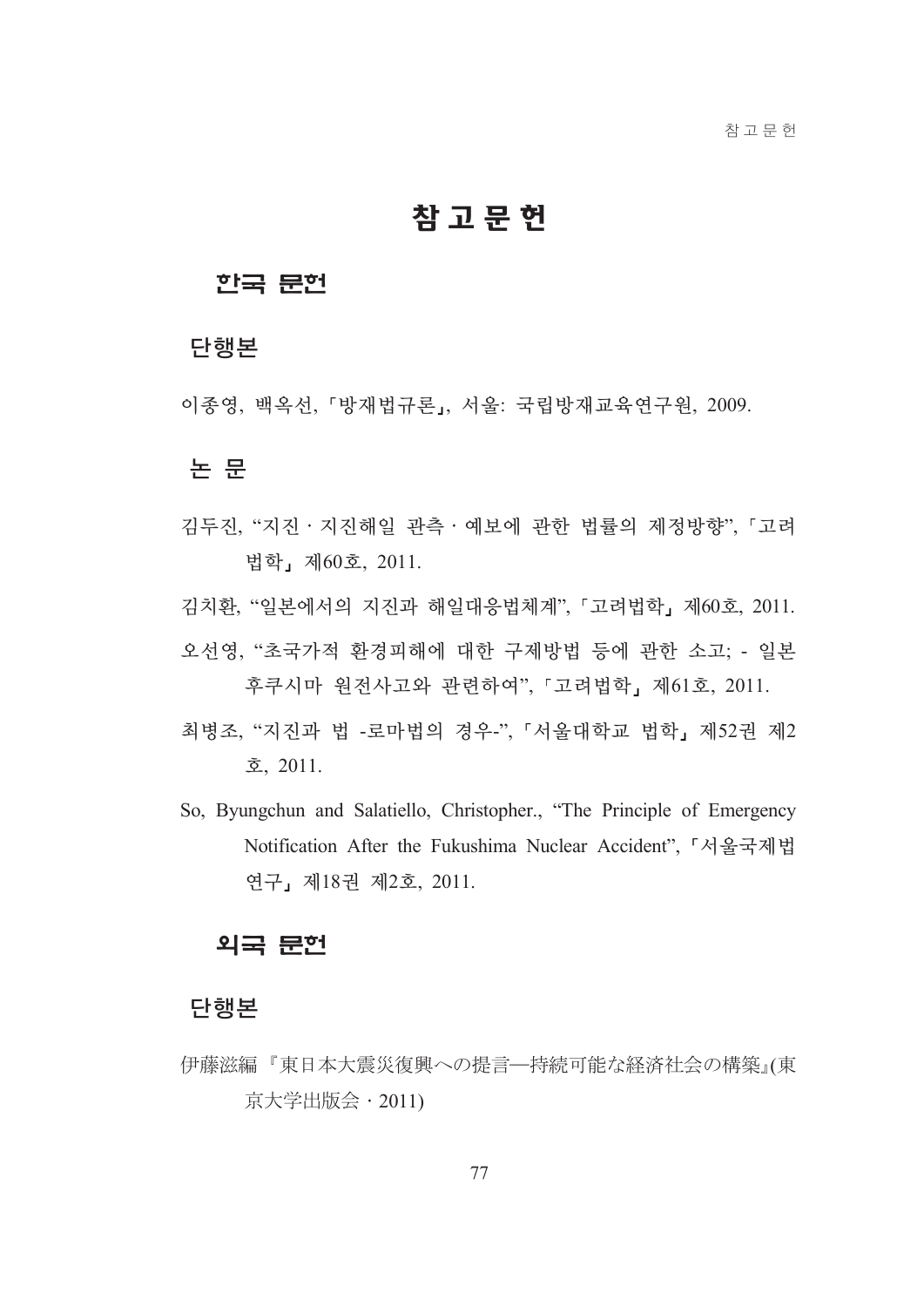伊藤滋・尾島俊雄『東日本大震災からの日本再生』(中央公論新社・2011) 岩渕美智子『政治は動いていないのか––東日本大震災と政治』(パブラボ・

 $2011)$ 

小倉秀夫『震災の法律相談』(学陽書房・2011)

東京弁護士会法友会東日本大震災復興支援特別委員会編 『「3・11」 震 災法務Q&A』(三和書籍·2011)

畑村洋太郎『未曾有と想定外–東日本大震災に学ぶ』(講談社・2011) 水島朝穂『東日本大震災と憲法』(早稲田大学出版部・2012)

#### 논 문

- 愛敬浩二「原子力行政の課題 –「フクシマ」の経験を踏まえて」法学 セミナー、通巻第682号(2011年11月)。
- 阿部泰隆「災害被災者の生活再建支援法案(上)」ジュリスト、通巻第1119 号(1997年9月)。
- 阿部泰隆「災害被災者の生活再建支援法案(下), ジュリスト、通巻第1121 号(1997年10月)。
- 阿部泰隆 「大震災・原発危機:緊急提案」 法律時報、第83巻第5号(通巻 第1034号)、(2011年5月)。
- 荒木修「震災と廃棄物––災害廃棄物行政の現状と課題」ジュリスト、通 巻第1427号(2011年8月)。
- 蟻川恒正「原子力発電所」としての日本社会」法学セミナー、通巻第682 号(2011年11月)。
- 有林浩二「原子力損害賠償支援機構法の制定と概要」ジュリスト、通巻 第1433号(2011年11月)。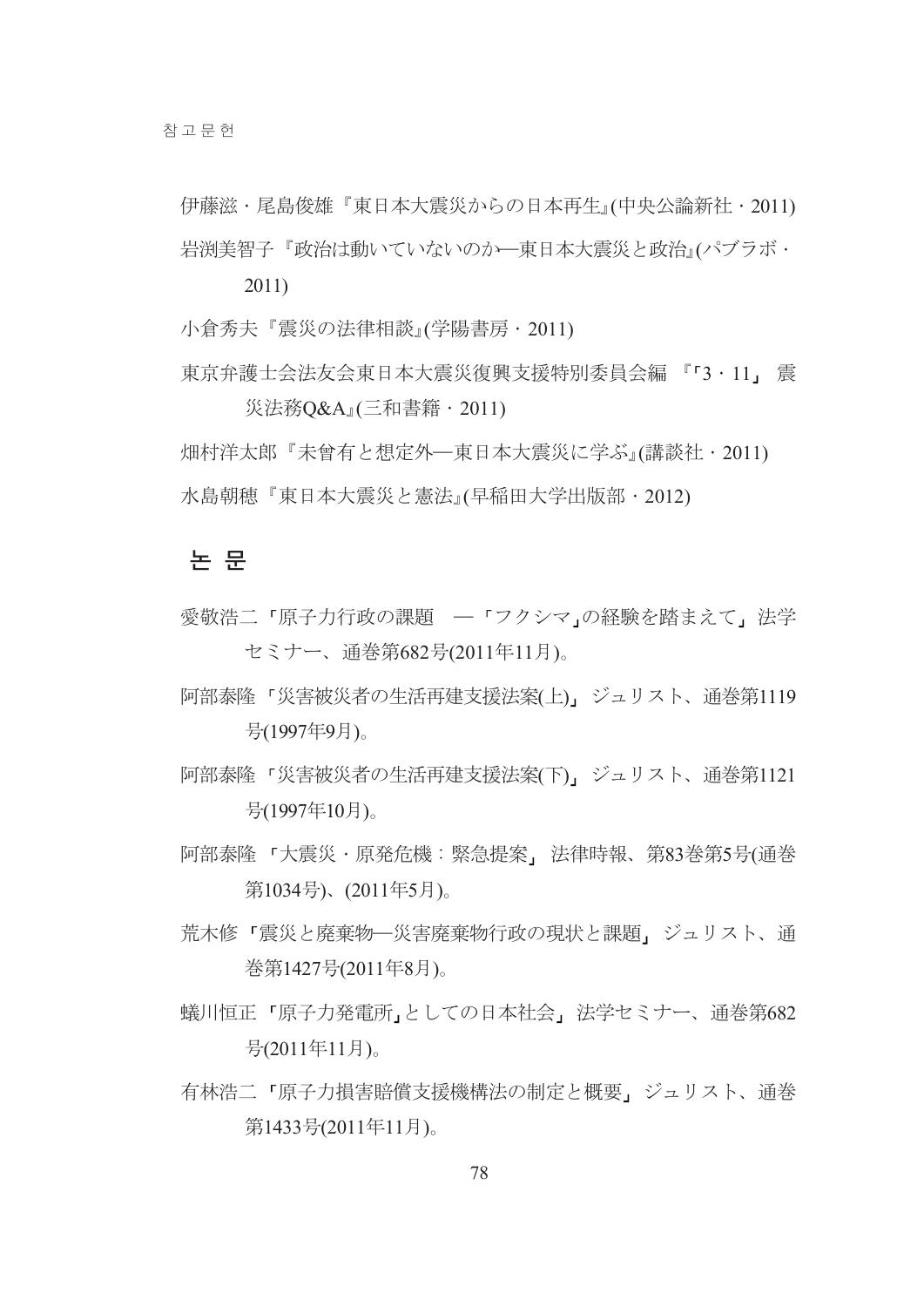- 李永子 「災害・危機管理組織の編成をめぐって―日・韓比較による考 察一」人間文化研究科年報、第21号(2006年3月)。
- 飯島淳子「国と自治体の役割分担––「連携」の可能性」ジュリスト、通巻 第1427号(2011年8月)。
- 飯島淳子「東日本大震災復興基本法」法学セミナー、通巻第682号(2011 年11月)。
- 生田長人「今回の震災の特徴と災害法制のあり方」ジュリスト、通巻第 1427号(2011年8月)。
- 池村正道「原子力法制とその整理」法律のひろば、2011年9月。
- 石川健治「法律学にできること 東日本大震災を契機に考える 竪急 事態, 法学教室、通巻第372号(2011年9月)。
- 石川健治「危機の政府/政府の危機」法学セミナー、通巻第682号(2011 年11月)。
- 伊藤秀夫「かつての被災地から支援に向かう –10.23から3.11へ、法学 セミナー、通巻第680号(2011年8・9月)。
- 稲葉馨「東日本大震災と政府対応」ジュリスト、通巻第1427号(2011年8月)。
- 猪股正「県外避難者支援と専門家・市民・行政の連携」法学セミナー、 通巻第680号(2011年8·9月)。
- 今井照「原発災害事務処理特例法の制定について、自治総研、通巻第395 号 $(2011 \text{H})$ 。
- 岩間昭道「日本国憲法と非常事熊・環境保全」ジュリスト、通巻第1427 号(2011年8月)。
- 植木俊哉 「東日本大震災と福島原発事故をめぐる国際法上の問題点」 ジュ リスト、通巻1427号(2011年8月)。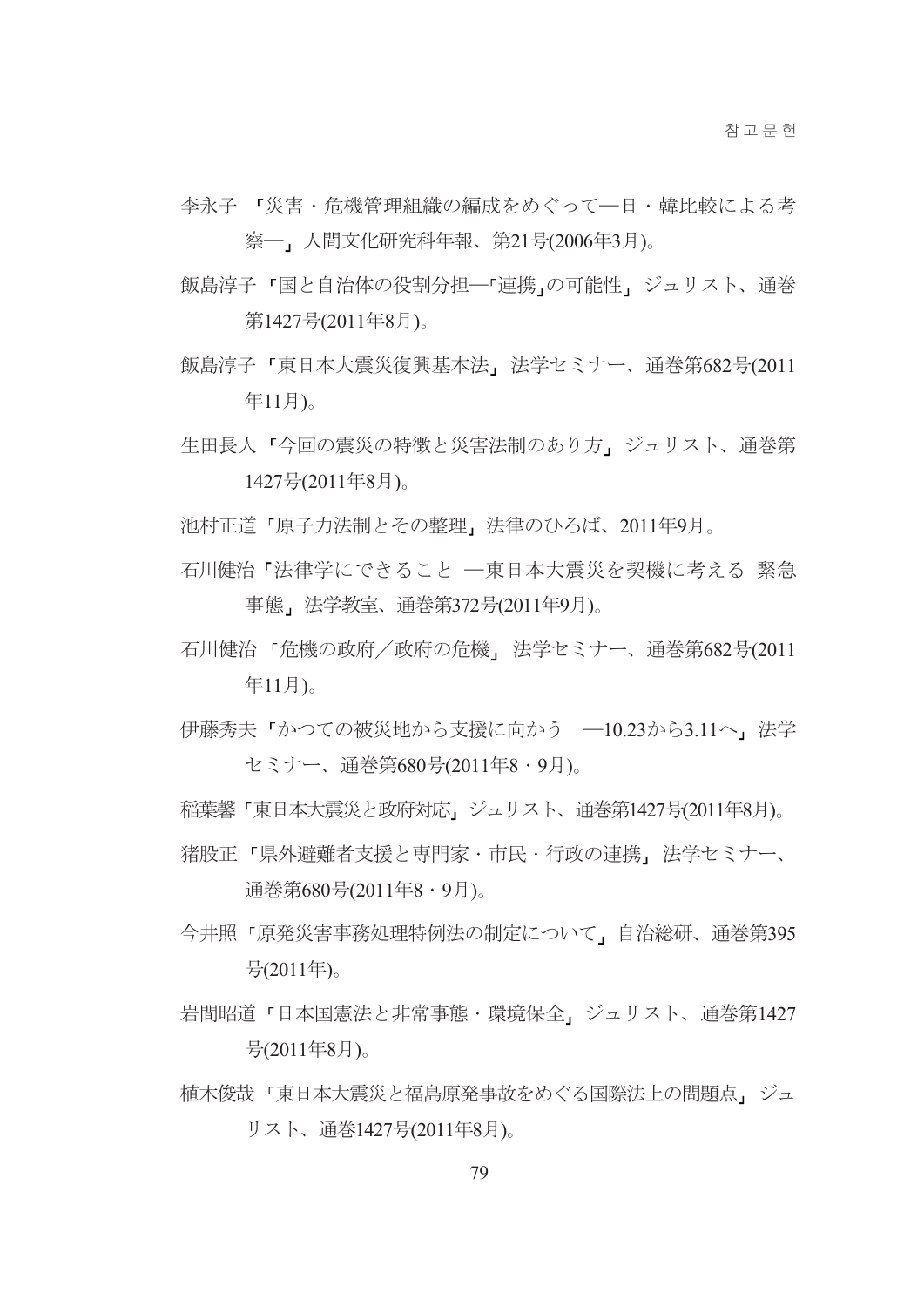氏本厚司「東日本大震災と裁判所」ジュリスト、通巻第1427号(2011年8月)。

- 大塚直「法律学にできること––東日本大震災を契機に考える原発の損害 賠償,法学教室、通巻第372号(2011年9月)。
- 大塚直「福島第一原子力発雷所事故による損害賠償」法律時報、第83巻 第11号(通巻第1039号)、(2011年10月)。
- 大塚直「福島第一原発事故による損害賠償と賠償支援機構法 ––不法行為 法学の観点から」 ジュリスト、通巻第1433号(2011年 11月)。
- 大橋洋一「法律学にできること 東日本大震災を契機に考える 集団移 転,法学教室、通巻第372号(2011年9月)。
- 大屋雄裕「文脈と意味:情報の二つの側面」法学セミナー、通巻第682号  $(2011 \n 411 \n 5)$ 。
- 大脇成昭 「法律学にできること 一東日本大震災を契機に考える自治体 の連携、法学教室、通巻第372号(2011年9月)。
- 岡本正「東日本大震災相談分析結果の報告 1万8000件超のデータベース が示す被災者の「真のニーズ」と被災地域ごとの復興支援のかた ち」法律のひろば、2011年9月。
- 小口幸人「司法科措置で被災者として、法律家として、法学セミナー、 通巻第680号(2011年8・9月)。
- 戒能一成「福島第一原子力発電所事故の検証すべき問題点」法律時報、 第83巻第8号(通巻第1037号)、(2011年7月)。
- 戒能通厚 「東日本大震災と学術に求められる課題 –日本学術会議の法 学系の活動を中心に、法律時報、第83巻第5号(通巻第 1034号)、  $(2011455)$ 。
- 川合敏樹 「東日本大震災にみろ原子力発雷所の耐震安全性の確保の在り方 について、法律時報、第83巻第5号(通巻第1034号)、(2011年5月)。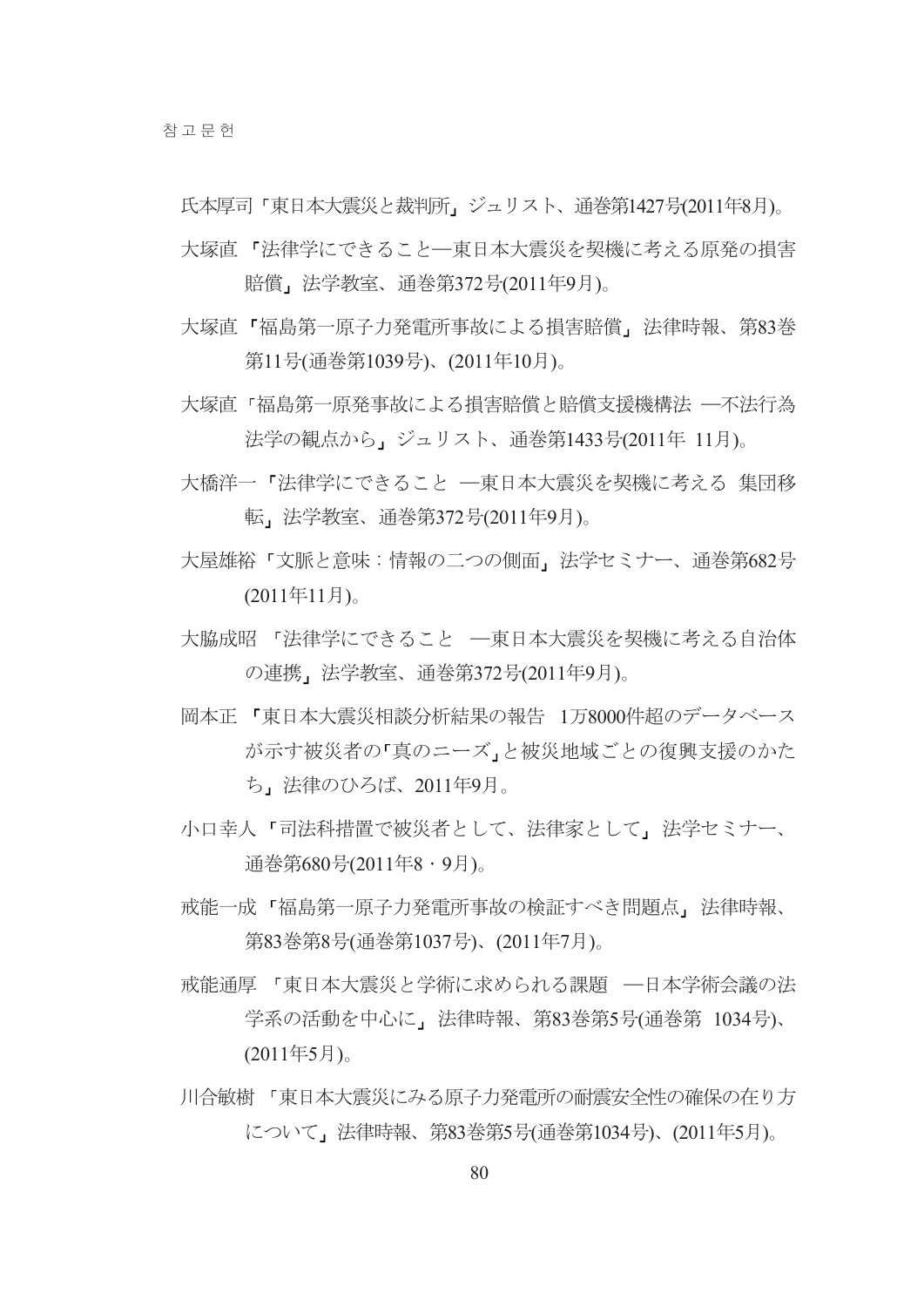- 河上正二 「法律学にできること 東日本大震災を契機に考える 行方不 明者(死亡・結婚・財産)」法学教室、通巻第372号(2011年9月)。
- 片桐直人「財政再建下の復興財源」法学セミナー、通巻第682号(2011 年11月)。
- 北原啓司「法制度と向き合う真の復興まちづくりとは、ジュリスト、通 巻1427号(2011年8月)。
- 北村喜宣「仮設住宅の供与と運用」ジュリスト、通巻第1427号(2011年  $8\bar{H}$ )。
- 小島延夫「福島第一原子力発雷所事故による被害とその法律問題、法律 時報、第83巻第9・10号(通巻第1038号)、(2011年8・9月)。
- 小西康之「法律学にできること 一東日本大震災を契機に考える 東日本 大震災に関する雇用 政策と今後の課題」法学教室、通巻第372 号(2011年9月)。
- 小林寛「放射性物質の漏出による海洋汚染に対する法的対応」法律時 報、第83巻第7号(通巻第1036号)、(2011年6月)。
- 駒村圭吾「"震源地"としての原発、"生命線"としての情報」法学セミ ナー、通巻第682号(2011年11月)。
- 駒村圭吾、中島徹「3.11大震災と憲法の役割」法学セミナー、通巻第 682号(2011年11月)。
- 小山剛「震災と財産権」ジュリスト、通巻第1427号(2011年8月)。
- 小山剛「法律学にできること ―東日本大震災を契機に考える 震災と基 本権保護義務」法学教室、通巻第372号(2011年9月)。
- 下山憲治「原子力事故とリスク・危機管理」ジュリスト、通巻第1427 号(2011年8月)。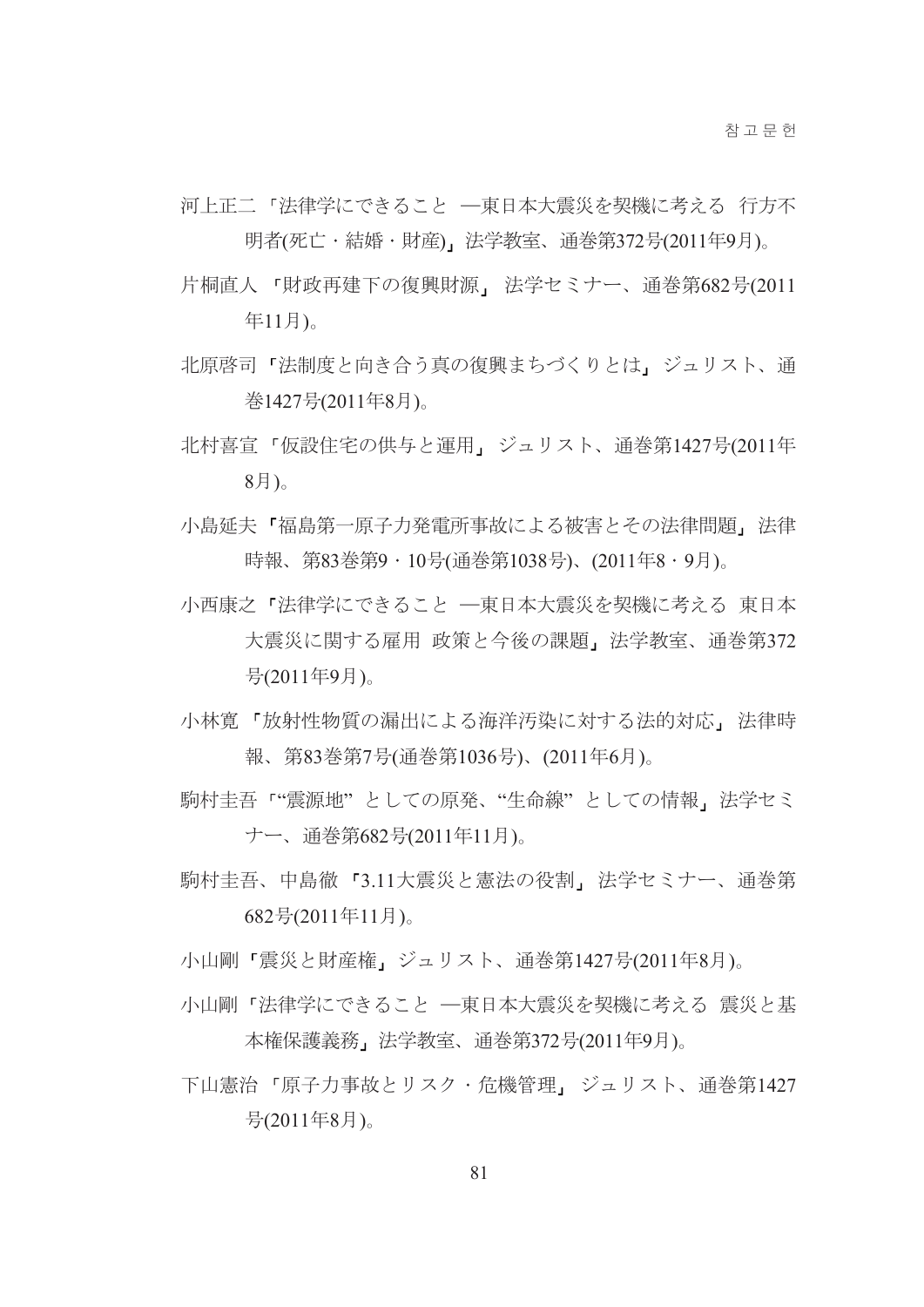- 酒井桃子「県外避難した子どもたちに対する学習支援活動」法学セミ ナー、通巻第680号(2011年8・9月)。
- 阪口正二郎「ACのCMと、「自粛」、作られる「安心」」法学セミナー、 通巻第682号(2011年11月)。
- 白井京「韓国における原子力安全規制法制」外国の立法、通券第244 号(2010年6月)。
- 鈴木秀美「リスク・コミュニケーションの課題 一福島第一原発事故へ の政府対応を中心に」ジュリスト、通巻第1427号(2011年8月)。
- 曾我部真裕「風評被害」法学セミナー、通巻第682号(2011年11月)。
- 高木光「裁判所は原子炉の安全性をどのように取り扱ってきたか、法 学セミナー、通巻第682号(2011年11月)。
- 高村ゆかり「法律学にできること 一東日本大震災を契機に考える 国 際環境」法学教室、通巻第372号(2011年9月)。
- 只野靖 「原発に関する安全規制の誤り」 法学セミナー、通巻第680号  $(2011 \pm 8 \cdot 9)$
- 津久井進 「震災と法律家の動きの全体像 –相談活動から見える全体 像の分析」法学セミナー、通巻第680号(2011年8・9号)。
- 津久井進「被災者に希望を与える立法提言活動」法学セミナー、通巻 第680号(2011年8・9月)。
- 土田和博「大震災と電気事業法制のあり方」法学セミナー、通巻第682 号(2011年11月)。
- 中里実「震災復興と財政」ジュリスト、通巻第1427号(2011年8月)。
- 中島厚夫「東日本大震災に関する特別立法について」ジュリスト、通 巻第1427号(2011年8月)。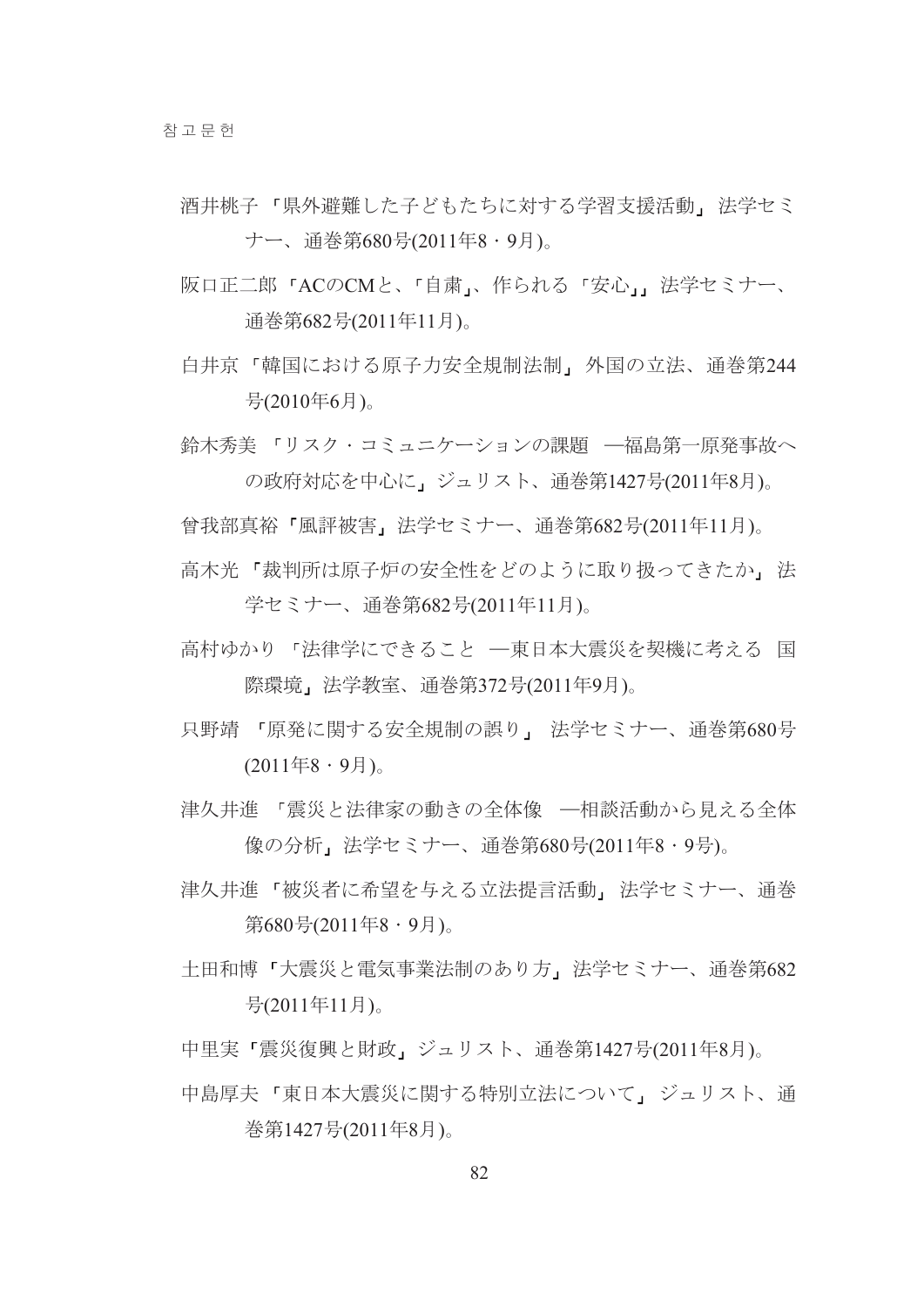- 中島徹「国家がなすべきこと、民間がなすべきこと」法学セミナー、 通巻第683号(2011年12月)。
- 中谷聡「仙台弁護士の震災復興支援活動について、ジュリスト、通巻 第1427号(2011年8月)。
- 仁科秀隆、山田和彦「震災への企業法務の対応」法律のひろば、2011 年9月。
- 西脇由弘 「法律学にできること––東日本大震災を契機に考える シビ アアクシデント」法学教室、通巻第372号(2011年9月)。
- 日本農林法学会 「東日本大震災と農林水産行政」法律時報、第83巻第 9・10号(通巻第1038号)、(2011年8・9月)。
- 野澤正充「法律学にできること 東日本大震災を契機に考える 約款・消 費者問題」法学教室、通巻第372号(2011年9月)。
- 野村武司「震災からの自治体の機能回復と住民情報・個人情報」法学 セミナー、通巻第682号(2011年11月)。
- 野村豊弘「原子力事故による損害賠償の仕組みと福島第一原発事故」ジュ リスト、通巻第1427号(2011年8月)。
- 墓田桂 「国内強制移動に関する指導原則」の意義と東日本大震災への適 用可能性,法律時報、第83巻第7号(通巻第1036号)、(2011年6月)。
- 墓田桂、エリザベス・フェリス「災害を超えて 国際災害対応法(IDRL) の現状と日本に期待 される役割, 法律時報、第83巻第8号(通巻 第1037号)、(2011年7月)。
- 東日本大震災復興対策本部事務局「東日本大震災復興基本法の解説」法 律のひろば、2011年9月。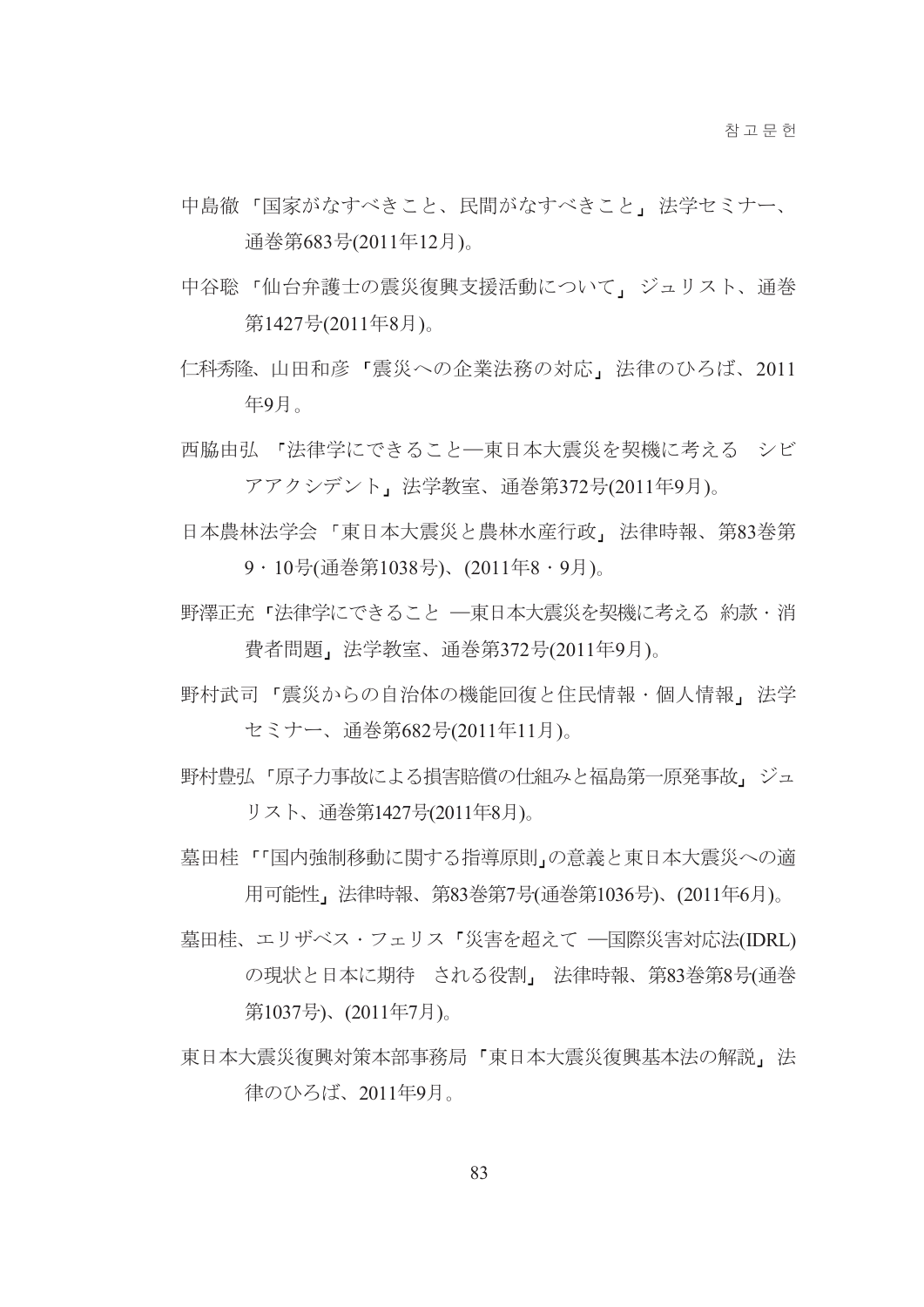- 樋口陽一「<3.11> 後に考える「国家」と「近代」—「耐えられぬほ どの軽さ、で扱ってよいか、法学セミナー、通巻第682号(2011 年11月)。
- 人見剛「福島第一原子力発電所事故の損害賠償」法学セミナー、通巻 第682号(2011年11月)。
- 平田健治「法律学にできること 一東日本大震災を契機に考える 事務 管理・無償契約(ボランティア)。法学教室、通巻第372号(2011年 9月)。
- 藤岡毅「「災害弱者」としての障害者支援、法学セミナー、通巻第680号  $(201148 \cdot 9)$ .
- 藤原夏人「【韓国】原子力安全委員会の独立」外国の立法、通巻第248 号(2011年8月)。
- 藤原夏人「韓国の災害法制」外国の立法、通巻第251号(2012年3月)。
- 本庄淳志「法律学にできること 東日本大震災を契機に考える 個別的 労働関係法上の諸問題」法学教室、通巻第372号(2011年9月)。
- 本田正樹「法律学にできること 東日本大震災を契機に考える 履行 不能と金融機能の確保」法学教室、通巻第372号(2011年9月)。
- 松嶋降弘「被災地の法律相談の現状と課題 大学で実施した法律相談の 結果を振り返って、法律のひろば、2011年9月。
- 松平徳仁「緊急事態における避難」法学セミナー、通巻第682号(2011 年11月)。
- 水島朝穂「東日本大震災と憲法 –被災地で考えたこと、法律時報、第 83 卷第8 号 (通巻第1037号)、(2011年7月)。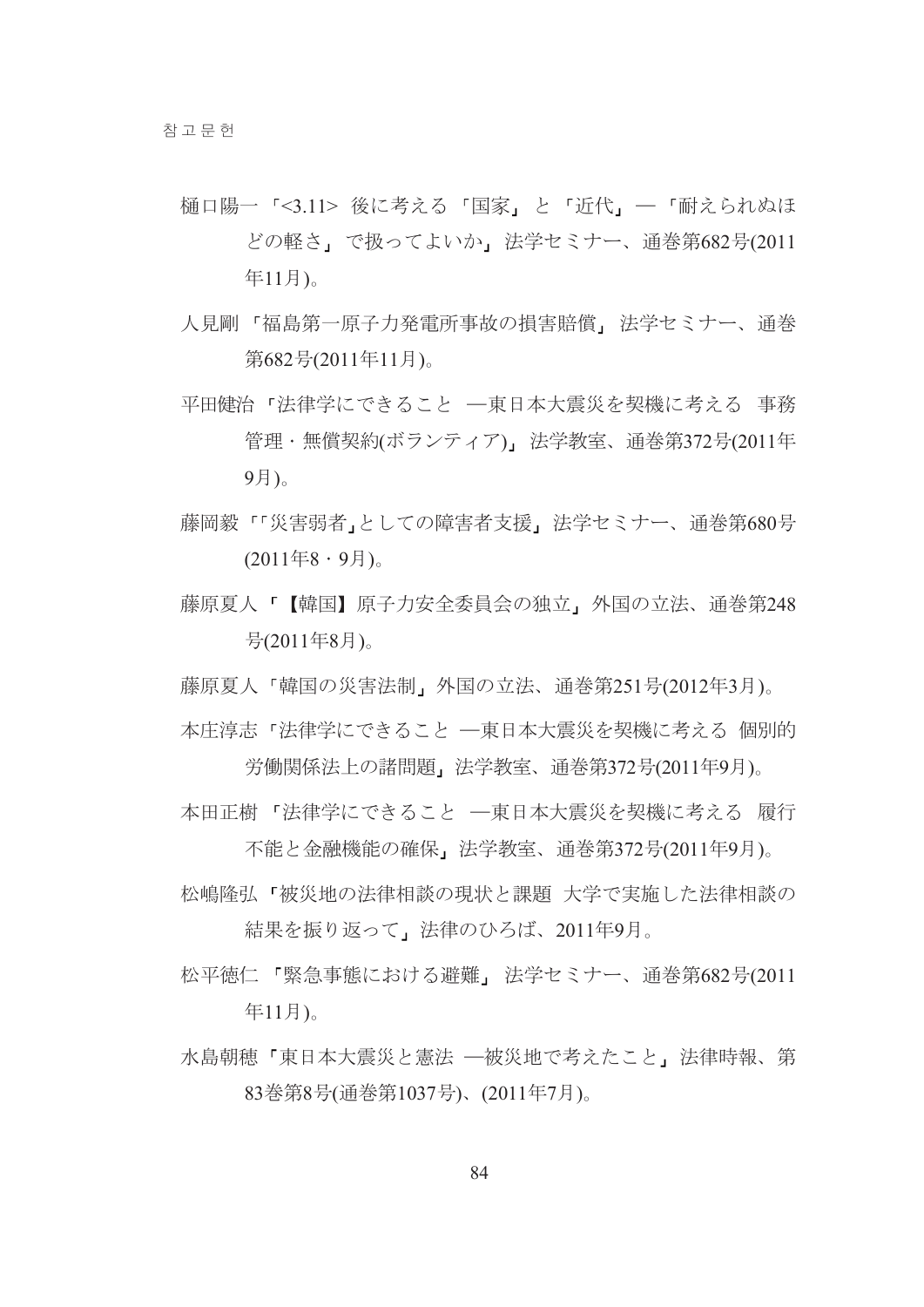- 皆川宏之、原昌登「雇用契約と大規模災害」ジュリスト、通巻第1427 号(2011年8月)。
- 宮谷降「法律学にできること 東日本大震災を契機に考える 大震災 後の株主総会の準備事 務と議事運営」法学教室、通巻第372号  $(2011499)$ 。
- 三好規正 「法律学にできること 東日本大震災を契機に考える 環境 保全と国土防備」法学教室、通巻第372号(2011年9月)。
- 民主主義科学者協会法律部会理事会「東日本大震災・大津波と原発事故 のもたらしている危機 と困難を乗り越えるために、法律時報、 第83巻第5号(通巻第1034号)、(2011年5月)。
- 森田章「政府の援助の義務と電力会社のガバナンス」ジュリスト、通 巻第1433号(2011年11月)。
- 森田修「法律学にできること––東日本大震災を契機に考える 履行不能と 事情変更,法学教室、通券第372号(2011年9月)。
- 山岡義典「救援期から生活再建期に向けての民間支援の課題」ジュリ スト、通巻1427号(2011年8月)。
- 山崎栄一「東日本大震災を踏まえた被災者救済の課題」法律時報、第 83巻第12号(通巻第1041号)、(2011年12月)。
- 山野目章夫「法律学にできること––東日本大震災を契機に考える物権」 法学教室、通巻第372号(2011年9月)。

山本哲生「大規模災害と保険」ジュリスト、通巻第1427号(2011年8月)。

山本庸幸「東日本大震災の救援、復興等に関する法令について、法律 時報、第83巻第8号(通巻第1037号)、(2011年7月)。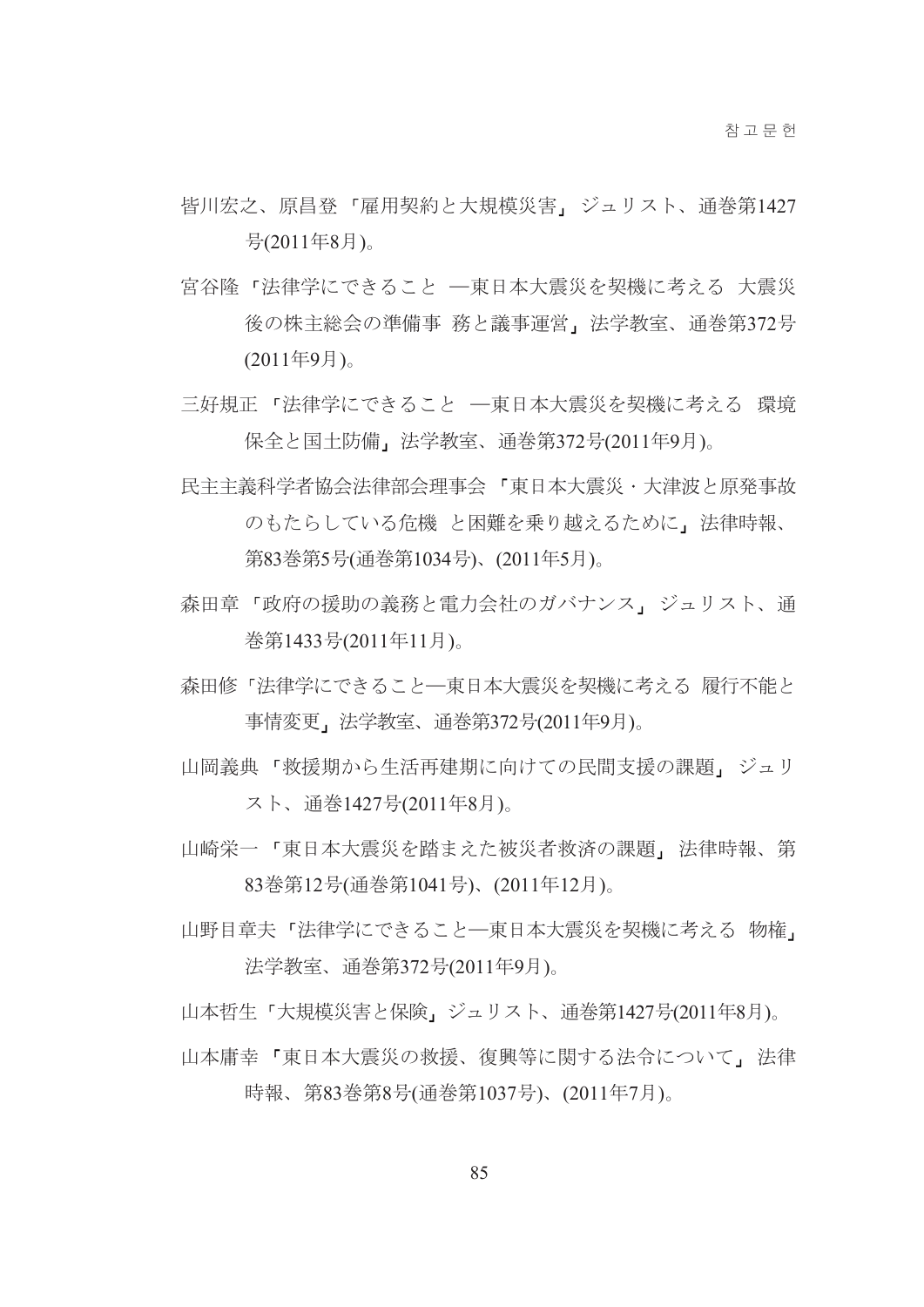- 尹龍澤「韓国における災害管理法制の現状と行方についての一考察」、 孝忠延夫·鈴木賢編 『東アジアにおける法治の現状と課題 鈴木 敬夫先生古稀記念』(成文堂・2008年)。
- 渡辺淑彦「原発周辺地域の現状と法律家の役割」法学セミナー、通巻 第680号(2011年8・9月)。
- 渡辺智之「震災復興に関する税制の対応」ジュリスト、通巻1431号(2011 年10月)。

#### 신 문

産経新聞、2009年11月27日、5面。

# 인터넷

## 언 론

朝日新聞: http://www.asahi.com

産経新聞: http://sankei.jp.msn.com

時事通信社: http://www.jiji.com

Japan Press Network : http://www.47news.jp

 $NHK : http://www.nhk.or.jp$ 

# 정부기관

内閣府(防災担当): http://www.bousai.go.jp 内閣府原子力委員会: http://www.aec.go.jp